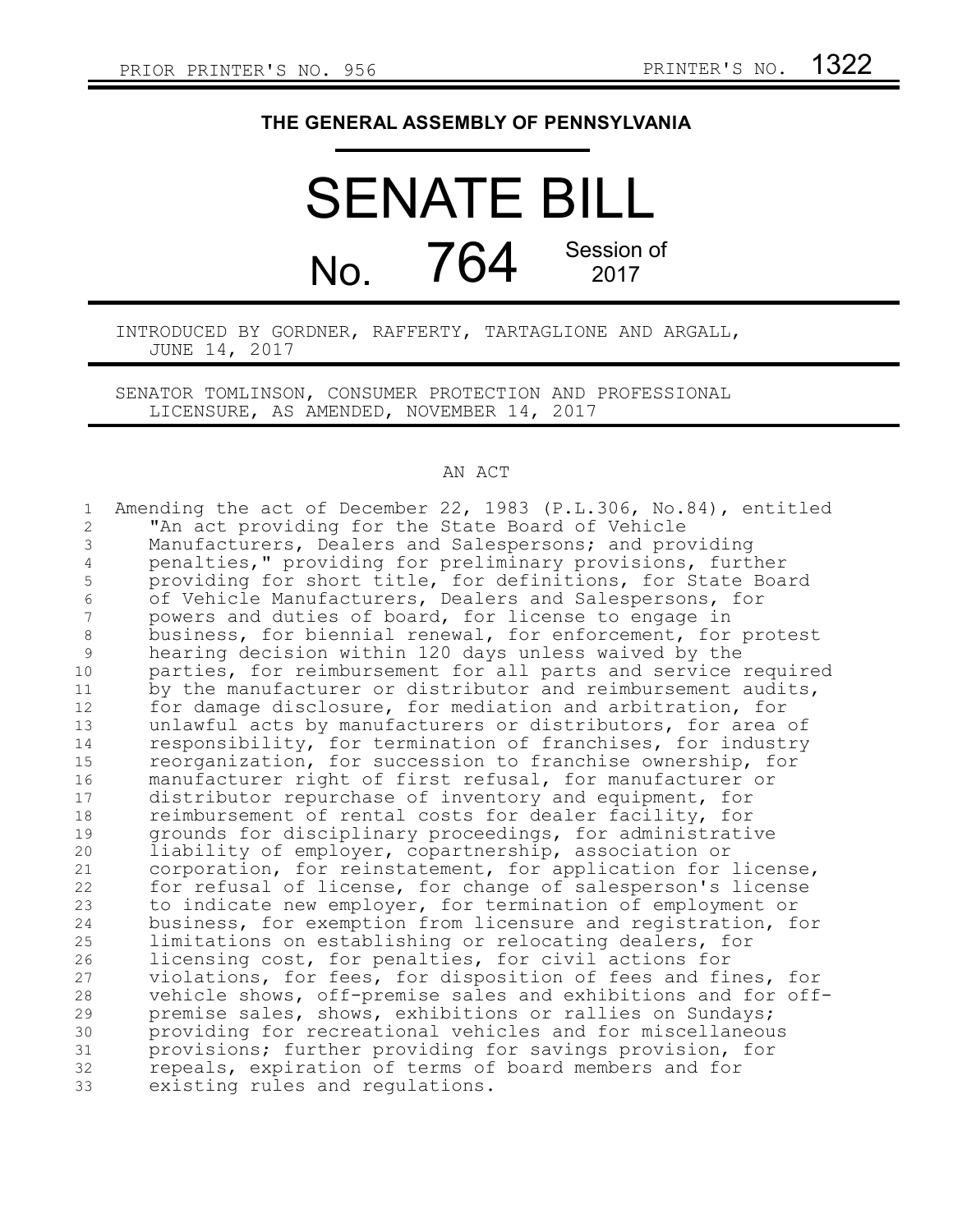| 1  | The General Assembly of the Commonwealth of Pennsylvania         |
|----|------------------------------------------------------------------|
| 2  | hereby enacts as follows:                                        |
| 3  | Section 1. The act of December 22, 1983 (P.L.306, No.84),        |
| 4  | known as the Board of Vehicles Act, is amended by adding a       |
| 5  | chapter heading to read:                                         |
| 6  | CHAPTER <sub>1</sub>                                             |
| 7  | PRELIMINARY PROVISIONS                                           |
| 8  | Section 2. Section 1 of the act is renumbered to read:           |
| 9  | Section [1] 101. Short title.                                    |
| 10 | This act shall be known and may be cited as the Board of         |
| 11 | Vehicles Act.                                                    |
| 12 | Section 3. The definitions of "motor home," "recreational        |
| 13 | vehicle" and "recreational vehicle park trailer" in section 2 of |
| 14 | the act are amended and the section is renumbered and amended by |
| 15 | adding a definition DEFINITIONS to read:<br><--                  |
| 16 | Section [2] 102. Definitions.                                    |
| 17 | The following words and phrases when used in this act shall      |
| 18 | have the meanings given to them in this section unless the       |
| 19 | context clearly indicates otherwise:                             |
| 20 |                                                                  |
| 21 | "FIFTH WHEEL TRAILER." A VEHICLE MOUNTED ON WHEELS DESIGNED <--  |
| 22 | TO PROVIDE TEMPORARY LIVING QUARTERS FOR RECREATIONAL, CAMPING   |
| 23 | OR TRAVEL USE WHICH IS A SIZE AND WEIGHT WHICH DOES NOT REOUIRE  |
| 24 | A SPECIAL HIGHWAY MOVEMENT PERMIT AND IS DESIGNED TO BE TOWED BY |
| 25 | A MOTORIZED VEHICLE THAT CONTAINS A TOWING MECHANISM MOUNTED     |
| 26 | ABOVE OR FORWARD OF THE TOW VEHICLE'S REAR AXLE.                 |
| 27 | * * *                                                            |
| 28 | "FOLDING CAMPING TRAILER." A VEHICLE MOUNTED ON WHEELS AND       |
| 29 | CONSTRUCTED WITH COLLAPSIBLE SIDE WALLS THAT FOLD FOR TOWING BY  |
| 30 | ANOTHER VEHICLE AND UNFOLD AT THE CAMPSITE TO PROVIDE TEMPORARY  |

20170SB0764PN1322 - 2 -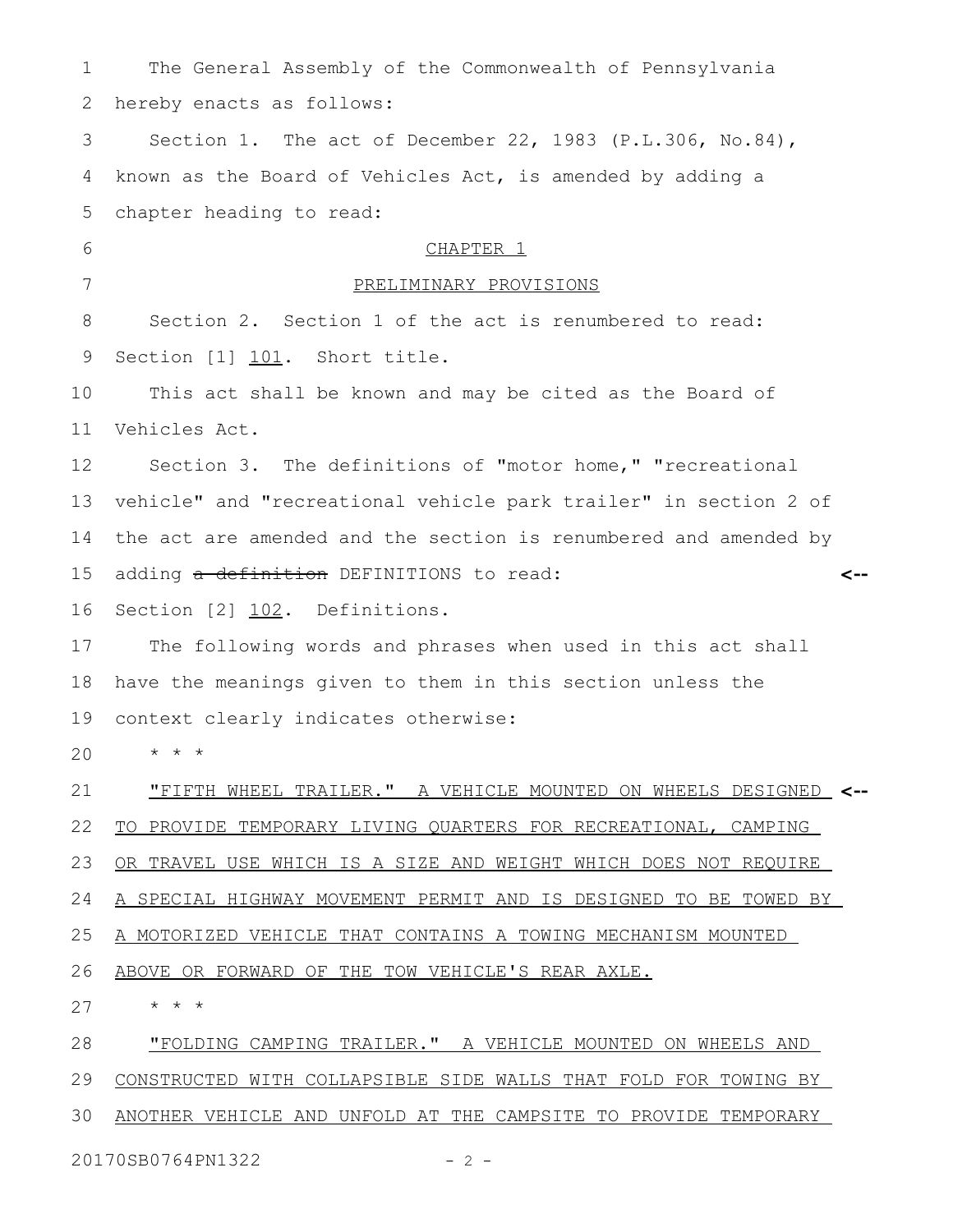| 1  | LIVING QUARTERS FOR RECREATIONAL, CAMPING OR TRAVEL USE.               |
|----|------------------------------------------------------------------------|
| 2  | $\star$ $\star$ $\star$                                                |
| 3  | "Motor home." [A vehicle designed to provide temporary                 |
| 4  | living quarters, built into an integral part of, or permanently        |
| 5  | attached to, a self-propelled vehicle chassis or van.] $\underline{A}$ |
| 6  | motorized vehicle designed to provide temporary living quarters        |
| 7  | for recreational, camping or travel use. The unit must contain         |
| 8  | CONTAINING at least four of the following permanently installed <--    |
| 9  | independent life support systems:                                      |
| 10 | A cooking facility with an on-board fire source.<br>(1)                |
| 11 | (2) A potable water supply system that includes at least               |
| 12 | a sink, a faucet and a water tank with an exterior service             |
| 13 | supply connection.                                                     |
| 14 | (3) A toilet with exterior evacuation.                                 |
| 15 | A gas or electric refrigerator.<br>(4)                                 |
| 16 | A heating or air conditioning system with an on-<br>(5)                |
| 17 | board power or fuel source separate from the vehicle engine.           |
| 18 | An electric power system separate from the vehicle.<br>(6)             |
| 19 | "Park model RV." A vehicle that:                                       |
| 20 | (1) Is designed and marketed as temporary living                       |
| 21 | quarters for recreational camping, travel or seasonal use.             |
| 22 | (2) Is not permanently affixed to real property for use                |
| 23 | as a permanent dwelling.                                               |
| 24 | Is built on a single chassis mounted on wheels with<br>(3)             |
| 25 | a gross trailer area not exceeding 400 square feet in the              |
| 26 | set-up mode.                                                           |
| 27 | Is certified by the manufacturer as complying with<br>(4)              |
| 28 | the ANSI A119.5 Park Model Recreational Vehicle Standard.              |
| 29 | $\star$ $\star$ $\star$                                                |
| 30 | "Recreational vehicle." [A vehicle primarily designed as               |
|    | 20170SB0764PN1322<br>$-3 -$                                            |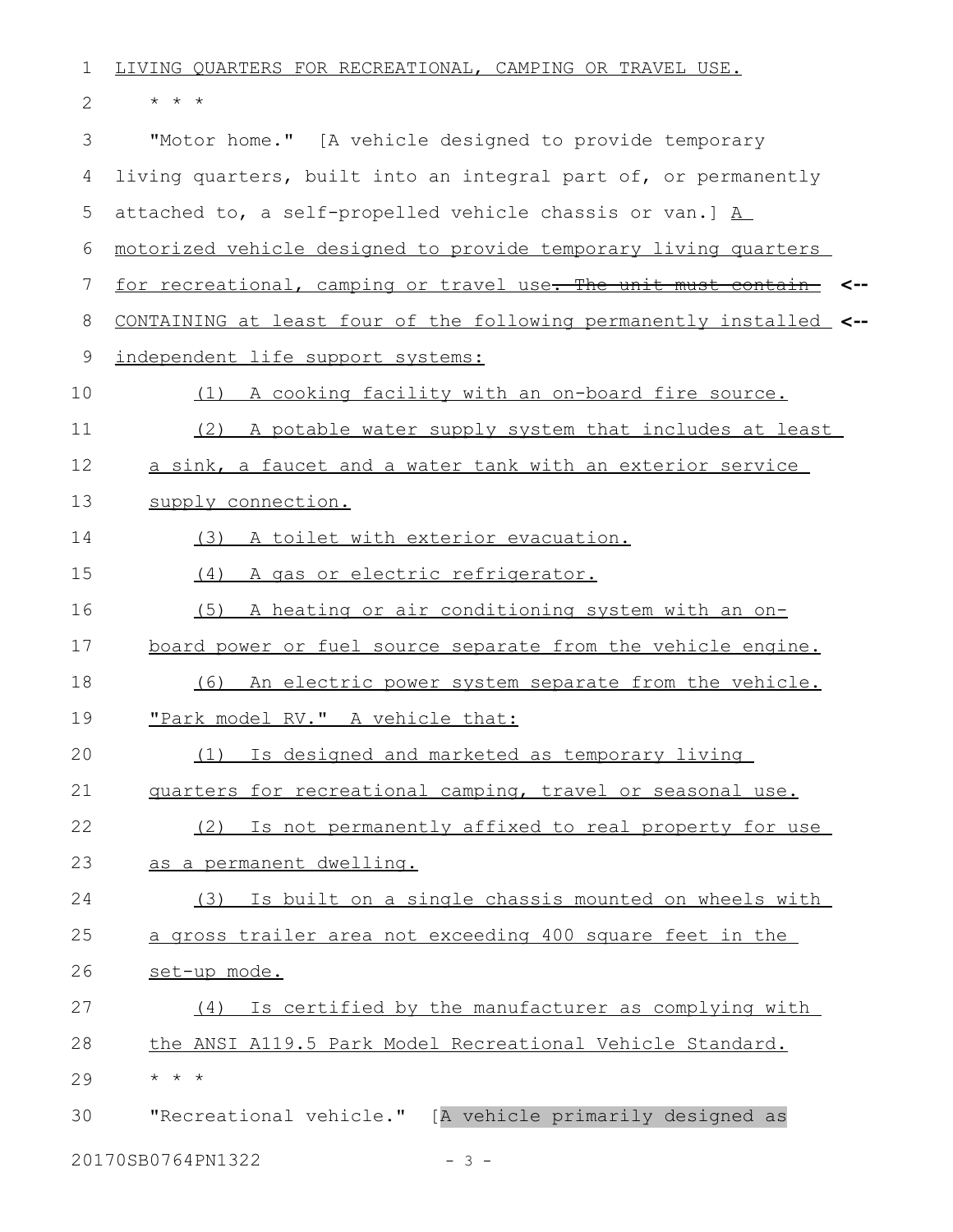| 1  | temporary living quarters for recreational, camping or travel         |
|----|-----------------------------------------------------------------------|
| 2  | use, which either has its own power or is mounted on or drawn by      |
| 3  | another vehicle. The term includes a travel trailer,                  |
| 4  | recreational vehicle park trailer, slide-in camper, camping           |
| 5  | trailer and motor home.] A vehicle which is either self-              |
| 6  | propelled or towed by a consumer-owned tow vehicle and designed       |
| 7  | to provide temporary living quarters for recreational, camping        |
| 8  | or travel use that complies with all applicable Federal vehicle       |
| 9  | regulations and, does not require a special-movement permit to<br><-- |
| 10 | legally use on highways. The products are AND IS certified by<br><--  |
| 11 | the manufacturer as complying with NFPA 1192 Standard on              |
| 12 | Recreational Vehicles or ANSI A119.5 Park Model Recreational          |
| 13 | Vehicle Standard and include the following types:                     |
| 14 | Motor home.<br>(1)                                                    |
| 15 | (2)<br>Travel trailer.                                                |
| 16 | (3) Fifth wheel travel trailer.                                       |
| 17 | Folding camping trailer.<br>(4)                                       |
| 18 | (5)<br>Truck camper.                                                  |
| 19 | (6) Park model RV.                                                    |
| 20 | ["Recreational vehicle park trailer." A recreational vehicle          |
| 21 | that is built on a single chassis mounted on wheels, has a gross      |
| 22 | trailer area not exceeding 400 square feet in the set-up mode         |
| 23 | and is certified by the manufacturer as complying with ANSI           |
| 24 | A119.5.]                                                              |
| 25 | $\star$ $\star$<br>$\star$                                            |
| 26 | <u> "RECREATIONAL VEHICLE WARRANTOR." AN INDIVIDUAL, FIRM,</u>        |
| 27 | CORPORATION OR BUSINESS ENTITY, INCLUDING A MANUFACTURER OR           |
| 28 | SUPPLIER THAT PROVIDES A WRITTEN WARRANTY TO A CONSUMER IN            |
| 29 | CONNECTION WITH A NEW RECREATIONAL VEHICLE OR A PART, ACCESSORY       |
| 30 | OR COMPONENT OF A NEW RECREATIONAL VEHICLE. THE TERM DOES NOT         |
|    | 20170SB0764PN1322<br>4 –                                              |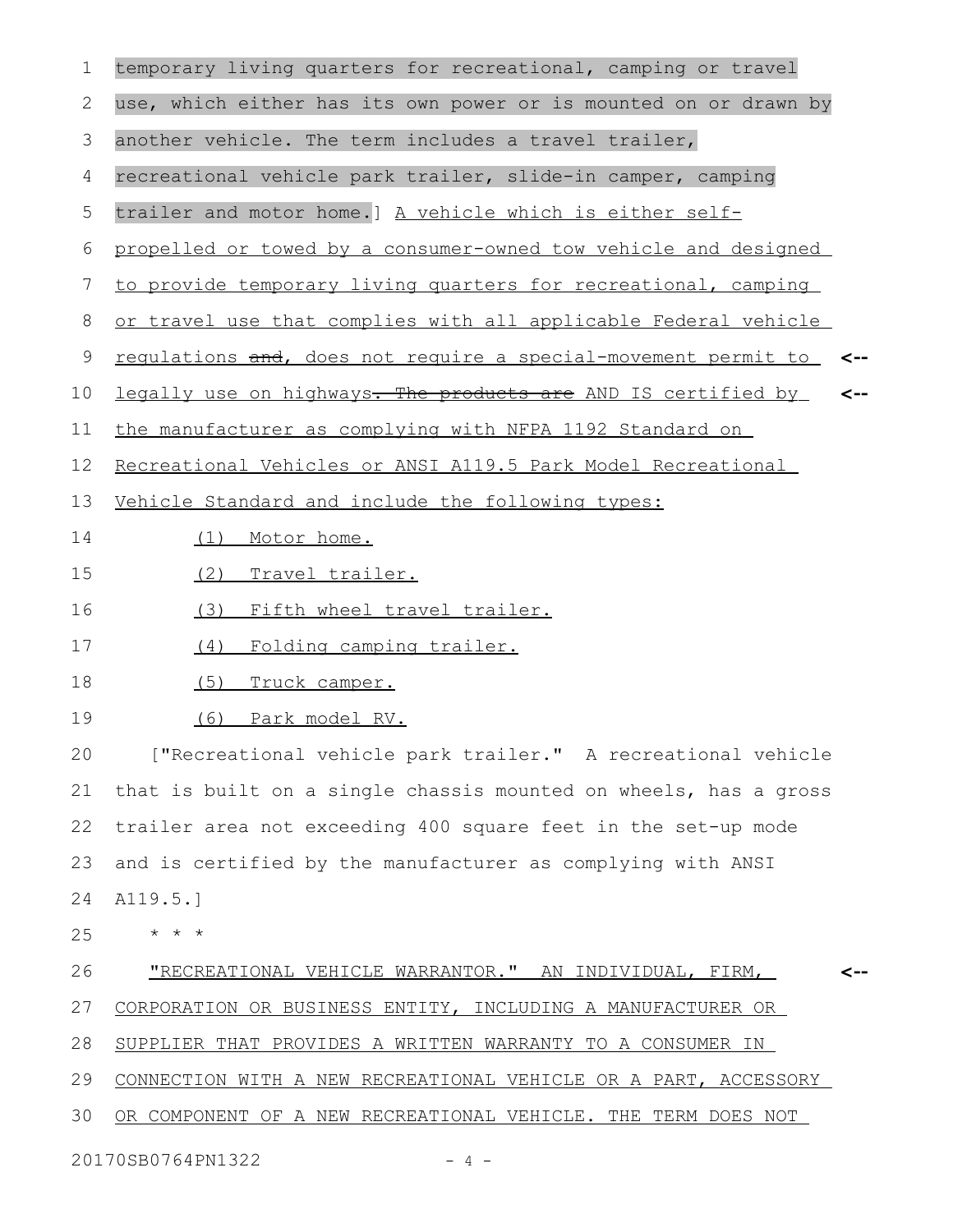INCLUDE SERVICE CONTRACTS, MECHANICAL OR OTHER INSURANCE OR EXTENDED WARRANTIES SOLD FOR SEPARATE CONSIDERATION BY A DEALER OR OTHER PERSON NOT CONTROLLED BY A MANUFACTURER. \* \* \* "TRAVEL TRAILER." A VEHICLE MOUNTED ON WHEELS AND TOWED BY A CONSUMER'S MOTORIZED VEHICLE DESIGNED TO PROVIDE TEMPORARY LIVING QUARTERS FOR RECREATIONAL, CAMPING OR TRAVEL USE OF A SIZE AND WEIGHT AS TO NOT REQUIRE A SPECIAL HIGHWAY MOVEMENT PERMIT WHEN TOWED BY A MOTORIZED VEHICLE. "TRUCK CAMPER." A VEHICLE DESIGNED TO BE PLACED IN THE BED OF A PICKUP TRUCK TO PROVIDE TEMPORARY LIVING QUARTERS FOR RECREATIONAL, CAMPING OR TRAVEL USE. \* \* \* Section 4. The act is amended by adding a chapter heading to read: CHAPTER 3 VEHICLES Section 5. Sections 3 and 4 of the act are amended to read: Section [3] 301. State Board of Vehicle Manufacturers, Dealers and Salespersons. (a) Board.--The State Board of Vehicle Manufacturers, Dealers and Salespersons shall consist of 17 members, one of whom shall be the Commissioner of Professional and Occupational Affairs, or his designee, one of whom shall be the Secretary of the Department of Transportation, or his designee, one of whom shall be the Director of Consumer Protection in the Office of Attorney General, or his designee, and the remaining 14 of whom shall be appointed by the Governor as follows: (1) Three members shall be new vehicle dealers who have been actively engaged as such for a period of five years 20170SB0764PN1322 - 5 -1 2 3 4 5 6 7 8 9 10 11 12 13 14 15 16 17 18 19 20 21 22 23 24 25 26 27 28 29 30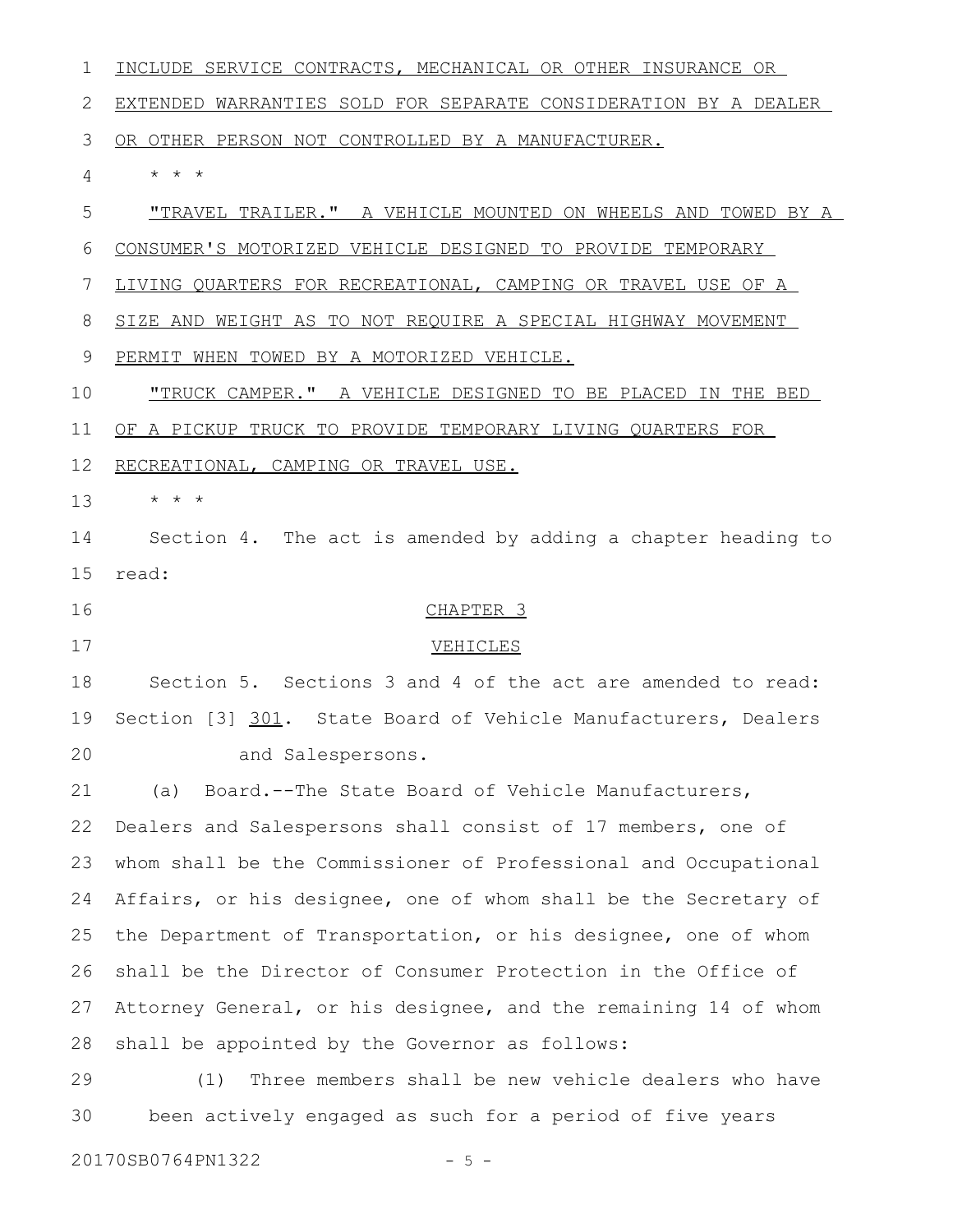immediately preceding their appointment. 1

(2) Three members shall be used vehicle dealers who have been actively engaged as such for a period of five years immediately preceding their appointment. One used vehicle dealer member beginning with the first vacancy for a used vehicle dealer after the effective date of this amendment shall also be an owner, partner or officer of a corporation or business which is licensed as a vehicle auction and which has been actively engaged as such for a period of five years immediately preceding the appointment. 2 3 4 5 6 7 8 9 10

(3) One shall be a manufactured housing or mobile home dealer who has been actively engaged as such for a period of five years immediately preceding appointment. 11 12 13

(4) One shall be a salesperson who has been actively engaged in the sale of new or used vehicles for a period of five years immediately preceding appointment. The member shall not be a dealer or an officer of a corporation or a member of a partnership engaged in the business of a dealer at the time of appointment. 14 15 16 17 18 19

(5) One shall be a recreational vehicle dealer who has been actively engaged as such for a period of five years immediately preceding appointment. 20 21 22

(6) One shall be a motorcycle dealer who has been actively engaged as such for a period of five years immediately preceding appointment. 23 24 25

(6.1) One member shall be a mobility vehicle dealer who has been actively engaged as such for a period of five years immediately preceding appointment. 26 27 28

(7) Three shall be members of the general public having no connection with the vehicle business. 29 30

20170SB0764PN1322 - 6 -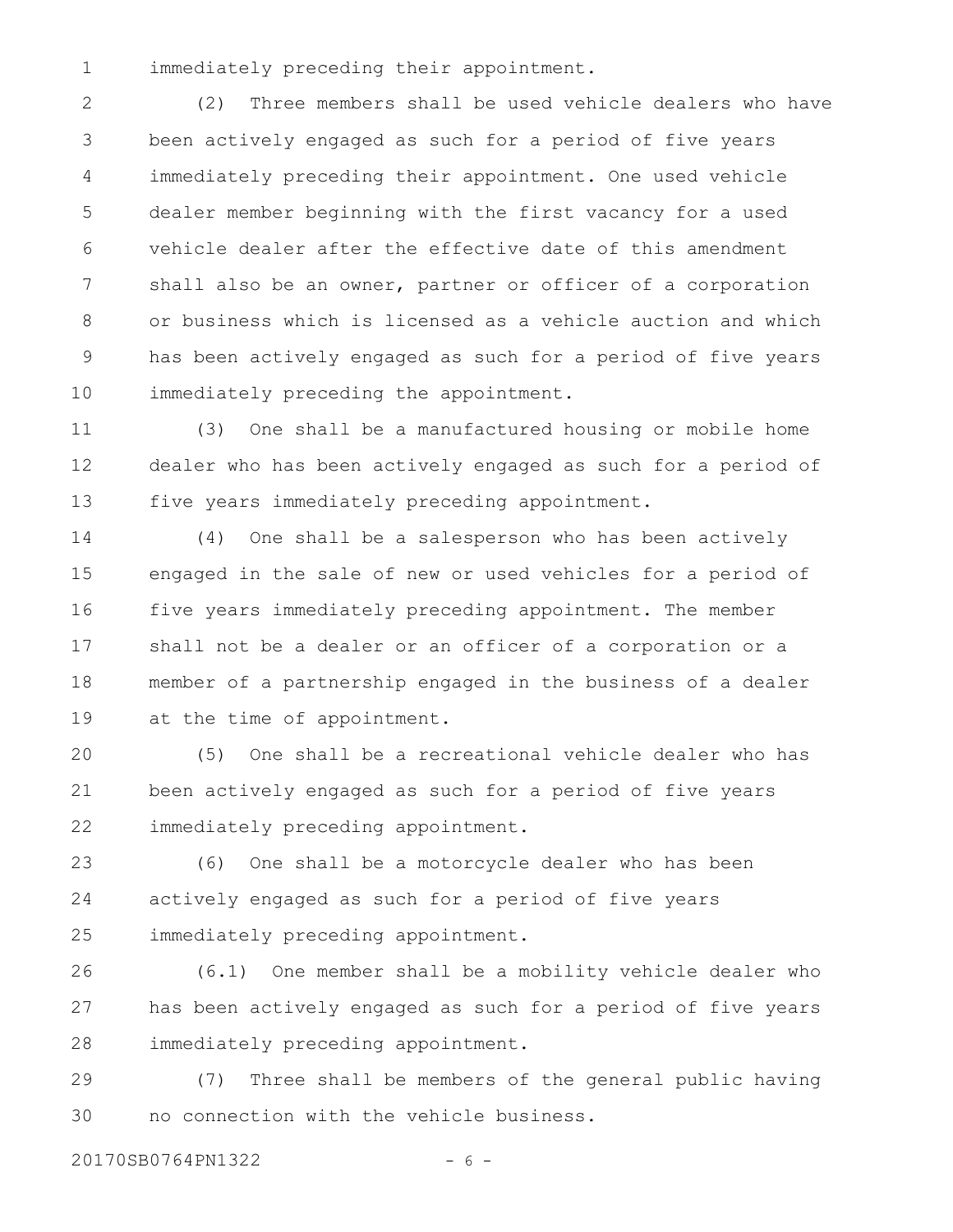(b) Terms of members.--The terms of the members of the board shall be four years for members appointed after the effective date of this amendment from the respective date of their appointment, provided that a member may continue for a period not to exceed six months beyond the expiration of his term if a successor has yet to be duly appointed and qualified according to law. The maximum number of consecutive terms a member shall serve shall be two consecutive four-year terms. In the event that any member shall die, resign or be removed from office, his successor shall be appointed and hold office for the unexpired term. 1 2 3 4 5 6 7 8 9 10 11

(c) Quorum.--A majority of the members of the board who have been appointed and confirmed shall constitute a quorum. Motions, questions and decisions of the board shall require the affirmative vote of a majority of a quorum for adoption. The board shall select, from among their number, a chairman and a secretary. 12 13 14 15 16 17

(d) Reimbursement of expenses.--Each member of the board, excepting the Commissioner of Professional and Occupational Affairs or his designee, the Director of the Bureau of Consumer Protection in the Office of Attorney General or his designee, and the Secretary of the Department of Transportation or his designee, shall be paid reasonable traveling, hotel and other necessary expenses and per diem compensation at the rate of \$60 for each day of actual service while on board business. 18 19 20 21 22 23 24 25

(e) Attendance.--A member who fails to attend three consecutive meetings shall forfeit his seat unless the Commissioner of Professional and Occupational Affairs, upon written request from the member, finds that the member should be excused from a meeting because of illness or the death of an 26 27 28 29 30

20170SB0764PN1322 - 7 -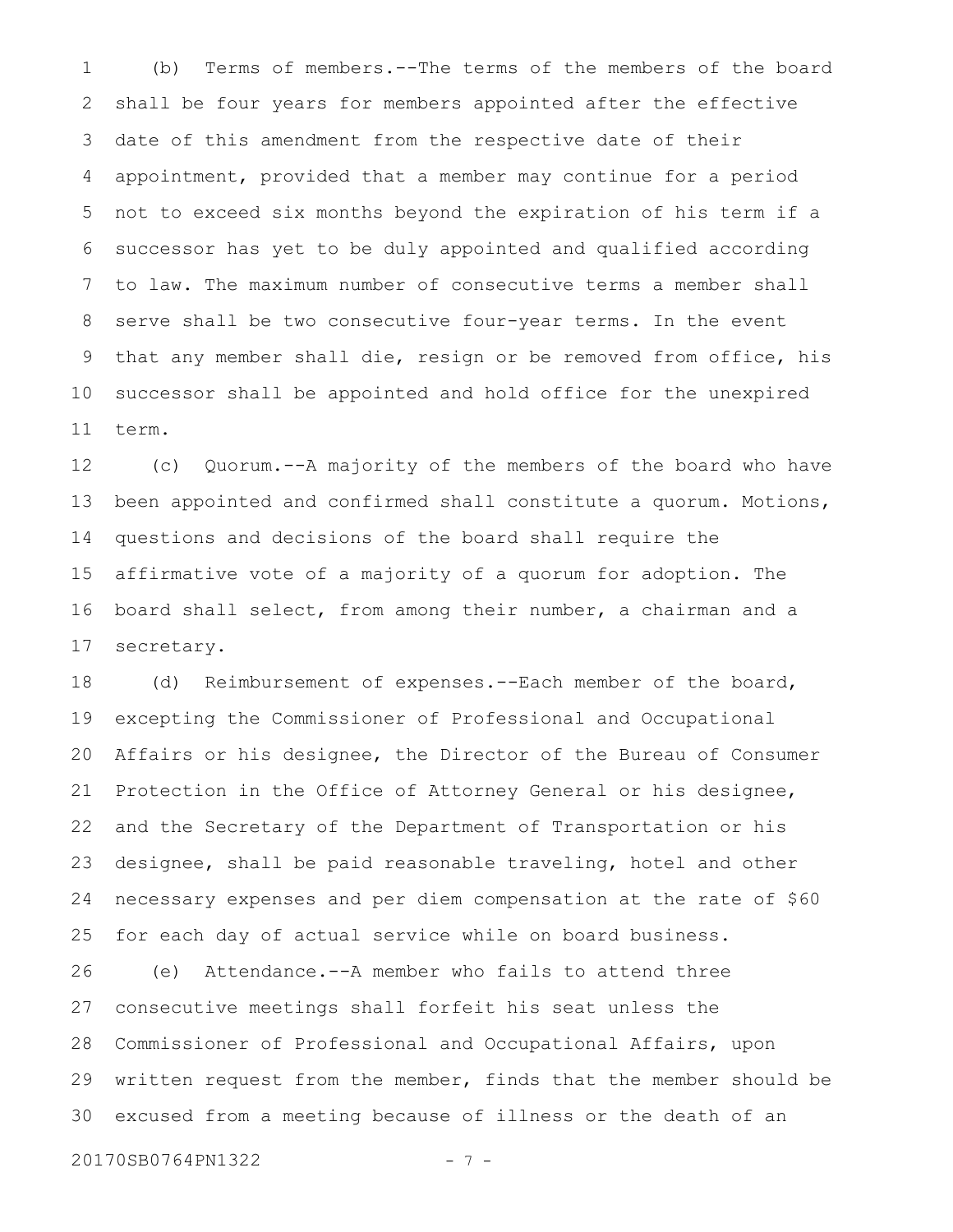immediate family member. 1

Section [4] 302. Powers and duties of board. 2

(a) Powers and duties.--The board shall have the power and its duty shall be to: 3 4

(1) Provide for and regulate the licensing of salespersons, dealers, vehicle auctions, manufacturers, factory branches, distributors, distributor branches and factory or distributor representatives as defined in [this act] section 102. 5 6 7 8 9

(2) Review and pass upon the qualifications of applicants for licensure and to issue, except as otherwise provided herein, a license to engage in the said businesses to any applicant who is approved by the board and who meets the requirements of this [act] chapter and regulations promulgated in accordance with this [act] chapter. 10 11 12 13 14 15

(3) Investigate on its own initiative, upon complaint of the Department of Transportation, Department of Community and Economic Development, Department of Revenue or the Office of the Attorney General, any law enforcement officer or upon the verified complaint in writing of any person, any allegations of the wrongful act or acts of any licensee or person required to be licensed [hereunder] under this chapter. Duly authorized agents of the Bureau of Professional and Occupational Affairs shall be authorized to issue administrative citations for violations of this <del>[</del>act<del>] <u>chapter</u>\_<--</del> in accordance with section 5 of the act of July 2, 1993 (P.L.345, No.48), entitled "An act empowering the General Counsel or his designee to issue subpoenas for certain licensing board activities; providing for hearing examiners in the Bureau of Professional and Occupational Affairs; 16 17 18 19 20 21 22 23 24 25 26 27 28 29 30

20170SB0764PN1322 - 8 -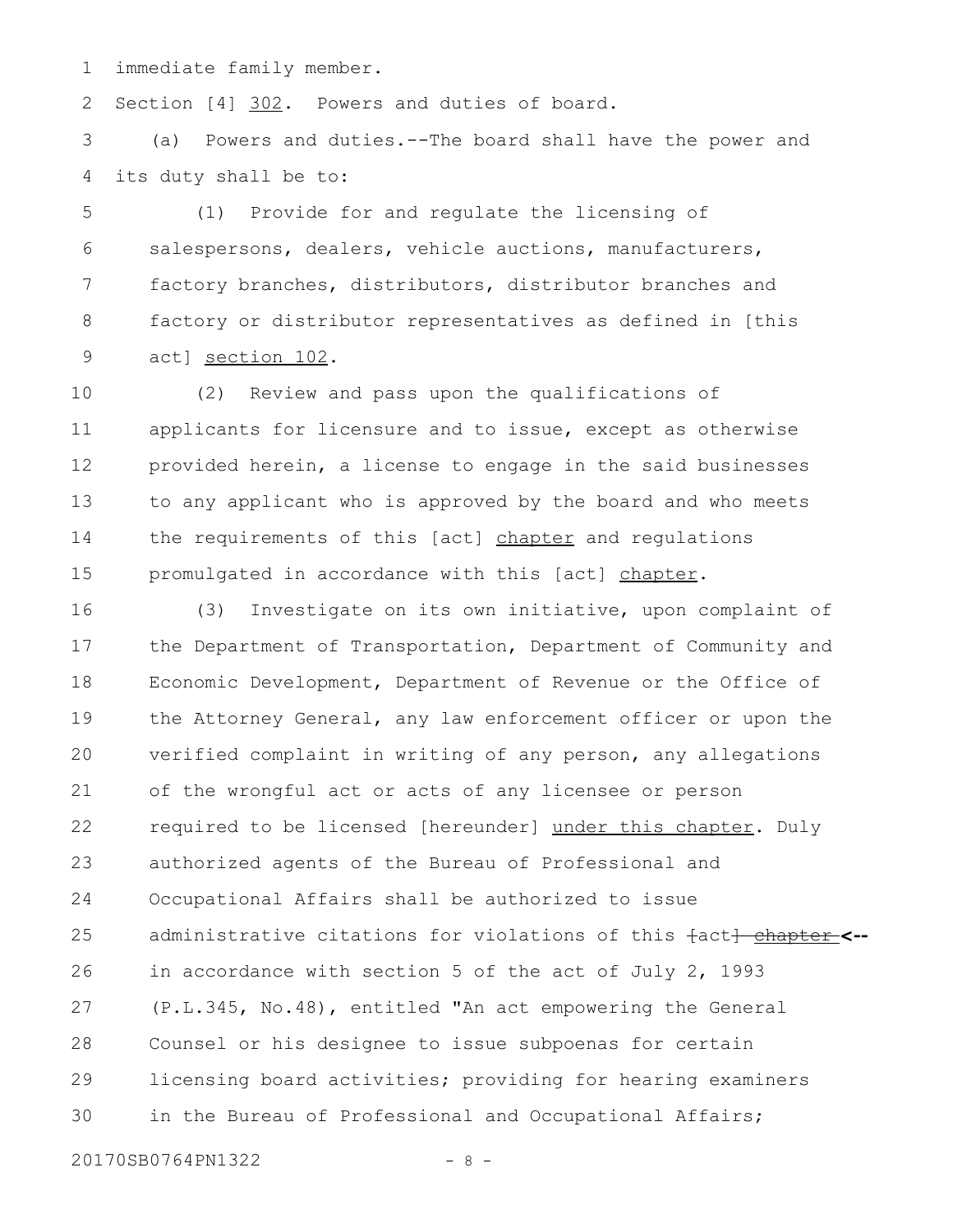providing additional powers to the Commissioner of Professional and Occupational Affairs; and further providing for civil penalties and license suspension." 1 2 3

 $(4)$  Administer and enforce this  $\text{fact}$  chapter and to impose appropriate administrative discipline upon licensees found to be in violation of this fact<del>] chapter</del>. **<-- <--** 4 5 6

(5) Bring criminal prosecutions for unauthorized, unlicensed or unlawful practice and bring an action to enjoin such practices. Duly authorized agents of the bureau shall be authorized to issue citations in accordance with section 5(a) of the act of July 2, 1993 (P.L.345, No.48), entitled "An act empowering the General Counsel or his designee to issue subpoenas for certain licensing board activities; providing for hearing examiners in the Bureau of Professional and Occupational Affairs; providing additional powers to the Commissioner of Professional and Occupational Affairs; and further providing for civil penalties and license suspension," for violations of this fact<del>] chapter</del>. 7 8 9 10 11 12 13 14 15 16 17 18

(6) Require each licensee to register biennially with the board. 19 20

(7) Keep a record showing the names and addresses of all licensees licensed under this [act] chapter. 21 22

**<--**

(8) Keep minutes and records of all its transactions and proceedings especially with relation to the issuance, denial, registration, formal reprimand, suspension and revocation of licenses. In all actions or proceedings in any court, a transcript of any board record or any part thereof, which is certified to be a true copy by the board, shall be entitled to admission in evidence. 23 24 25 26 27 28 29

(9) Adopt, promulgate and enforce such rules and 20170SB0764PN1322 - 9 -30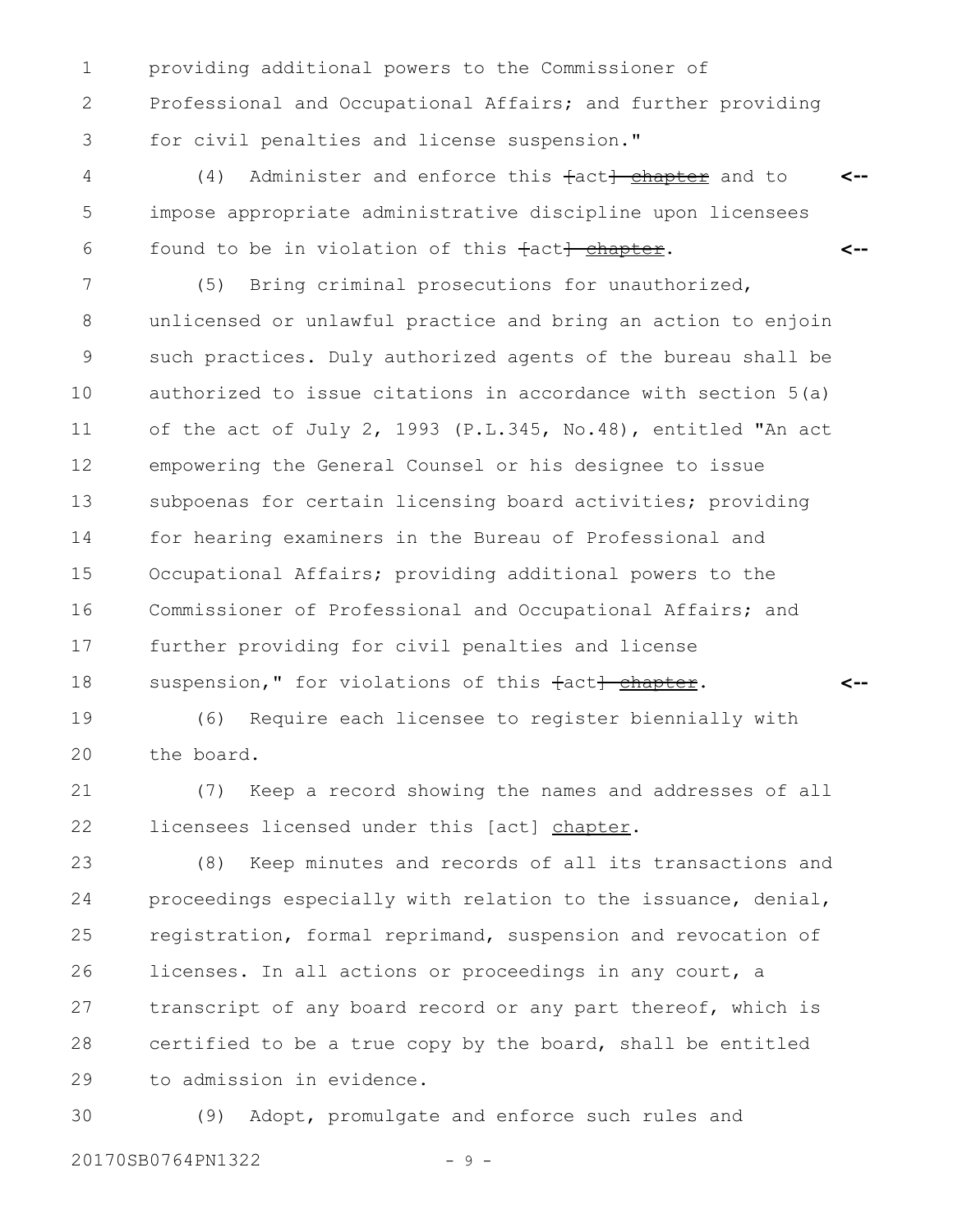1 **The Lands** consistent with this fact<del>] chapter</del> as are deemed <-necessary and proper to effectuate the provisions of this fact<del>] chapter</del>. **<--** 2 3

(10) Submit annually, to the Consumer Protection and Professional Licensure Committee of the Senate and the Professional Licensure Committee of the House of Representatives, a description of the types of complaints received, status of the cases, board action which has been taken and length of time from the initial complaint to final board resolution. 4 5 6 7 8 9 10

(11) Submit annually to the department an estimate of the financial requirements of the board for its administrative, investigative, legal and miscellaneous expenses. 11 12 13 14

(12) Submit annually to the House and Senate Appropriations Committees, 15 days after the Governor has submitted his budget to the General Assembly, a copy of the budget request for the upcoming fiscal year which the board previously submitted to the department. 15 16 17 18 19

(b) Summary proceedings.--All law enforcement officers in this Commonwealth may institute summary criminal proceedings in accordance with the Pennsylvania Rules of Criminal Procedure for violations of this act. Any person who violates this  $\text{fact} \text{+}$ chapter shall be subject to criminal prosecution as provided in section [28] 328. **<--** 20 21 22 23 24 25

Section 6. Section 5 of the act, amended December 17, 2015 (P.L.450, No.78), is renumbered and amended to read: 26 27

Section [5] 303. License to engage in business. 28

(a) License required.-- 29

(1) To promote the public safety and welfare, it shall 30

20170SB0764PN1322 - 10 -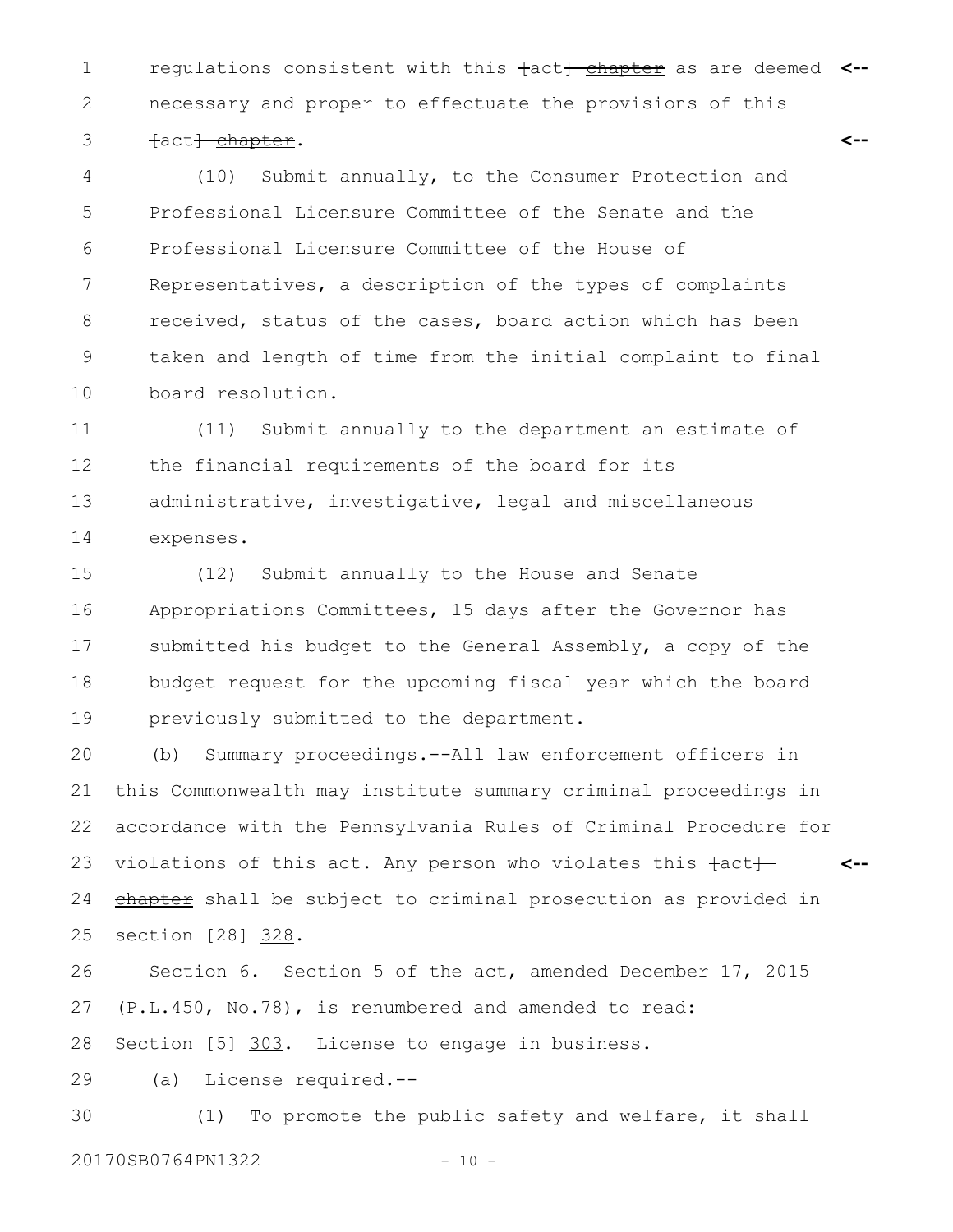be unlawful for any person to engage in the business as a salesperson, dealer, branch lot, wholesale vehicle auction, public or retail vehicle auction, manufacturer, factory branch, distributor, distributor branch, factory representative or distributor representative within this Commonwealth unless the person has secured a license as required under this [act] chapter. 1 2 3 4 5 6 7

(2) A person, including, but not limited to, salespersons, shall not engage in the business for his own benefit or profit unless he is licensed in accordance with this [act] chapter. 8 9 10 11

(3) A person shall not act as, offer to act as or hold himself out to be a broker in the advertising, buying or selling of any new or used vehicle. 12 13 14

(b) Mobile home parks.-- 15

(1) It shall be unlawful for any person, for a commission, compensation or other consideration, to sell or act as salesperson, broker or sales agent in connection with the sale of one or more mobile homes located in a mobile home park, as provided for in section 11 of the act of November 24, 1976 (P.L.1176, No.261), known as the Mobile Home Park Rights Act, unless such person shall be licensed under this [act] chapter, except as provided for in paragraph (2). 16 17 18 19 20 21 22 23

(2) Any real estate salesperson or broker licensed under the act of February 19, 1980 (P.L.15, No.9), known as the Real Estate Licensing and Registration Act, may list for sale any preowned mobile home as defined by the Mobile Home Park Rights Act, whether or not the mobile home is located in a mobile home park, without being licensed under the provisions of this [act] chapter. No mobile home park rule shall prevent 24 25 26 27 28 29 30

20170SB0764PN1322 - 11 -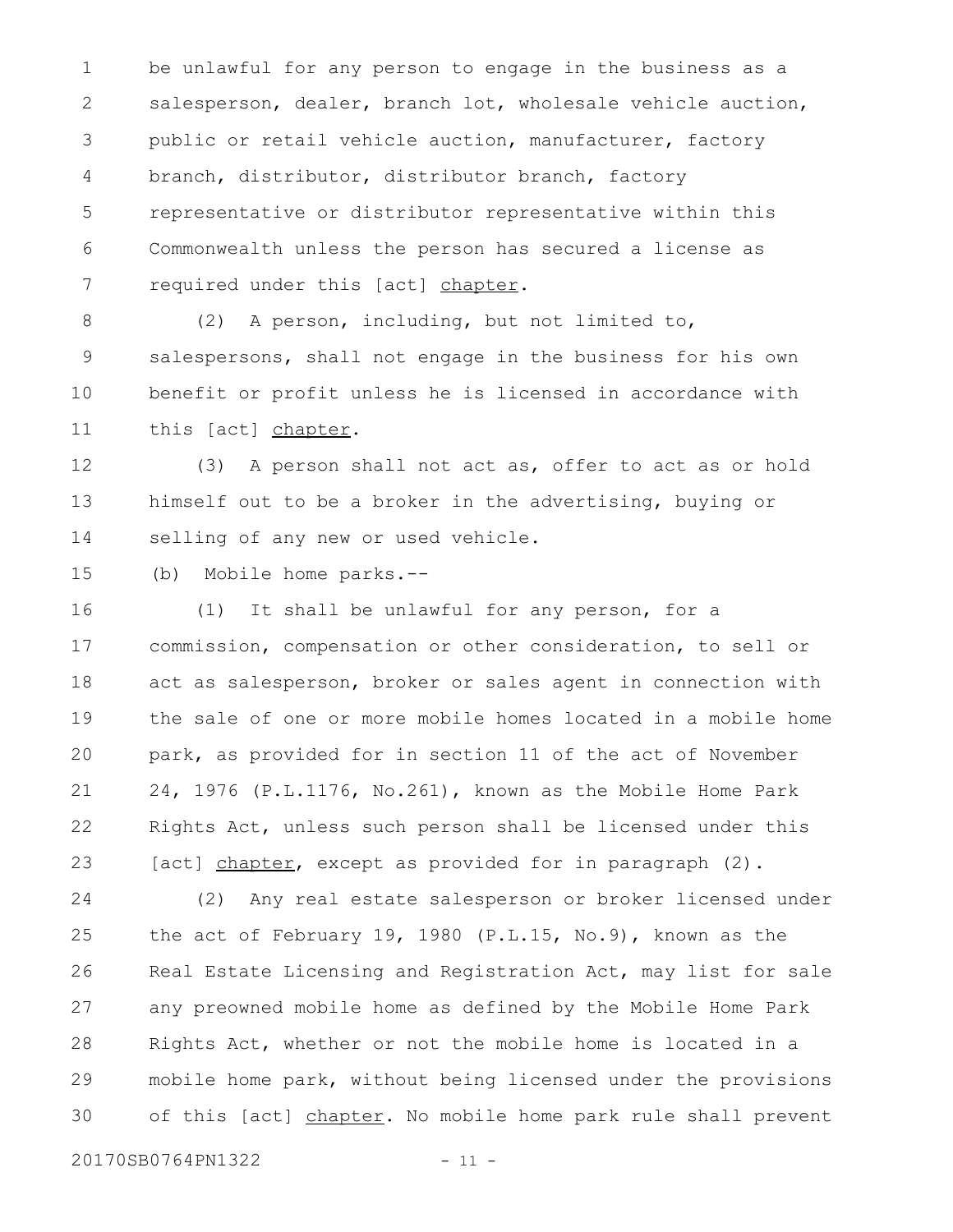the placement of a "for sale" sign on the home and on the property on which the home is located. Nothing in this paragraph shall authorize the listing for sale of preowned mobile homes at a sales lot by a licensed real estate salesperson or broker unless the salesperson or broker is also licensed under this [act] chapter and has obtained a sales tax license from the Department of Revenue. 1 2 3 4 5 6 7

(c) Salespersons to be employed.--It shall be unlawful for any salesperson who has not been issued a salesperson's license number by the board to engage in any activity related to the buying, selling or exchanging of a vehicle for a commission, compensation or other consideration. Any sale must be conducted pursuant to and as part of the normal business activities of the dealer by a person who is a licensed salesperson of the dealer, unless that person is the dealer. The salesperson shall be presently employed by the currently licensed vehicle dealer for whom the salesperson is buying, selling or exchanging. 8 9 10 11 12 13 14 15 16 17

(1) Any salesperson licensed [hereunder] under this chapter shall be licensed to sell only for one dealer at a time and his license shall indicate the name of that dealer. 18 19 20

(2) A licensed salesperson who is employed by a dealer who holds a dealer license in more than one category or at more than one facility may sell for each such dealer or at each such facility, provided there is common ownership. 21 22 23 24

(d) Display of license.--Each person to whom a license is issued shall keep the license conspicuously displayed in his principal office or place of business and shall, when required, exhibit such license to any member or authorized representative of the board. 25 26 27 28 29

(e) Facility requirements for dealers.-- 30

20170SB0764PN1322 - 12 -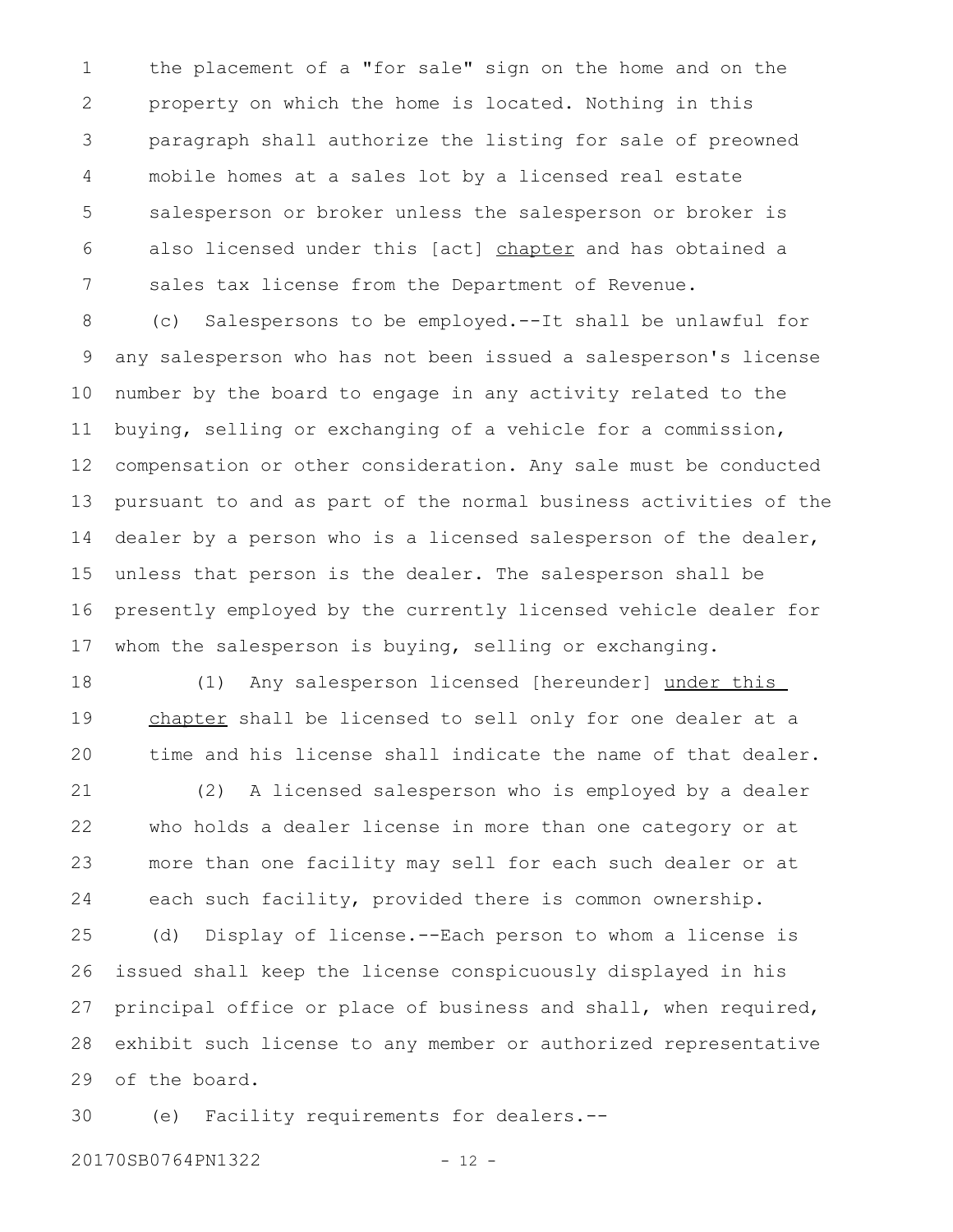(1) Dealers engaged in the business of buying, selling or exchanging new and used vehicles, trailers or semitrailers shall maintain an established place of business with a salesroom devoted principally to the vehicle business, and new vehicle dealers shall hold a franchise in writing with a manufacturer or distributor authorizing a new vehicle dealer to sell a particular line-make of vehicles from the address of the licensed facility. 1 2 3 4 5 6 7 8

(i) A vehicle auction shall not be required to meet the facility requirements [contained in] under this subsection. 9 10 11

(ii) A branch lot shall be a separately licensed location which meets the facility requirements [defined herein] under this section and by the regulations as a main lot, unless used solely for the storage of vehicles. (2) Dealers engaged in the business of buying, selling 12 13 14 15 16

or exchanging used vehicles, trailers or semitrailers shall maintain an established place of business with a salesroom devoted principally to the vehicle business which is a building or portion of a building where books and records are kept. 17 18 19 20 21

(3) Dealers engaged in the business of buying, selling or exchanging new manufactured housing and used mobile homes or manufactured housing shall maintain a minimum usable display area of 5,000 square feet devoted principally to the mobile home or manufactured housing business, maintain an established place of business and hold a contract in writing with a buyer, seller or manufacturer giving such person buying or selling rights for new manufactured housing of that particular line from the address of the licensed facility. 22 23 24 25 26 27 28 29 30

20170SB0764PN1322 - 13 -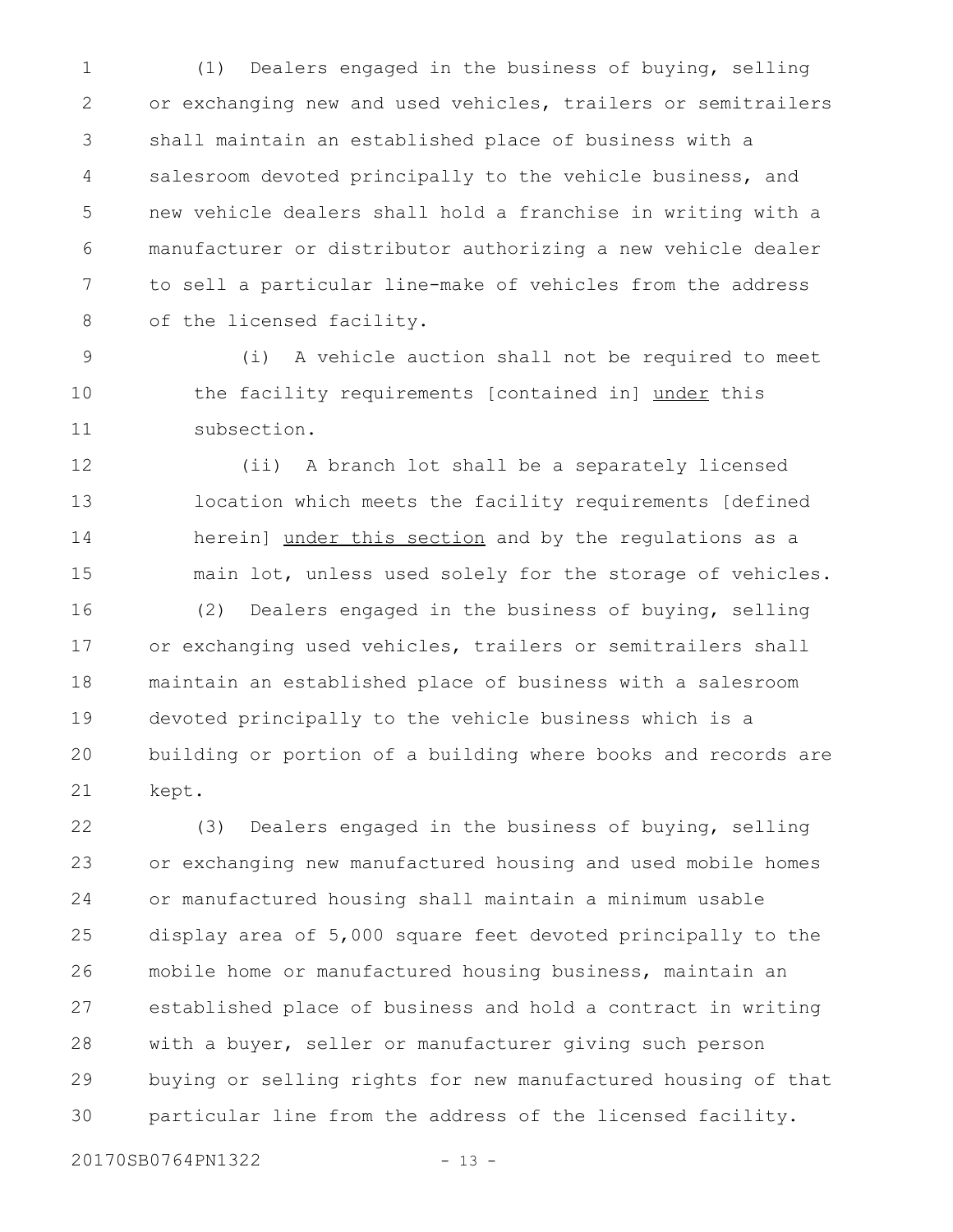(i) Dealers engaged in the business of buying, selling or exchanging new manufactured housing, in lieu of maintaining the minimum usable display area requirements of this section, shall be authorized to display, sell, list or offer for sale new manufactured housing if the new manufactured housing is located onsite in a mobile home park or new manufactured housing is on real property owned or rented by a person who through a written agreement with the dealer authorizes the dealer to locate the new manufactured housing on the real property and the dealer is authorized to display, sell, list or offer the new manufactured housing at the real property location. Such dealers must maintain an established place of business and hold a contract in writing with a buyer, seller or manufacturer giving such person buying or selling rights for such new manufactured housing. 1 2 3 4 5 6 7 8 9 10 11 12 13 14 15 16 17

(ii) A display, sale, listing or offer for sale from a site or location as permitted by subparagraph (i) shall not require the issuance of a branch lot license. 18 19 20

(4) Dealers engaged in the business of buying, selling or exchanging used mobile homes or manufactured housing shall maintain a place of business and a building, or a portion of a building, where books and records are kept and which is devoted principally to the mobile home or manufactured housing business. There shall be no minimum square footage display area requirement for a used mobile home or manufactured housing dealer. 21 22 23 24 25 26 27 28

(i) Dealers engaged in the business of buying, selling or exchanging new manufactured housing or used 29 30

20170SB0764PN1322 - 14 -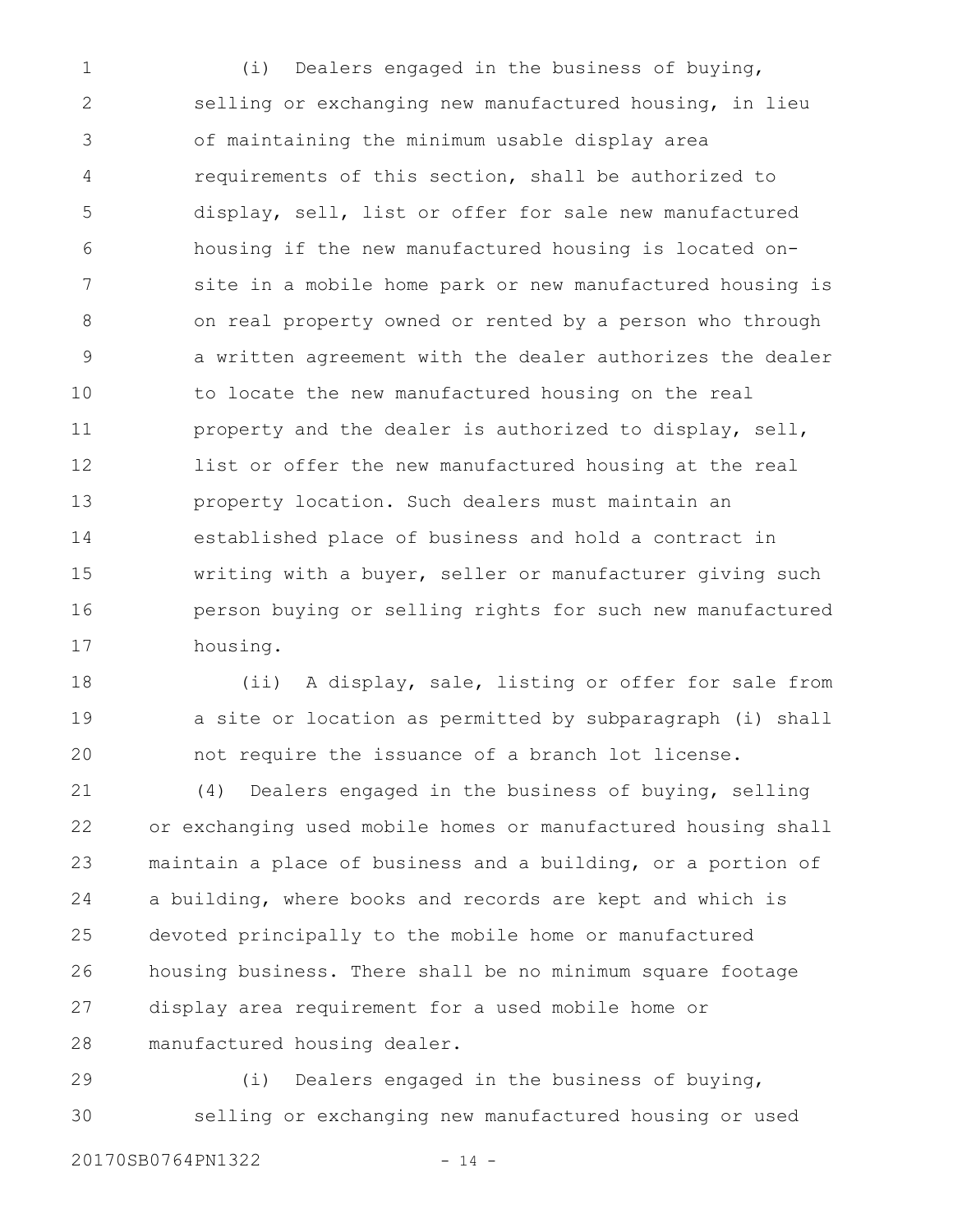mobile homes or manufactured housing in addition to maintaining the business facility requirements of this section shall be authorized to display, sell, list or offer for sale used manufactured housing or mobile homes if the used manufactured housing or mobile homes are located on-site in a mobile home park or used manufactured housing or mobile homes are located on real property owned or rented by the person who owns the used manufactured housing or mobile home and the dealer possesses a written agreement with the person authorizing the dealer to sell, list or offer the used manufactured housing or mobile home on behalf of the person from the real property location. 1 2 3 4 5 6 7 8 9 10 11 12 13

(ii) A display, sale, listing or offer for sale from a site or location as permitted by subparagraph (i) shall not require the issuance of a branch lot license. 14 15 16

(5) Dealers engaged in the business of buying, selling or exchanging new or used recreational vehicles shall maintain an established place of business with a minimum usable display area of 5,000 square feet devoted principally to the recreational vehicle business and hold a franchise in writing with a buyer, seller or manufacturer giving such person buying or selling rights for new recreational vehicles of that particular line from the address of the licensed facility. 17 18 19 20 21 22 23 24 25

(f) Wholesale vehicle auction activities.-- 26

(1) Wholesale vehicle auctions in wholesale vehicle auction sales transactions shall permit only the following persons to sell vehicles at the auction: vehicle dealers licensed under this [act] chapter or by any other state or 27 28 29 30

20170SB0764PN1322 - 15 -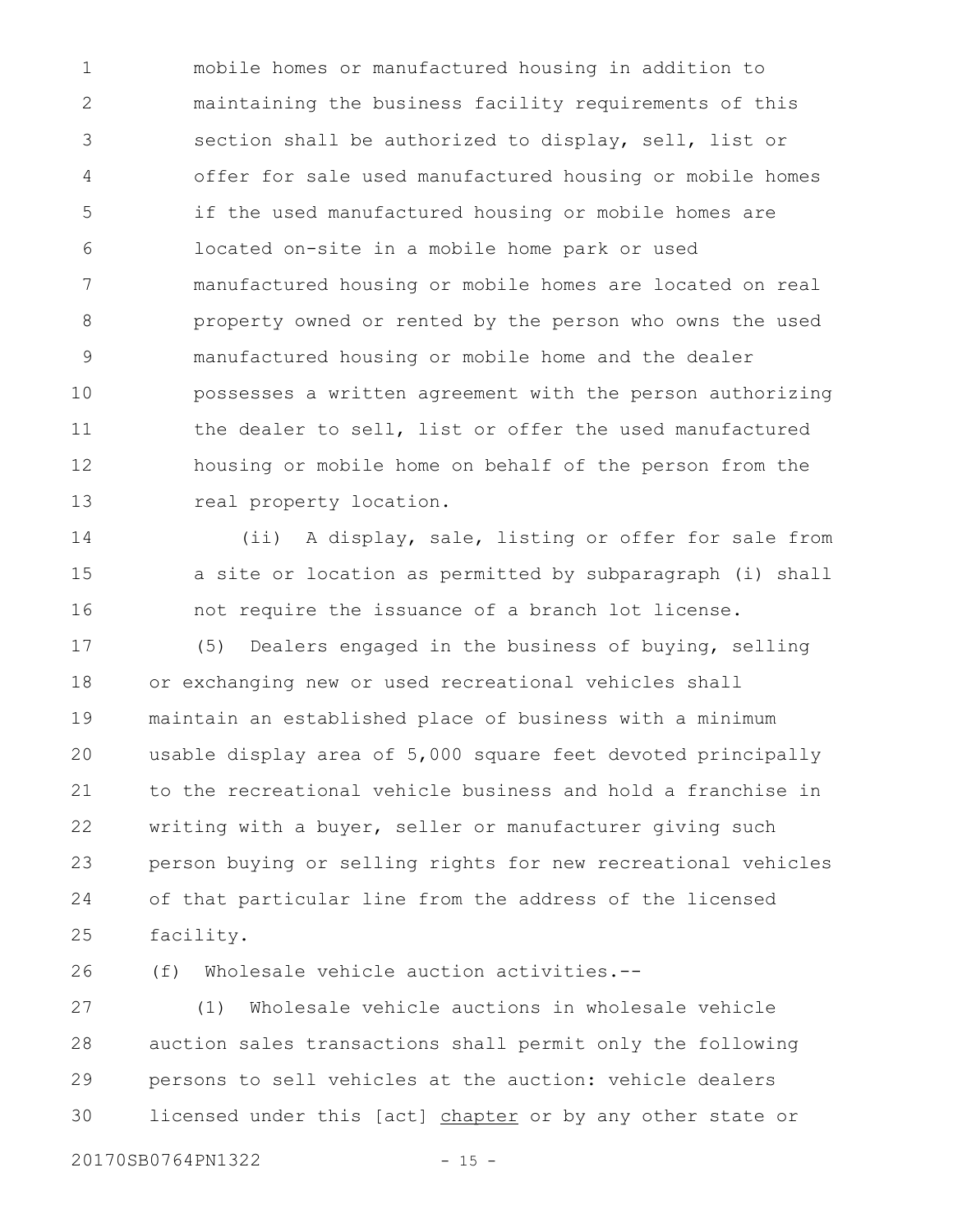jurisdiction, manufacturers, leasing companies, rental companies, financial institutions, insurance companies, charitable nonprofit organizations; persons who sell vehicles owned by their business which are utilized to accomplish their main business purpose and who do not engage in any vehicle buying, sales or repair business; and fleet owners. 1 2 3 4 5 6

(2) Only vehicle dealers licensed under this [act] chapter or by any other state or jurisdiction shall be permitted to purchase vehicles at wholesale vehicle auctions. In addition to dealers licensed under this [act] chapter or by any other state or jurisdiction, a vehicle business, except for repair and towing, transporter, service, financier or collector/repossessor businesses, registered with the Department of Transportation and issued a Department of Transportation identification number or licensed or registered by any other state or jurisdiction for a similar activity without being licensed under this [act] chapter shall be authorized at wholesale vehicle auctions only to buy, sell or exchange vehicles of the type for which the business is authorized to engage by the Department of Transportation or any other state or jurisdiction, provided that upon buying such vehicle, application for an appropriate certificate of title or certificate of salvage is made for the vehicle. 7 8 9 10 11 12 13 14 15 16 17 18 19 20 21 22 23 24

(3) A dealer licensed under this [act] chapter without possessing a wholesale vehicle auction or public or retail vehicle auction license shall be permitted to sell vehicles on consignment. 25 26 27 28

(4) A vehicle auction shall only permit a person who is currently employed and licensed as a salesperson for a dealer 29 30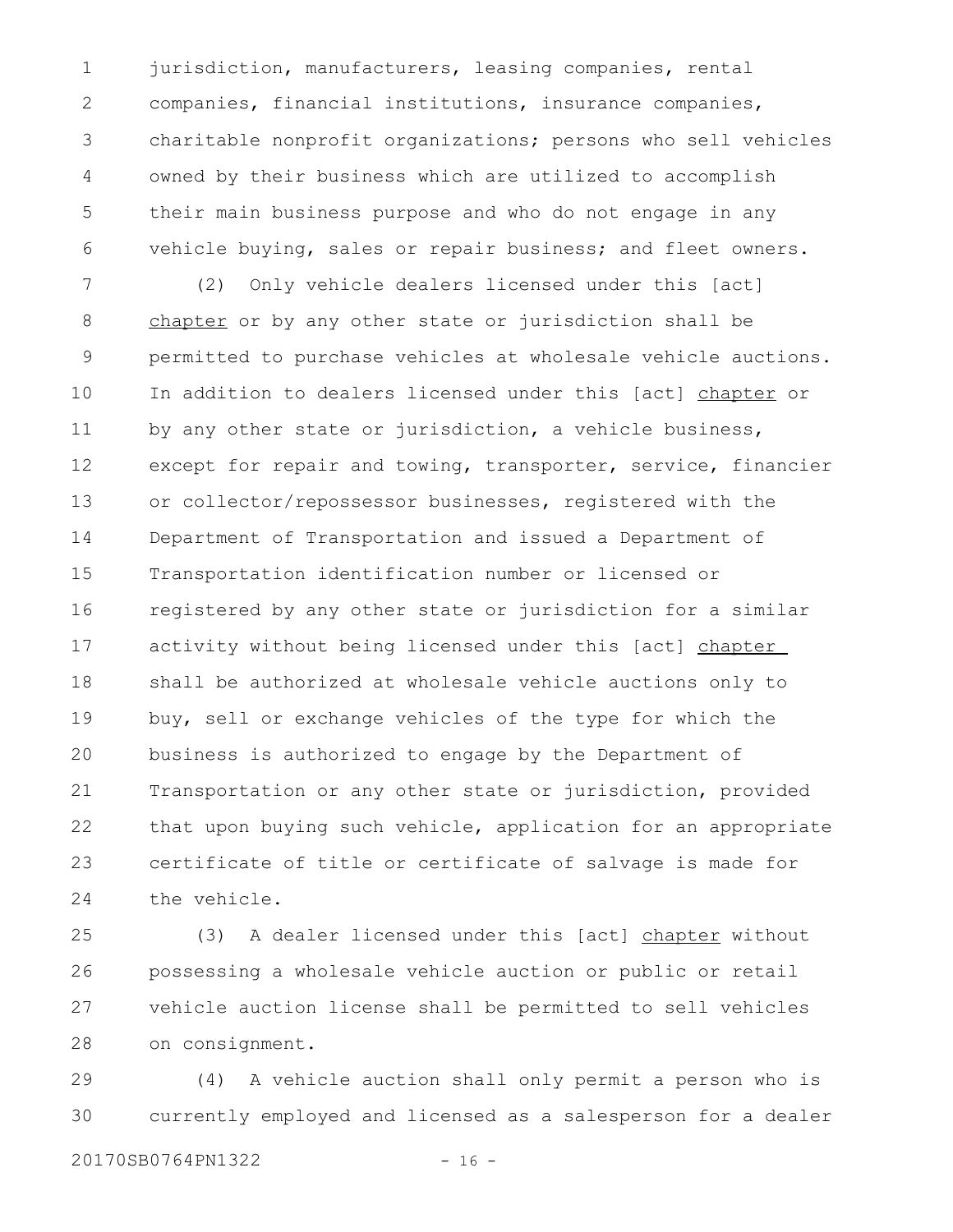who holds a license issued under this [act] chapter or by any other state or jurisdiction to buy, sell or exchange vehicles at an auction on behalf of a dealer. This paragraph shall not apply to a salesperson who is buying, selling or exchanging vehicles at: 1 2 3 4 5

6 7

(i) wholesale vehicle auctions which are either fleet sales or manufacturer's sales; or

8

9

10

17

(ii) sales of vehicles for salvage, where the salesperson shall be permitted to buy, sell or exchange vehicles for no more than five dealers during the sale.

(5) Any person who has had his license under this [act] chapter or authority to engage as a dealer or salesperson in any other state or jurisdiction suspended or revoked shall not be authorized, while the license or authority is suspended or revoked, to be physically present at a wholesale vehicle auction during the auctioning of vehicles. 11 12 13 14 15 16

(g) Public or retail vehicle auction activities.--

(1) Public or retail vehicle auctions shall not be limited as to who may commission them to sell vehicles or who may buy vehicles at public or retail auctions, provided that any buyer or seller is not engaging in the business as a dealer without a license or as any other person who would be required to be licensed under this [act] chapter. Any person who has had his license under this [act] chapter or authority to engage as a dealer or salesperson in any other state or jurisdiction suspended or revoked shall not be authorized, while the license or authority is suspended or revoked, to be physically present at a public or retail vehicle auction during the auctioning of vehicles. Public or retail vehicle auctions shall not be required to take title to the vehicles 18 19 20 21 22 23 24 25 26 27 28 29 30

20170SB0764PN1322 - 17 -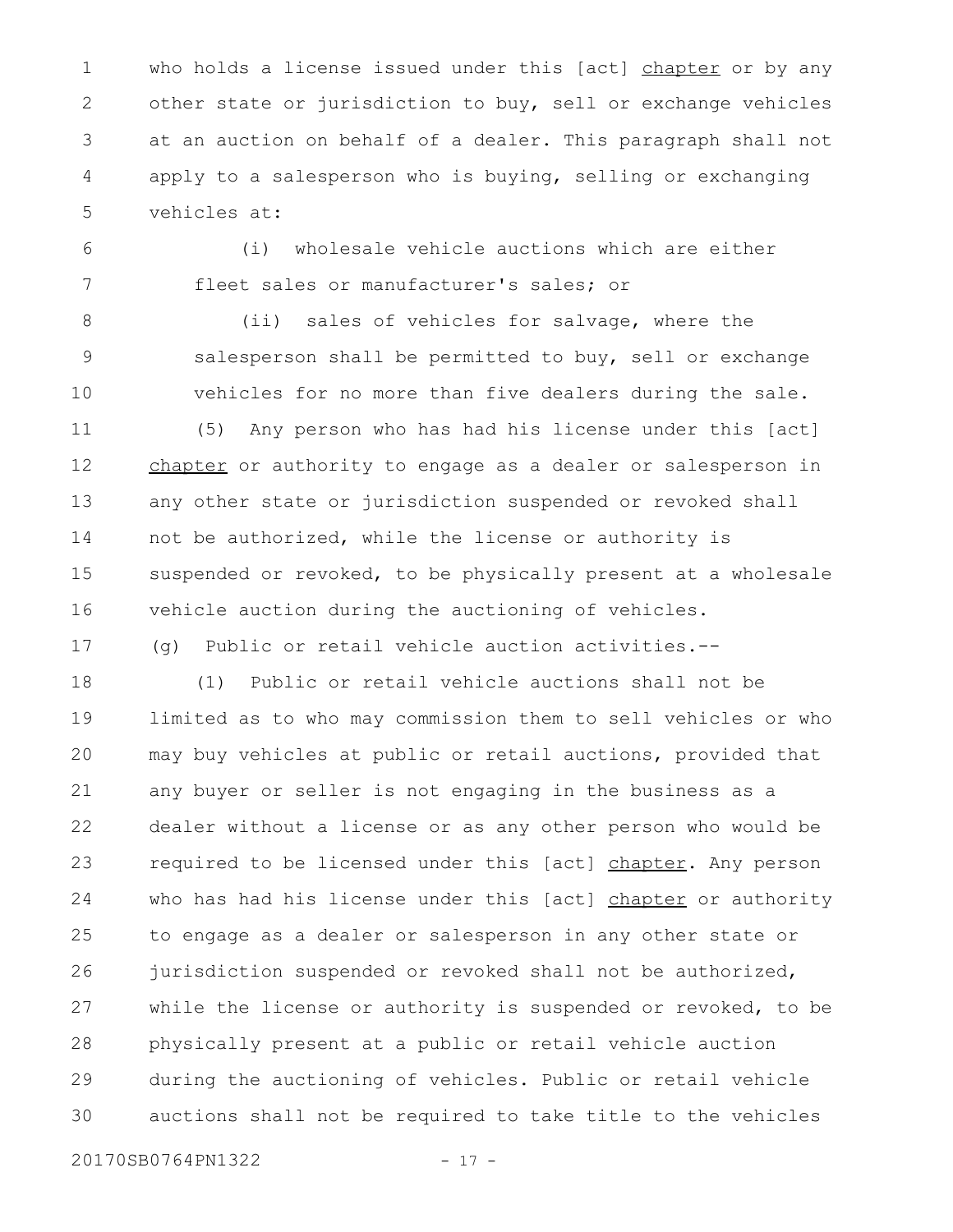they offer for sale or have their auctioneers licensed as salespersons under this [act] chapter. Public or retail vehicle auctions shall inquire of the seller of the vehicle and, if applicable, disclose to potential purchasers material information obtained from the seller regarding the vehicle being offered for sale as is required of all sellers under applicable Federal and Pennsylvania laws. 1 2 3 4 5 6 7

(2) Public or retail vehicle auctions shall ensure all purchasers at the vehicle auction: 8 9

(i) show proof of identification at the time of transfer of ownership; 10 11

(ii) sign the identified name to the transfer of ownership documents; 12 13

(iii) pay any applicable tax imposed under Article II of the act of March 4, 1971 (P.L.6, No.2), known as the Tax Reform Code of 1971, unless otherwise exempted by law; and 14 15 16 17

(iv) submit transfer of ownership documents to the Department of Transportation as required under 75 Pa.C.S. (relating to vehicles). 18 19 20

(g.1) Mobility vehicle dealers.-- 21

(1) A licensed dealer classified as a mobility vehicle dealer may do all of the following: 22 23

(i) Display, inventory, advertise, solicit, demonstrate, sell, offer for sale or deliver new and used mobility vehicles. 24 25 26

(ii) Arrange, negotiate and assist a customer regarding the purchase of a mobility vehicle. 27 28

(iii) Sell and install equipment and accessories in and provide services for mobility vehicles, in order to 29 30

20170SB0764PN1322 - 18 -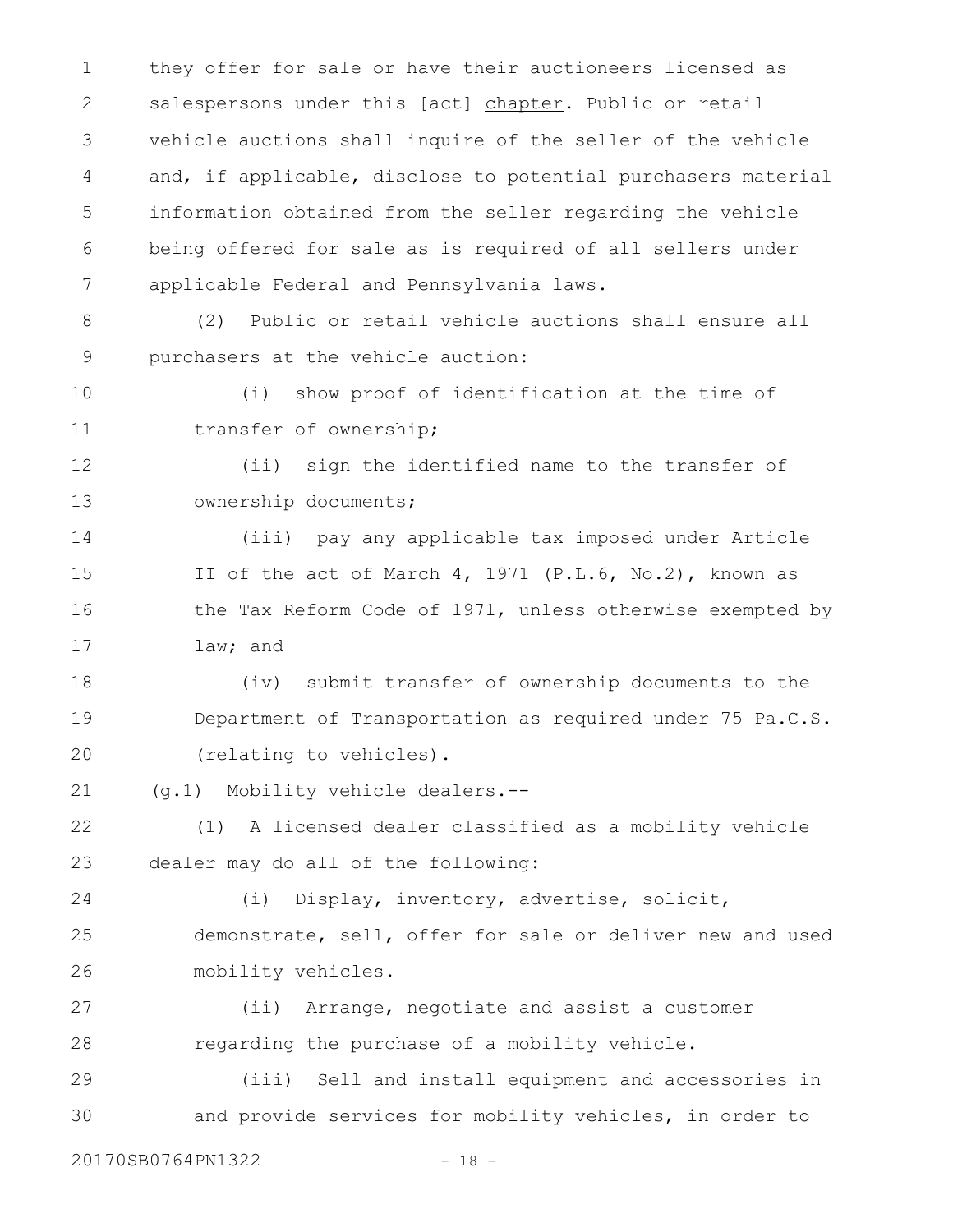meet the needs of persons with disabilities as drivers or passengers. 1 2

(iv) Provide maintenance and repair services for mobility vehicles. 3 4

(v) Acquire a new vehicle with a lowered floor or frame or a raised roof and door in order to fit or equip the vehicle for retail sale as a new mobility vehicle. 5 6 7

(2) A licensed dealer that is classified only as a mobility vehicle dealer may not offer for sale or sell vehicles which are not mobility vehicles. 8 9 10

(h) Notification of unlicensed persons.--Vehicle auctions shall post a listing supplied by the board containing the names of all licensees who are currently revoked or suspended and persons who were penalized for unlicensed activity within the past year. 11 12 13 14 15

Section 7. Sections 6, 7, 8, 9(a)(4) and (e)(3)(ii), 10, 11, 12, 12.1, 13, 14, 15, 16, 17, 18, 19, 20, 21, 22, 23, 24, 25, 26, 27, 27.1, 28, 29, 30, 31 and 32, 32 AND 32.1 of the act are **<-** amended and section 9 is amended by adding a subsection to read: Section [6] 304. Biennial renewal. 16 17 18 19 20

Each license holder shall be required to renew his license biennially; as a condition precedent to biennial renewal, the license holder shall pay a biennial renewal fee and, in the case of a salesperson or manufacturer's or distributor's representative, he must be presently employed with a dealer, manufacturer or distributor which has a current license. The license holder shall comply with all requirements as set forth through regulation by the board. 21 22 23 24 25 26 27 28

Section [7] 305. Enforcement. 29

Notwithstanding the enforcement powers granted to law 30

20170SB0764PN1322 - 19 -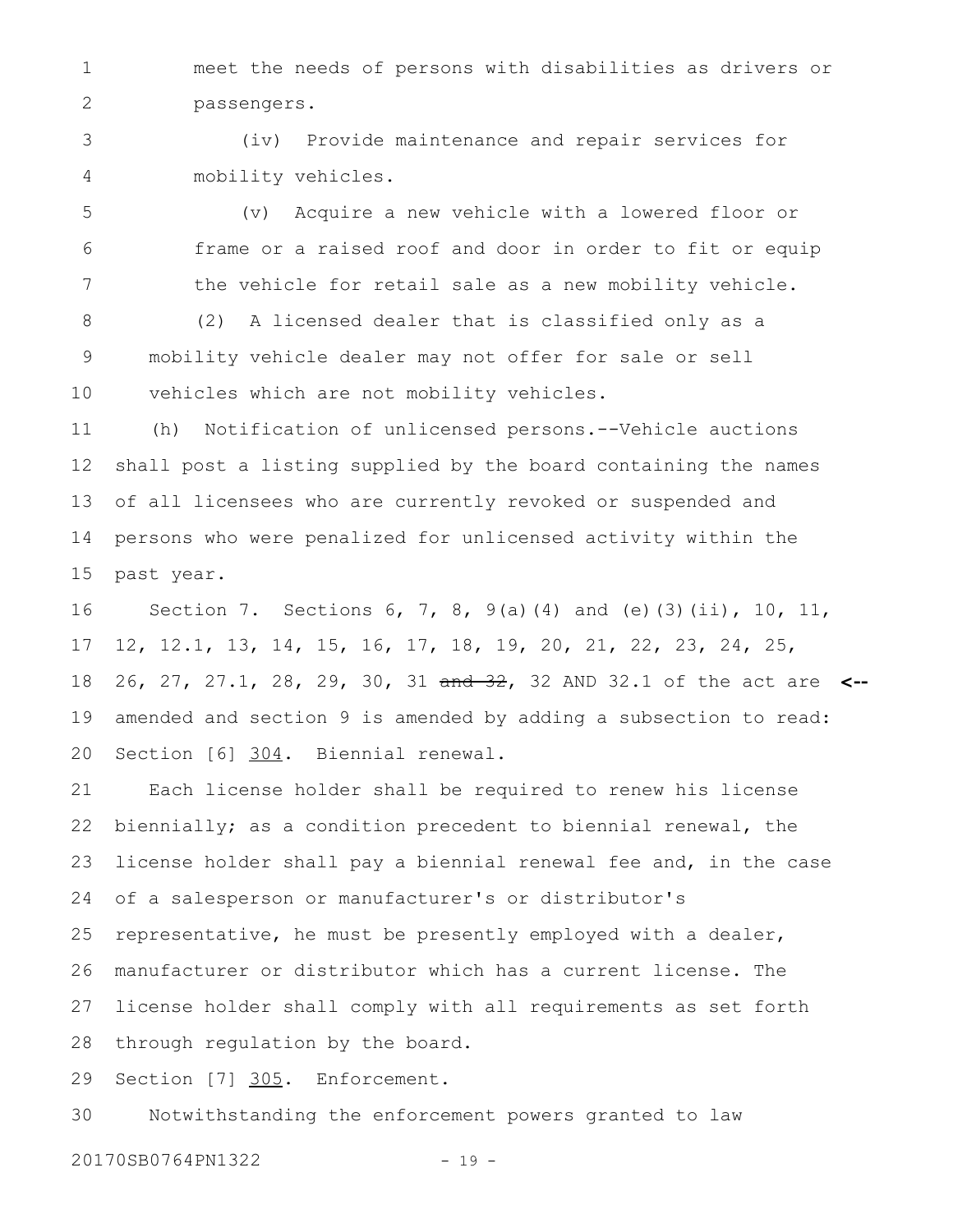enforcement officers to institute summary criminal proceedings pursuant to section  $[4(b)]$   $302(b)$ , the enforcement of the laws and rules and regulations governing practice under this  $\text{fact}$  <-chapter is primarily vested in the board with the following additional powers and duties to: 1 2 3 4 5

6

(1) Inspect all license holders.

7

(2) Authorize investigations of alleged violations.

(3) Review and inspect all business records, documents and files relating to practice under this fact} chapter. **<--** 8 9

10

(4) Subpoena witnesses.

(5) Take depositions of witnesses in the manner provided for in civil actions in courts of record. 11 12

(6) Bring criminal prosecutions for unauthorized, unlicensed and unlawful practice in accordance with the terms and provisions of the act of October 15, 1980 (P.L.950, No.164), known as the Commonwealth Attorneys Act. 13 14 15 16

**<--**

(7) Obtain injunctions from a court of competent jurisdiction against persons acting in violation of this fact<del>] chapter</del>. 17 18 19

Section [8] 306. Protest hearing decision within 120 days unless waived by the parties. 20 21

(a) Franchise protest hearings to be decided within 120 days unless waived by the parties.--Any franchise establishment, relocation, termination or failure to renew hearing based on a protest by a dealer or distributor of any action by a manufacturer or distributor alleged to be in violation of a provision of this [act] chapter must be conducted and the final determination made within 120 days after the protest is filed. Unless waived by the parties, failure to do so will be deemed the equivalent of a determination that the manufacturer or 22 23 24 25 26 27 28 29 30

20170SB0764PN1322 - 20 -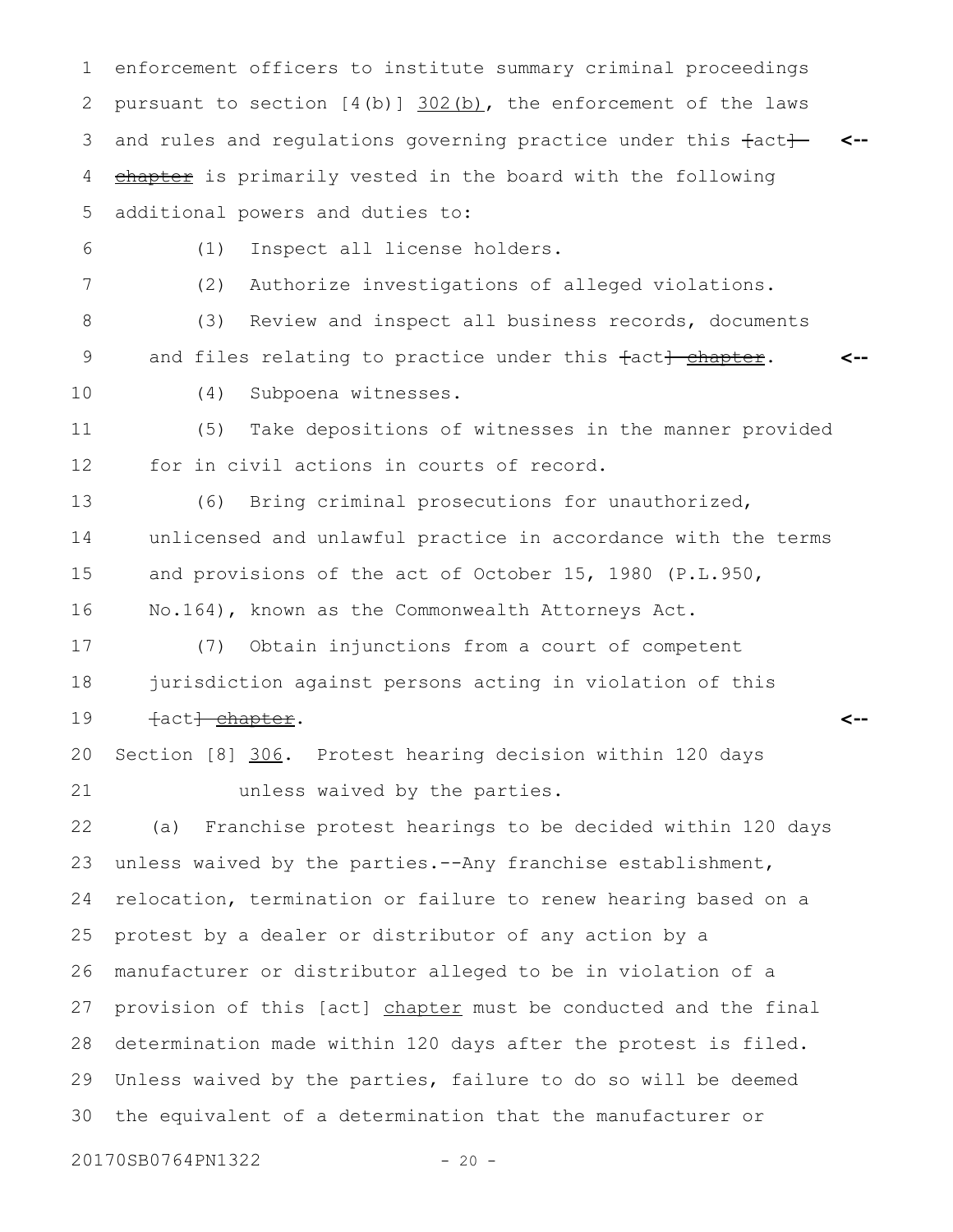distributor acted with **[**good**]** JUST cause and, in the case of a 1 **<-** protest of a proposed establishment or relocation of a dealer under section [27] 326, that **[**good**]** JUST cause does not exist for refusing to permit the proposed additional or relocated new vehicle dealer unless such delay is caused by acts of the manufacturer, distributor or the additional or relocating dealer. Any parties to such a hearing shall have a right of review of the decision in a court of competent jurisdiction pursuant to 2 Pa.C.S. § 701 (relating to scope of subchapter). If the board determined that **[**good**]** JUST cause does not exist for refusing to permit the proposed additional or relocated new vehicle dealer and the manufacturer or distributor thereafter enters into a franchise establishing that new vehicle dealer, the manufacturer or distributor shall not be liable for damages based upon such establishment even if a court reverses the determination of the board. **<-- <--** 2 3 4 5 6 7 8 9 10 11 12 13 14 15 16

(b) Procedure.--The procedure at the hearing shall be governed by 1 Pa. Code Pt. II (relating to general rules of administrative practice and procedure) with the following exceptions: 17 18 19 20

(1) In the event that the protest involves a termination or failure to renew the franchise of a new vehicle dealer, the dealer shall be permitted to review a manufacturer's or distributor's files related to that dealer upon written request. 21 22 23 24 25

(2) The board may order on its own initiative, or pursuant to a party's request, that part of the evidence for hearing be submitted to it in the form of depositions. 26 27 28

(c) Reconsideration.--In the event a decision of the board is remanded by a court of competent jurisdiction for further 29 30

20170SB0764PN1322 - 21 -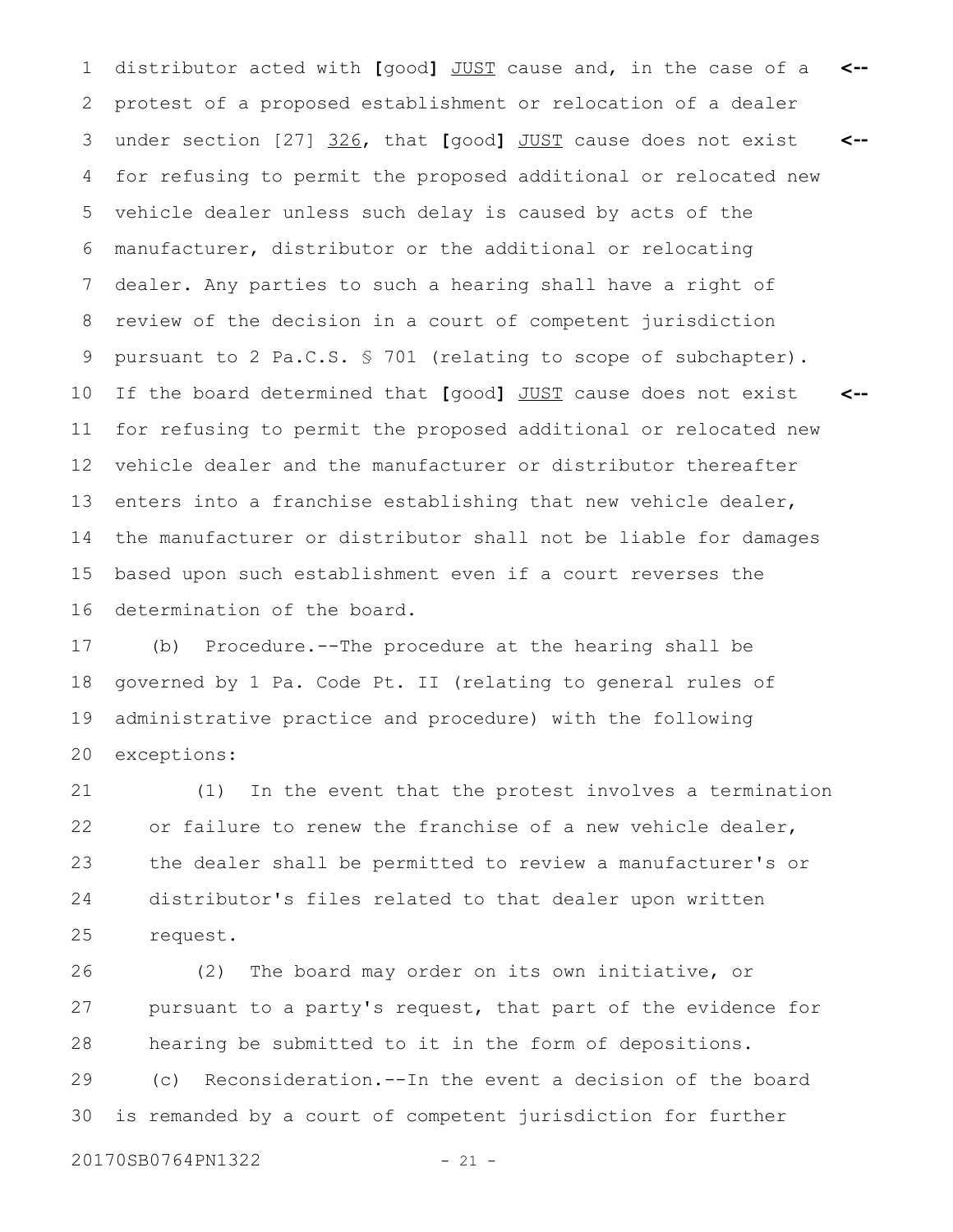action by the board, the board shall consider the action and issue a final determination, not later than 120 days following receipt of the record from such court, unless the 120-day time period for the board to issue a final determination is waived or extended by the parties. 1 2 3 4 5

(d) Dealer protest of automobile, motorcycle or truck manufacturer act or omission.-- 6 7

(1) Except for protests authorized under section [13 or 27] 312 or 326 and notwithstanding any other remedy available under this [act] chapter, any new vehicle dealer who believes that an automobile, motorcycle or truck manufacturer or distributor with whom the new vehicle dealer holds a franchise agreement has violated or is violating any provision of this [act] chapter may file a protest with the board setting forth the factual and legal basis for such violation. 8 9 10 11 12 13 14 15 16

(2) The board shall issue a final determination within 120 days after the protest is filed, unless the 120-day time period for the board to issue a final determination is waived or extended by the parties. 17 18 19 20

(3) It shall be the burden of the automobile, motorcycle or truck manufacturer to prove it has not violated any provision of this [act] chapter as set forth in the protest filed by the new vehicle dealer. 21 22 23 24

(4) The protested action shall not become effective until the final determination is issued by the board and shall not be effective thereafter if the board has determined that there is **[**good**]** JUST cause for not permitting the protested action. **<--** 25 26 27 28 29

(5) The board shall be empowered to direct or require 20170SB0764PN1322 - 22 -30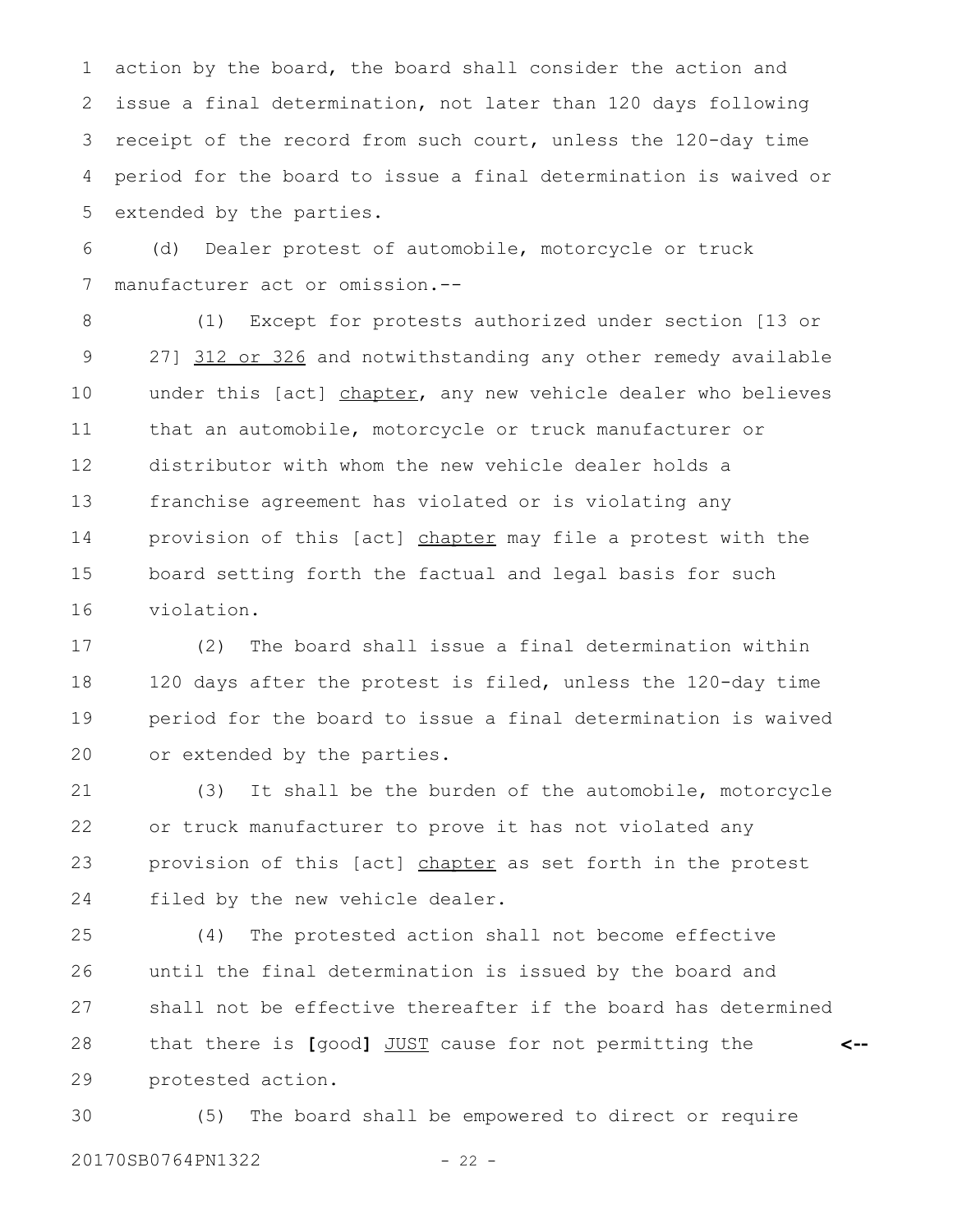the automobile, motorcycle or truck manufacturer or distributor to perform such acts as necessary in order for the manufacturer or distributor to comply with the provisions of this [act] chapter. (E) APPLICABILITY.--THE PROTEST PROVISIONS OF THIS SECTION **<--** APPLY TO CHAPTER 5 ACTIVITIES AND ACTIONS BETWEEN RV DEALERS, MANUFACTURERS, DISTRIBUTORS AND SUPPLIERS. Section [9] 307. Reimbursement for all parts and service required by the manufacturer or distributor; reimbursement audits. (a) Manufacturers or distributors to notify dealers of their obligations.-- \* \* \* (4) This subsection shall not apply to manufacturers or distributors of manufactured housing [or recreational vehicles]. \* \* \* (e) Warranty reimbursement and incentive or reimbursement program approval and audits.-- \* \* \*  $(3)$  \* \* \* (ii) During the 30-day time period under subparagraph (i), a new vehicle dealer may file with the board a protest of the charge-backs as provided for under section [8] 306. When such a protest is filed, the board shall inform the manufacturer or distributor that a timely protest has been filed and that the manufacturer or distributor shall not charge back the new vehicle dealer: (A) until the board has held a hearing; or 1 2 3 4 5 6 7 8 9 10 11 12 13 14 15 16 17 18 19 20 21 22 23 24 25 26 27 28 29 30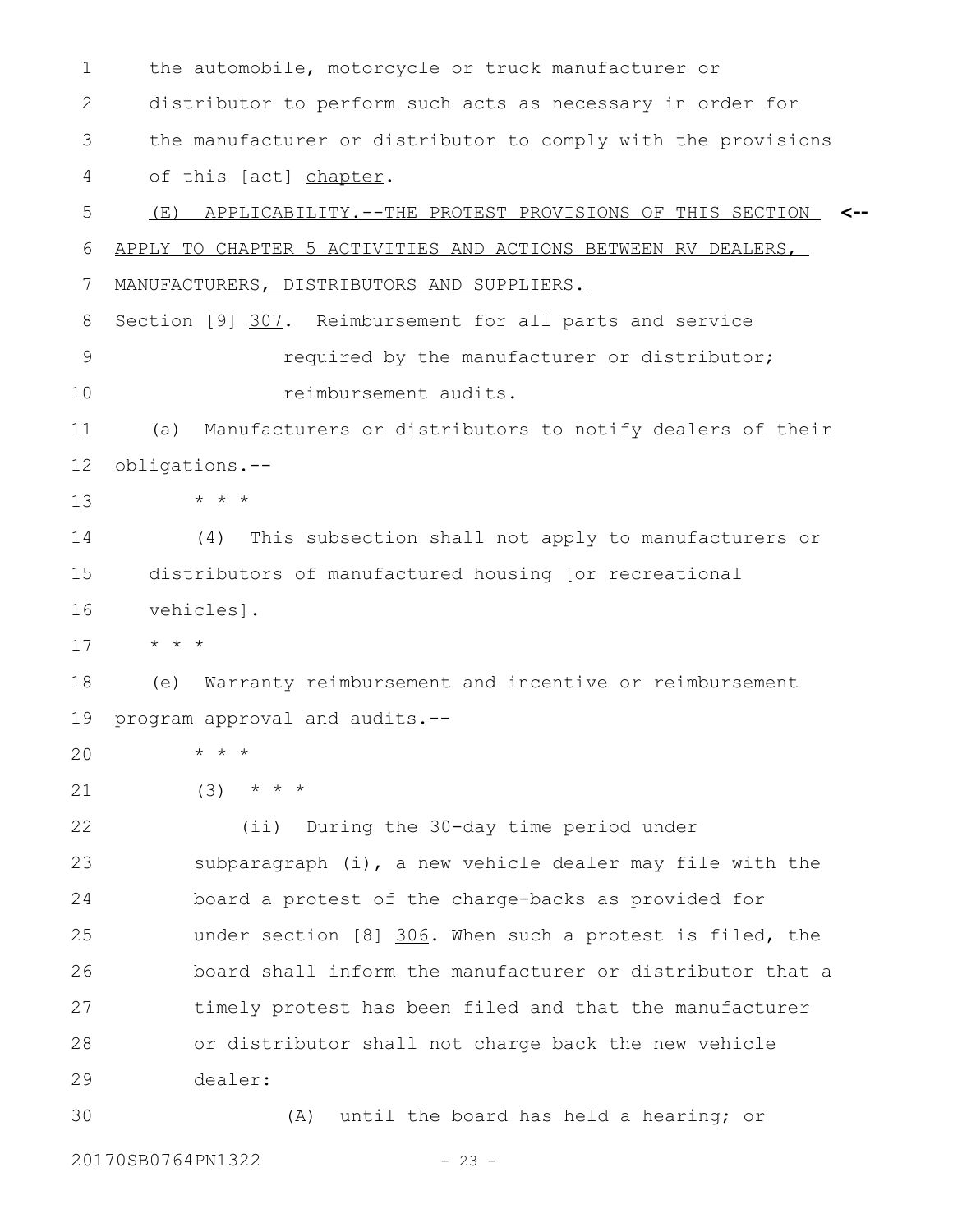(B) if the board has determined that there is good cause for not permitting the charge-back of such new vehicle dealer. 1 2 3

\* \* \* 4

(g) Applicability.--This section shall not apply to 5

manufacturers RECREATIONAL VEHICLE WARRANTORS or dealers of-**<--** 6

 recreational vehicles. 7

Section [10] 308. Damage disclosure. 8

(a) Notice to dealer.--Each manufacturer or distributor of new vehicles sold or transferred to a new vehicle dealer shall notify the new vehicle dealer in writing prior to delivery of the vehicle of any material damage to the vehicle which is known to the manufacturer or distributor which was sustained or incurred by the vehicle at any time after the manufacturing process is complete but prior to delivery of the vehicle to the dealer. A dealer may reject the delivery of a nonconforming vehicle under the provisions of 13 Pa.C.S. (relating to commercial code). 9 10 11 12 13 14 15 16 17 18

(b) Notice to purchaser.--When selling a new vehicle, each new vehicle dealer shall notify the purchaser in writing at the time of sale of any material damage sustained or incurred by the vehicle at any time after the manufacturing process is complete which is disclosed by the manufacturer to the new vehicle dealer. 19 20 21 22 23 24

(c) Exemption.--This section shall not apply to manufacturers and dealers of manufactured housing or to manufacturers, distributors or dealers of motorcycles or recreational vehicles. 25 26 27 28

(d) Other statutes and decisions.--Nothing in this section shall be construed to diminish any obligation to provide notice 29 30

20170SB0764PN1322 - 24 -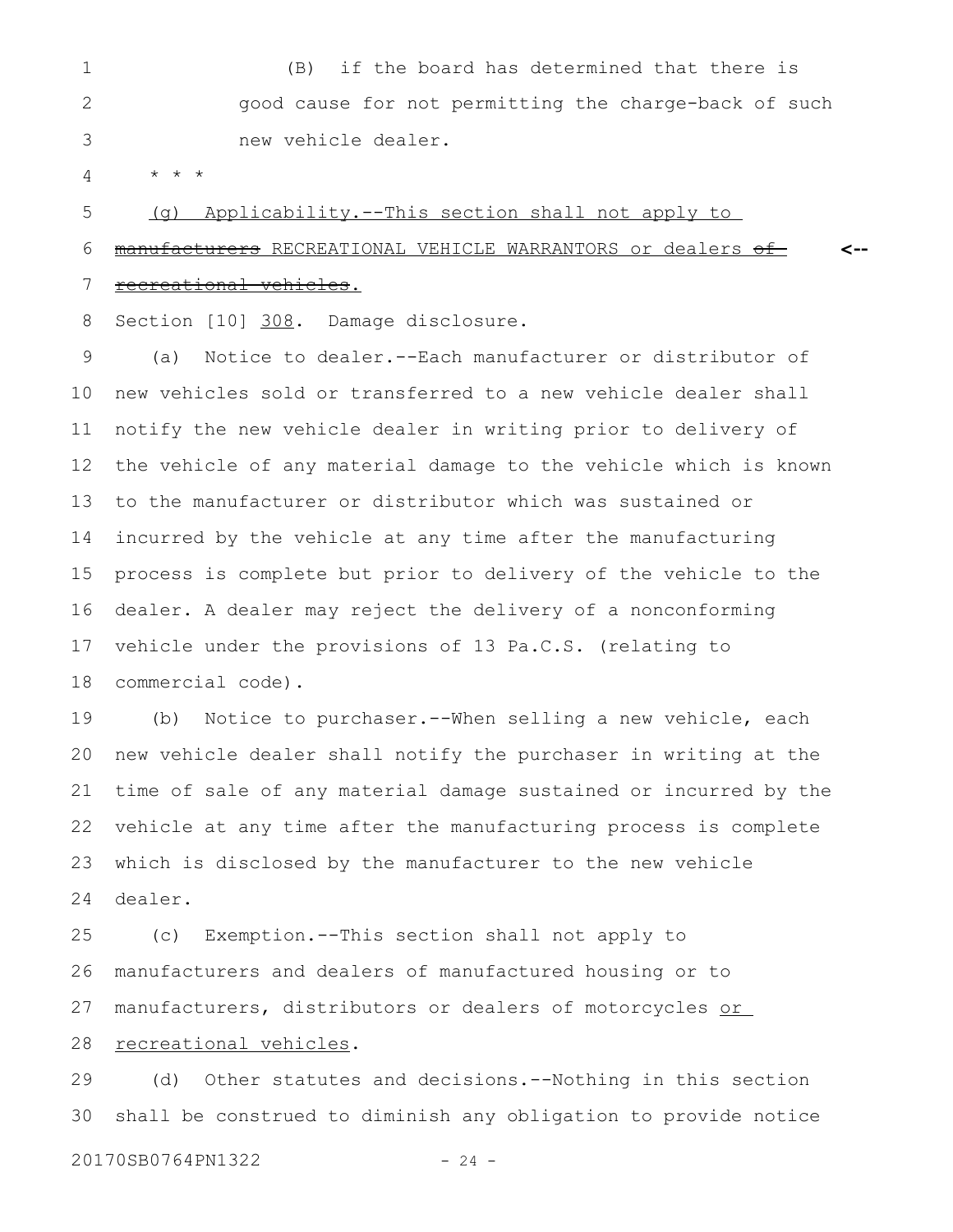to the purchaser of a new vehicle which obligation is imposed by any other provision of law or by any judicial decision, including, but not limited to, the act of December 17, 1968 (P.L.1224, No.387), known as the Unfair Trade Practices and Consumer Protection Law. 1 2 3 4 5

Section [11] 309. Mediation and arbitration. 6

(a) Mediation of disputes between licensees.--

(1) A dealer or distributor may not file a complaint, petition or protest or bring an action in a court of competent jurisdiction against a manufacturer or distributor based on an alleged violation of this [act] chapter or in a protest action under this [act] chapter regarding an establishment, relocation or termination of a franchise agreement unless the dealer or distributor serves a demand for mediation upon the manufacturer or distributor before or contemporaneous with the filing of the complaint, petition or protest or the bringing of an action. A demand for mediation shall be in writing and served upon the manufacturer or distributor by certified mail at an address designated for that manufacturer or distributor within records of the dealer or distributor. The demand for mediation shall contain a brief statement of the dispute and the relief sought by the dealer or distributor filing the demand. 8 9 10 11 12 13 14 15 16 17 18 19 20 21 22 23

(2) Within 20 days after the date a demand for mediation is served, the parties shall mutually select an independent mediator and meet with that mediator for the purpose of attempting to resolve the dispute. The meeting place shall be in this Commonwealth in a location selected by the mediator. The mediator may extend the date of the meeting for **[**good**]** JUST cause shown by either party or upon stipulation of both **<--** 24 25 26 27 28 29 30

20170SB0764PN1322 - 25 -

7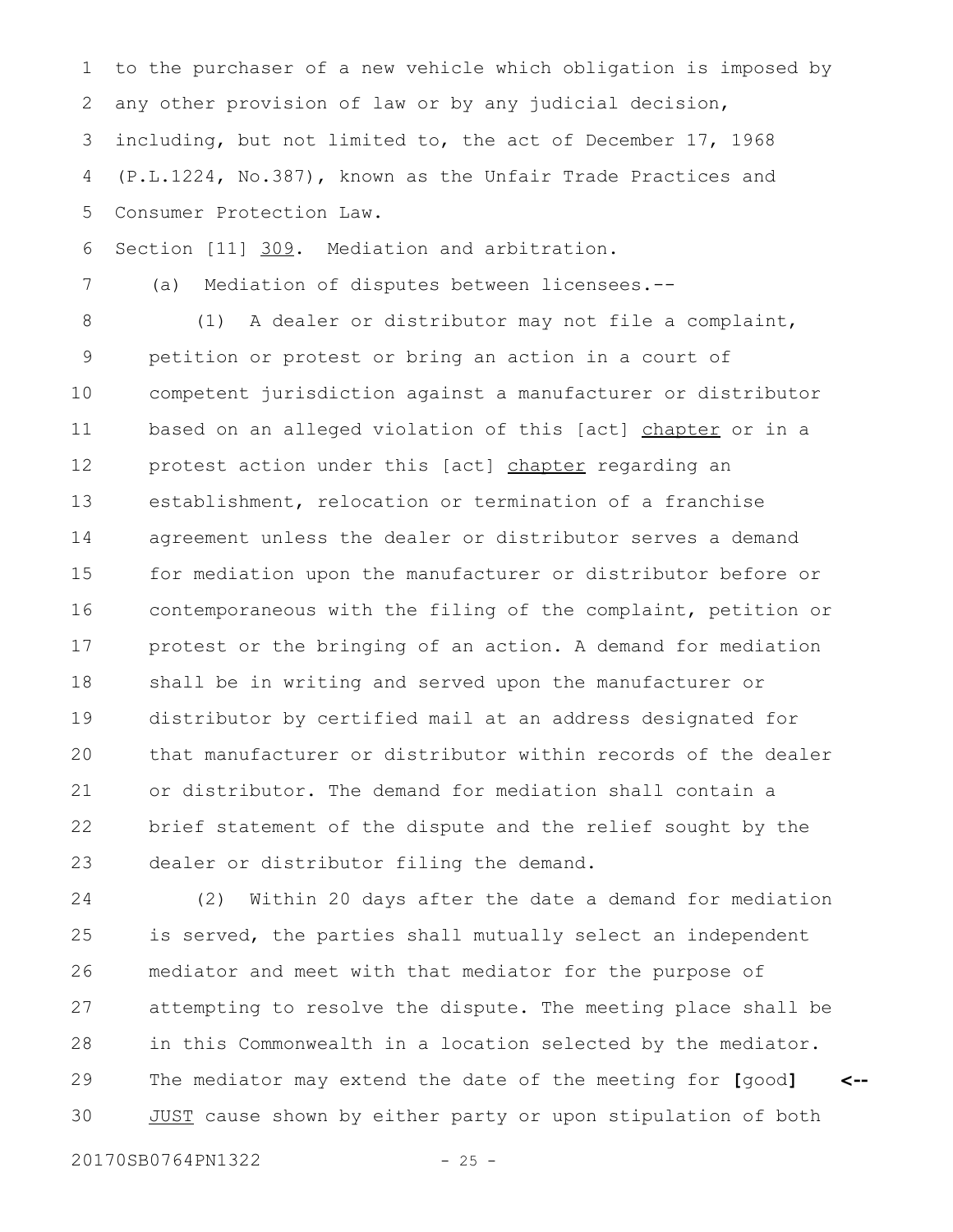parties. 1

(3) The service of a demand for mediation under paragraph (1) shall stay the time for the filing of any complaint, petition, protest or action under this [act] chapter until representatives of both parties have met with a mutually selected mediator for the purpose of attempting to resolve the dispute. If a complaint, petition, protest or action is filed before the meeting, the board or court shall enter an order suspending the proceeding or action until the meeting has occurred and may, upon written stipulation of all parties to the proceeding or action that they wish to continue to mediate under this subsection, enter an order suspending the proceeding or action for as long a period as the board or court considers appropriate. A suspension order issued under this paragraph may be revoked upon motion of any party or upon motion of the board or the court. 2 3 4 5 6 7 8 9 10 11 12 13 14 15 16

(4) The board shall encourage dealers, manufacturers and distributors to establish, maintain and administer a panel of mediators who have the character, ability and training to serve as mediators and who have knowledge of the vehicle industry. 17 18 19 20 21

(5) Mandatory mediation under this section shall not be required of any of the following: 22 23

(i) A dealer seeking to dual two or more franchises or a dealer seeking a relocation involving a request to dual two or more franchises unless another dealer of the same line-make has a right to protest the proposed relocation under section [27] 326. 24 25 26 27 28

(ii) Manufacturers, distributors or dealers of motorcycles. 29 30

20170SB0764PN1322 - 26 -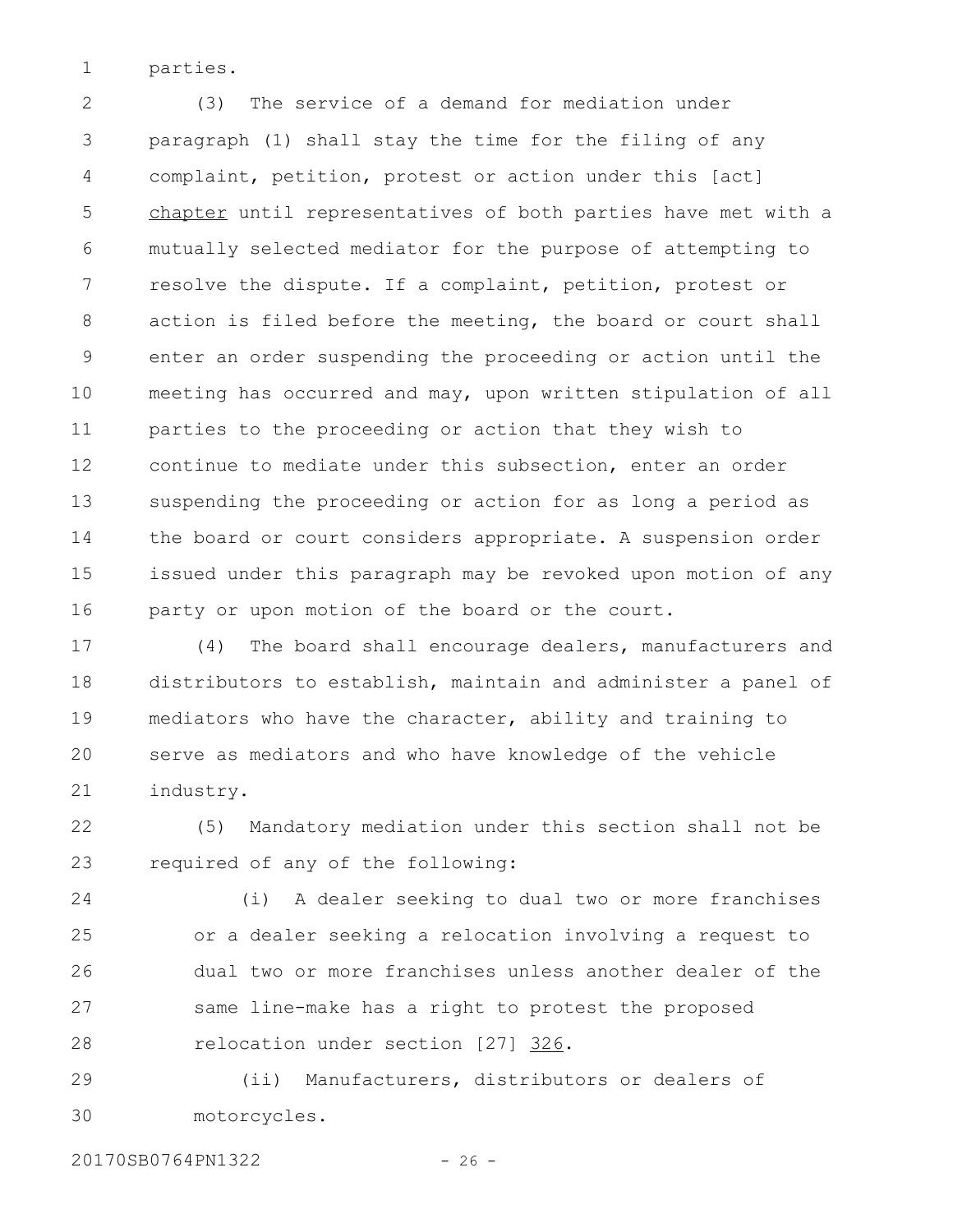(b) Arbitration of disputes between licensees.--After a dispute arises, the licensees may voluntarily agree to submit a dispute arising under this [act] chapter pertaining to a complaint, petition, protest or action to binding or nonbinding arbitration. Any arbitration proceeding shall be voluntary, initiated by serving a written demand for arbitration on the other party, and shall be conducted under the provisions of 42 Pa.C.S. Ch. 73 Subch. A (relating to statutory arbitration) and administered by representatives of dealers, manufacturers or distributors. 1 2 3 4 5 6 7 8 9 10

(c) Immunity and presumption of good faith by mediators and arbitrators.--A mediator or arbitrator is immune from civil liability for any good faith act or omission within the scope of the mediator's or arbitrator's performance of his powers and duties under this section. Every act or omission of a mediator or arbitrator is presumed to be a good faith act or omission. This presumption may be overcome only by clear and convincing evidence. 11 12 13 14 15 16 17 18

(d) Recreational vehicles exempted.--This section shall not **<-** apply to recreational vehicle manufacturers, distributor 19 20

dealers. 21

Section [12] 310. Unlawful acts by manufacturers or distributors. 22 23

(a) Unlawful coercive acts.--It shall be a violation for any manufacturer, factory branch, distributor, field representative, officer, agent or any representative whatsoever of such manufacturer, factory branch or distributor licensed under this [act] chapter to require, attempt to require, coerce or attempt to coerce any new vehicle dealer in this Commonwealth to: (1) Order or accept delivery of any new vehicle, part or 24 25 26 27 28 29 30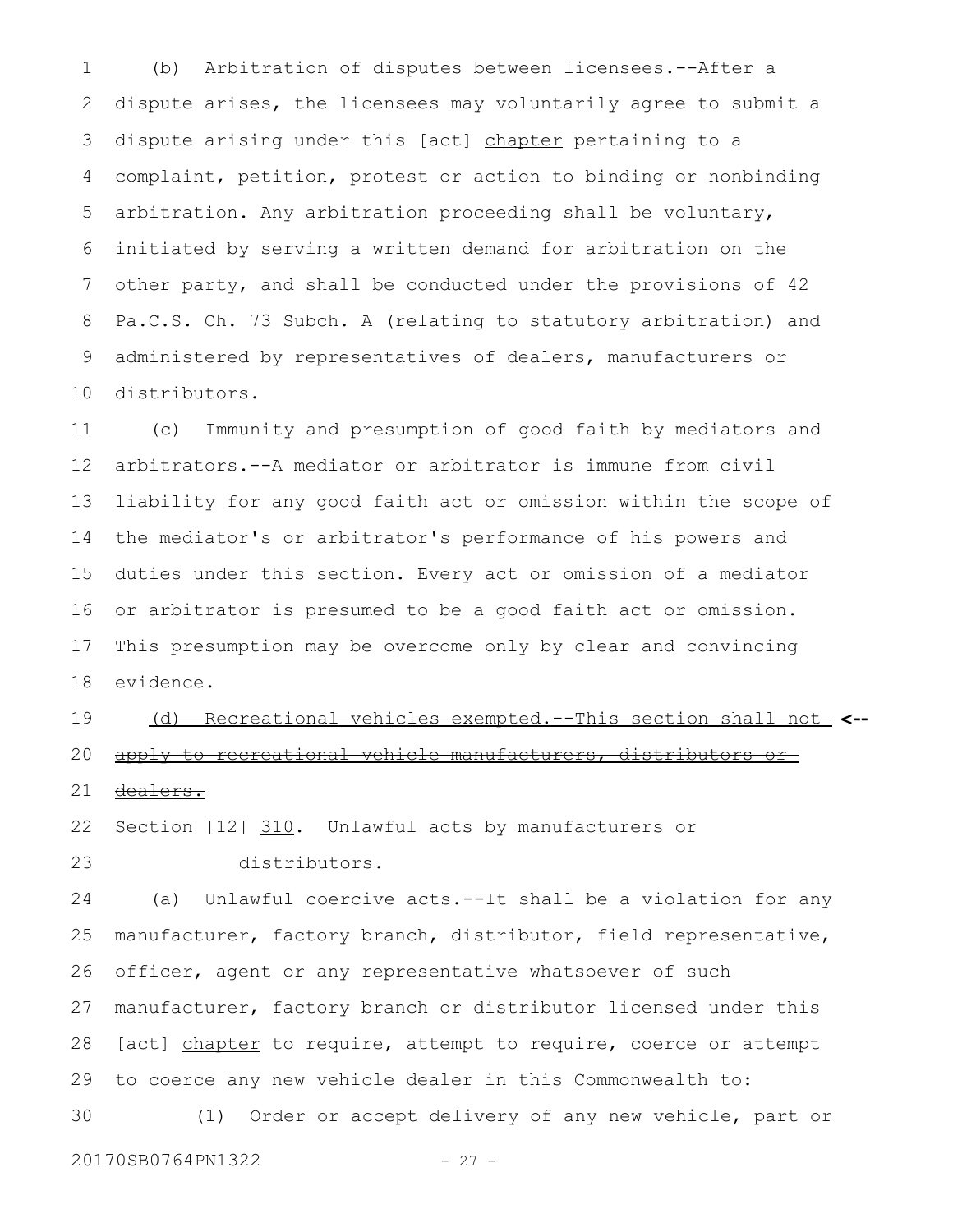accessory thereof, equipment or any other commodity not required by law which shall not have been voluntarily ordered by the new vehicle dealer, except that this paragraph is not intended to modify or supersede any terms or provisions of the franchise requiring new vehicle dealers to market a representative line of those vehicles which the manufacturer or distributor is publicly advertising. 1 2 3 4 5 6 7

(2) Order or accept delivery of any new vehicle with special features, accessories or equipment not included in the list price of such vehicles as publicly advertised by the manufacturer or distributor. 8 9 10 11

(3) Participate monetarily in an advertising campaign or contest or to purchase unnecessary or unreasonable quantities of any promotional materials, training materials, showroom or other display decorations or materials at the expense of the new vehicle dealer. 12 13 14 15 16

(4) Enter into any agreement with the manufacturer or to do any other act prejudicial to the new vehicle dealer by threatening to terminate or not renew a franchise or any contractual agreement existing between the dealer and the manufacturer or distributor, except that this paragraph is not intended to preclude the manufacturer or distributor from insisting on compliance with the reasonable terms or provisions of the franchise or other contractual agreement and notice in good faith to any new vehicle dealer of the new vehicle dealer's violation of such terms or provisions shall not constitute a violation of [the act] this chapter. 17 18 19 20 21 22 23 24 25 26 27

(5) Change the capital structure of the new vehicle dealer or the means by or through which the new vehicle dealer finances the operation of the dealership, provided 28 29 30

20170SB0764PN1322 - 28 -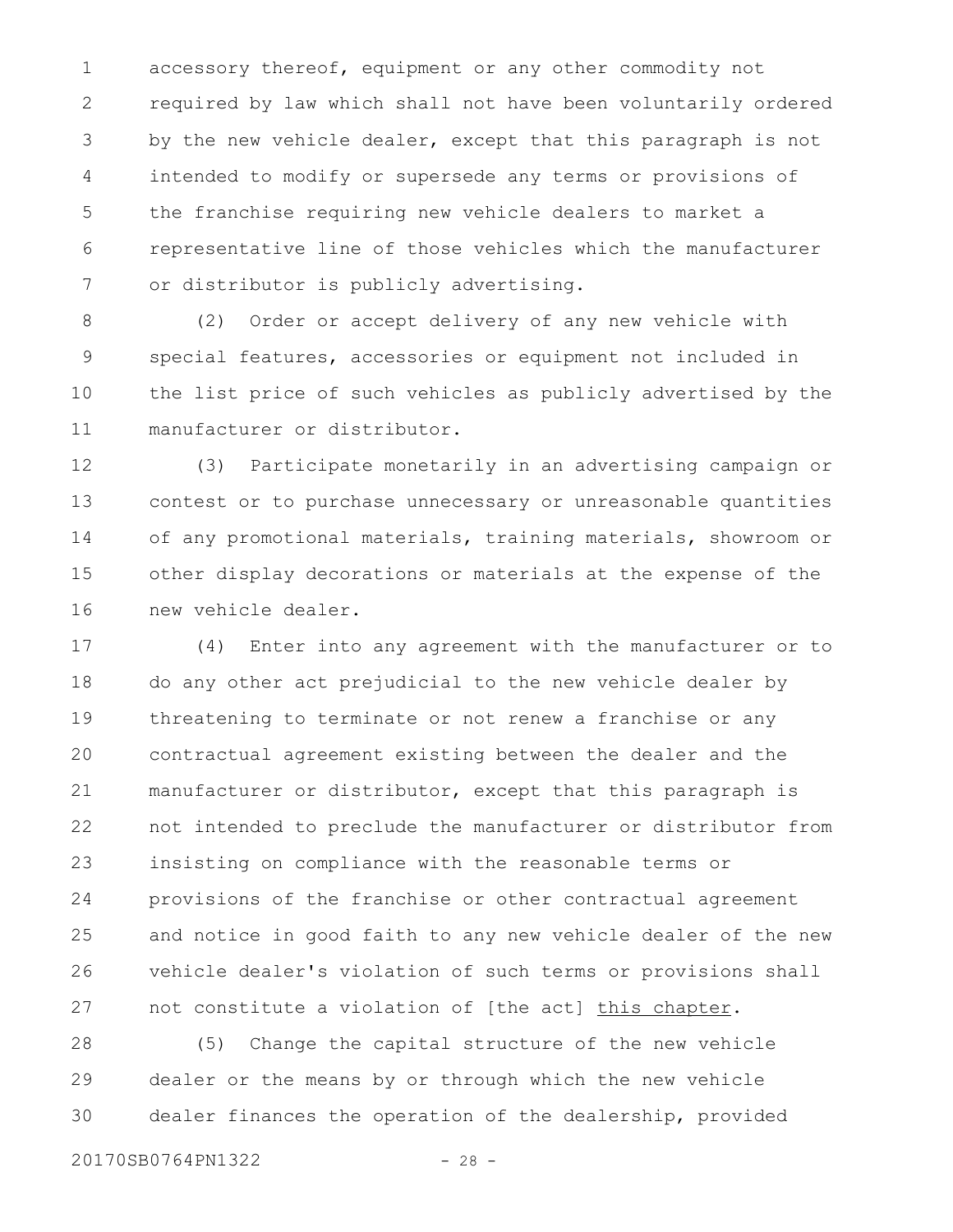that the new vehicle dealer at all times meets any reasonable capital standards determined by the manufacturer or distributor in accordance with uniformly applied criteria, and also provided that no change in the capital structure shall cause a change in the principal management or have the effect of a sale of the franchise without the consent of the manufacturer or distributor. The consent shall be granted or denied within 60 days of receipt of a written request from the new vehicle dealer. 1 2 3 4 5 6 7 8 9

(6) (i) Refrain from participation in the management of, investment in or the acquisition of any other line of new vehicle or related products. This paragraph does not apply unless the new vehicle dealer maintains a reasonable line of credit for each make or line of new vehicle, the new vehicle dealer remains in compliance with the reasonable terms of the franchise agreement and any reasonable facilities requirements of the manufacturer or distributor, and no change is made in the principal management of the new vehicle dealer. The reasonable facilities requirements shall not include any requirement that a new vehicle dealer establish or maintain exclusive facilities, personnel or display space when such requirements or any of them would be unreasonable in light of economic conditions and would not otherwise be justified by reasonable business considerations. 10 11 12 13 14 15 16 17 18 19 20 21 22 23 24 25 26

(ii) (A) Nothing in this paragraph shall permit the dualing or relocation and addition of a line-make to the dealership facilities without the new vehicle dealer providing written certification to the 27 28 29 30

20170SB0764PN1322 - 29 -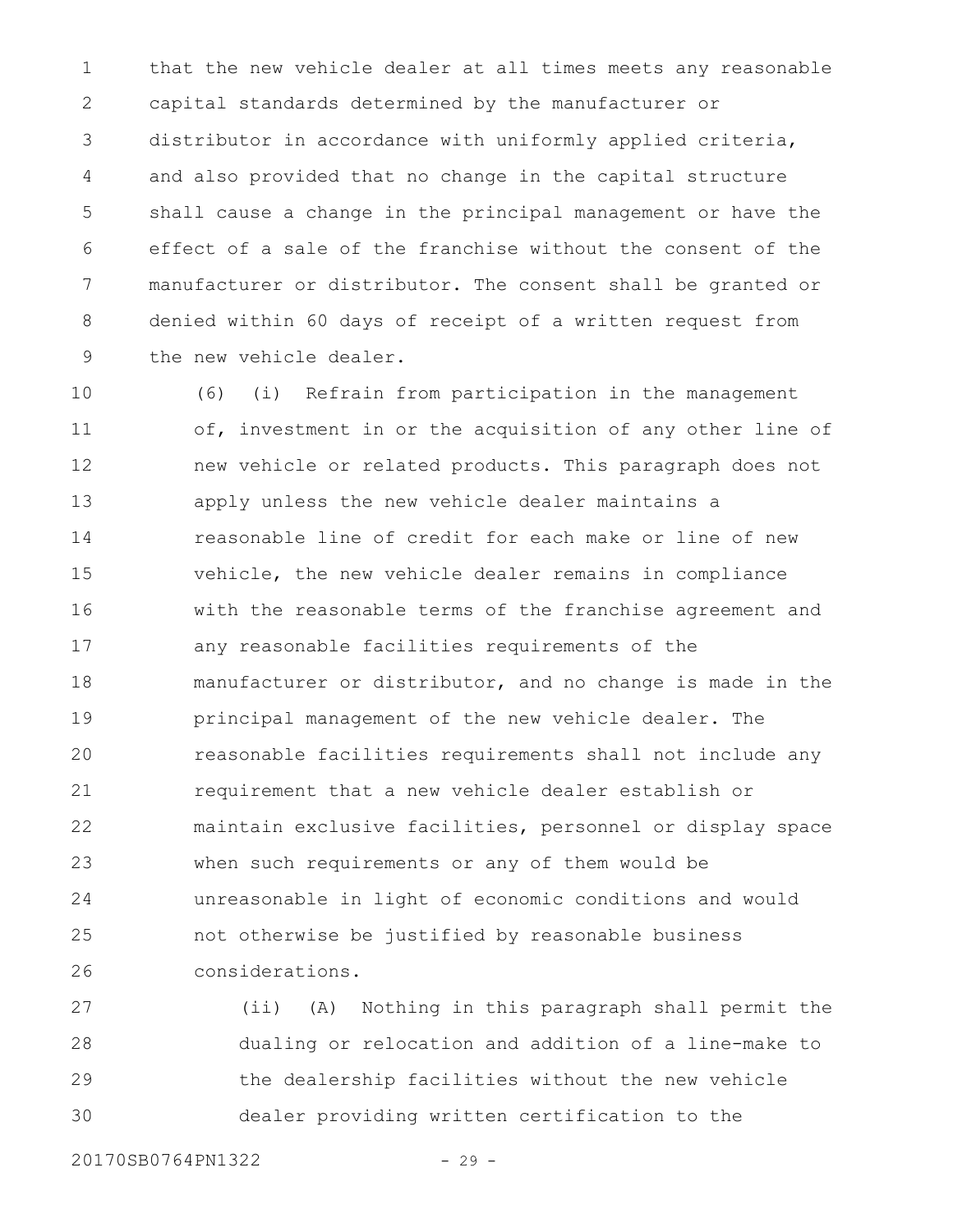manufacturer or distributor that the new vehicle dealer, with the addition of a line-make by the new vehicle dealer, will maintain a reasonable line of credit for each make or line of new vehicle and the new vehicle dealer will remain in compliance with the reasonable terms of the franchise agreement and any reasonable facilities requirements of the manufacturer or distributor, excluding any exclusive facility or nondualing requirements. (B) The dealer shall provide the following information: (I) the address of the proposed new location, if applicable; (II) a brief description of the proposed facility; and (III) the owner of the proposed new location. (C) Any objection by the manufacturer or distributor with regard to the dualing or relocation and dualing of two or more franchises shall be delivered to the dealer within 45 days of receipt of the written certification from the new vehicle dealer. Failure on the part of the manufacturer or distributor to timely respond to a dualing or relocation and dualing certification shall be deemed to be an approval of the new vehicle dealer's certification notice of dualing or relocation and dualing of two or more franchises. The manufacturer or distributor shall execute and deliver a franchise reflecting the relocated address of the dealership 1 2 3 4 5 6 7 8 9 10 11 12 13 14 15 16 17 18 19 20 21 22 23 24 25 26 27 28 29 30

20170SB0764PN1322 - 30 -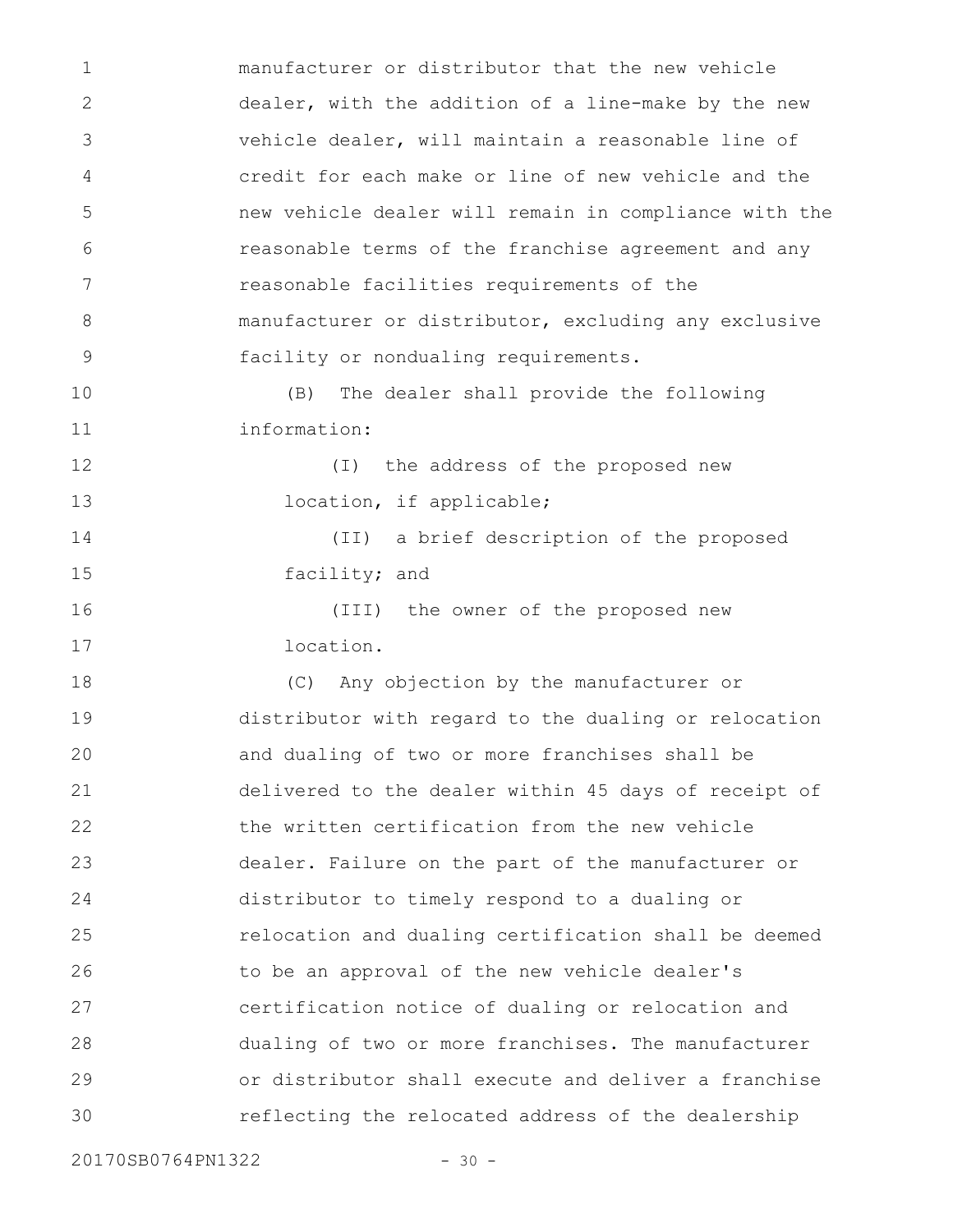1

2

facilities to the new vehicle dealer within 30 days of the date of the deemed approval.

(iii) A dealer may file a complaint, petition or protest, or bring an action in a court of competent jurisdiction against a manufacturer or distributor, based on a denial of a request by a dealer to dual or relocate and dual two or more franchises without first going through mediation required under section [11] 309. If a dualing or relocation and dualing denial protest is filed with the board, a hearing shall be held within 45 days of the protest's filing and a final determination issued by the board within 90 days of the protest filing. The burden of proof shall be on the manufacturer or distributor to show that the dualing or relocation and dualing is unreasonable. No automobile, motorcycle or truck manufacturer or distributor may limit or restrict the addition of a line-make to the dealership facilities if the new vehicle dealer maintains a reasonable line of credit for each make or line of new vehicle and the new vehicle dealer remains in compliance with the reasonable terms of the franchise agreement and any reasonable facilities requirements of an automobile, motorcycle or truck manufacturer or distributor. This paragraph shall also apply if the dealer seeks to dual two or more linemakes and no relocation will occur. This paragraph shall not impair the rights of another dealer of the same linemake to protest a proposed relocation under section [27] 326. 3 4 5 6 7 8 9 10 11 12 13 14 15 16 17 18 19 20 21 22 23 24 25 26 27 28

(7) Prospectively assent to a release, assignment, novation, waiver or estoppel which would relieve any person 29 30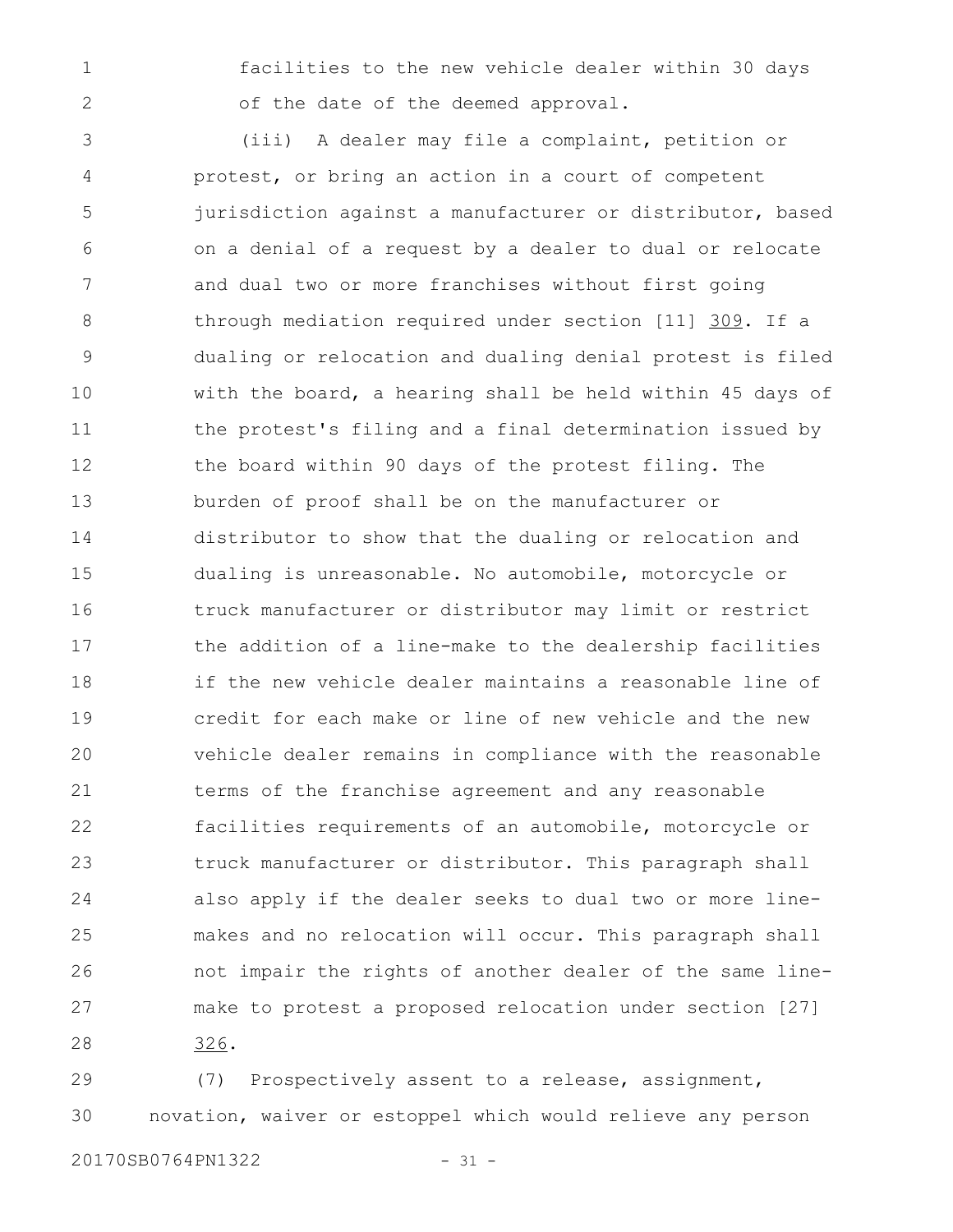from liability to be imposed by this [act] chapter or to require any controversy between a new vehicle dealer and a manufacturer, distributor or representative to be referred to any person other than the duly constituted courts of the Commonwealth or the United States of America, if such referral would be binding upon the new vehicle dealer. A dealer and the manufacturer, distributor or representative, by themselves or through their respective counsel, are permitted to agree to execute a written agreement or to arbitrate in a binding or nonbinding manner after a controversy arises. 1 2 3 4 5 6 7 8 9 10 11

(8) Expand, construct or significantly modify facilities without assurances that the manufacturer or distributor will provide a reasonable supply of new vehicles within a reasonable time so as to justify such an expansion in light of the market and economic conditions. 12 13 14 15 16

(8.1) Unreasonably expand, construct or significantly modify facilities in light of the market and economic conditions or require a separate facility for the sale or service of a line-make of a new vehicle if the market and economic conditions do not clearly justify the separate facility. 17 18 19 20 21 22

(8.2) (i) Purchase a good or service from a vendor selected, identified or designated by a manufacturer, factory branch, distributor, distributor branch or an affiliate of a manufacturer, factory branch, distributor, distributor branch by agreement, program, incentive provision or other method if expanding, constructing or significantly modifying a facility without allowing the dealer the option to obtain a good or service of 23 24 25 26 27 28 29 30

20170SB0764PN1322 - 32 -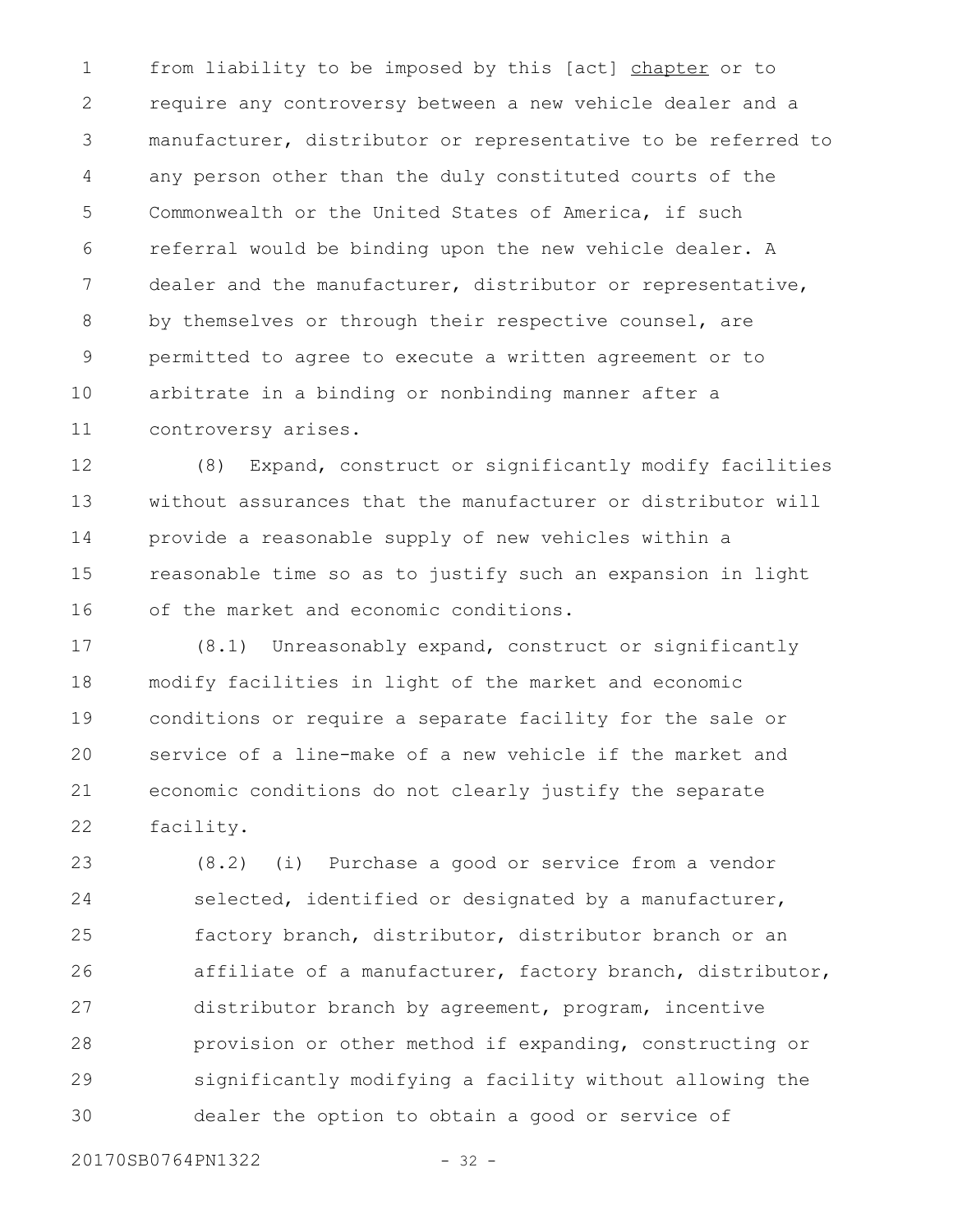substantially similar quality from a vendor chosen by the dealer and approved by the manufacturer, which approval may not be unreasonably withheld. 1 2 3

(ii) Nothing under this paragraph shall be construed to: 4 5

(A) Allow a dealer or vendor to eliminate or impair a manufacturer's intellectual property rights, including a manufacturer's intellectual property rights in a trademark. 6 7 8 9

(B) Permit a dealer to erect or maintain signs that do not conform to the intellectual property usage guidelines of the manufacturer. 10 11 12

(9) Agree as a condition to granting or renewing a franchise to waive, limit or disclaim a right that the dealer may have to protest the establishment or relocation of another vehicle dealer in the relevant market area as provided in section [27] 326, unless such agreement is voluntary. 13 14 15 16 17 18

(10) (i) Sell, offer to sell or sell exclusively an extended service contract, extended maintenance plan or similar product, such as gap products, offered, endorsed or sponsored by the manufacturer or distributor by the following means: 19 20 21 22 23

(A) By an act or statement that the manufacturer or distributor will in any manner impact the dealer, whether it is express or implied or made directly or indirectly. 24 25 26 27

(B) By a contract, or an express or implied offer of contract, made to the dealer on the condition that the dealer shall sell, offer to sell 28 29 30

20170SB0764PN1322 - 33 -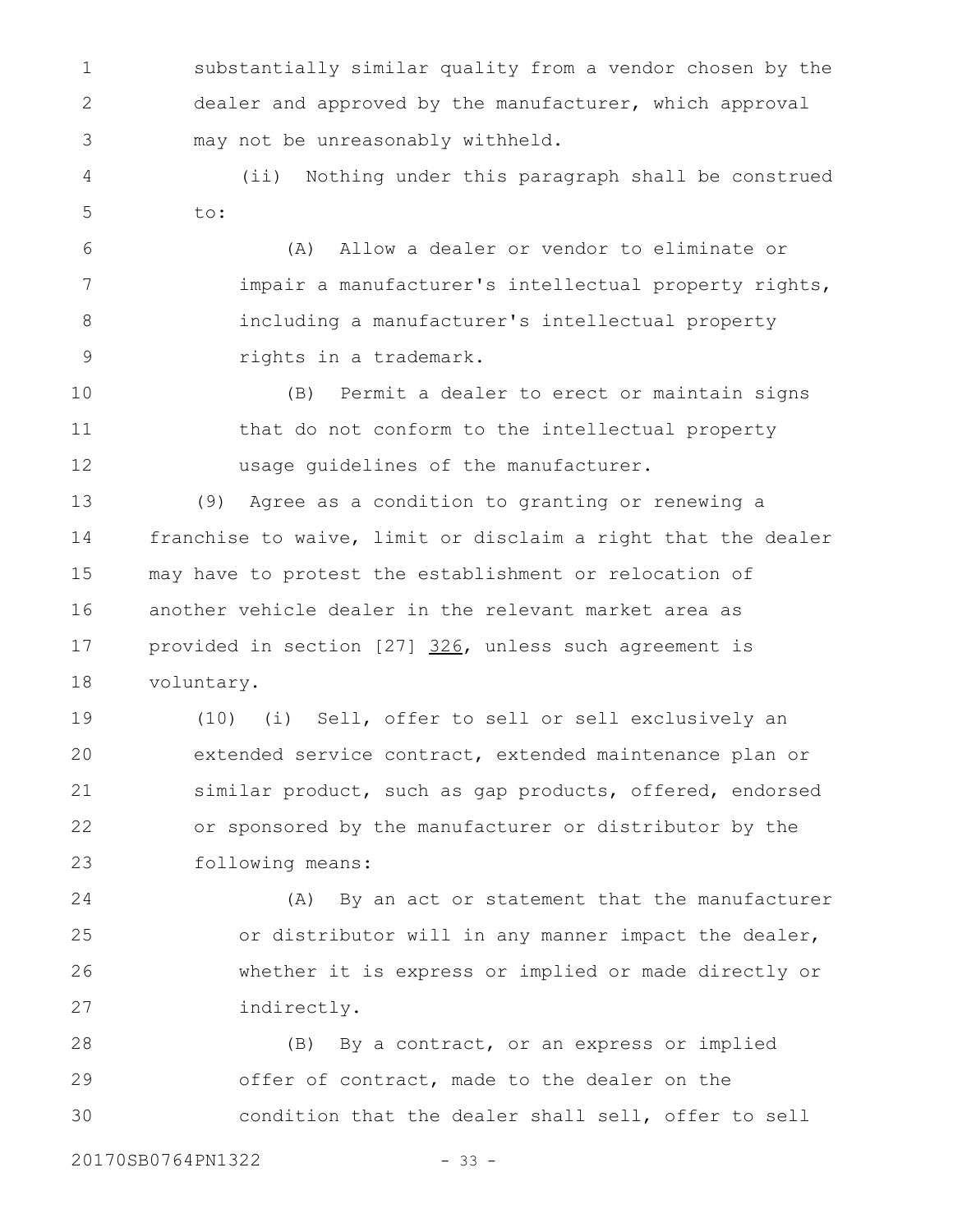or sell exclusively an extended service contract, extended maintenance plan or similar product offered, endorsed or sponsored by the manufacturer or distributor. 1 2 3 4

(C) By measuring the dealer's performance under the franchise based on the sale of extended service contracts, extended maintenance plans or similar products offered, endorsed or sponsored by the manufacturer or distributor. 5 6 7 8 9

(D) By requiring the dealer to actively promote the sale of extended service contracts, extended maintenance plans or similar products offered, endorsed or sponsored by the manufacturer or distributor. 10 11 12 13 14

(ii) Nothing in this paragraph shall prohibit a manufacturer or distributor from providing incentive programs to a new vehicle dealer who makes the voluntary decision to offer to sell, sell or sell exclusively an extended service contract, extended maintenance plan or similar product offered, endorsed or sponsored by the manufacturer or distributor. 15 16 17 18 19 20 21

(b) Violations.--It shall be a violation of this [act] chapter for any manufacturer, factory branch, distributor, field representative, officer, agent or any representative whatsoever of such manufacturer, factory branch or distributor licensed under this [act] chapter to: 22 23 24 25 26

(1) Delay, refuse or fail to deliver new vehicles or new vehicle parts or accessories in a reasonable time and in reasonable quantity relative to the new vehicle dealer's facilities and sales potential after acceptance of an order 27 28 29 30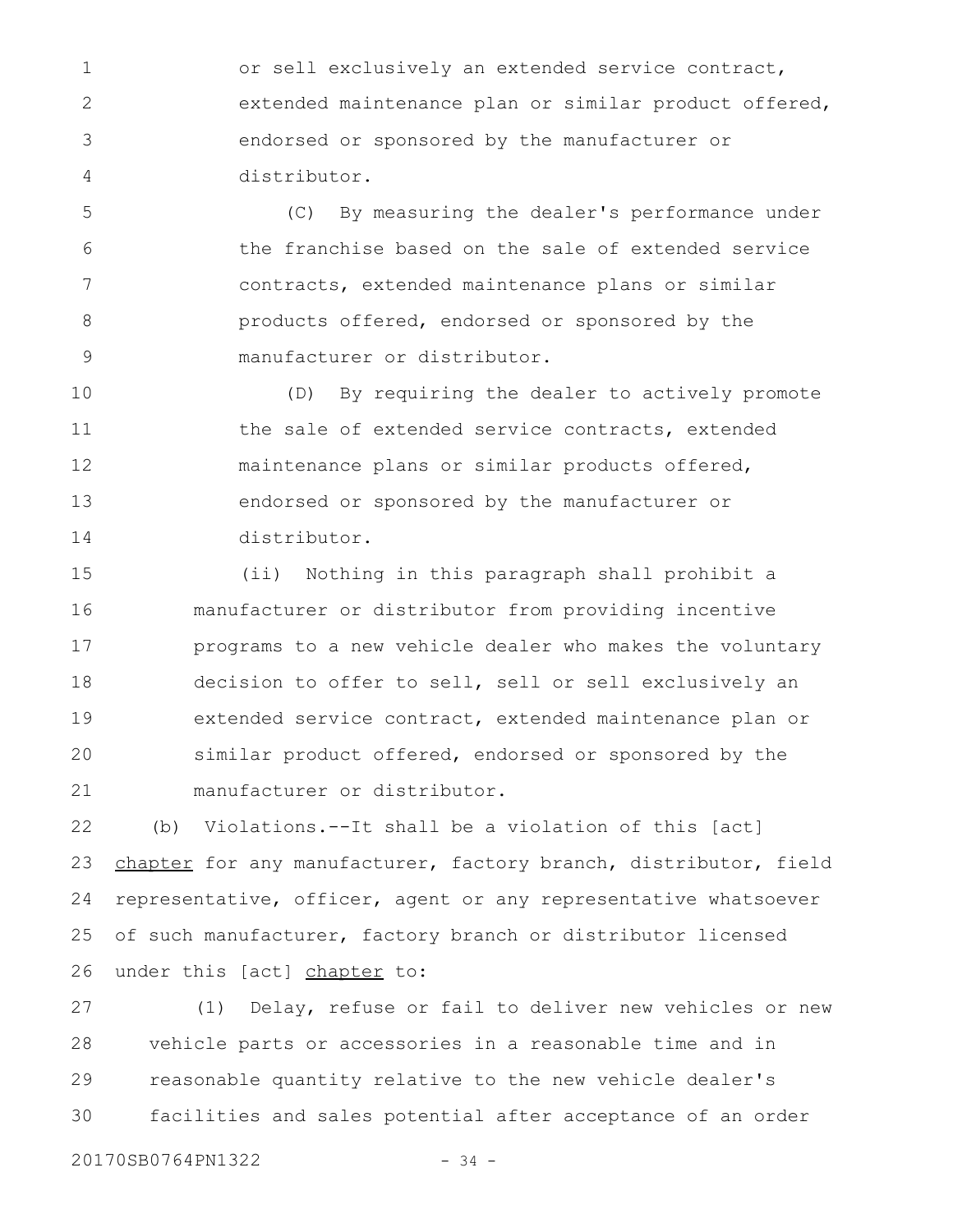from a new vehicle dealer having a franchise for the retail sale of any new vehicle sold or distributed of an order from a new vehicle dealer having a franchise for the retail sale of any new vehicle sold or distributed by the manufacturer or distributor as are covered by such franchise, if such vehicle, parts or accessories are publicly advertised as being available for immediate delivery. There is no violation if the failure is caused by acts or causes beyond the control of the manufacturer or distributor. 1 2 3 4 5 6 7 8 9

(2) Unfairly discriminate among its new vehicle dealers with respect to warranty, recall, service contract or any other service required by the manufacturer or distributor with regard to labor or parts reimbursement. 10 11 12 13

(3) Unreasonably withhold consent to the sale, transfer or exchange of the franchise to a qualified buyer capable of being licensed as a new vehicle dealer in this Commonwealth who meets the manufacturer's or distributor's reasonable requirements for appointment as a dealer. 14 15 16 17 18

(4) Unreasonably withhold consent to the relocation of an existing new vehicle dealer. If the relocation involves dualing of two or more franchises, the requirements of subsection (a)(6)(ii) and (iii) shall apply and paragraph (5) shall not apply. 19 20 21 22 23

(5) Fail to respond in writing to a request for consent as specified in paragraphs (3) and (4) within 60 days of receipt of a written request on the forms, if any, generally utilized by the manufacturer or distributor for such purposes and containing the information required. The failure to respond within the time period set forth in this paragraph shall be deemed to be approval of the request, and the 24 25 26 27 28 29 30

20170SB0764PN1322 - 35 -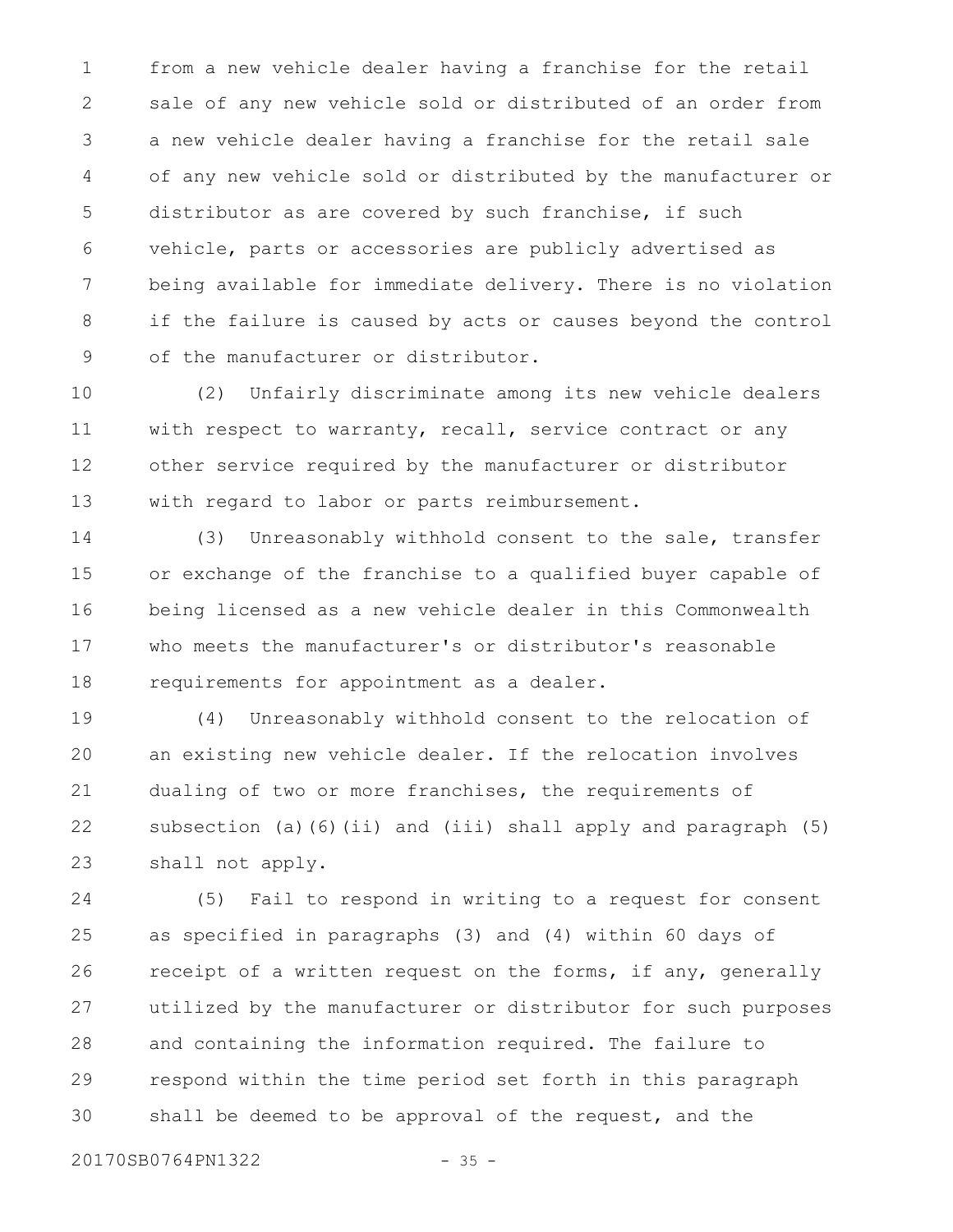manufacturer or distributor shall execute and deliver a franchise to the applicant within 30 days of the expiration of this time period. A manufacturer or distributor shall acknowledge in writing to the applicant the receipt of the forms, and, if the manufacturer or distributor requires additional information to complete its review, the manufacturer or distributor shall notify the applicant within 15 days of the receipt of the forms. If the manufacturer or distributor fails to request additional information from the applicant within 15 days after receipt of the initial forms, the 60-day time period for approval shall be deemed to run from the initial receipt date. Otherwise, the 60-day time period for approval shall run from receipt of the supplemental requested information. In no event shall the total time period for approval exceed 75 days from the date of the receipt of the initial forms. 1 2 3 4 5 6 7 8 9 10 11 12 13 14 15 16

(6) Prevent or attempt to prevent by contract or otherwise, any new vehicle dealer from changing the executive management control of the new vehicle dealer unless the manufacturer or distributor, having the burden of proof, can show that such change of executive management will result in executive management or control by a person or persons who are not of good moral character or who do not meet reasonable, preexisting, and, with consideration given to the volume of sales and service of the dealership, uniformly applied minimum business experience standards. Where the manufacturer or distributor rejects a proposed change in executive management control, the manufacturer or distributor shall give written notice of its reasons to the dealer within 60 days of notice to the manufacturer by the dealer of the 17 18 19 20 21 22 23 24 25 26 27 28 29 30

20170SB0764PN1322 - 36 -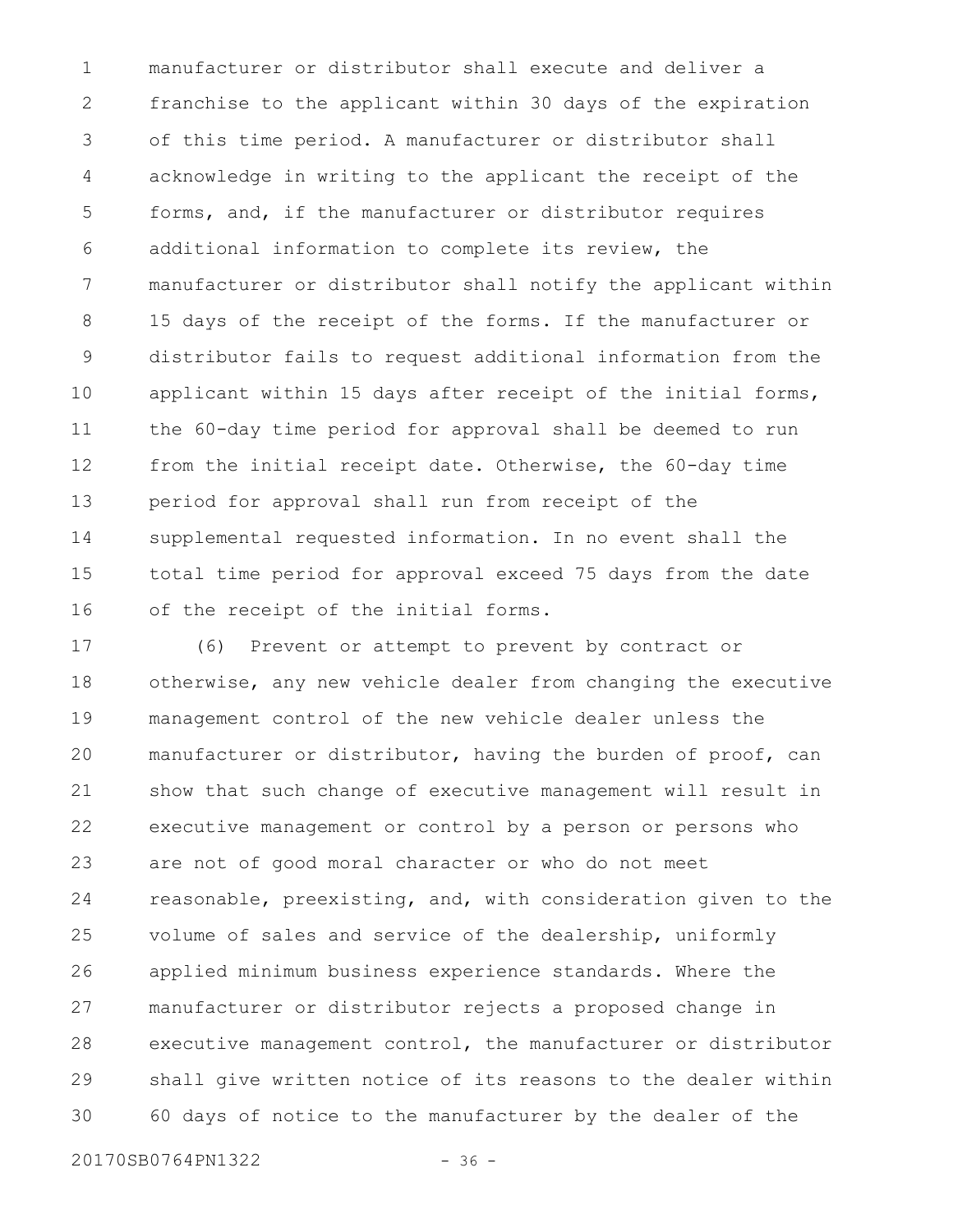proposed change; otherwise the change in the executive management of the new vehicle dealer shall be presumptively deemed approved. 1 2 3

(7) Offer in connection with a sale of a new vehicle or vehicles to the Federal Government, the Commonwealth or any political subdivision thereof, any discounts, refunds or any other type of inducement to any new vehicle dealer without making the same offer or offers available to all other of its new vehicle dealers within this Commonwealth. This paragraph shall not be construed to prevent the offering of incentive programs or other discounts if the discounts are equally available to all franchised vehicle dealers in this Commonwealth on a proportionally equal basis. 4 5 6 7 8 9 10 11 12 13

(8) Fail to indemnify its franchised dealers, notwithstanding the terms of any franchise agreement, against any judgment for damages or settlement approved in writing by the manufacturer or distributor, including, but not limited to, court costs and reasonable attorney fees of the new vehicle dealer, arising out of complaints, claims or lawsuits, including, but not limited to, strict liability, negligence, misrepresentation, express or implied warranty or rescission of the sale as defined in 13 Pa.C.S. § 2608 (relating to revocation of acceptance in whole or in part) to the extent that the judgment or settlement relates solely to the alleged defective or negligent functions by the manufacturer or distributor beyond the control of the dealer. 14 15 16 17 18 19 20 21 22 23 24 25 26

(9) Sell or exchange with a second or final stage manufacturer, retail consumer or end user except through a licensed new vehicle dealer. This paragraph shall not apply to manufacturer or distributor sales of new vehicles to the 27 28 29 30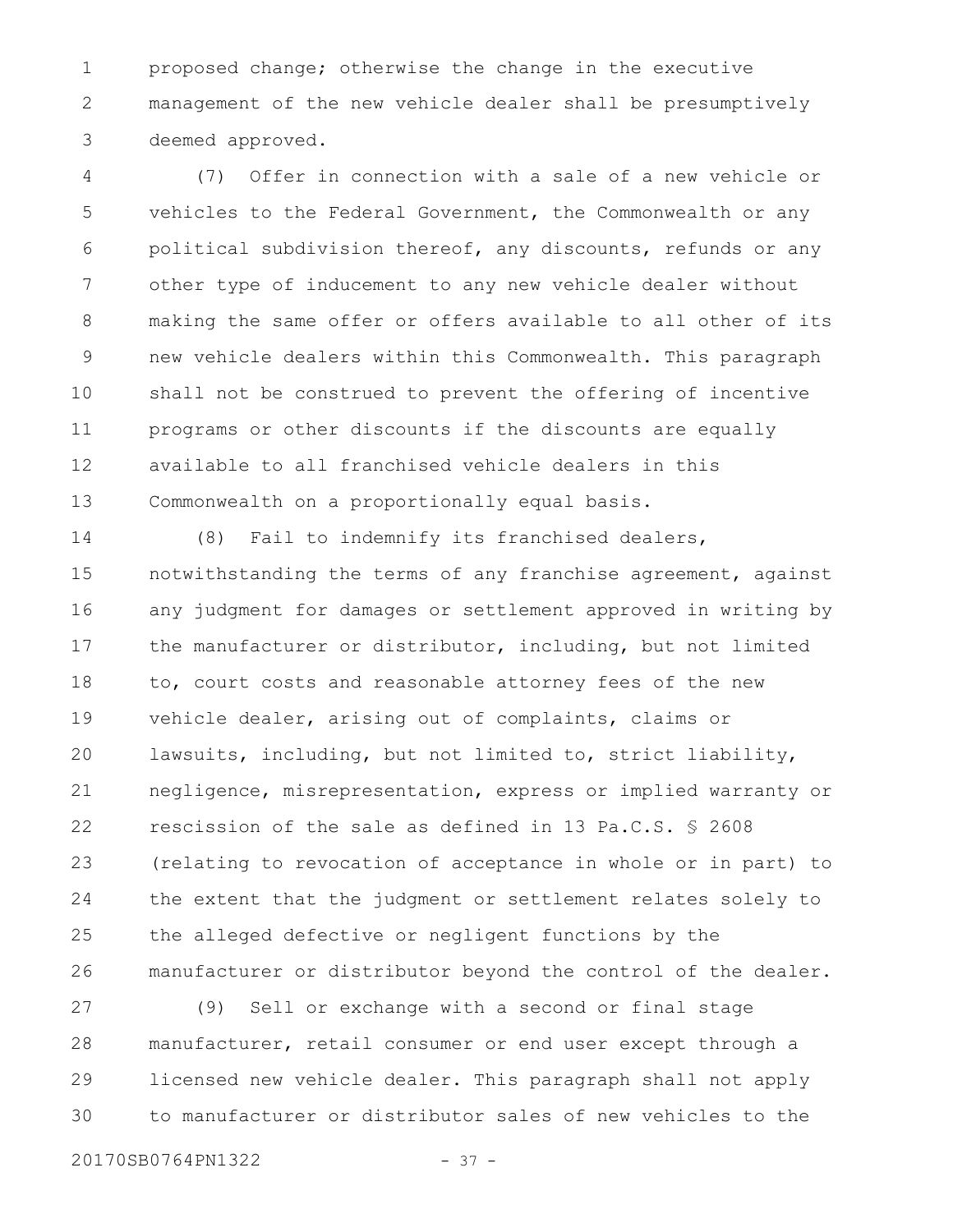Federal Government, charitable organizations and employees of the manufacturer. 1 2

(10) **[**(i)**]** Modify a franchise during the term of the franchise or upon its renewal if the modification substantially and adversely affects the new vehicle dealer's rights, obligations, investment or return on investment without giving 60 days' written notice of the proposed modification to the new vehicle dealer unless the modification is required by law, court order or the board. Within the 60-day notice period, the new vehicle dealer may file with the board and serve notice upon the manufacturer or distributor a protest requesting a determination of whether there is **[**good**]** JUST cause for permitting the proposed modification. The board shall promptly schedule a hearing and decide the matter within 180 days from the date the protest is filed. Multiple protests pertaining to the same proposed modification shall be consolidated for hearing. The proposed modification shall not take effect pending the determination of the matter. In determining whether there is **[**good**]** JUST cause for permitting a proposed modification, the board shall consider any relevant factors, including, but not limited to: **<-- <-- <--** 3 4 5 6 7 8 9 10 11 12 13 14 15 16 17 18 19 20 21 22 23

 $[(A)]$   $(i)$  The reasons for the proposed modification. 24 25

[(B)] (ii) Whether the proposed modification is applied to or affects all new vehicle dealers in a nondiscriminatory manner. 26 27 28

[(C)] (iii) Whether the proposed modification will have a substantial and adverse effect upon the 29 30

20170SB0764PN1322 - 38 -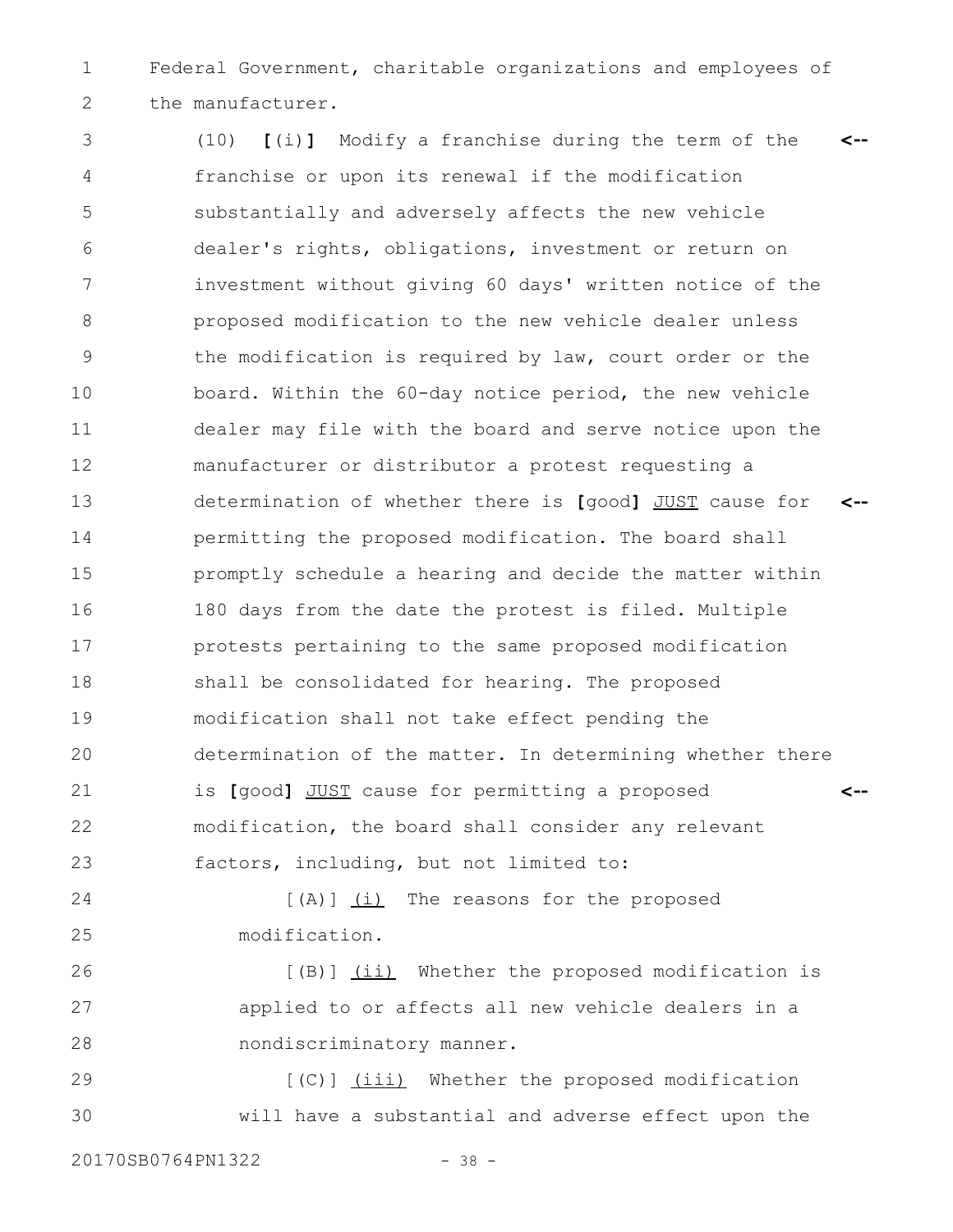new vehicle dealer's investment or return on investment.

[(D)] (iv) Whether the proposed modification is in the public interest. 3 4

 $[(E)]$   $(V)$  Whether the proposed modification is necessary to the orderly and profitable distribution of products by the manufacturer or distributor. 5 6 7

[(F)] (vi) Whether the proposed modification is offset by other modifications beneficial to the new vehicle dealer. 8 9 10

[(ii) This paragraph shall not apply to recreational vehicle manufacturers, distributors or dealers.] 11 12

(11) Fail or refuse to offer to its new vehicle dealers all new model vehicles manufactured for that line-make franchise or require any of its new vehicle dealers to pay an unreasonable fee, unreasonably remodel or renovate the new vehicle dealer's existing facilities, unreasonably purchase or construct a new facility, unreasonably purchase parts, supplies, tools, equipment, operational services, other merchandise or unreasonably participate in training programs in order to receive any new model vehicles, parts or accessories. It shall not be a violation of this paragraph if the manufacturer or distributor fails to supply new vehicle dealers with model vehicles, parts or accessories due to circumstances beyond the control of the manufacturer or distributor, including, but not limited to, strike or labor difficulty, shortage of materials, freight embargo or temporary lack of capacity. 13 14 15 16 17 18 19 20 21 22 23 24 25 26 27 28

(12) Operate a system for the allocation of new vehicles which is not reasonable or fair to a new vehicle dealer. Upon 29 30

1

2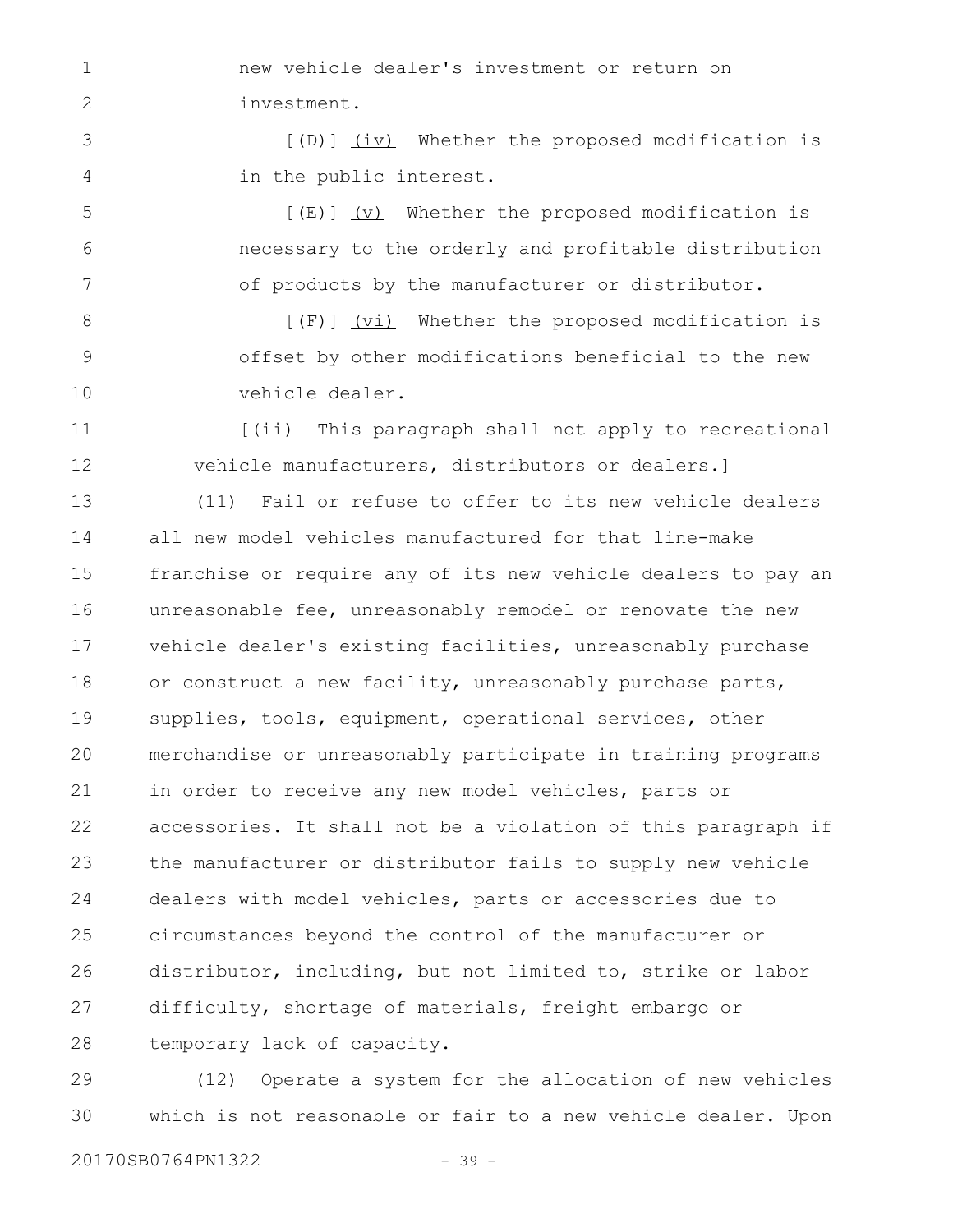the written request of any of its new vehicle dealers, a manufacturer or distributor shall disclose to the new vehicle dealer the method on which new vehicles are allocated among the new vehicle dealers of the same line-make. The manufacturer distributor has the burden of establishing the fairness of its allocation. 1 2 3 4 5 6

(13) Own, operate or control, either directly or indirectly, any vehicle warranty facility. Nothing in this subsection shall prohibit any manufacturer or distributor from owning, operating or controlling any warranty facility for warranty repairs on vehicles owned or operated by the manufacturer or distributor. 7 8 9 10 11 12

(14) Compel a dealer through a finance subsidiary of the manufacturer or distributor to agree to unreasonable operating requirements or to directly or indirectly terminate a new vehicle dealer through the actions of a finance subsidiary of the manufacturer or distributor. This paragraph shall not limit the right of a financing entity to engage in business practices in accordance with the trade of retail or wholesale vehicle financing. 13 14 15 16 17 18 19 20

(15) Use any subsidiary corporation, affiliated corporation or any other controlled corporation, partnership, association, entity or person to accomplish what would otherwise be illegal conduct under this [act] chapter on the part of the manufacturer or distributor. 21 22 23 24 25

(16) Release to any third party any customer information which has been provided by the new vehicle dealer to the manufacturer or distributor if the customer objects in writing to releasing the information, unless the information is necessary for the manufacturer or distributor to meet its 26 27 28 29 30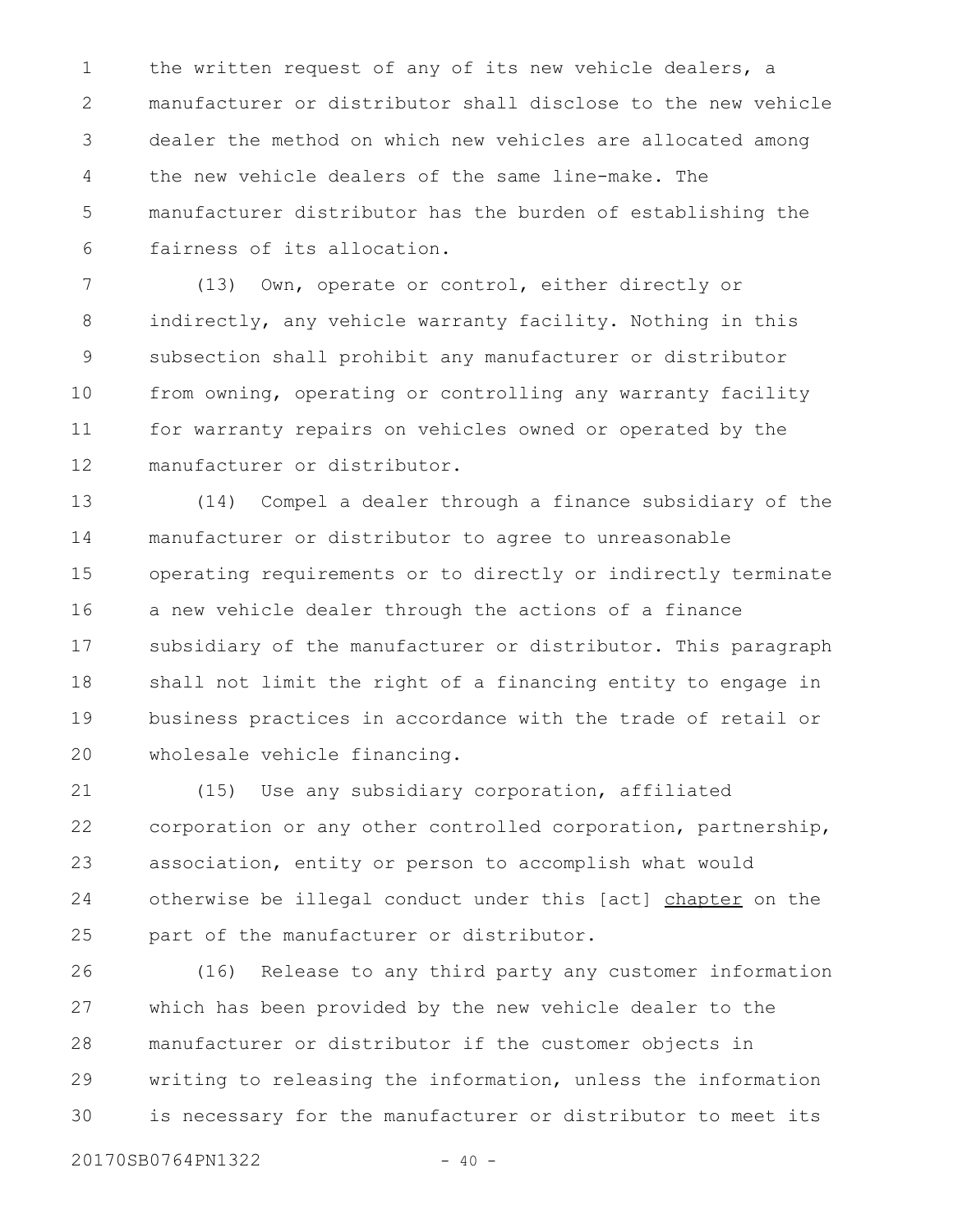obligations to customers or new vehicle dealers under requirements imposed by Federal or State law. 1 2

(17) Require or coerce or attempt to require or coerce a new vehicle dealer to pay attorney fees of the manufacturer or distributor related to hearings and appeals brought under this [act] chapter. 3 4 5 6

(18) Vary the price charged to any of its new vehicle dealers, which has the effect of causing a difference in the price of any similarly equipped new vehicle to its new vehicle dealers or to the ultimate purchaser. This paragraph shall not be construed to prevent the offering of incentive programs or other discounts if the incentive or discounts are available to all competing new vehicle dealers of the same line-make in this Commonwealth on a proportionately equal basis. 7 8 9 10 11 12 13 14 15

(19) Directly or indirectly condition any of the following actions on a dealer, prospective dealer or owner of an interest in a dealership franchise or facility to enter into a site-control agreement or exclusive use agreement: 16 17 18 19

(i) awarding of a franchise to a prospective dealer; (ii) adding of a line-make or franchise to an existing dealer's franchise or facility; 20 21 22

(iii) renewing of an existing dealer's franchise; (iv) approving of the relocation of an existing dealer's franchise or facility; or 23 24 25

(v) approving of the sale or transfer of a dealer's ownership of a franchise or facility. Nothing in this paragraph prohibits a dealer, prospective dealer or owner of an interest in a dealership franchise or facility from voluntarily entering into such an agreement for 26 27 28 29 30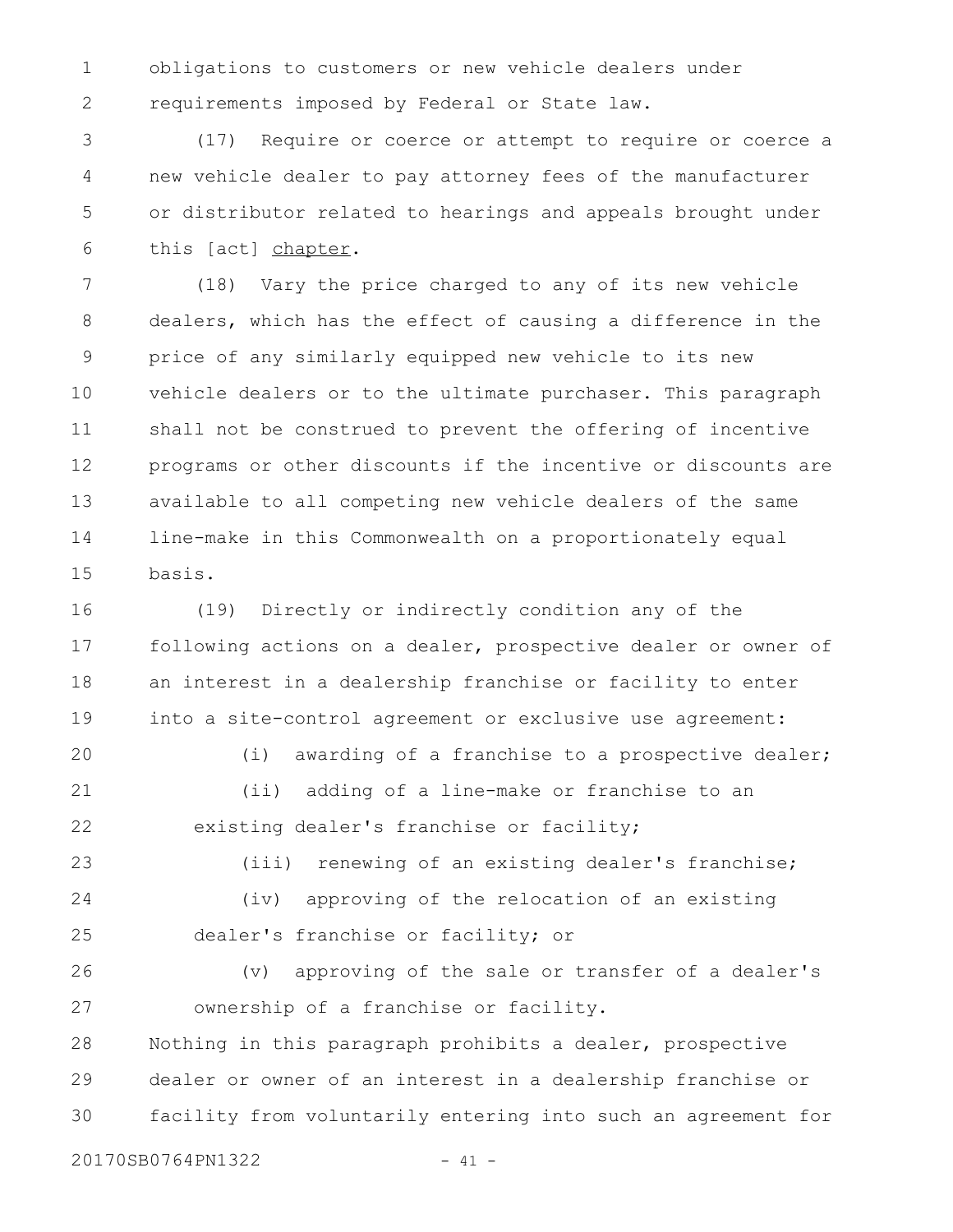other consideration. However, a provision contained in an agreement which is not voluntarily entered into by a dealer, prospective dealer or owner of an interest in a dealership franchise or facility on or after the effective date of this paragraph that is inconsistent with the provisions of this section shall be a violation of this [act] chapter. 1 2 3 4 5 6

(c) Restriction on ownership of dealer.--

(1) Except as otherwise provided in this subsection, a manufacturer or distributor shall not: 8 9

(i) own or hold an interest, other than a passive, minority interest in a publicly traded dealer held for investment purposes, in a dealer licensed under this [act] chapter which is engaging in the business of buying, selling or exchanging vehicles; or 10 11 12 13 14

(ii) operate or control a dealer licensed under this [act] chapter which is engaging in the business of buying, selling or exchanging vehicles. 15 16 17

(2) A manufacturer or distributor may own or hold an interest in a dealer or otherwise operate or control a dealer for a period not to exceed 12 months from the date the manufacturer or distributor acquires an interest in the dealer if: 18 19 20 21 22

(i) The person from whom the manufacturer or distributor acquired the dealer was a franchised dealer. 23 24

(ii) The dealer is for sale by the manufacturer or distributor at a reasonable price and on reasonable terms and conditions. 25 26 27

(3) On a showing by a manufacturer or distributor of **[**good**]** JUST cause, the board may extend the time limit set forth in paragraph (2). An extension under this paragraph may **<--** 28 29 30

7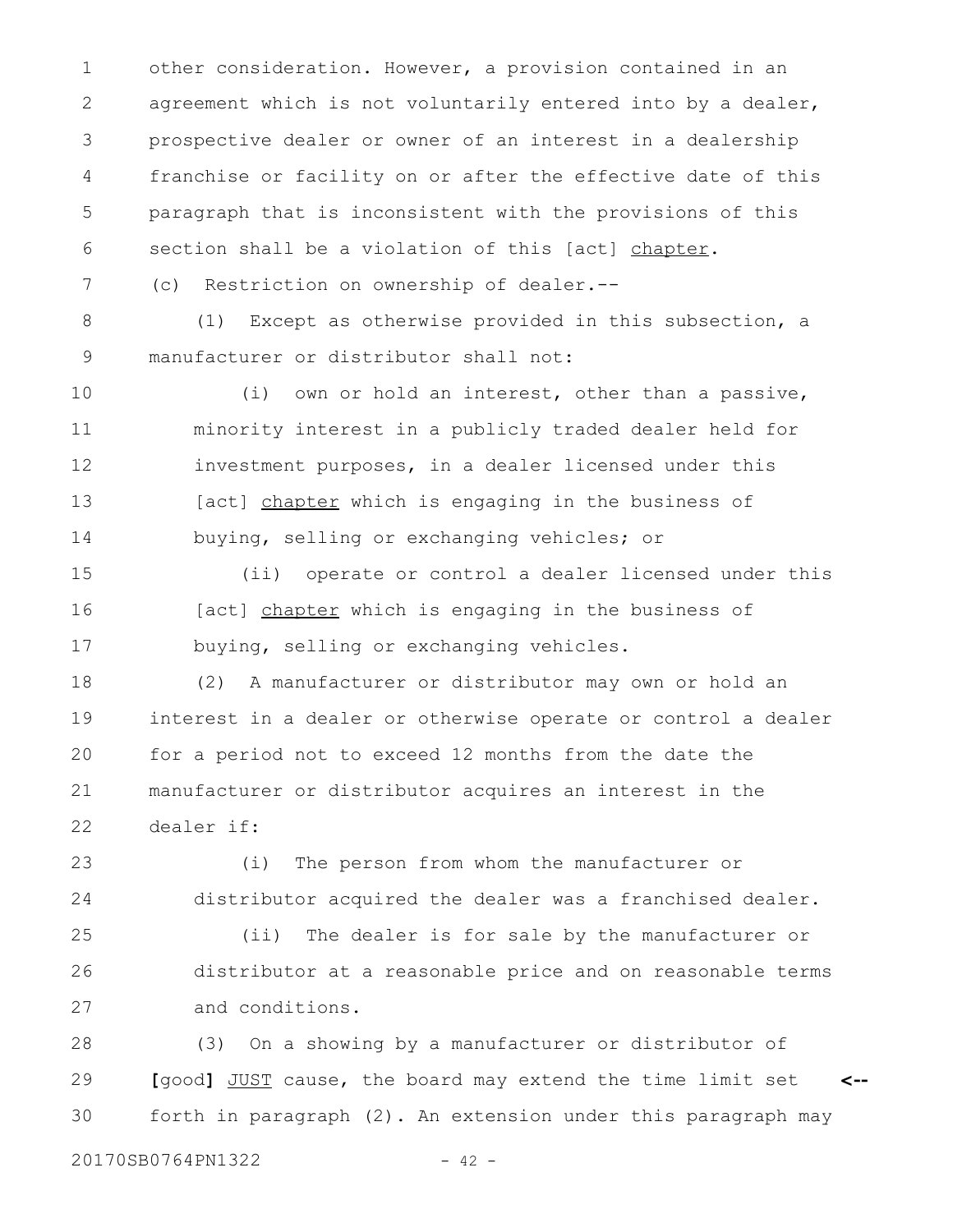not exceed 12 months. Where an extension under this paragraph is sought, the manufacturer or distributor shall provide notice delivered 30 days before the extension request is filed with the board to all the same line-make dealers within a ten-mile radius of the manufacturer or distributor owned, operated or controlled dealer. An application for an extension is subject to protest by a dealer of the same linemake who is within the ten-mile radius of the manufacturer or distributor owned, operated or controlled dealer. 1 2 3 4 5 6 7 8 9

(4) For the primary purpose of broadening the diversity of its dealer body and enhancing opportunities for qualified persons who are part of a group who have historically been underrepresented in its dealer body or other qualified persons who lack the resources to purchase a dealer outright, a manufacturer or distributor may temporarily own an interest in a dealer if the manufacturer's or distributor's participation in the dealer is in a bona fide relationship with a franchised dealer who: 10 11 12 13 14 15 16 17 18

(i) At or prior to the time the prospective dealer takes an equity interest in the dealer, the prospective dealer is obligated to make a significant investment in the dealer, subject to loss. 19 20 21 22

(ii) Has an ownership interest in the dealer. (iii) Operates the dealer under a written agreement to acquire full ownership of the dealer within a reasonable time and under reasonable terms and conditions. 23 24 25 26 27

(5) A manufacturer or distributor shall not unfairly discriminate or compete in terms of any sales, service or operational activities with a new vehicle dealer of the same 28 29 30

```
20170SB0764PN1322 - 43 -
```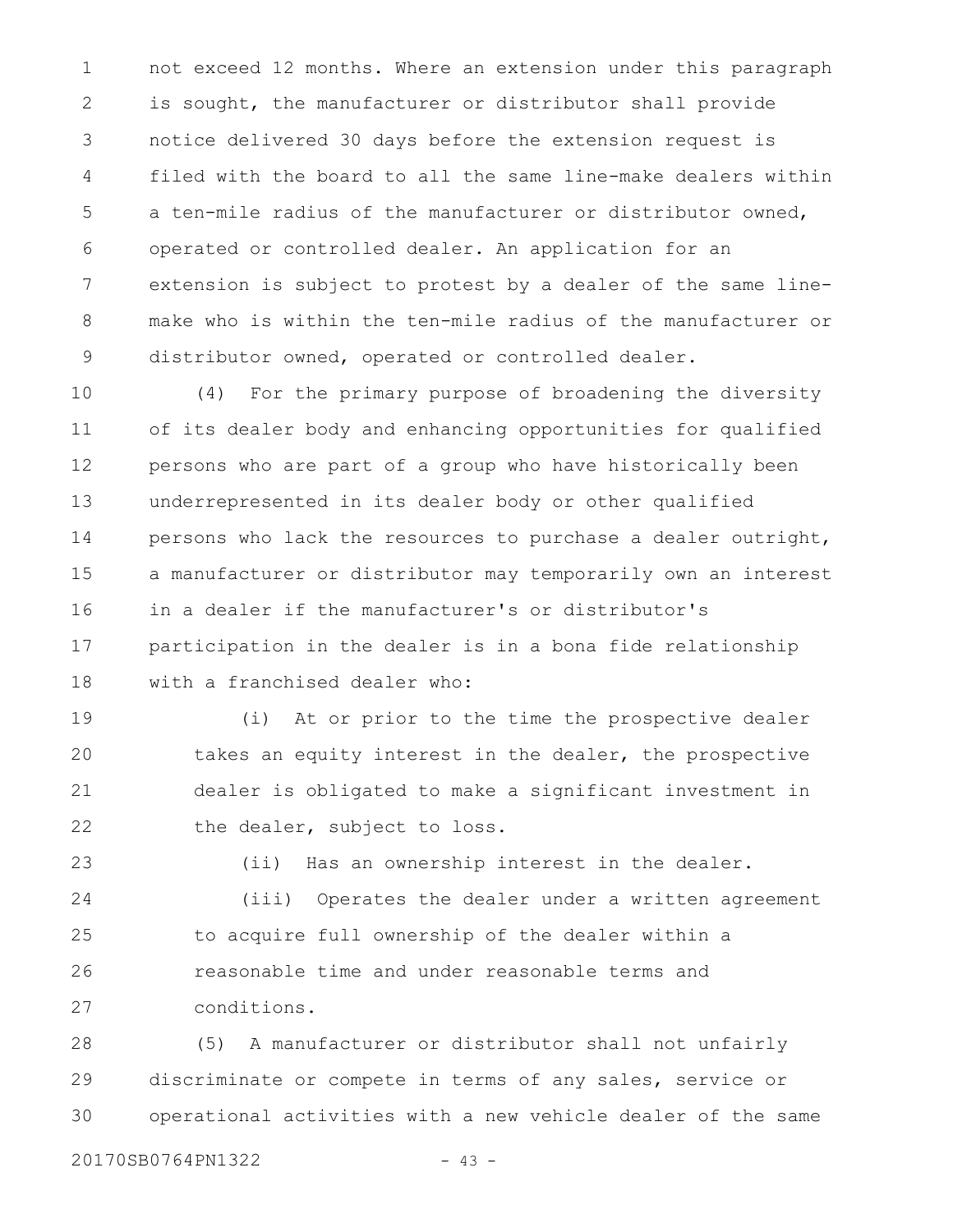line-make when a manufacturer or distributor operates a new vehicle dealer under this subsection. 1 2

3

20

(6) The following shall apply:

(i) A manufacturer or distributor may own, operate or control not more than five new vehicle dealerships trading solely in electric vehicles, as defined in 75 Pa.C.S. § 102 (relating to definitions), that are not sold as new vehicles by a licensed independent new vehicle dealer pursuant to an existing franchise with a manufacturer or distributor, if each of the following conditions are met: 4 5 6 7 8 9 10 11

(A) Each of the new vehicle dealerships selling the manufacturer's new motor vehicles in this Commonwealth trade exclusively in the manufacturer's line-make. 12 13 14 15

(B) Each of the new vehicle dealerships selling the manufacturer's motor vehicles in this Commonwealth are determined to be in compliance with this [act] chapter. 16 17 18 19

(C) Either of the following apply:

(I) The manufacturer, distributor or a subsidiary, affiliate or controlled entity has not acquired, nor does it hold a controlling interest in another manufacturer or distributor, required to be licensed under this [act] chapter. 21 22 23 24 25

(II) If a controlling interest is acquired, the manufacturer, distributor or a subsidiary, affiliate or controlled entity may not continue to operate or control a new vehicle dealership under this subsection for a period not more than 26 27 28 29 30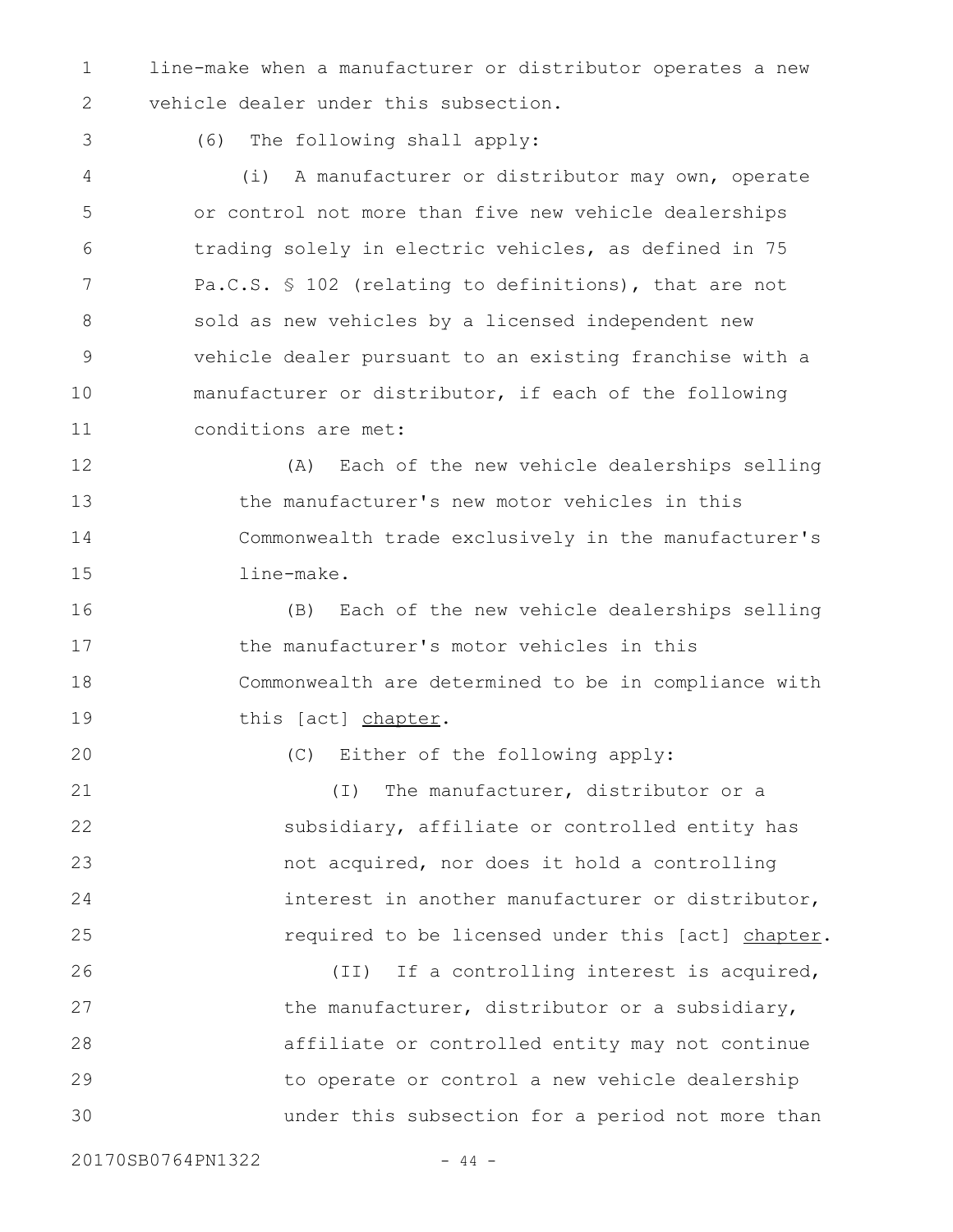12 months from the date it acquired the controlling interest. (D) Either of the following apply: (I) A controlling interest in the original manufacturer, distributor or any subsidiary, affiliate or controlled entity was not transferred, sold or conveyed to another manufacturer, distributor, person or entity required to be licensed under this [act] chapter. (II) If a controlling interest is transferred, sold or conveyed to another manufacturer, distributor, person or entity required to be licensed under this [act] chapter, the entity may not continue to operate or control a new vehicle dealership under this subsection for a period not more than 12 months from the date it acquired the controlling interest. (E) The manufacturer shall have continuously offered electric vehicles for sale for a period of not less than 12 months prior to the effective date of this clause. 1 2 3 4 5 6 7 8 9 10 11 12 13 14 15 16 17 18 19 20 21

(ii) Nothing under this [act] chapter shall prohibit a manufacturer operating or controlling a new vehicle dealership under this paragraph from owning, operating or controlling a warranty facility for warranty repairs on the manufacturer's line-make of vehicles. 22 23 24 25 26

(7) Nothing under this subsection shall prohibit the sale or lease of used vehicles obtained as a result of a trade or return of a vehicle during the purchase of a new vehicle under paragraph (6) at a manufacturer's licensed 27 28 29 30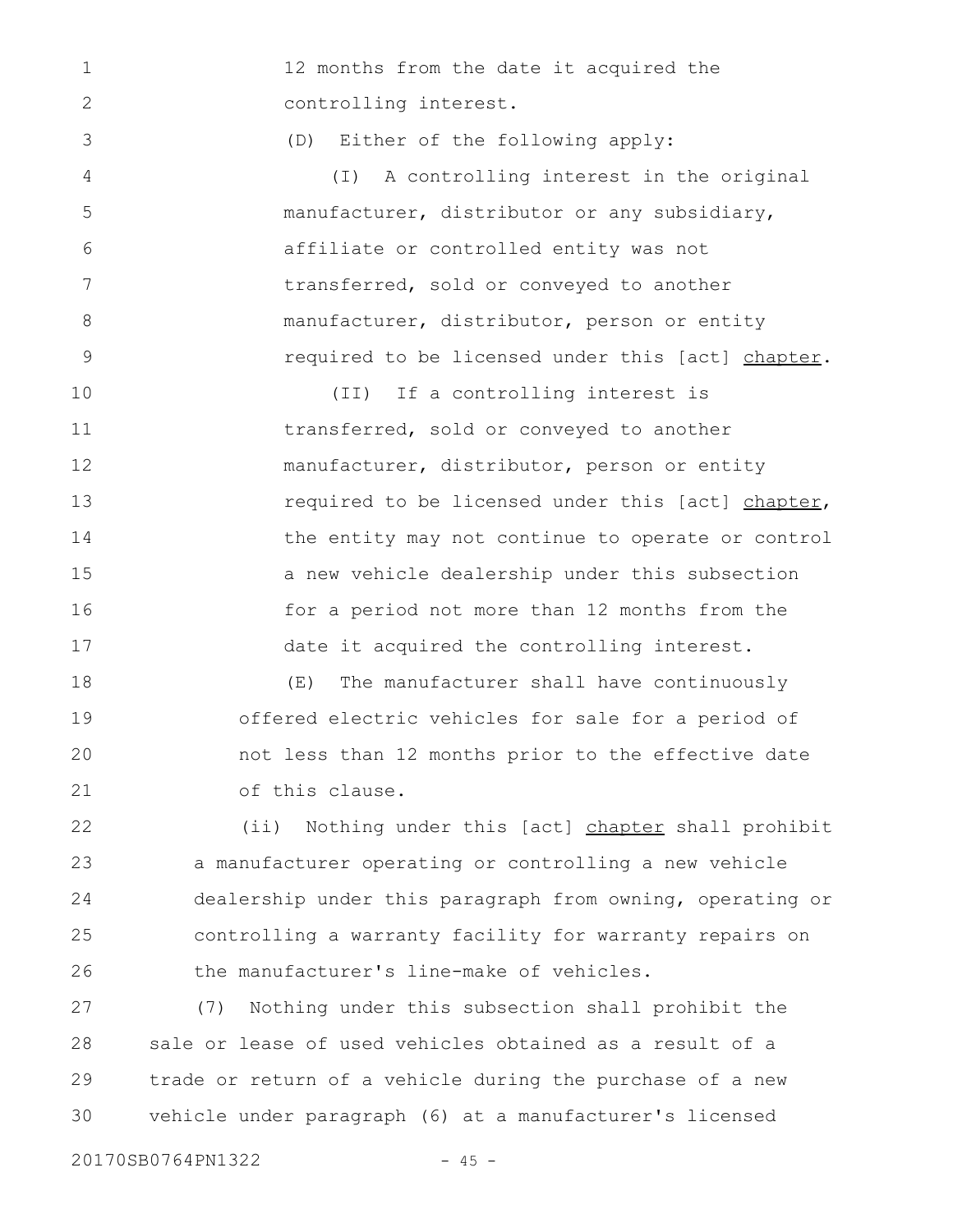location. 1

(d) Applicability.-- 2

(1) Subsections (b)(11) through (17) and (c) shall not apply to manufacturers, distributors or dealers of manufactured housing [or recreational vehicles]. 3 4 5

(1.1) This section shall not apply to manufacturers, distributors or dealers of recreational vehicles. 6 7

(2) Subsections (b)(13) and (15) and (c) shall not apply to the ownership or activities of a manufacturer in the operation of a licensed dealer or a licensed dealer that fulfills the following conditions: 8 9 10 11

(i) The manufacturer maintains an ownership interest in, operates or controls a licensed dealer whose primary business purpose is the rental of vehicles. 12 13 14

(ii) Vehicles sold by the licensed dealer primarily engaged in the business of rental vehicles are limited to those vehicles used for rental purposes or vehicles obtained in trade for such vehicles. 15 16 17 18

(iii) Any warranty repairs are limited to those repairs conducted on the vehicles used in the vehicle rental business or vehicles sold by the licensed dealer. Section [12.1] 311. Area of responsibility. 19 20 21 22

(a) General rule.--It shall be a violation of this [act] chapter for any manufacturer or distributor, officer, agent or any representative of a manufacturer or distributor to unreasonably alter a new vehicle dealer's area of responsibility. The following shall apply: 23 24 25 26 27

(1) Advance notice from the manufacturer of an alteration of a dealer's area of responsibility shall be given at least 60 days before the effective date of the 28 29 30

20170SB0764PN1322 - 46 -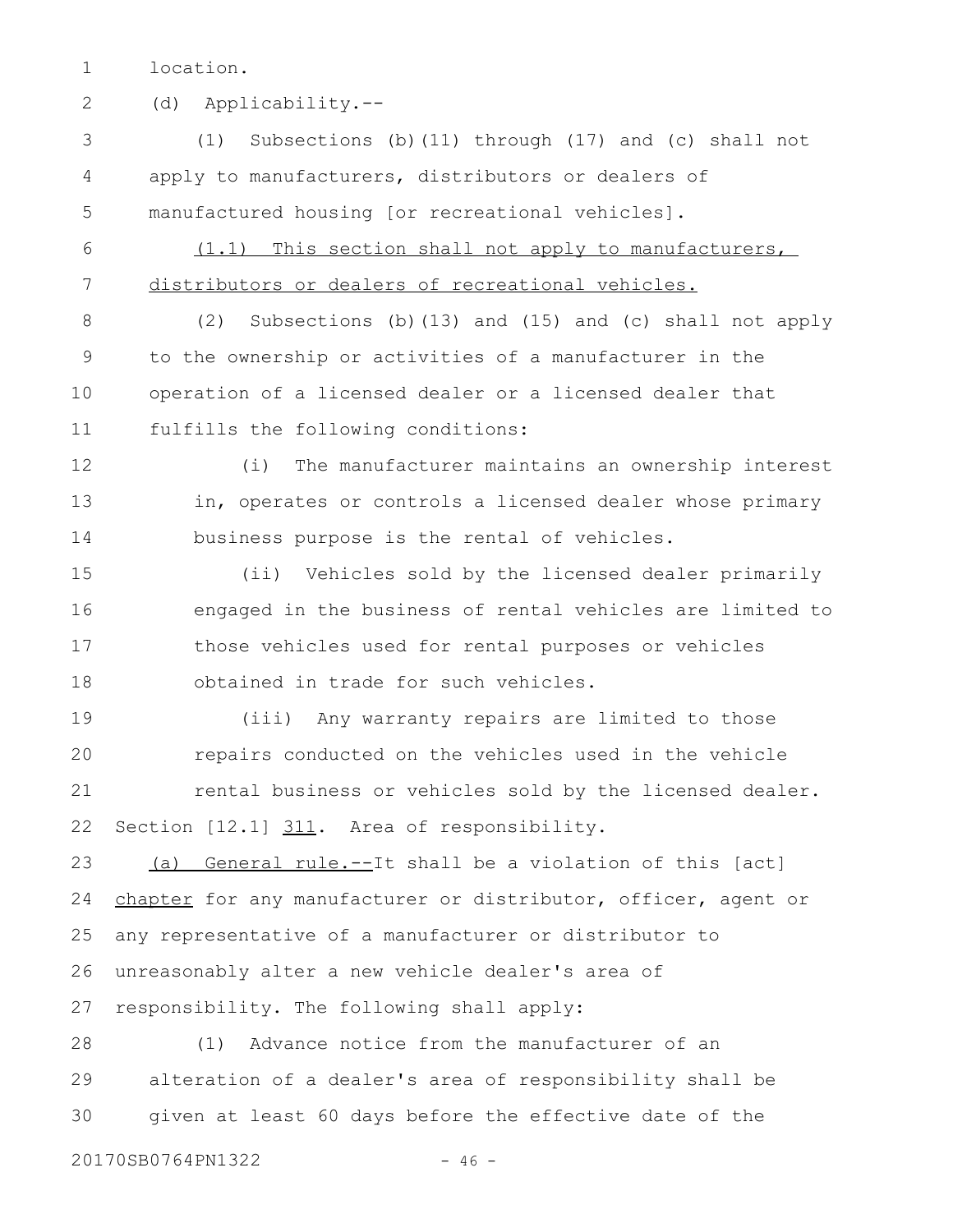alteration. The notice shall include an explanation of the basis for the alteration. 1 2

(2) At any time before the effective date of such alteration of a dealer's area of responsibility, and after the completion of any internal appeal process pursuant to the manufacturer's or distributor's policy manual, the dealer may file a protest as provided for under section [8] 306. In the event a protest is filed, no such alteration of a dealer's area of responsibility shall become effective until final determination by the board. 3 4 5 6 7 8 9 10

(3) If a dealer protests under paragraph (2), the burden of proof shall be on the manufacturer to show that the dealer's area of responsibility is reasonable and justifiable in light of the market conditions. 11 12 13 14

(4) If a new vehicle dealer's area of responsibility is altered, the manufacturer shall allow 18 months for the dealer to penetrate the market and to become sales effective prior to taking negative legal action claiming a breach or nonperformance of the dealer's sales performance 15 16 17 18 19

responsibilities against the dealer. 20

(b) Exception.--This section shall not apply to recreational vehicle manufacturers, distributors or dealers. 21 22

Section [13] 312. Termination of franchises. 23

(a) Terminations.--It shall be a violation of this [act] chapter for any manufacturer or distributor, officer, agent or any representative whatsoever to unfairly, without due regard to the equities of said dealer and without just cause, terminate or fail to renew the franchise of any vehicle dealer; or being a manufacturer, to unfairly, without due regard to the equities of a distributor and without just cause, terminate or fail to renew 24 25 26 27 28 29 30

20170SB0764PN1322 - 47 -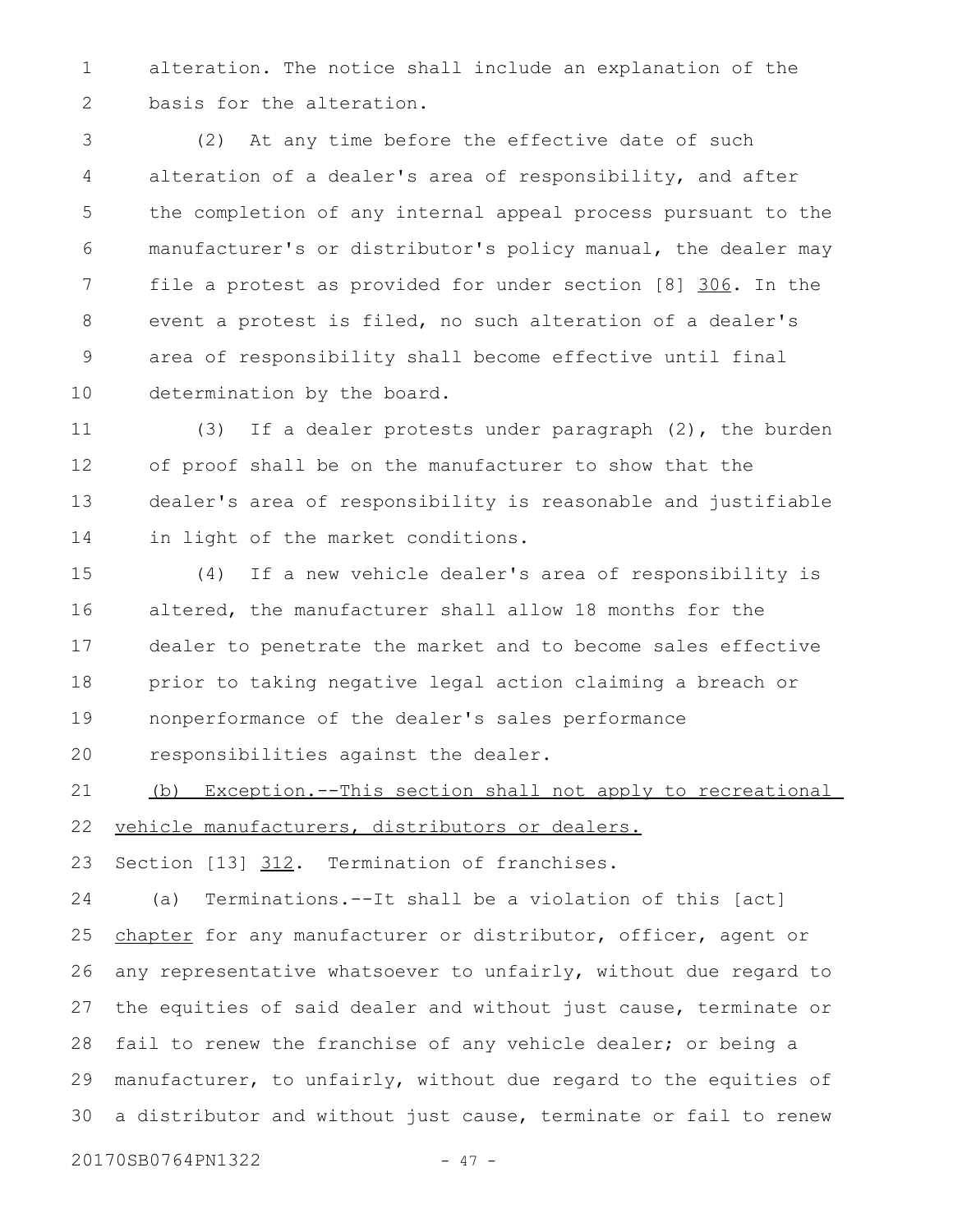the franchise of any distributor. The manufacturer or distributor shall not meet its burden of proof to terminate or fail to renew the franchise if the acts of the manufacturer or distributor, in whole or in significant part, caused the dealer or distributor to be unable to comply substantially with the reasonable and material requirements of the franchise. 1 2 3 4 5 6

(b) Mutual agreement of termination filing.--All existing dealers' franchises shall continue in full force and operation under a newly appointed distributor on the termination of an existing distributor unless a mutual agreement of termination is filed with the board between the newly appointed distributor and such dealer. 7 8 9 10 11 12

(c) Notification of termination.--Not less than 60 days advance notice of such termination or failure to renew shall be given the dealer or distributor prior to the effective date thereof unless the nature or character of the reason for termination or failure to renew is such that the giving of such notice would not be in the public interest. A copy of the notice shall also be provided to the board. 13 14 15 16 17 18 19

(1) The 60-day notice period required by this subsection may be reduced to not less than 15 consecutive business days if the ground for termination or failure to renew is: 20 21 22

(i) insolvency of the dealer or filing of any petition by or against the dealer under any bankruptcy or receivership law; 23 24 25

(ii) failure of the dealer to conduct customary sales and service operations during business hours for seven consecutive business days, except in circumstances beyond the direct control of the dealer; 26 27 28 29

(iii) conviction of the dealer, or any owner 30

20170SB0764PN1322 - 48 -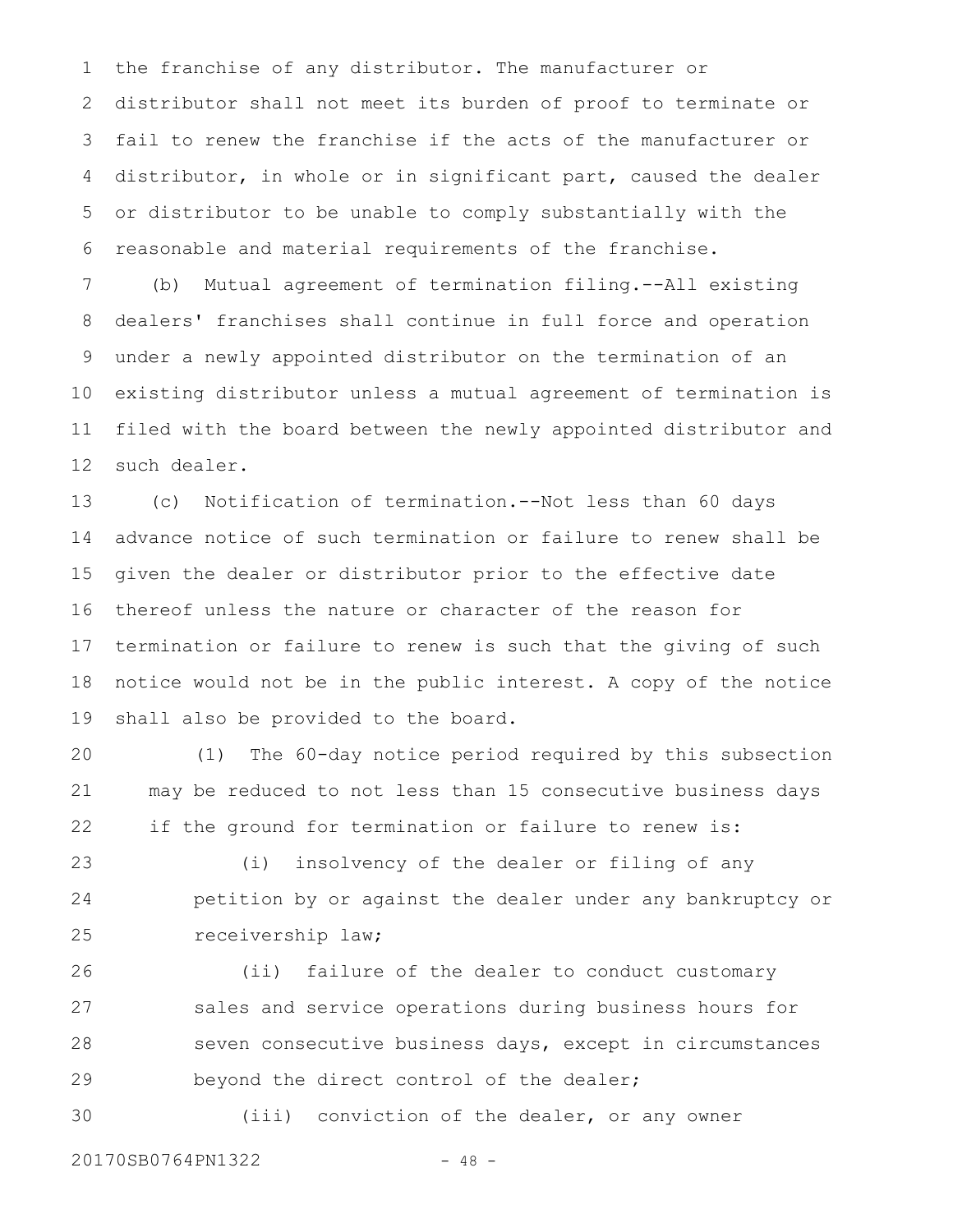thereof, of any felony which is punishable by imprisonment; 1 2

(iv) suspension or revocation of any license which the new vehicle dealer is required to have to operate a dealership; or 3 4 5

(v) based on a determination that there was a fraudulent misrepresentation by the dealer to the manufacturer or distributor which is material to the franchise. 6 7 8 9

(2) The 60-day notice period under this subsection is not required if the new vehicle dealer or distributor waives it voluntarily in writing. 10 11 12

(d) Appeals.--At any time before the effective date of such termination or failure to renew, the dealer or distributor may appeal to the board for a hearing on the merits, and following due notice to all parties concerned, such hearing shall be promptly held. No such termination or failure to renew shall become effective until final determination of the issue by the board. 13 14 15 16 17 18 19

(e) Burden of proof and just cause terminations on appeal.-- In the event of a dealer or distributor appeal of the termination or failure to renew of its franchise, the burden of proof shall be on the manufacturer or distributor to show that such termination or failure to renew was for just cause. Any termination or failure to renew which is subject to section [14] 313 shall not be subject to this subsection. 20 21 22 23 24 25 26

(f) Exception.--This section shall not apply to recreational vehicle manufacturers, distributors or dealers. Section [14] 313. Industry reorganization. 27 28 29

(a) Violation.-- 30

20170SB0764PN1322 - 49 -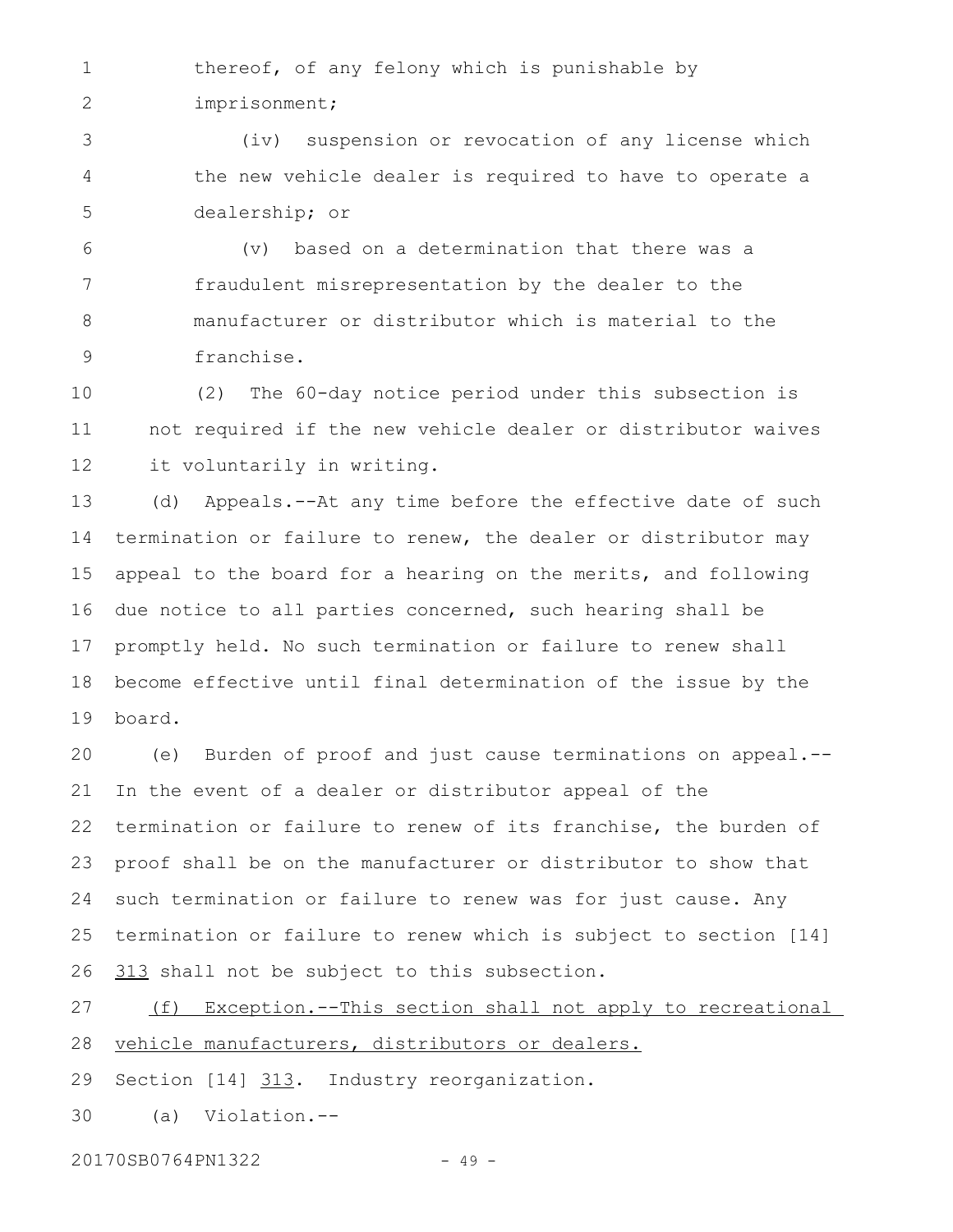(1) It shall be a violation of this [act] chapter for a manufacturer or distributor directly or indirectly or through any officer, agent or employee to terminate or fail to renew a franchise of a new vehicle dealer in connection with: 1 2 3 4

(i) any change in ownership or control of all or any part of the manufacturer's or distributor's business whether by sale or transfer of assets, corporate stock or other equity interest; assignment; merger; consolidation; combination; joint venture; redemption; operation of law; or otherwise; or 5 6 7 8 9 10

(ii) the termination, suspension or cessation of all or any part of the manufacturer's or distributor's business operations except for a termination of a part of the manufacturer's or distributor's business operations throughout the United States that is not otherwise part of any change in ownership or control of the manufacturer's or distributor's business. 11 12 13 14 15 16 17

(2) Paragraph (1) shall not apply if: 18

(i) a manufacturer or distributor offers a dealer a replacement franchise with reasonable terms or conditions; or 19 20 21

(ii) the manufacturer or distributor, within 90 days of the effective date of the termination or failure to renew, compensates the dealer in an amount at least equivalent to the higher of the fair market value of the franchise or portion of the franchise terminated or failed to be renewed on the date the manufacturer or distributor announces the act that results in the termination or nonrenewal of the franchise or the date on which the notice of termination or nonrenewal of the 22 23 24 25 26 27 28 29 30

20170SB0764PN1322 - 50 -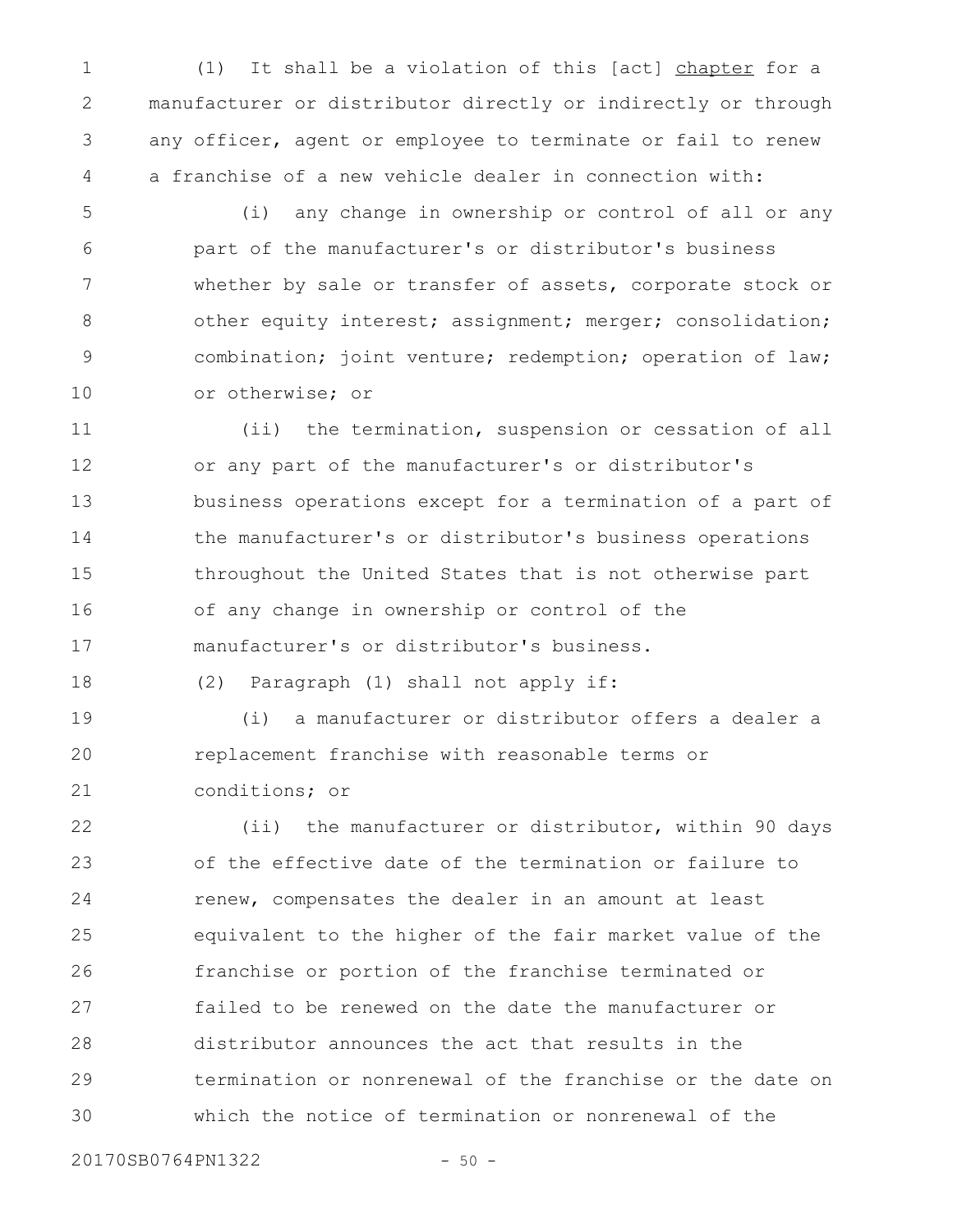franchise is issued. 1

2

(3) If the manufacturer or distributor either or both:

(i) authorizes the dealer to continue servicing and supplying parts, including warranty service and parts, for any goods or services marketed by the dealer pursuant to the franchise for a period of not less than five years from the effective date of the termination or failure to renew and continues to reimburse the dealer for warranty parts and service at the same prices and terms as franchised dealers for the manufacturer or distributor; 3 4 5 6 7 8 9 10

(ii) continues to supply the dealer with replacement parts for any goods or services marketed by the dealer pursuant to the franchise for a period of not less than five years from the effective date of the termination or failure to renew at the same prices and terms as franchised dealers for the manufacturer or distributor; and if a dealer chooses to continue either or both such parts and service operation under subparagraph (i) or (ii), the fair market value compensation of the franchise shall be reduced to reflect the value of continuing either or both such parts and service operation. 11 12 13 14 15 16 17 18 19 20 21

(b) Acts affecting franchise.--For purposes of subsection (a), the termination or discontinuation of a series, line, brand or class of new vehicle marketed by a manufacturer or distributor as a distinct series, line, brand or class shall be deemed to be the termination or nonrenewal of a franchise even if said series, line, brand or class of new vehicle is part of a franchise including other series, lines, brands or classes of new vehicle, provided that nothing in this subsection shall be construed as prohibiting a manufacturer or distributor from 22 23 24 25 26 27 28 29 30

20170SB0764PN1322 - 51 -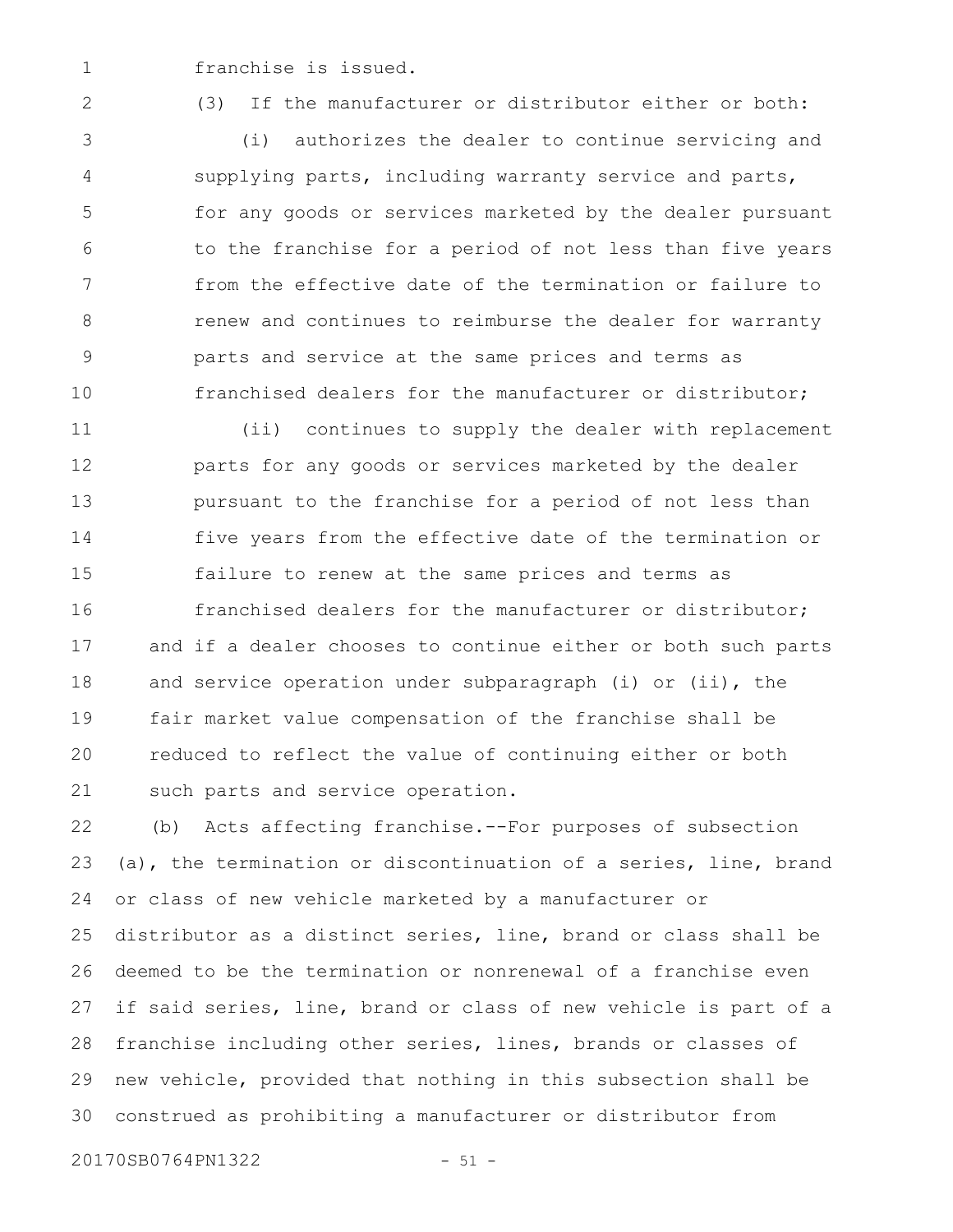changing, adding or deleting models, specifications, model names, numbers or identifying marks or similar characteristics of the new vehicles it markets, provided that such change, addition or deletion does not result in the termination or discontinuance of a distinct series, line, brand or class of new vehicle. 1 2 3 4 5 6

(c) Disputes.--Any dispute arising between a manufacturer or distributor and a dealer under this section involving the determination of the fair market valuation of a franchise shall be determined by a court of competent jurisdiction and not by the board. 7 8 9 10 11

(d) Exemption.--This section shall not apply to motorcycle or recreational vehicle manufacturers, distributors or dealers. Section [15] 314. Succession to franchise ownership. 12 13 14

(a) Succession of ownership interest.--Notwithstanding the terms of any franchise, any owner of a new vehicle dealership may appoint, by will or any other written instrument, a designated family member, the spouse, child or grandchild, spouse of a child or grandchild, brother, sister or parent of the dealer owner, or qualified manager, who has been employed at the dealership for at least two years, to succeed to the ownership interest of such owner in the new vehicle dealership. (b) Consent to succession on part of manufacturer or distributor.--Notwithstanding the terms of any franchise, unless there exists **[**good**]** JUST cause to withhold consent to succession **<-** on the part of the manufacturer or distributor, any designated family member or qualified manager of the franchise location in question of a retiring, deceased or incapacitated owner of a new vehicle dealership may succeed to the ownership interest of such owner under the existing franchise, provided: 15 16 17 18 19 20 21 22 23 24 25 26 27 28 29 30

20170SB0764PN1322 - 52 -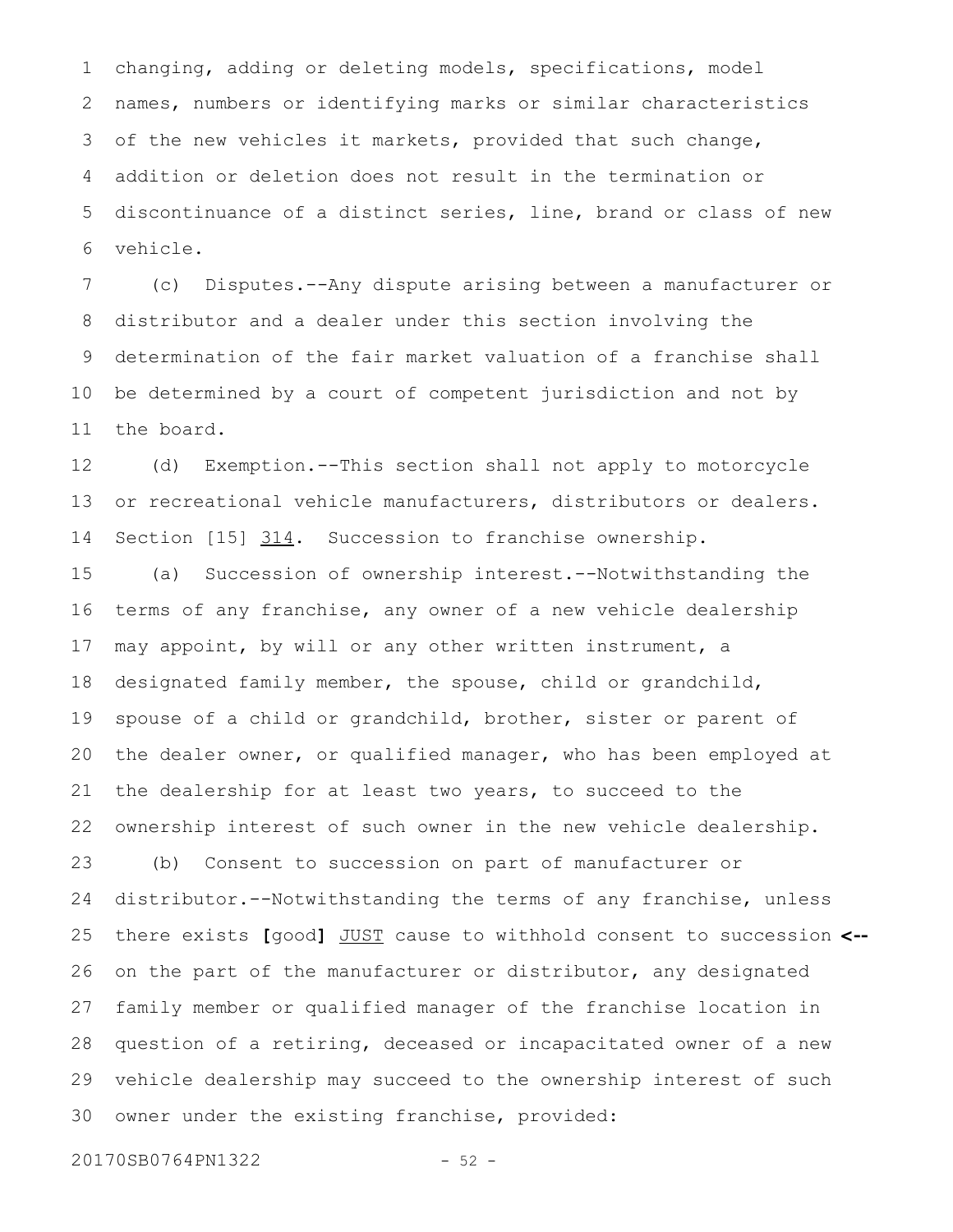(1) The designated family member or qualified manager furnishes written notice to the manufacturer or distributor of his or her intention to succeed to the ownership of the new vehicle dealership within 60 days after the owner's retirement, death or incapacity. 1 2 3 4 5

(2) The designated family member or qualified manager agrees to be bound by all then existing terms and conditions of the franchise. 6 7 8

(c) Submission of personal and financial information.--The manufacturer or distributor may request, and the designated family member or qualified manager shall promptly provide, such personal and financial information as is reasonably necessary to determine whether the succession will be honored. 9 10 11 12 13

(d) Withholding consent to succession.--If a manufacturer or distributor believes that **[**good**]** JUST cause exists to withhold consent to the succession to the ownership of a new vehicle dealership by a designated family member or qualified manager of a retiring, deceased or incapacitated owner of a new vehicle dealership under the existing franchise, the manufacturer or distributor must serve written notice on the designated family member or qualified manager and on the board of its refusal to honor the succession and intent to discontinue the existing franchise with the new vehicle dealer. Such notice shall be served no later than 60 days after the manufacturer's or distributor's receipt of: **<--** 14 15 16 17 18 19 20 21 22 23 24 25

(1) notice of the designated family member's or qualified manager's intent to succeed to the ownership of the new vehicle dealer; or 26 27 28

(2) any personal or financial information requested by the manufacturer or distributor. 29 30

20170SB0764PN1322 - 53 -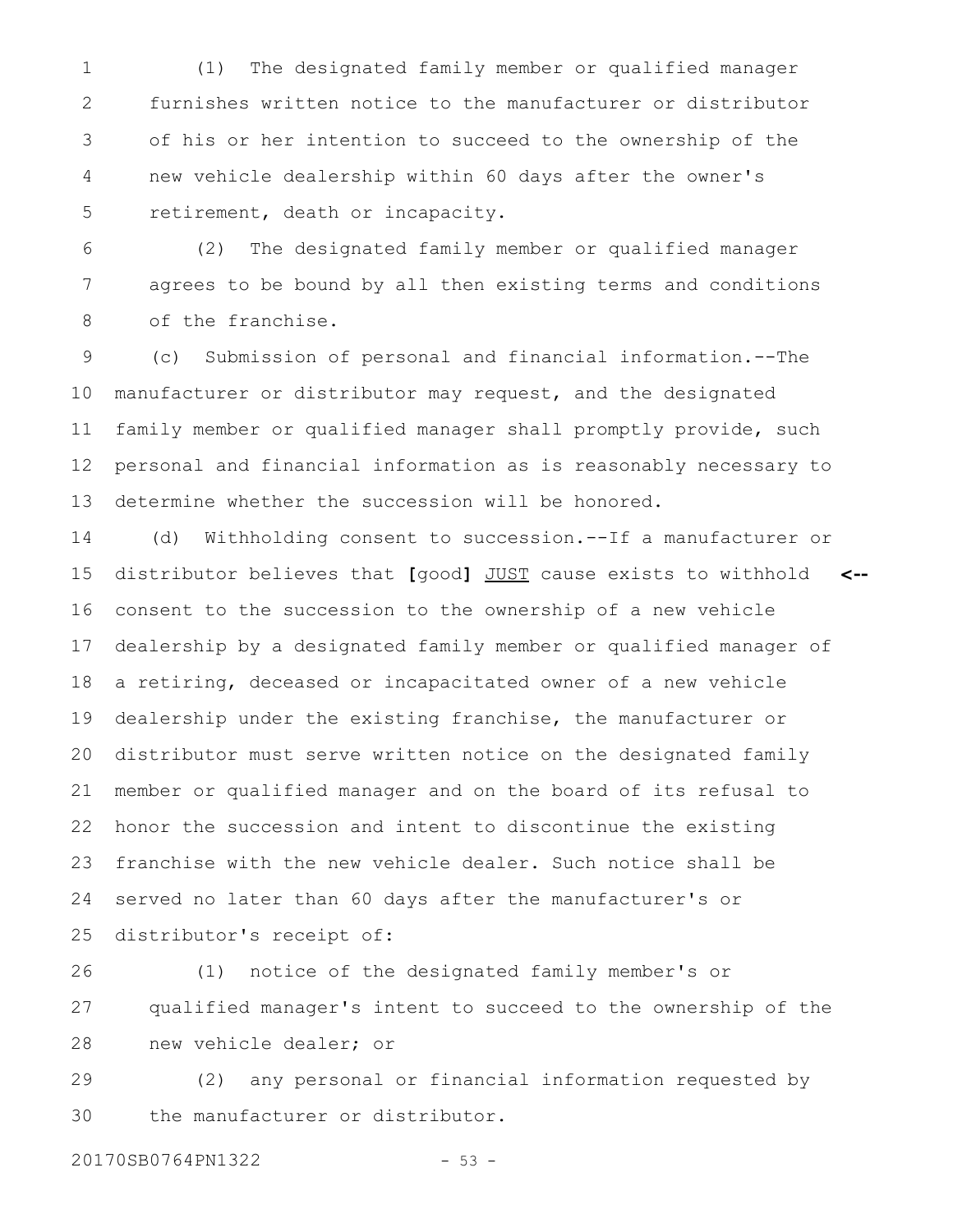(e) Notice requirements.--The notice in subsection (d) shall state the specific grounds to withhold consent to honor the succession and the manufacturer's or distributor's intent to discontinue the franchise with the new vehicle dealer no sooner than 60 days after the date the notice is served. The reasons given for the disapproval or any explanation of those reasons by the manufacturer or distributor shall not subject the manufacturer or distributor to any civil liabilities unless the reasons given or explanations made are malicious and published with the sole intent to cause harm to the dealer or successor. If the notice of refusal and discontinuance is not timely and properly served, the franchise shall continue in effect, subject to termination only as otherwise provided under this [act] chapter. 1 2 3 4 5 6 7 8 9 10 11 12 13 14

(f) Protest requirements upon withholding of consent.-- Within 30 days after receipt of such notice or within 30 days after the end of any appeal procedure provided by the manufacturer or distributor, whichever is greater, the designated family member or qualified manager may file with the board to protest the withholding the consent to honor the succession. When a protest is filed, the board shall promptly notify the manufacturer or distributor that a timely protest has been filed and that such manufacturer or distributor shall not terminate or discontinue the existing franchise until the board has held a hearing and issued a written decision within 120 days of the filing of the protest nor thereafter, unless the board determines that there is **[**good**]** JUST cause for not permitting the succession. **<--** 15 16 17 18 19 20 21 22 23 24 25 26 27 28

(g) Conflicts.--This [act] chapter shall not preclude the owner of a new vehicle dealership from designating any person as 29 30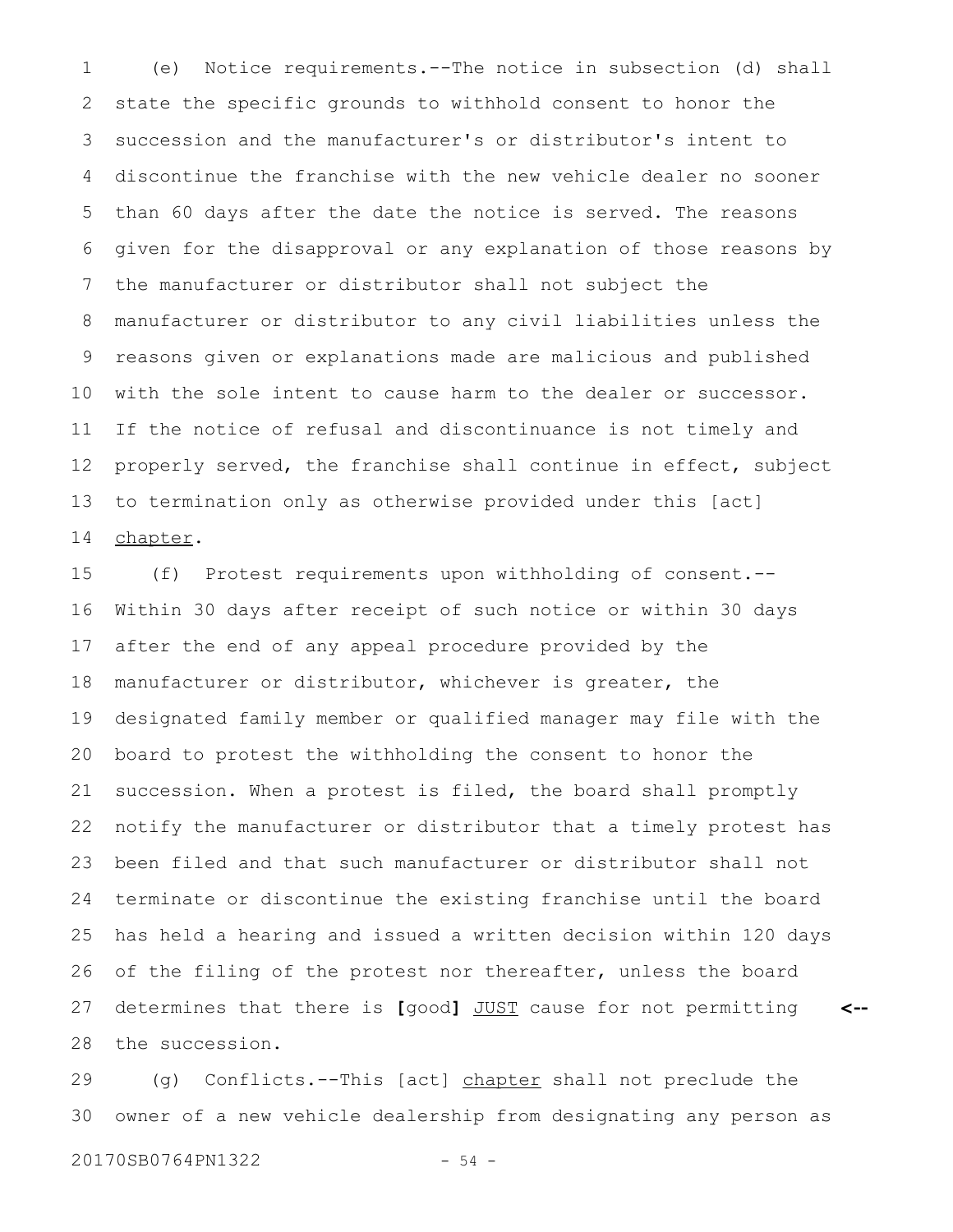his or her successor by written instrument filed with the manufacturer or distributor. In the event of any conflict between such a written instrument which has not been revoked by written notice from the owner to the manufacturer or distributor, and this section, the written instrument shall govern. 1 2 3 4 5 6

(h) Restriction.--This section shall not apply if the successor will not agree to comply with an existing agreement pertaining to transfer of ownership made between the manufacturer or distributor and the dealer transferor or with a new agreement containing substantially the same terms. 7 8 9 10 11

(i) Exception.--This section shall not apply to recreational vehicle manufacturers, distributors or dealers. 12 13

Section [16] 315. Manufacturer right of first refusal. 14

A manufacturer or distributor shall be permitted to enact a right of first refusal to acquire the new vehicle dealer's assets or ownership in the event of a proposed change of all or substantially all ownership or transfer of all or substantially all dealership assets if all of the following requirements are met: 15 16 17 18 19 20

(1) To exercise its right of first refusal, the manufacturer or distributor must notify the dealer in writing within the 60-day or 75-day time limitations established under section [12(b)(5)] 310(b)(5). 21 22 23 24

(2) The exercise of the right of first refusal will result in the dealer and dealer's owners receiving the same or greater consideration as they have contracted to receive in connection with the proposed change of all or substantially all ownership or transfer of all or substantially all dealership assets. In that regard, the 25 26 27 28 29 30

20170SB0764PN1322 - 55 -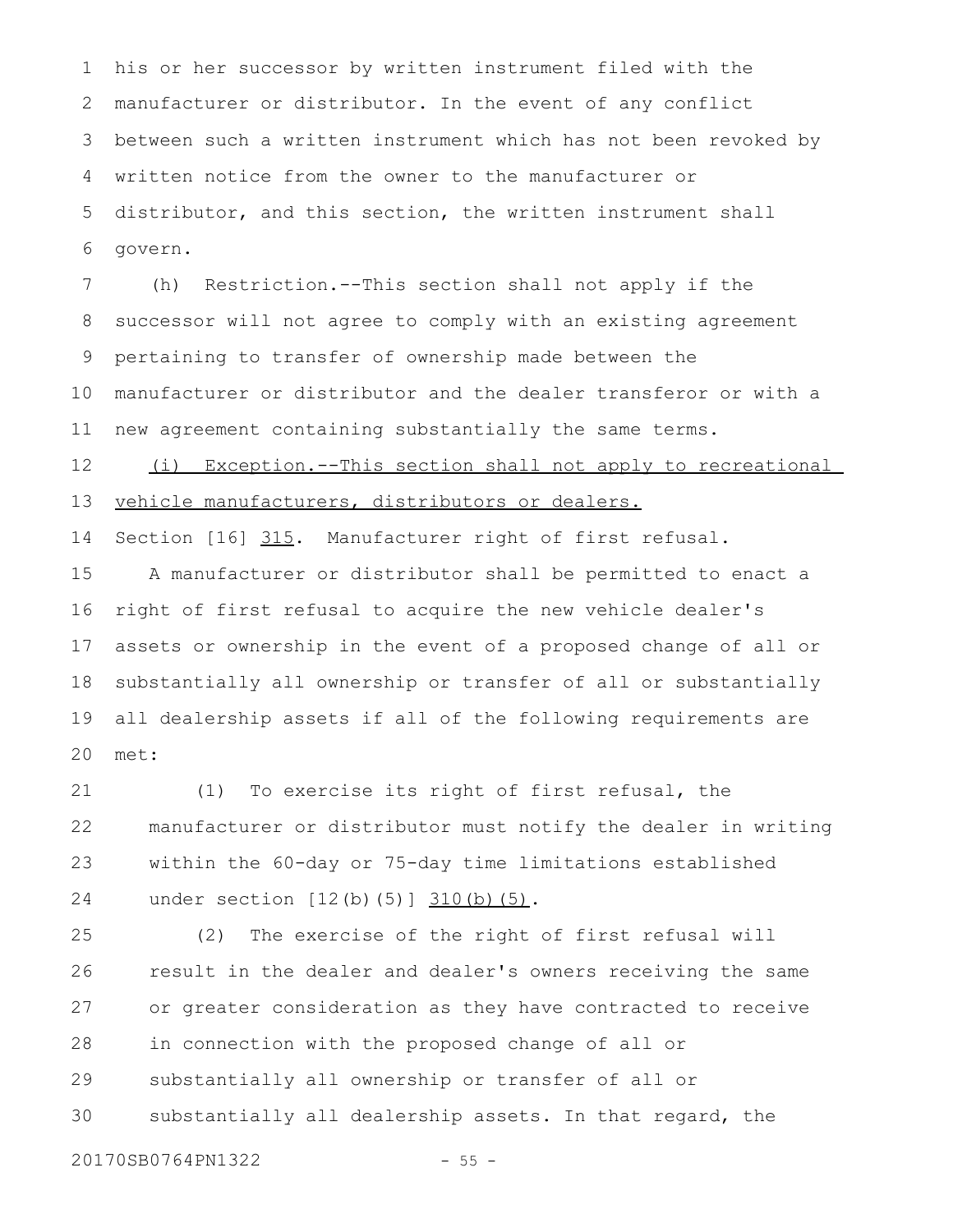following shall apply: 1

(i) The manufacturer or distributor shall have the right to and shall assume the dealer's lease for, or acquire the real property on which the franchise is conducted, on the same terms as those on which the real property or lease was to be sold or transferred to the proposed new owner in connection with the sale of the franchise, unless otherwise agreed to by the dealer and manufacturer or distributor. The manufacturer or distributor shall have the right to assign the lease or to convey the real property. 2 3 4 5 6 7 8 9 10 11

(ii) The manufacturer or distributor shall assume all of the duties, obligations and liabilities contained in the agreements that were to be assumed by the proposed new owner and with respect to which the manufacturer or distributor exercised the right of first refusal, including the duty to honor all time deadlines in the underlying agreements, provided that the manufacturer or distributor has knowledge of such obligations at the time of the exercise of the right of first refusal. Failure by an assignee of the manufacturer or distributor to discharge such obligations shall be deemed a failure by the manufacturer or distributor under this subsection. 12 13 14 15 16 17 18 19 20 21 22 23

(3) The proposed change of all or substantially all ownership or transfer of all or substantially all dealership assets does not involve the transfer of assets or the transfer or issuance of stock by the dealer or one or more dealer owners to a designated family member or members, the spouse, child or grandchild, spouse of a child or grandchild, brother, sister or parent of the dealer owner, of one or more 24 25 26 27 28 29 30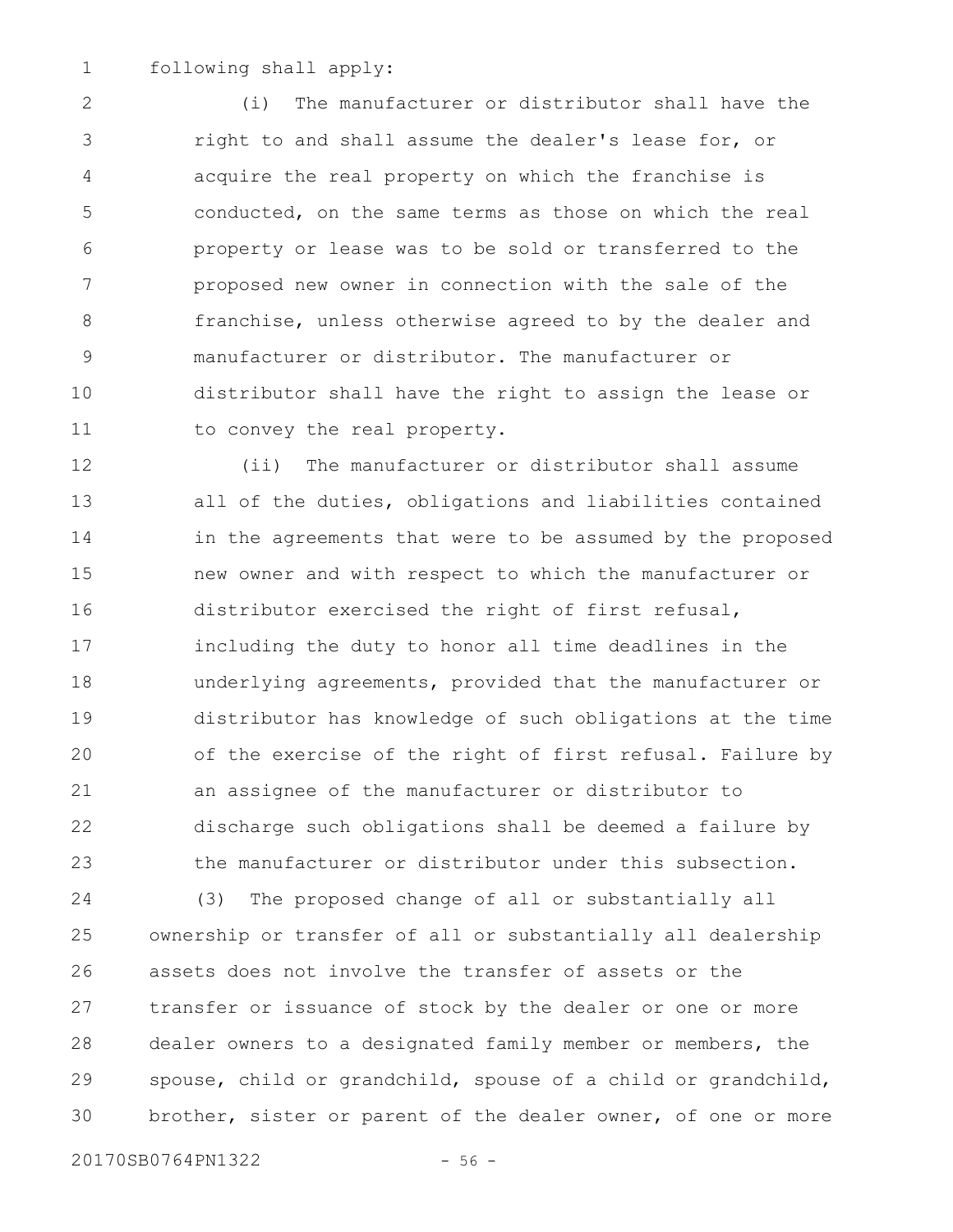dealer owners or to a qualified manager or to a partnership or corporation controlled by such persons. 1 2

(4) The manufacturer or distributor agrees to pay the reasonable expenses, including reasonable attorney fees which do not exceed the usual, customary and reasonable fees charged for similar work done for other clients, incurred by the proposed new owner and transferee prior to the manufacturer's or distributor's exercise of its right of first refusal in negotiating and implementing the contract for the proposed change of all or substantially all ownership or transfer of all or substantially all dealership assets. Notwithstanding the foregoing, no payment of such expenses and attorney fees shall be required if the dealer has not submitted or caused to be submitted an accounting of those expenses within 20 days of the dealer's receipt of the manufacturer's or distributor's written request for such an accounting. Such an accounting may be requested by a manufacturer or distributor before exercising its right of first refusal. 3 4 5 6 7 8 9 10 11 12 13 14 15 16 17 18 19

## Section [17] 316. Manufacturer or distributor repurchase of inventory and equipment. 20 21

(a) Return of property for repurchase.--A new vehicle dealer shall return property, including, but not limited to, vehicle inventory, parts, equipment, tools and signs, as permitted under this section or as set forth in the franchise agreement, to the manufacturer or distributor within 90 days of the effective date of any termination or nonrenewal of a franchise or upon a termination or cessation of a part of a manufacturer's or distributor's business operations throughout the United States which is not part of any change in ownership, operation or 22 23 24 25 26 27 28 29 30

20170SB0764PN1322 - 57 -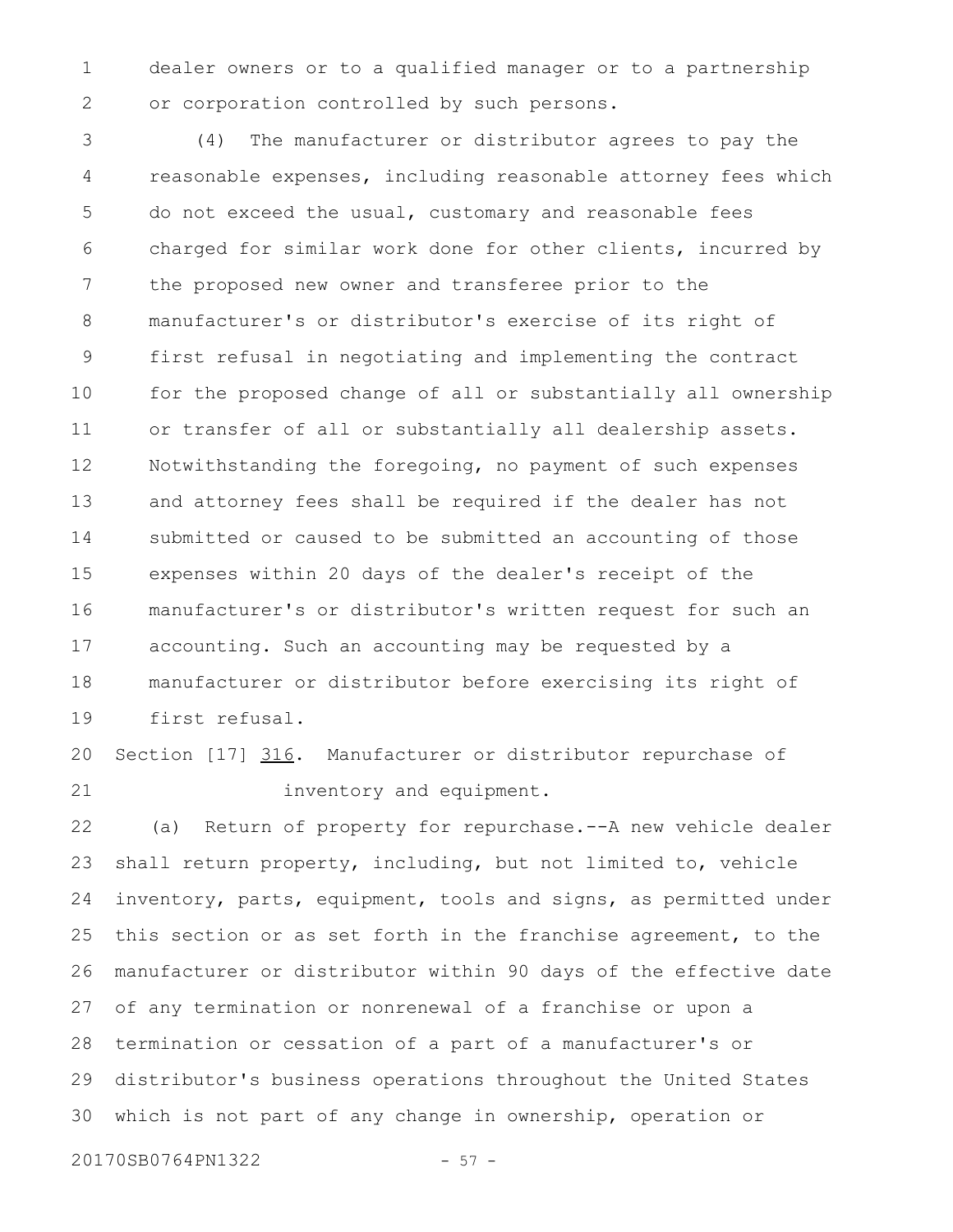control of all or any part of the manufacturer's or distributor's business under section [14] 313. The manufacturer or distributor shall supply the new vehicle dealer with instructions on the method by which the new vehicle dealer must return the property to the manufacturer or distributor. Within 60 days of tender of the property to the manufacturer or distributor, the manufacturer or distributor, including medium and heavy-duty truck component and engine manufacturers or distributors who provide integral parts of vehicles or provide major components by selling directly to dealers, shall repurchase from the new vehicle dealer and remit payment to the new vehicle dealer in accordance with their respective interest in: 1 2 3 4 5 6 7 8 9 10 11 12 13

(1) Any new, undamaged and unsold vehicle inventory, whether acquired from the manufacturer or distributor or from another dealer of the same line-make in the ordinary course of business within 18 months of the termination date, provided the vehicle has less than 750 miles registered on the odometer, not including mileage incurred in delivery from the manufacturer or in transporting the vehicle between dealers for sale, at the dealer's net acquisition cost, plus any cost to the dealer for returning the vehicle inventory to the manufacturer or distributor. A dealer shall be entitled to the payment under this paragraph for new and undamaged motor vehicles having a gross vehicle weight rating of at least 10,001 pounds of current and two prior model years as determined on a model-by-model basis within the line-make. 14 15 16 17 18 19 20 21 22 23 24 25 26 27

(2) All new, unused, undamaged parts listed in the current price catalog acquired from a manufacturer or distributor or a source approved or recommended by the 28 29 30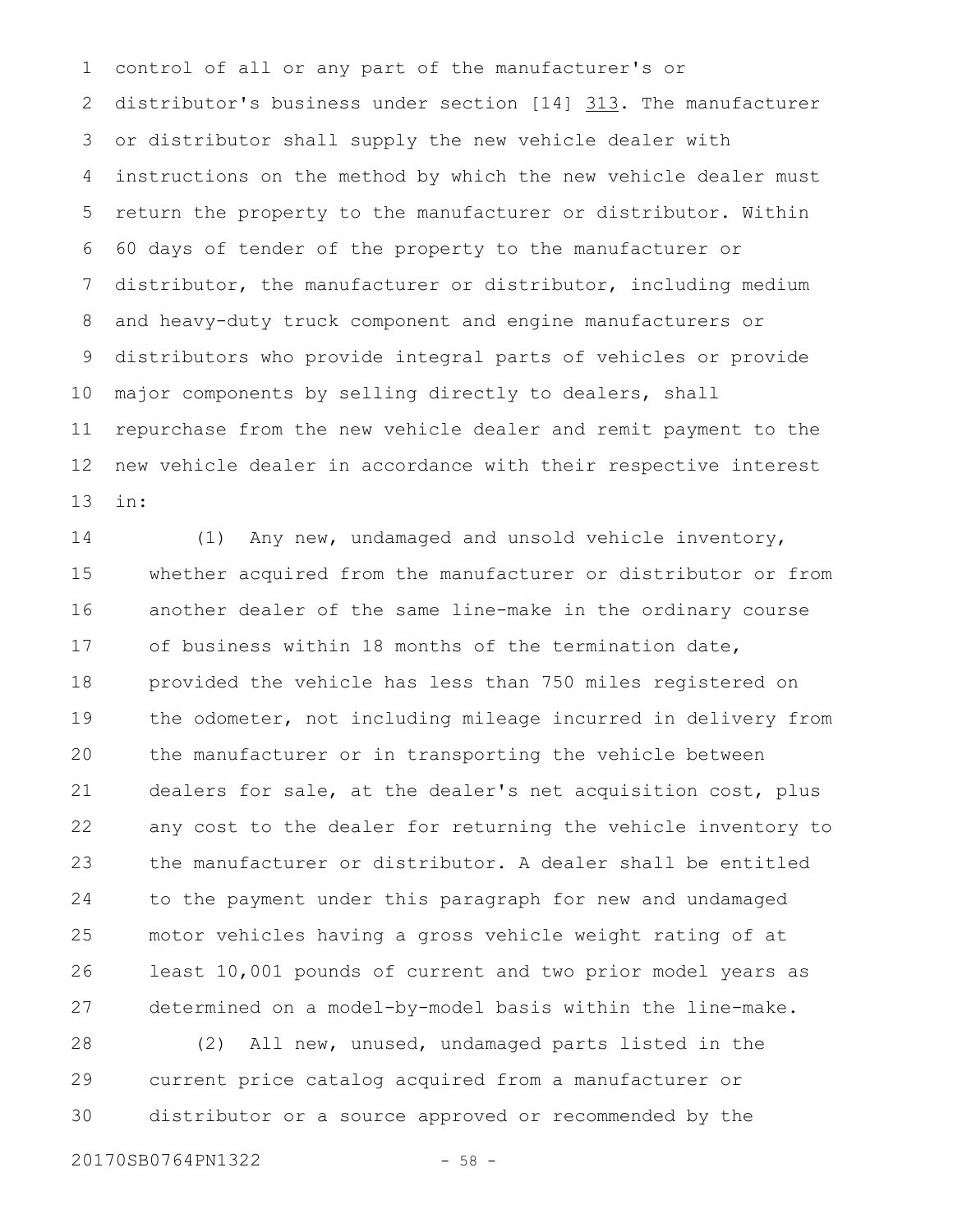manufacturer or distributor at the dealer price listed in the current parts catalog, less applicable allowances, plus 5% of the catalog price of the part for the cost of packing and returning the parts to the manufacturer or distributor. Reconditioned or core parts shall be valued at their core value, the price listed in the current parts catalog or the amount paid for expedited return of core parts, whichever is higher. 1 2 3 4 5 6 7 8

(3) Any special tools or equipment offered for sale during the three years preceding termination or nonrenewal and each trademark or trade name bearing signs which was recommended or required by the manufacturer or distributor at fair market value at the time the notice of termination or nonrenewal is given. 9 10 11 12 13 14

In the event the inventory is subject to a security interest, the manufacturer may make payment jointly to the dealer and the holder of the security interest. 15 16 17

(b) Failure to pay sums due.--A manufacturer or distributor who fails to pay those sums due the dealer within the prescribed time or at such time as the dealer proffers good title prior to the prescribed time for payment is liable to the new vehicle dealer for: 18 19 20 21 22

(1) the greater of dealer net acquisition cost, fair market value or current price of inventory; 23 24

(2) interest on the amount due, calculated at the rate applicable to a judgment of court; and 25 26

27

(3) reasonable attorney fees and costs.

(c) Limited applicability.--This section shall not apply to manufacturers, distributors or dealers of recreational vehicles or manufactured housing, nor shall it apply to motorcycle 28 29 30

20170SB0764PN1322 - 59 -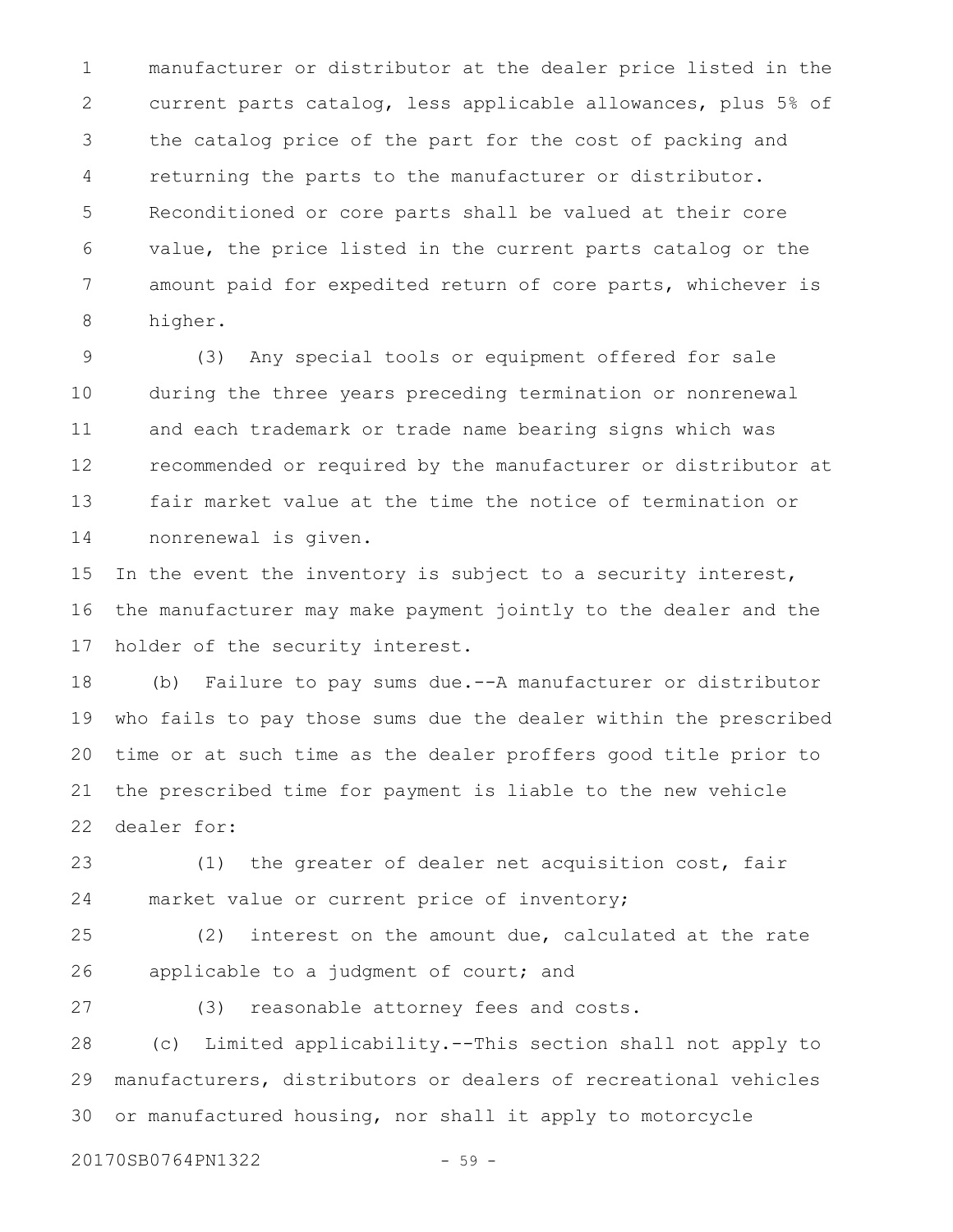manufacturers, distributors or dealers except when the unilateral termination or failure to renew is by the manufacturer or distributor. 1 2 3

Section [18] 317. Reimbursement of rental costs for dealer facility. 4 5

(a) Reimbursement of rental costs.--In the event of a termination or nonrenewal under this [act] chapter, except for termination or nonrenewal under section [14] 313, the manufacturer or distributor shall, at the request and option of the new vehicle dealer, also pay to the new vehicle dealer: 6 7 8 9 10

(1) a sum equivalent to rent for the unexpired term of the lease or one year, whichever is less, or such longer term as provided in the franchise, if the new vehicle dealer is leasing the new vehicle dealership facilities from a lessor other than the manufacturer or distributor; or 11 12 13 14 15

(2) a sum equivalent to the reasonable rental value of the new vehicle dealership facilities for one year or until the facilities are leased or sold, whichever is less, if the new vehicle dealer owns the new vehicle dealership facilities. 16 17 18 19 20

(b) Extent of requirement.--The rental payment required under subsection (a) is only required to the extent that the facilities were used for activities under the franchise and only to the extent the facilities were not leased for unrelated purposes. If payment under subsection (a) is made, the manufacturer or distributor is entitled to possession and use of the new vehicle dealership facilities for the period rent is paid. 21 22 23 24 25 26 27 28

(c) Exemption.--This section shall not apply to motorcycle or recreational vehicle manufacturers, distributors or dealers. 29 30

20170SB0764PN1322 - 60 -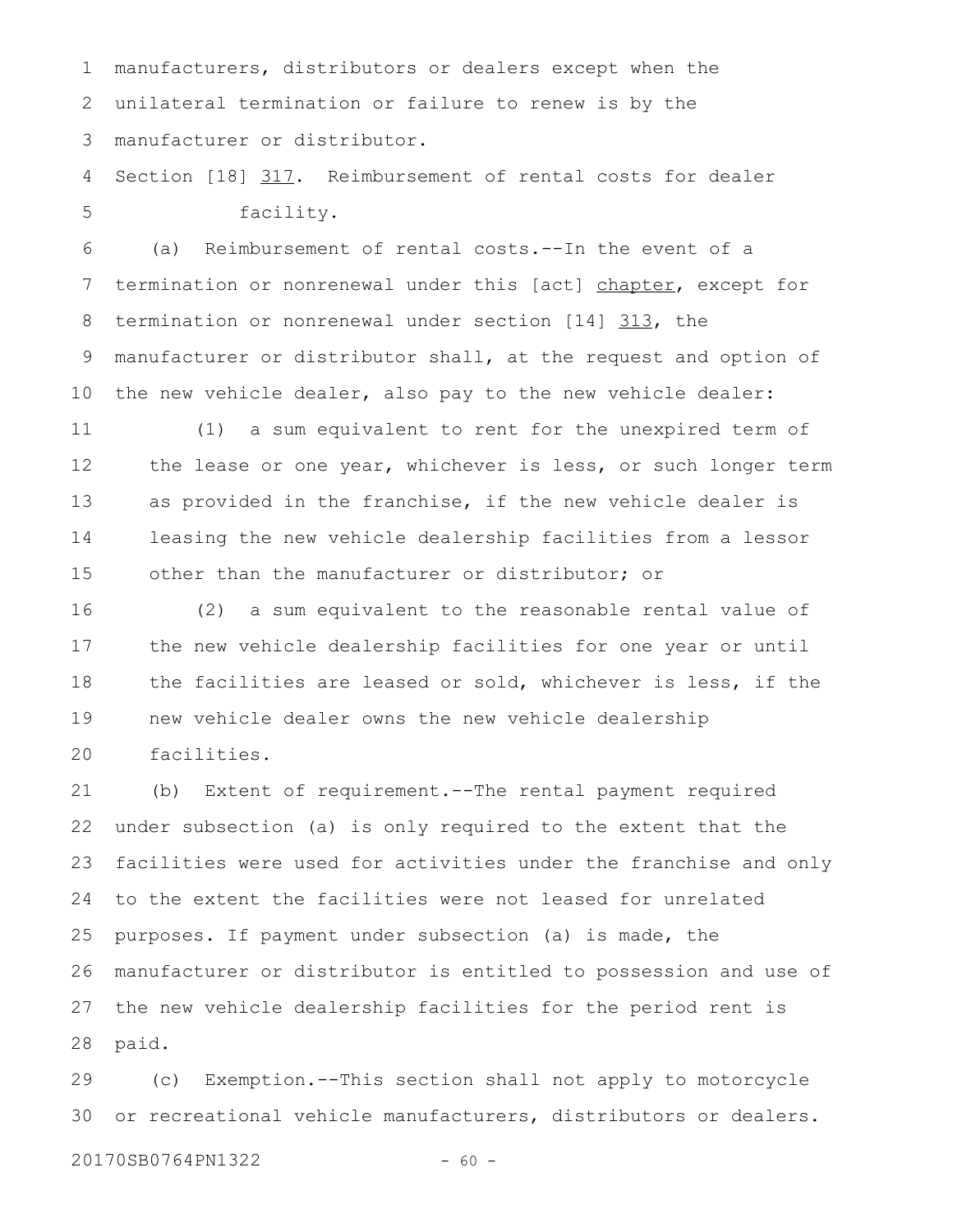Section [19] 318. Grounds for disciplinary proceedings. 1

In addition to any criminal or civil penalties otherwise provided in this act, the board shall have the power to formally reprimand, suspend or revoke any license or refuse to issue or renew any license of an applicant or licensee or a person required to be licensed under this act, if after due notice of and hearing, the person charged is found in violation of or fails to carry out the acts and procedures set forth in this act or is found guilty of committing or attempting to commit any of the acts set forth in section [23] 322 or any of the following acts: 2 3 4 5 6 7 8 9 10 11

(1) Having had a license revoked or suspended by the Commonwealth or another state based on grounds similar to those which in this Commonwealth allow disciplinary proceedings, in which case the record of such revocation or suspension shall be conclusive evidence. 12 13 14 15 16

(2) Make any substantial misrepresentation of material facts. 17 18

(3) Make any false promise of a character likely to influence, persuade or induce the sale of a vehicle. 19 20

(4) Being a vehicle dealer or salesperson, having within five years prior to the application for or issuance of a license or while his current license is in force pleaded guilty, entered a plea of nolo contendere or been found guilty in a court of competent jurisdiction in this or any other state or Federal jurisdiction of forgery, embezzlement, obtaining money under false pretenses, extortion, conspiracy to defraud, bribery, odometer tampering or any other crime involving moral turpitude. 21 22 23 24 25 26 27 28 29

(5) Having failed or refused to account for moneys or 20170SB0764PN1322 - 61 -30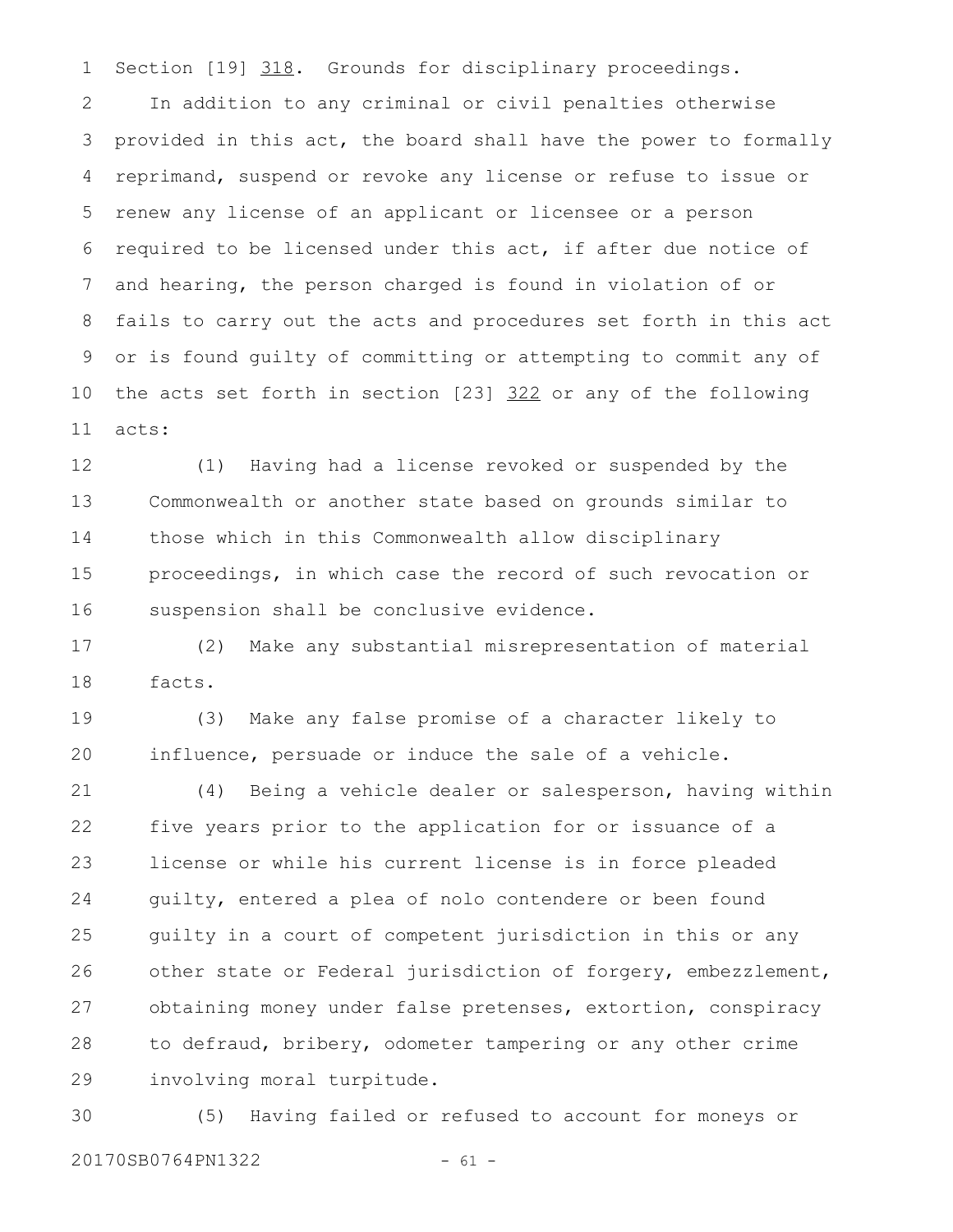other valuables belonging to others which have come into his possession arising out of the sale of vehicles. 1 2

(6) Having engaged in false, deceptive or misleading advertising of vehicles. 3 4

(7) Having committed any act or engaged in conduct in connection with the sale of vehicles which clearly demonstrates unprofessional conduct or incompetency to operate as a licensee under this act. 5 6 7 8

(8) Having made a material misstatement in application for licensure. 9 10

(9) Having set up, promoted or aided in promotion of a plan by which vehicles are sold to a person for consideration and upon the further consideration that the purchaser agrees to secure one or more persons to participate in the plan by respectively making a similar purchase and in turn agreeing to secure one or more persons likewise to join in said plan, each purchaser being given the right to secure money, credits, goods or something of value, depending upon the number of persons joining in the plan. 11 12 13 14 15 16 17 18 19

(10) Having engaged in the buying, selling, exchanging, trading or otherwise dealing in vehicles on Sunday in violation of 18 Pa.C.S. § 7365 (relating to trading in motor vehicles and trailers). 20 21 22 23

(i) Manufactured housing is permitted to be sold on Sundays by licensed manufactured housing dealers without being subject to prosecution under this paragraph. 24 25 26

(ii) Licensed motorcycle dealers are permitted to buy, sell, exchange, trade or otherwise deal in motorcycles on Sunday without being subject to prosecution under this paragraph. 27 28 29 30

20170SB0764PN1322 - 62 -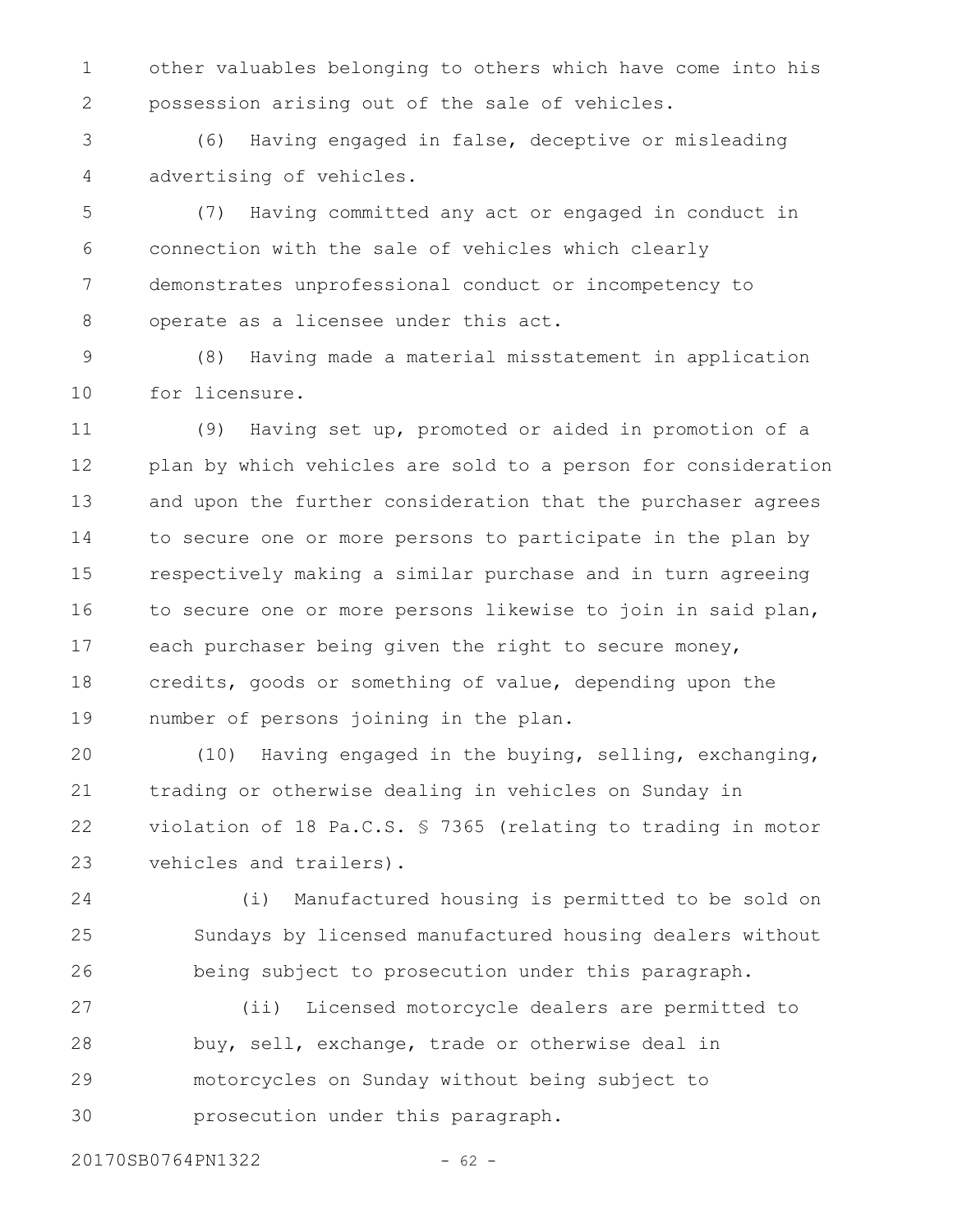(11) Being a dealer or broker who advertises or otherwise holds out to the public that he is selling new vehicles for which he does not hold a franchise agreement in writing with a manufacturer or distributor giving the dealer authority to sell the particular line-make of new vehicles. 1 2 3 4 5

(12) Being a dealer or broker who sells new vehicles for which he does not hold a franchise agreement in writing with a manufacturer or distributor giving the dealer authority to sell the particular line-make of new vehicles. 6 7 8 9

(13) Failing to take immediate remedial action when the dealer knows that someone in his direct employ or someone who renders vehicle-related services to the dealer for consideration, has unlawfully tampered with the odometer of a vehicle in his care, custody or control or which has been sold or exchanged by the dealer. For the purpose of this paragraph, remedial action shall be defined as at least reporting the incident in writing to the Pennsylvania State Police or the board. 10 11 12 13 14 15 16 17 18

(14) Engaging in the business for which such licensee is licensed without at all times maintaining an established place of business as required. 19 20 21

(15) Employing any person as a salesperson who has not been licensed as required. 22 23

(16) Having had his vehicle business registration plates (dealer identification number) suspended or revoked by the Department of Transportation pursuant to 75 Pa.C.S. § 1374(a) (relating to suspension or revocation of vehicle business registration plates). A certified copy of the decision and order of the Department of Transportation will constitute conclusive evidence. 24 25 26 27 28 29 30

20170SB0764PN1322 - 63 -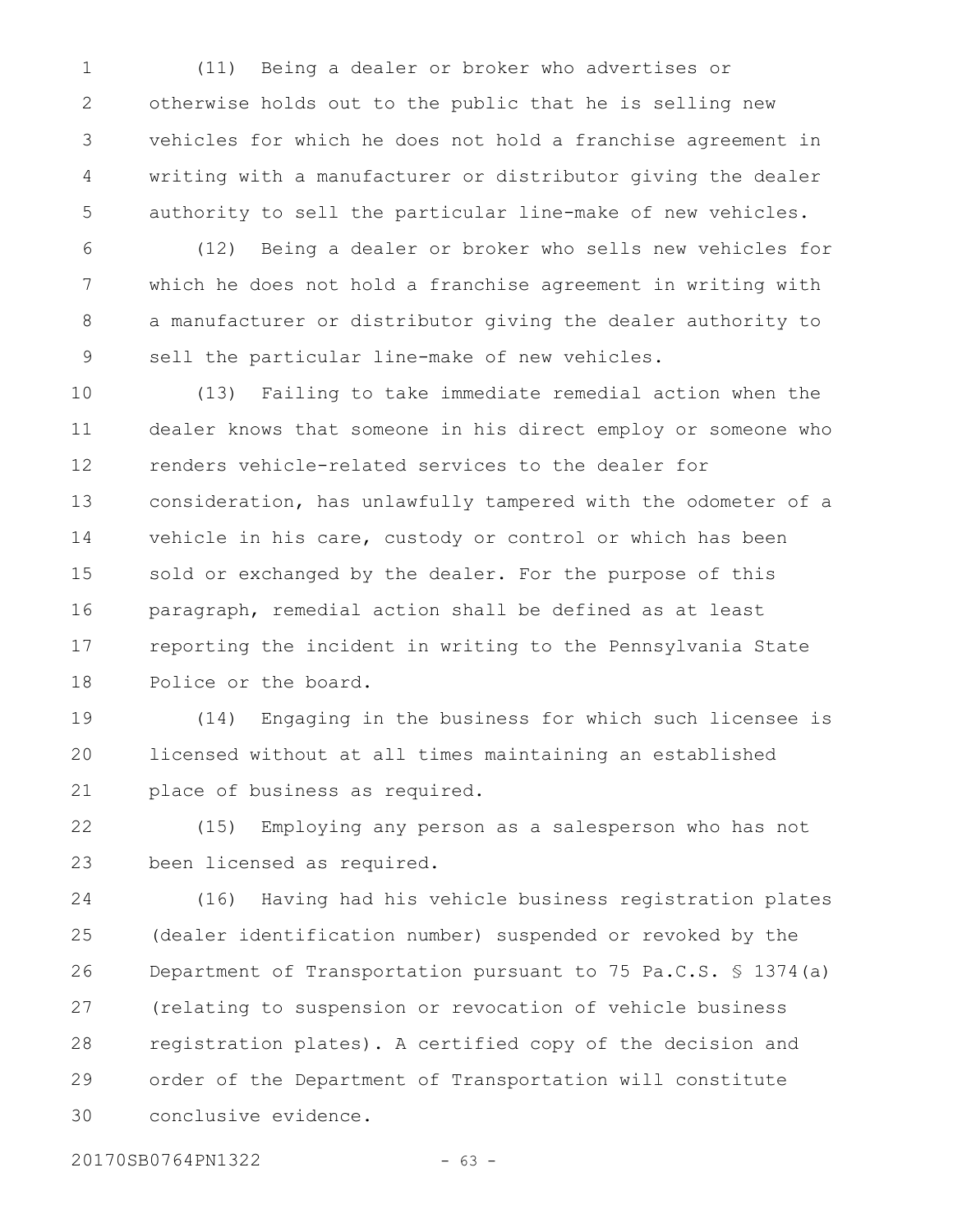(17) Being a new car dealer whose franchise agreement with a manufacturer or distributor, which gives the subject dealer selling rights for that line-make, has been finally terminated, but who continues to sell new vehicles. A recreational vehicle or manufactured housing dealer, whose franchise was terminated or failed to be renewed by either the manufacturer or the dealer, who owned new vehicles prior to the termination or nonrenewal and sold them subsequent to the termination or nonrenewal is exempt from prosecution under this paragraph. Such dealers shall be authorized to sell as new all new vehicles that remain on their lot after a franchise is terminated or failed to be renewed. 1 2 3 4 5 6 7 8 9 10 11 12

13

(18) Willfully failing to display a license.

(19) Failing to obey any order of the board entered pursuant to the act. 14 15

(20) Permitting or allowing another individual or organization not licensed by the board to use that individual's license for the purpose of operating in this Commonwealth in a capacity for which the individual or organization should have held a license. 16 17 18 19 20

(21) Willfully having made any false statement as to a material matter in any oath or affidavit which is required by this act. 21 22 23

(22) Failing to collect a tax or fee due the Commonwealth upon a sale of a vehicle as defined in 75 Pa.C.S. § 102 (relating to definitions). 24 25 26

(23) Collecting a tax or fee and failing to issue a true copy of the tax report to the purchaser as required by law. 27 28

(24) Issuing a false or fraudulent tax report or copy thereof. 29 30

20170SB0764PN1322 - 64 -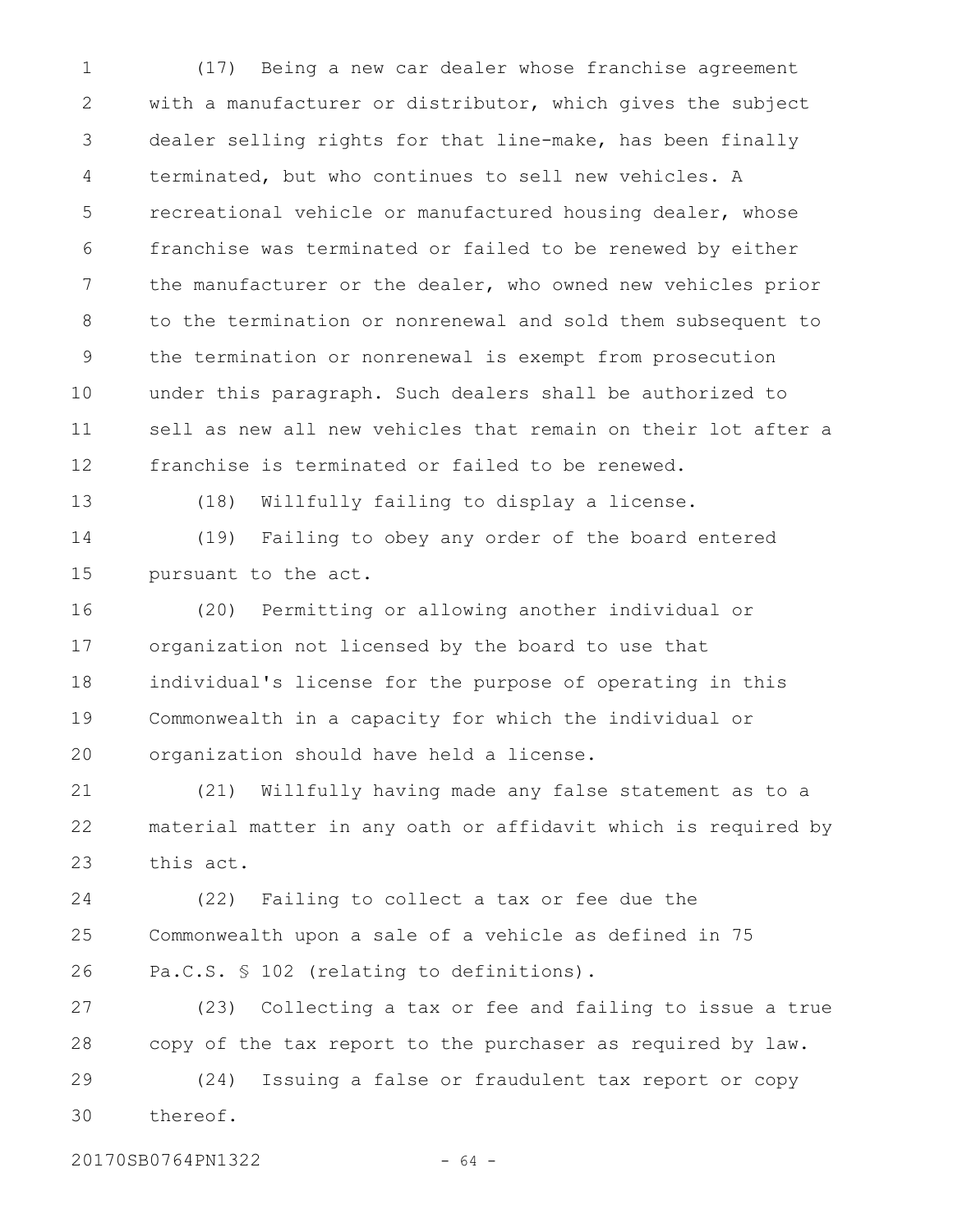(25) Failing to pay over taxes or fees collected for the Commonwealth at the time and in the manner required by law. 1 2

3

(26) Violating any provision of this act.

(27) Being an unlicensed salesperson, dealer, vehicle auction, branch lot, manufacturer or any other person or business where a license is required under this act. 4 5 6

(28) Any violation of the regulations promulgated by the board. 7 8

(29) Being a wholesale vehicle auction who permits dealers who are not currently licensed in this Commonwealth or any other state or jurisdiction or a vehicle business registered with the Department of Transportation and issued a Department of Transportation identification number or licensed or registered by any other state or jurisdiction for a similar activity who during the time their licenses or registrations are suspended or revoked by the Commonwealth or any other state to sell, represent or purchase vehicles at an auction. 9 10 11 12 13 14 15 16 17 18

(29.1) Being a wholesale vehicle auction who permits a vehicle business as described under paragraph (29), which is restricted to certain vehicle buys, sales or exchanges as set forth in section  $[5(f)(2)]$   $303(f)(2)$ , to buy, sell or exchange vehicles of a type which the vehicle business is not authorized to engage in. 19 20 21 22 23 24

(30) Being a dealer which permits salespersons who are not currently licensed in this Commonwealth or any other state or who during the time their licenses are suspended or revoked by the Commonwealth or any other state to sell, represent or purchase vehicles at an auction. 25 26 27 28 29

(31) Being a public or retail vehicle auction who 20170SB0764PN1322 - 65 -30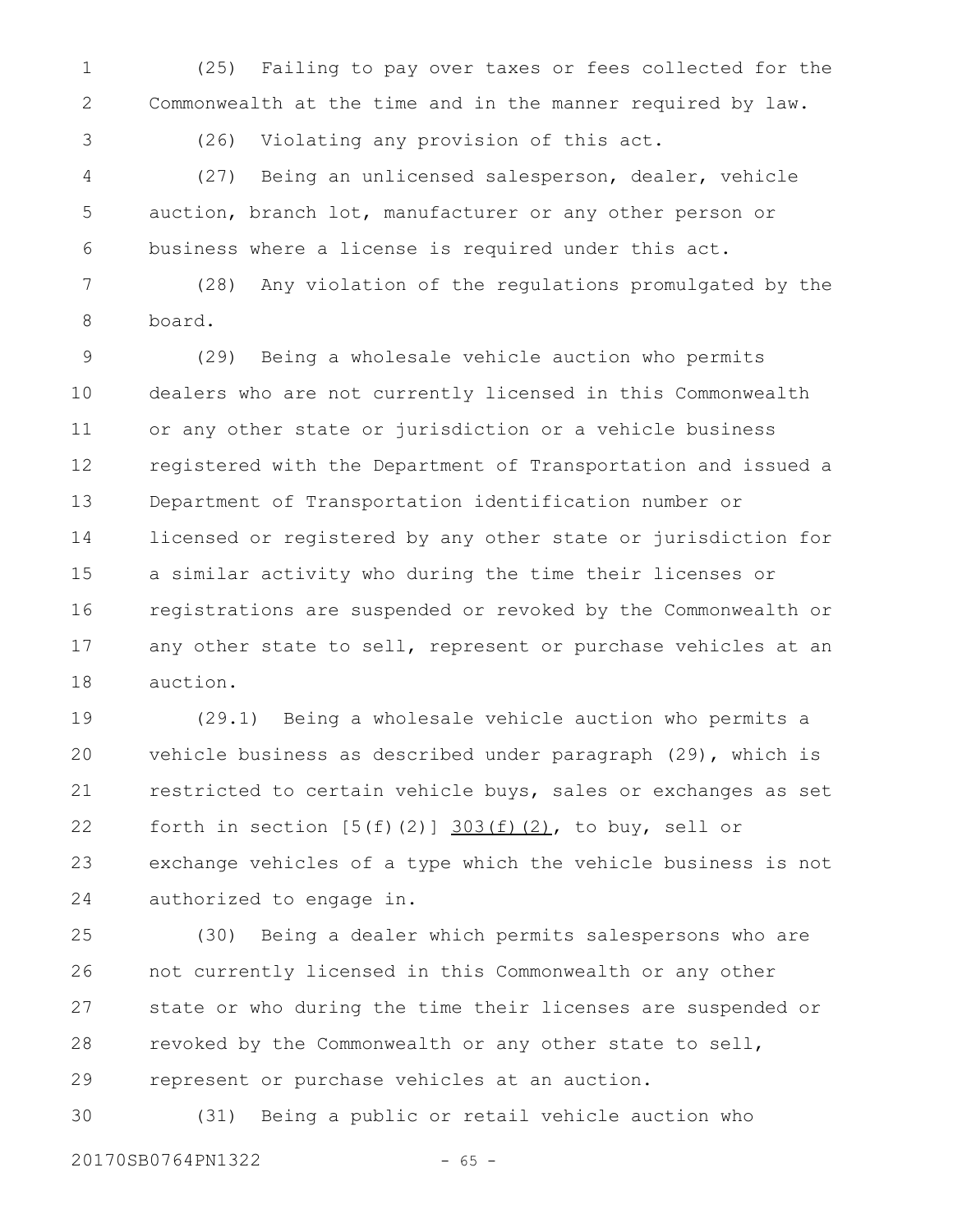knowingly and willfully permits any buyer or seller to buy or sell vehicles which results in engaging in the business as dealer without a license or permitting any other person to engage in any activity which would require licensure under this act. 1 2 3 4 5

(32) Being a dealer which willfully permits an individual or salesperson to buy, sell or exchange a vehicle for his own benefit or profit under the dealer's license. 6 7 8

(33) Being a dealer which willfully permits any person who is not a licensed salesperson or owner of the dealership to use the dealer's dealer identification number issued by the Department of Transportation, vehicle dealer's license number or dealer's vehicle registration plates for the purpose of buying, selling or exchanging vehicles. 9 10 11 12 13 14

(34) Being a dealer which conducts its business under any name other than the name in which it is registered or at any other location than that authorized by its license. 15 16 17

(35) Being a dealer, agent of a dealer or a salesperson who buys, sells or exchanges vehicles with a person who is required to be licensed under this act if the dealer, agent or salesperson knew or should have known that the person is not licensed. 18 19 20 21 22

(36) Accepting an order of purchase or a contract from a buyer, which offer of purchase or contract is subject to subsequent acceptance by the seller, if such arrangement results in the practice of bushing. 23 24 25 26

(37) Failing to produce business records when an authorized agent of the board reasonably requests the licensee to produce business records. 27 28 29

(38) Being a person whose license under this act or 20170SB0764PN1322 - 66 -30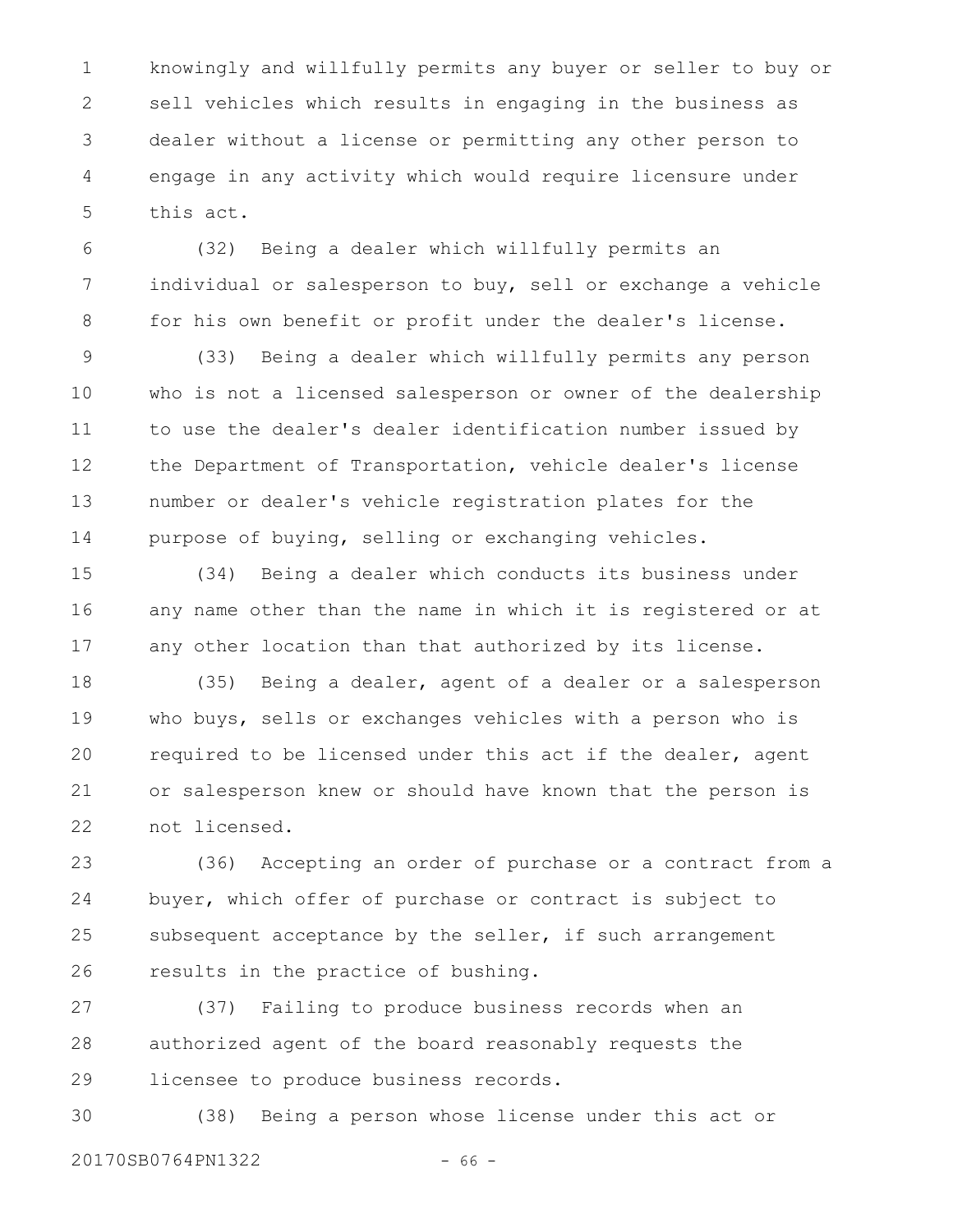authority to engage as a dealer or salesperson in any other state or jurisdiction was suspended or revoked and, while the license or authority was suspended or revoked, was physically present at a wholesale vehicle auction or public or retail vehicle auction during the auctioning of vehicles. A vehicle auction shall not be subject to prosecution for a violation of a person being physically present under this paragraph. 1 2 3 4 5 6 7

(39) Being an out-of-State recreational vehicle dealer who, while buying, selling, titling, registering, financing or exchanging recreational vehicles in this Commonwealth, violates a Pennsylvania law or regulation or a law or regulation of the state or jurisdiction of licensure or the state or jurisdiction of domicile regarding the buying, selling, titling, registering, financing or exchanging of recreational vehicles. 8 9 10 11 12 13 14 15

(40) Being an out-of-State recreational vehicle dealer who fails to demonstrate, upon direction of or investigation by the board or its agents, that the out-of-State recreational vehicle dealer satisfies the provisions of section 32.1(c) regarding participation in this Commonwealth in a recreational vehicle show, recreational vehicle offpremise sale, recreational vehicle exhibition or recreational vehicle rally. 16 17 18 19 20 21 22 23

Section [20] 319. Administrative liability of employer, 24

copartnership, association or corporation. In the event of the revocation of the license issued to any member of a partnership or to any officer of an association or corporation, the license issued to a partnership, association or corporation shall be revoked by the board unless, within a time fixed by the board, in the case of a partnership, the connection 25 26 27 28 29 30

20170SB0764PN1322 - 67 -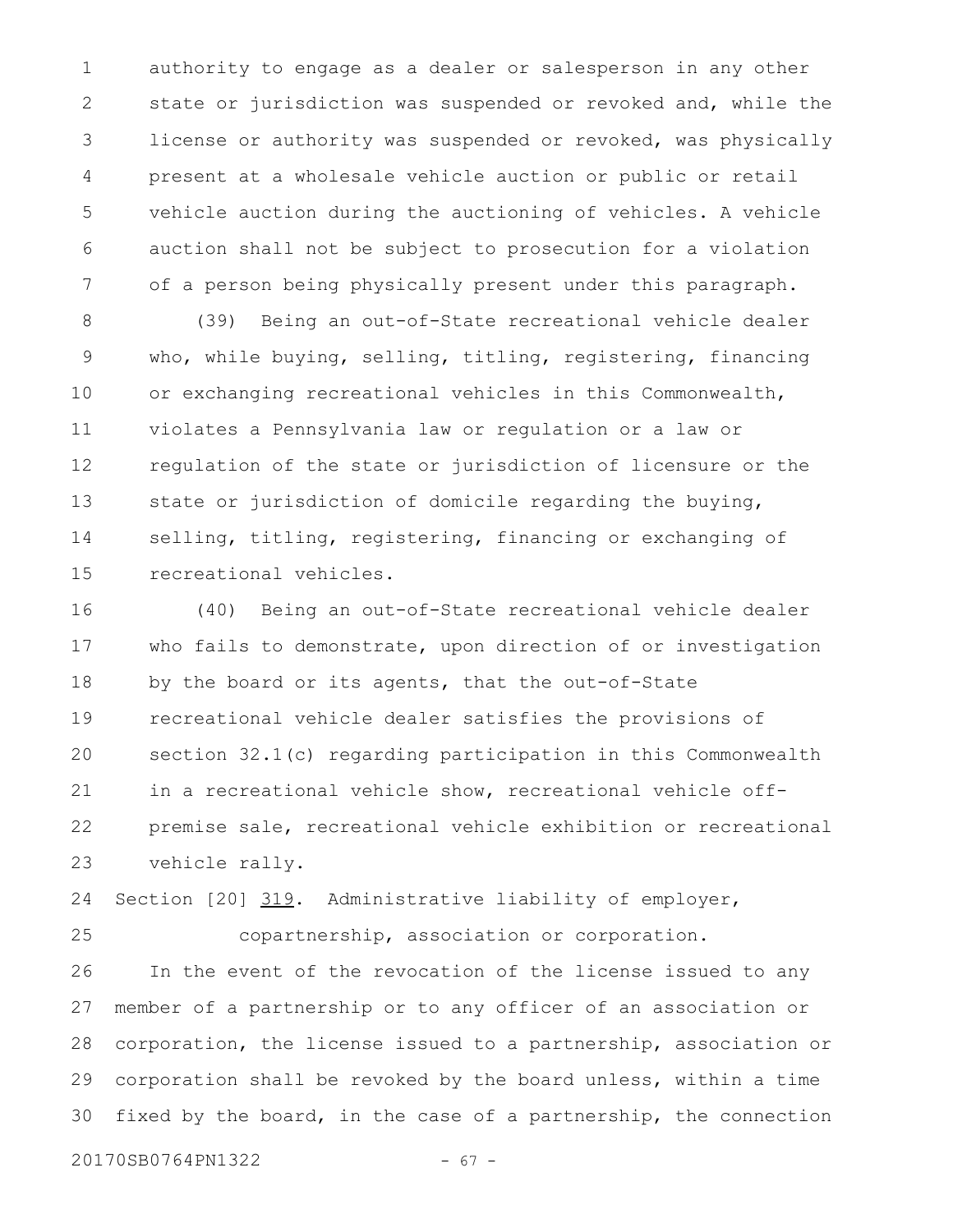of the member whose license has been revoked shall be severed and his interest in the partnership and his share in its activities brought to an end, or in the case of an association or corporation, the offending officer shall be discharged and shall have no further participation in its activities. Section [21] 320. Reinstatement. 1 2 3 4 5 6

(a) Suspension.--Upon application in writing and after a hearing pursuant to notice, the board may reissue or modify the suspension of any license which has been suspended. 7 8 9

(b) Revocation.--Unless ordered to do so by a court, the board shall not reinstate the license of a person that has been revoked and such person shall be required to apply for a license after a period of five years in accordance with section [22] 321 if he desires to resume operating as a licensee at any time after such revocation. 10 11 12 13 14 15

Section [22] 321. Application for license. 16

(a) Dealer's or vehicle auction's license.--Application for license as a dealer or vehicle auction shall be made in writing to the board, signed by the applicant, setting forth the following: 17 18 19 20

(1) Name of applicant and location of principal place of business to which the license will be issued. 21 22

(2) Name or style under which business is to be conducted and, if a corporation, the state of incorporation. 23 24

(3) Name and address of each owner or partner and, if a corporation, the names of principal officers and directors. 25 26

(4) Locations in which the business is to be conducted if the dealer has more than one place of business. 27 28

(5) If new vehicles are to be sold, the line-make or line-makes to be handled. 29 30

20170SB0764PN1322 - 68 -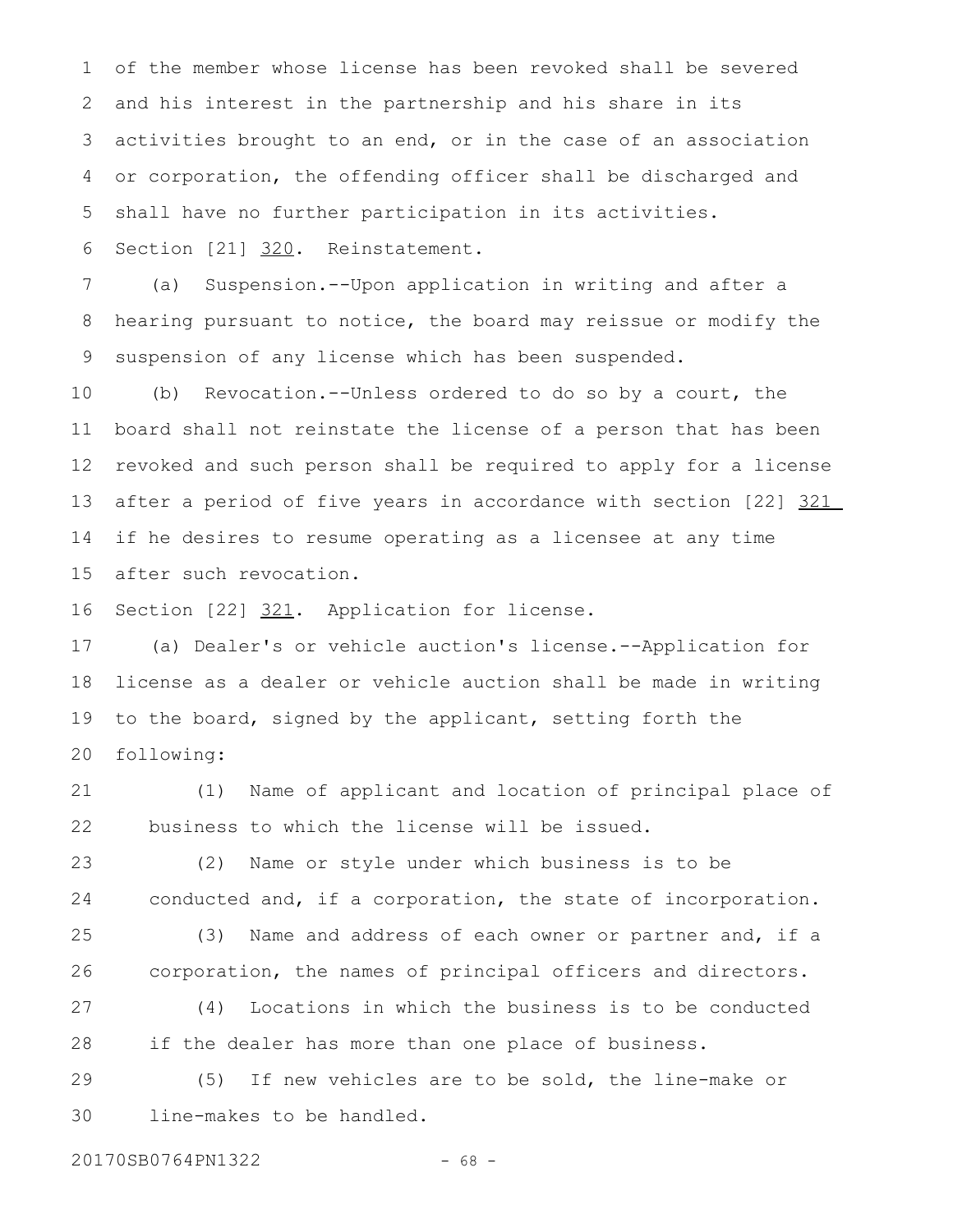(6) A statement of the previous history, record and association of the applicant and of each owner, partner, officer and director, which statement shall be sufficient to establish to the satisfaction of the board the reputation in business of the applicant. 1 2 3 4 5

(7) A statement showing whether the applicant has previously applied for a license and the result of such application and whether the applicant has ever been the holder of either a dealer, vehicle auction or salesperson license which was revoked or suspended. 6 7 8 9 10

(8) If the applicant is a corporation or partnership, a statement showing whether any of the partners, employees, officers or directors have been refused a dealer's, vehicle auction's or salesperson's license or have been the holder of such a license which was revoked or suspended. 11 12 13 14 15

(9) A statement by the applicant that he has met all facility requirements as noted herein and as required by regulation. 16 17 18

(b) Salesperson's license.--Application for license as a salesperson shall be made in writing to the board, signed by the applicant, setting forth the following: 19 20 21

22

(1) The applicant's name and address.

(2) The period of time, if any, during which he has been engaged in the occupation of salesperson. 23 24

25

(3) The name and address of his last employer.

(4) The name and address of the dealer then employing him or into whose employ he is about to enter. If the applicant is to be licensed for a dealer who is licensed in more than one category or at more than one location and the applicant desires to sell for each of the dealer's licensed 26 27 28 29 30

20170SB0764PN1322 - 69 -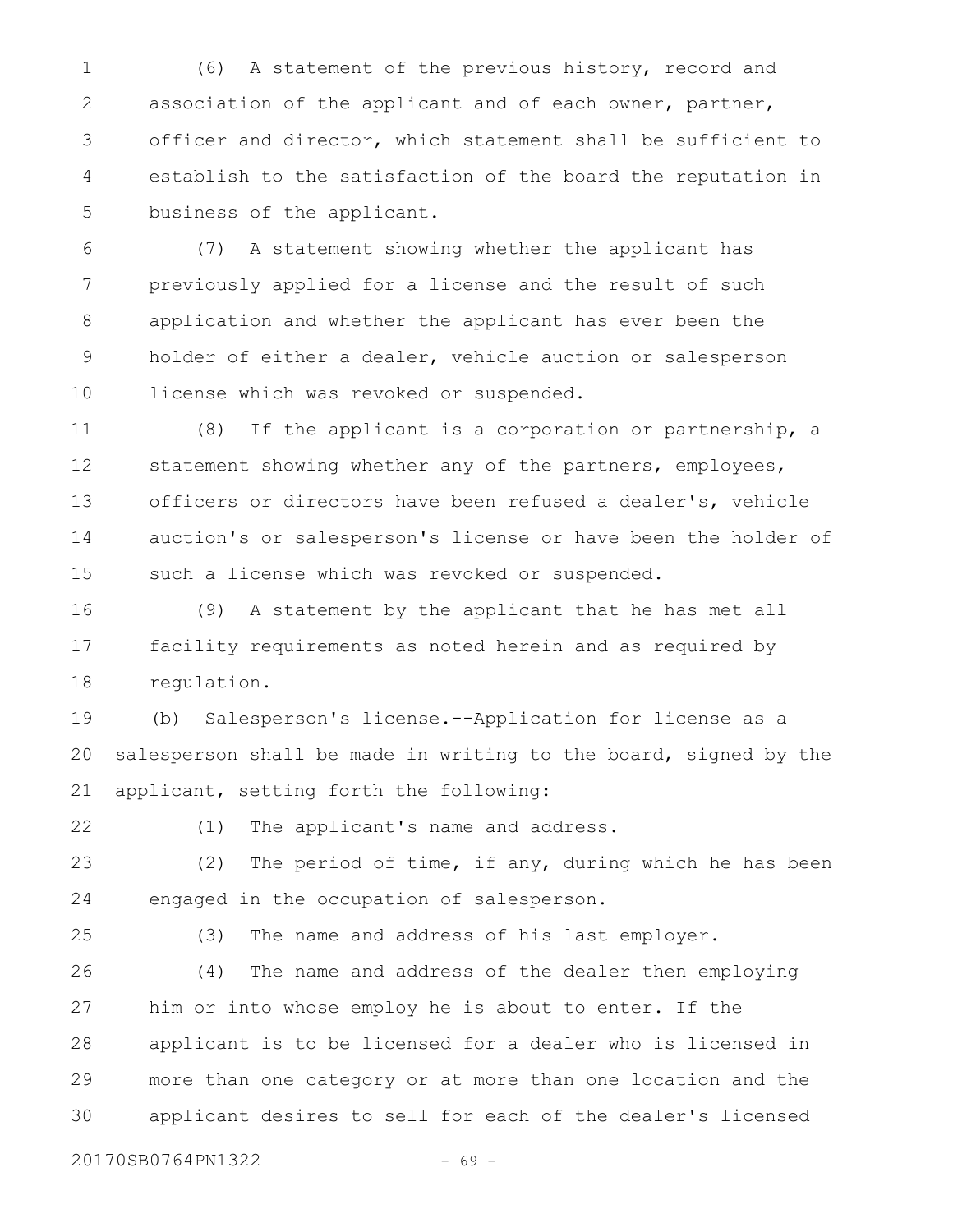entities, the name and address of the primary location and of each other entity shall be supplied. 1 2

(5) The recommendation of his employer or prospective employer certifying that the applicant is honest, trustworthy and of good repute and recommending that a license be granted. In the case of an applicant who is himself a dealer, an officer of a corporation which is a dealer or a member of a partnership which is a dealer, the foregoing recommendation shall be made by another dealer, bank or sales finance company which has personal knowledge concerning the reputation and fitness of the applicant. 3 4 5 6 7 8 9 10 11

(6) A statement showing whether the applicant has previously applied for a license and the result of such application and whether the applicant has ever been the holder of a salesperson's license which was revoked or suspended or the subject of disciplinary action by this board or that of any other jurisdiction. 12 13 14 15 16 17

(7) The application shall be made upon a form prepared by the board containing such other reasonable information as the board shall require. 18 19 20

(c) Application for license other than as a dealer, vehicle auction or salesperson.--Application for license other than as a dealer, vehicle auction or salesperson shall be made in writing to the board accompanied by the required fee. The board may require, in such application or otherwise, information relating to the applicant's background and his financial standing, all of which may be considered by the board in determining the fitness of said applicant to engage in the business for which he desires to be licensed. 21 22 23 24 25 26 27 28 29

(d) Manufacturer's or distributor's license.--Application 20170SB0764PN1322 - 70 -30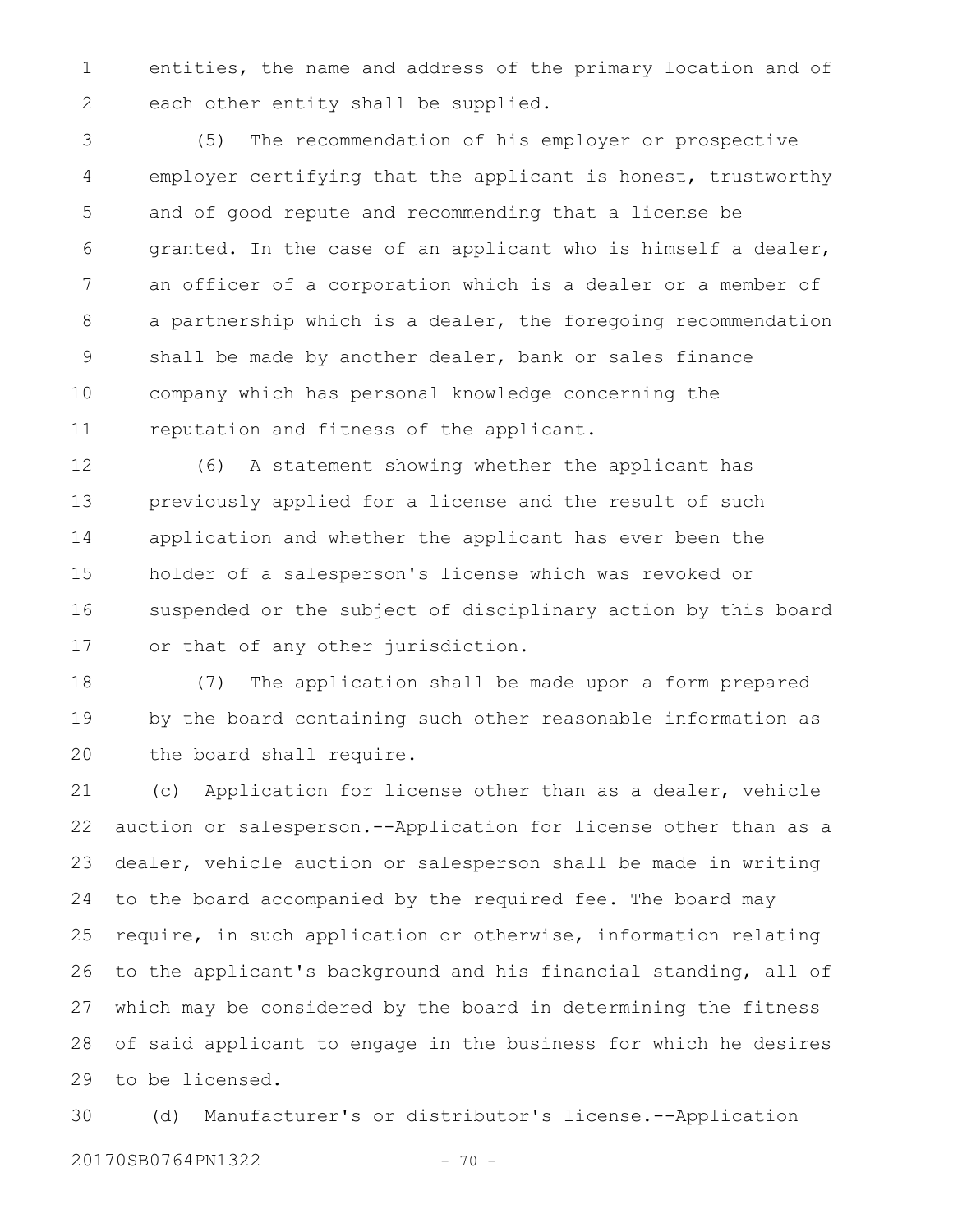for license as a manufacturer or distributor shall be made in writing to the board, signed by the applicant, setting forth or attaching the following: 1 2 3

(1) Name of applicant and location of principal place of business for the license which is the subject of the application and the location of any other place of business within this Commonwealth. 4 5 6 7

(2) Name or style under which business is to be conducted and, if a corporation, the state of incorporation. 8 9

(3) The line-make or line-makes of new vehicles which are to be manufactured or distributed. 10 11

(4) A statement showing whether the applicant has previously applied for a license and the result of such application. 12 13 14

(e) Change of ownership.--A dealer or vehicle auction shall supply the board with information regarding any change in named owners. The information shall include a statement of the previous history, record and reputation in the business of the new owner. Where the same business name and address is to be retained, any change in owners shall only require the licensee to inform the board of the change in owners but shall not require the licensee to submit to the entire license application process as set forth by this act or corresponding regulations. Section [23] 322. Refusal of license. 15 16 17 18 19 20 21 22 23 24

The board may refuse to issue a license if the applicant has committed any of the acts set forth as grounds for the suspension or revocation of a license or the board finds that the applicant continued to engage in an activity in violation of this act during the suspension or revocation period. The board may also refuse to issue a license when it determines: 25 26 27 28 29 30

20170SB0764PN1322 - 71 -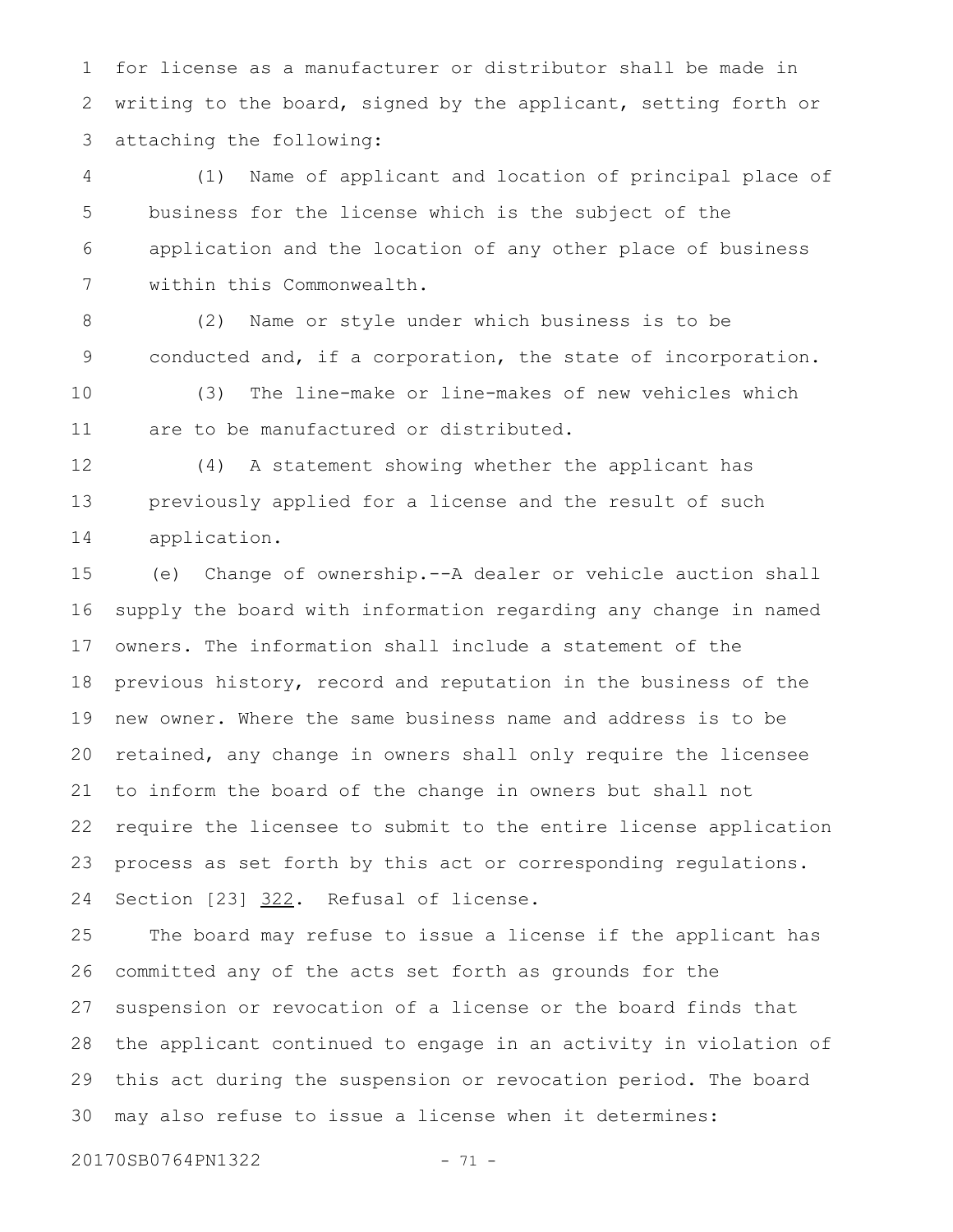(1) That the applicant was previously the holder of a license issued under this act, which license was revoked for cause or which license was suspended for cause and the terms of the suspension have not been fulfilled. 1 2 3 4

(2) That the applicant was previously a limited or general partner, stockholder, director or officer of a partnership or corporation whose license issued under the authority of this act was revoked for cause and never reissued or was suspended for cause and the terms of suspension have not been fulfilled. 5 6 7 8 9 10

(3) If the applicant is a partnership or corporation, that one or more of the limited or general partners, stockholders, directors or officers of the partnership or corporation was previously the holder of a license issued under the authority of this act which was revoked for cause or was suspended for cause and the terms of the suspension have not been fulfilled, or that by reason of the facts and circumstances touching the organization, control and management of the partnership or corporation business, the policy of such business will be directed, controlled or managed by individuals who, by reason of their conviction of violations of the provisions of this act, would be ineligible for a license and that by licensing such corporation or partnership, the purposes of this act would likely be defeated. 11 12 13 14 15 16 17 18 19 20 21 22 23 24 25

(4) That the applicant is a vehicle dealer, vehicle auction or salesperson who, having within five years prior to the application for or issuance of a license or while a current license is in force, pleaded guilty, entered a plea of nolo contendere or has been found guilty in a court of 26 27 28 29 30

20170SB0764PN1322 - 72 -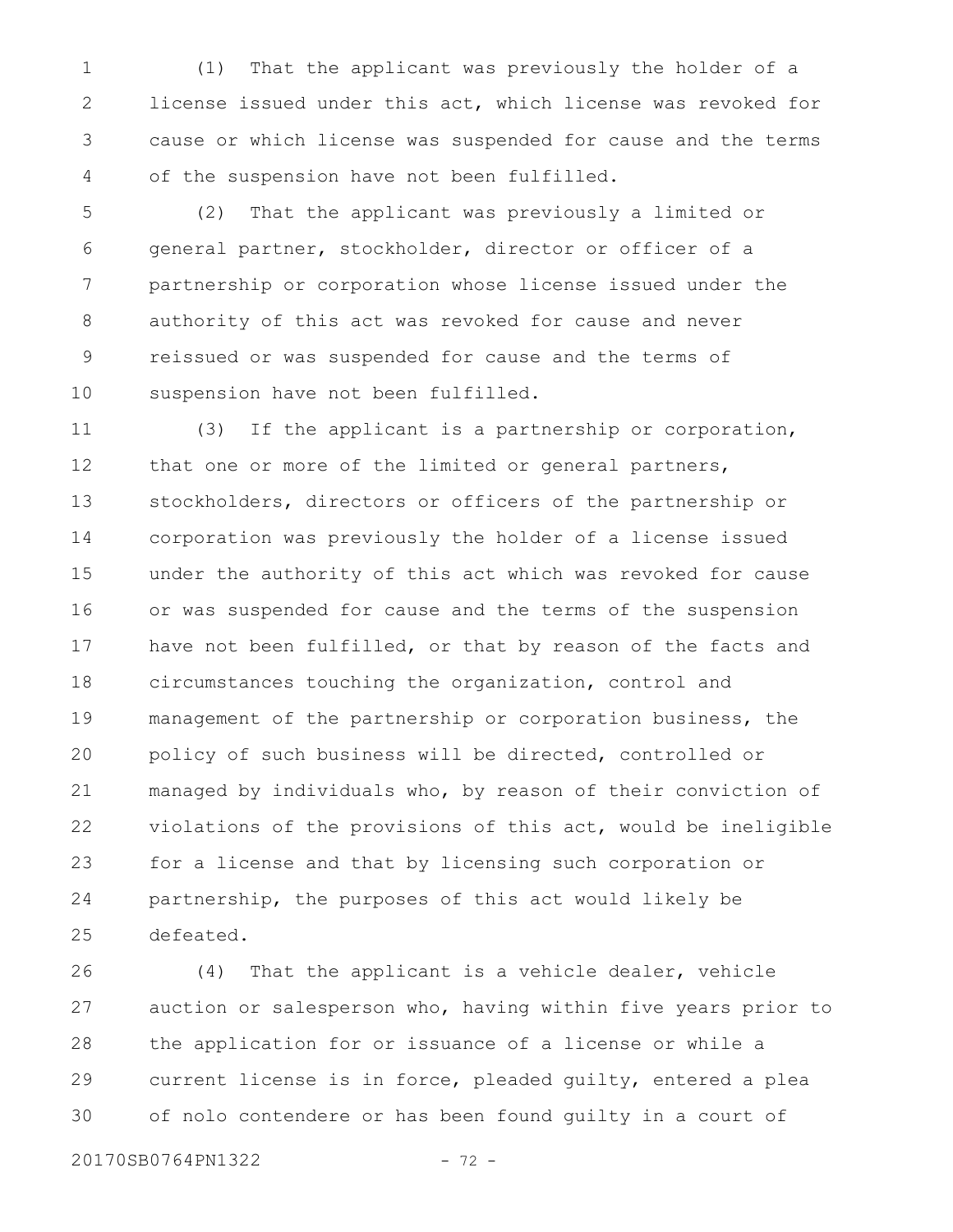competent jurisdiction in Federal or in this or any other state jurisdiction of forgery, embezzlement, obtaining money under false pretenses, extortion, conspiracy to defraud, bribery, odometer tampering or any other crime involving moral turpitude. 1 2 3 4 5

Section [24] 323. Change of salesperson's license to indicate new employer. 6 7

Whenever a licensed salesperson desires to change his employment from one licensed dealer to another, he shall notify the board in writing using the appropriate form, which is completed in its entirety and is accurate, no later than ten days after the date of change, pay the required fee and return the current license if not previously returned. The board shall issue a new license upon receipt of a complete and accurate salesperson's transfer application. In the interim at such time as the change in affiliation of the salesperson occurs, he shall maintain a copy of the notification sent to the board as his temporary license pending receipt of his new current license. This temporary transfer license shall expire at the end of 45 days from the date on the transfer application. It shall be the duty of the applicant to notify the board if a new license or other pertinent communication is not received from the board within 30 days of the submission of the transfer application. The new license shall be issued for the remainder of the period covered by the previous license. The fee for the issuance of such changed license shall be determined by regulation. Section [25] 324. Termination of employment or business. (a) Salesperson's license to be surrendered after termination of employment.--Within ten days after termination of employment, the dealer shall surrender that salesperson's 8 9 10 11 12 13 14 15 16 17 18 19 20 21 22 23 24 25 26 27 28 29 30

20170SB0764PN1322 - 73 -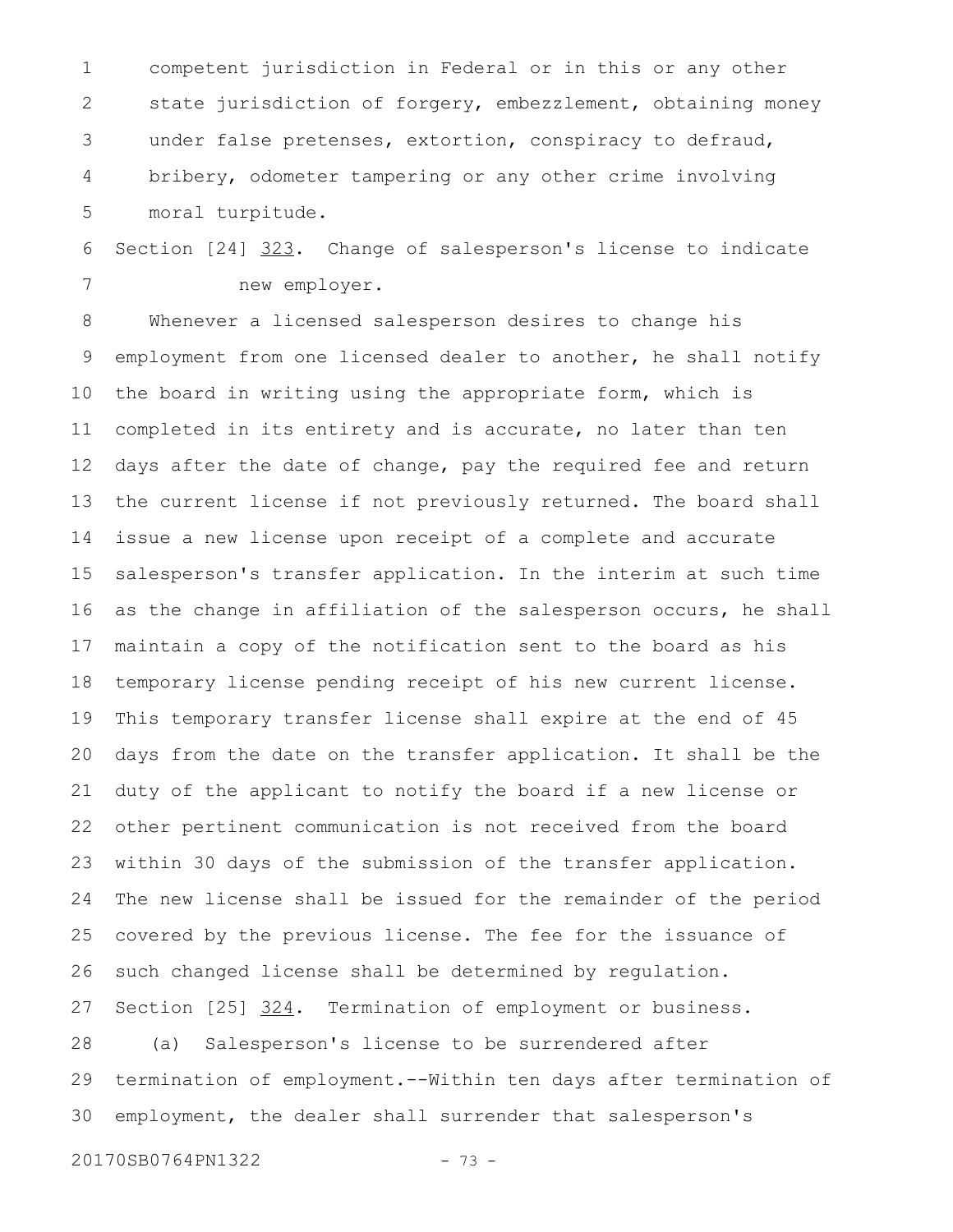license to the board. If the license is not in the dealer's possession, then it will be the responsibility of the salesperson to return the license to the board. 1 2 3

(b) Dealer's, branch lot or vehicle auction license to be surrendered after termination of business.--Within ten days after termination of business activities, the dealer, branch lot or vehicle auction shall surrender to the board all of its licenses and its salespersons' licenses issued by the board. Section [26] 325. Exemption from licensure and registration. This act shall not be construed to require licensure and registration in the following cases: 4 5 6 7 8 9 10 11

(1) Public officers in the conduct of sales of vehicles in the performance of their official duties. 12 13

(2) Sales finance companies and banks licensed under the provisions of the act of June 28, 1947 (P.L.1110, No.476), known as the Motor Vehicle Sales Finance Act, in the conduct of sales of vehicles which have been repossessed by them. 14 15 16 17

(3) The sale, exchange or purchase by a person in one calendar year of fewer than five vehicles, except manufactured housing or mobile homes, on which sales tax has been paid at the purchase of the vehicle by that person. Where such a vehicle is authorized under Article II of the act of March 4, 1971 (P.L.6, No.2), known as the Tax Reform Code of 1971, to be transferred from the person who paid the sales tax to another without being subject to sales tax, such as, but not limited to, wife and husband transfers or disbursements from an estate to a beneficiary, the recipient of the vehicle shall be permitted to sell such vehicle without paying sales tax prior to his sale of the vehicle. (4) The sale, exchange or purchase of fewer than five 18 19 20 21 22 23 24 25 26 27 28 29 30

20170SB0764PN1322 - 74 -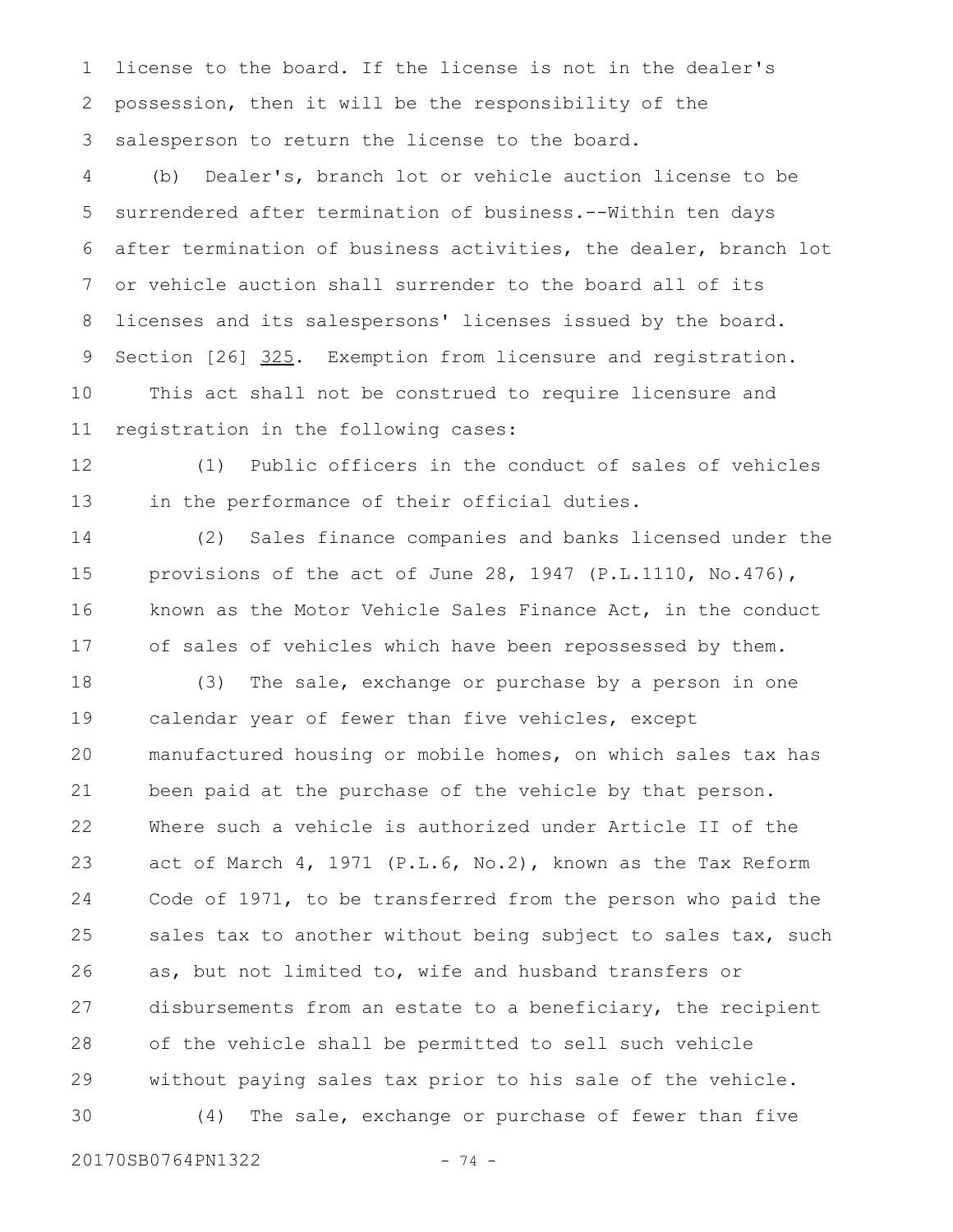manufactured housing or mobile homes by a person in one calendar year. 1 2

Section [27] 326. Limitations on establishing or relocating dealers. 3 4

5

(a) Additional or relocation of new vehicle dealers.--

(1) In the event that a manufacturer seeks to enter into a franchise establishing an additional new vehicle dealer or relocating an existing new vehicle dealer within or into a relevant market area where the same line-make is then represented, the manufacturer shall in writing first notify the board and each new vehicle dealer in such line-make in the relevant market area of the intention to establish an additional dealer or to relocate an existing dealer within or into that market area. Within 20 days after the end of any appeal procedure provided by the manufacturer, any such new vehicle dealer may file with the board a protest to the establishing or relocating of the new vehicle dealer. When such a protest is filed, the board shall inform the manufacturer that a timely protest has been filed, and that the manufacturer shall not establish the proposed new vehicle dealer or relocate the new vehicle dealer until the board has held a hearing, nor thereafter, if the board has determined that there is **[**good**]** JUST cause for not permitting the addition or relocation of such new vehicle dealer. **<--** 6 7 8 9 10 11 12 13 14 15 16 17 18 19 20 21 22 23 24

(2) The notice required by this subsection shall include the following information: 25 26

27 28

(i) The location of the proposed additional or relocating new vehicle dealer.

(ii) An explanation of the appeal procedure provided by the manufacturer or distributor, if any, to the 29 30

20170SB0764PN1322 - 75 -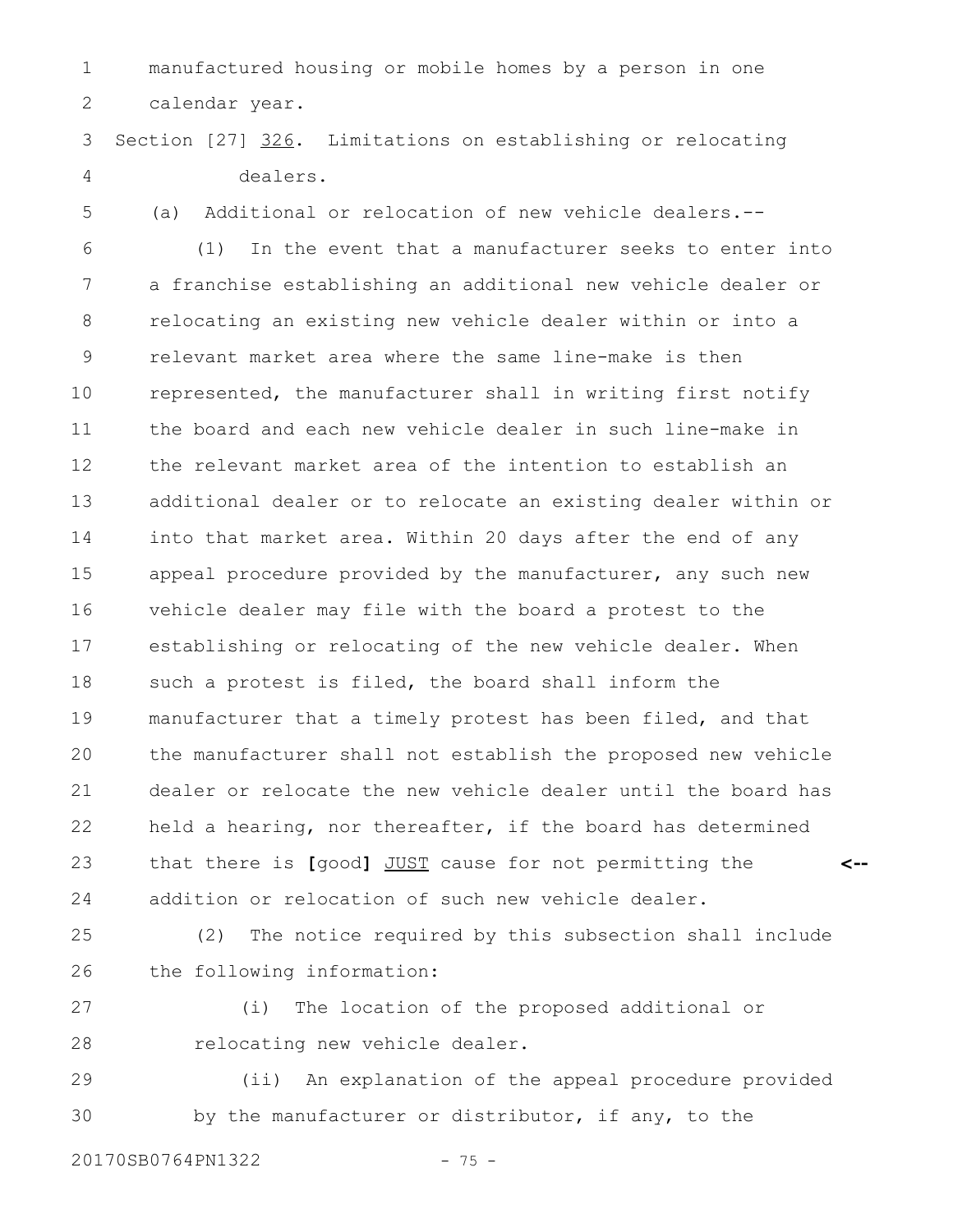establishment of the proposed additional new vehicle dealer or relocation of the new vehicle dealer.

(iii) An explanation of the existing new vehicle dealer's rights to file a protest with the board to the establishment of the proposed new vehicle dealer or the relocation of the new vehicle dealer. 3 4 5 6

(3) Under this subsection, relocating an existing new vehicle dealer shall include any instance where an existing dealer sells or otherwise transfers all or substantially all of its business to a new owner and the new owner, who has been approved by the manufacturer or distributor to enter into a franchise agreement, seeks to relocate the ongoing, operating dealership franchise from its current licensed address to a site within the relevant market area of the existing dealer which is not within five miles of another licensed new vehicle dealer for the same line-make of vehicle as set forth in subsection (b)(1). 7 8 9 10 11 12 13 14 15 16 17

(4) (i) Where an automobile, motorcycle or truck manufacturer or distributor seeks to enter into an agreement or franchise establishing an additional vehicle warranty service facility or seeks to relocate an existing vehicle warranty service facility within or into a radius of five miles surrounding where an existing new vehicle dealer vehicle warranty service facility of the same line-make is then represented, except in cases involving a franchised new medium or heavy-duty truck dealer, in which case the affected radius shall be the relevant market area or the area of responsibility as defined in the dealer's franchise, whichever is greater, the automobile, motorcycle or truck manufacturer shall in 18 19 20 21 22 23 24 25 26 27 28 29 30

20170SB0764PN1322 - 76 -

1

2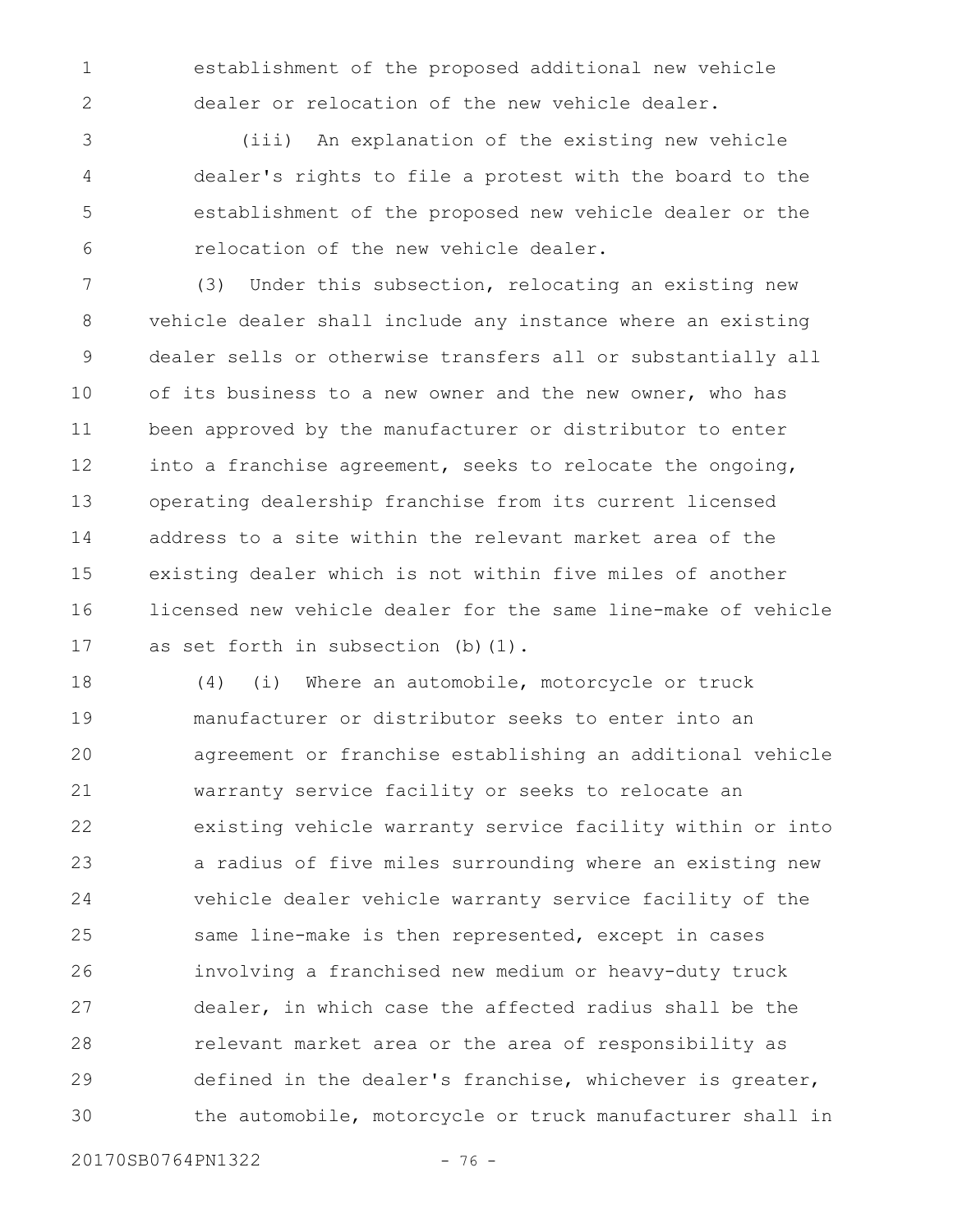writing first notify the board and each affected new vehicle dealer vehicle warranty service facility of such line-make of the intention to establish an additional vehicle warranty service facility or to relocate an existing vehicle warranty service facility within or into the affected market areas. 1 2 3 4 5 6

(ii) The notice required by subparagraph (i) shall include the following information: 7 8

> (A) The location of the proposed additional or relocating vehicle warranty service facility.

(B) An explanation of the appeal procedure provided by the automobile, motorcycle or truck manufacturer or distributor, if any, to the establishment of the proposed additional vehicle warranty service facility or relocation of the vehicle warranty service facility. 11 12 13 14 15 16

(C) An explanation of the existing new vehicle dealer's or vehicle warranty service facility's rights to file a protest with the board to the establishment of the proposed vehicle warranty service facility or the relocation of the vehicle warranty service facility. 17 18 19 20 21 22

(iii) Within 20 days after the end of any appeal procedure provided by the automobile, motorcycle or truck manufacturer, any such new vehicle warranty dealer vehicle service facility may file with the board a protest to the establishment or relocation of the vehicle warranty service facility. 23 24 25 26 27 28

(iv) When such a protest is filed, the board shall inform the automobile, motorcycle or truck manufacturer 29 30

9

10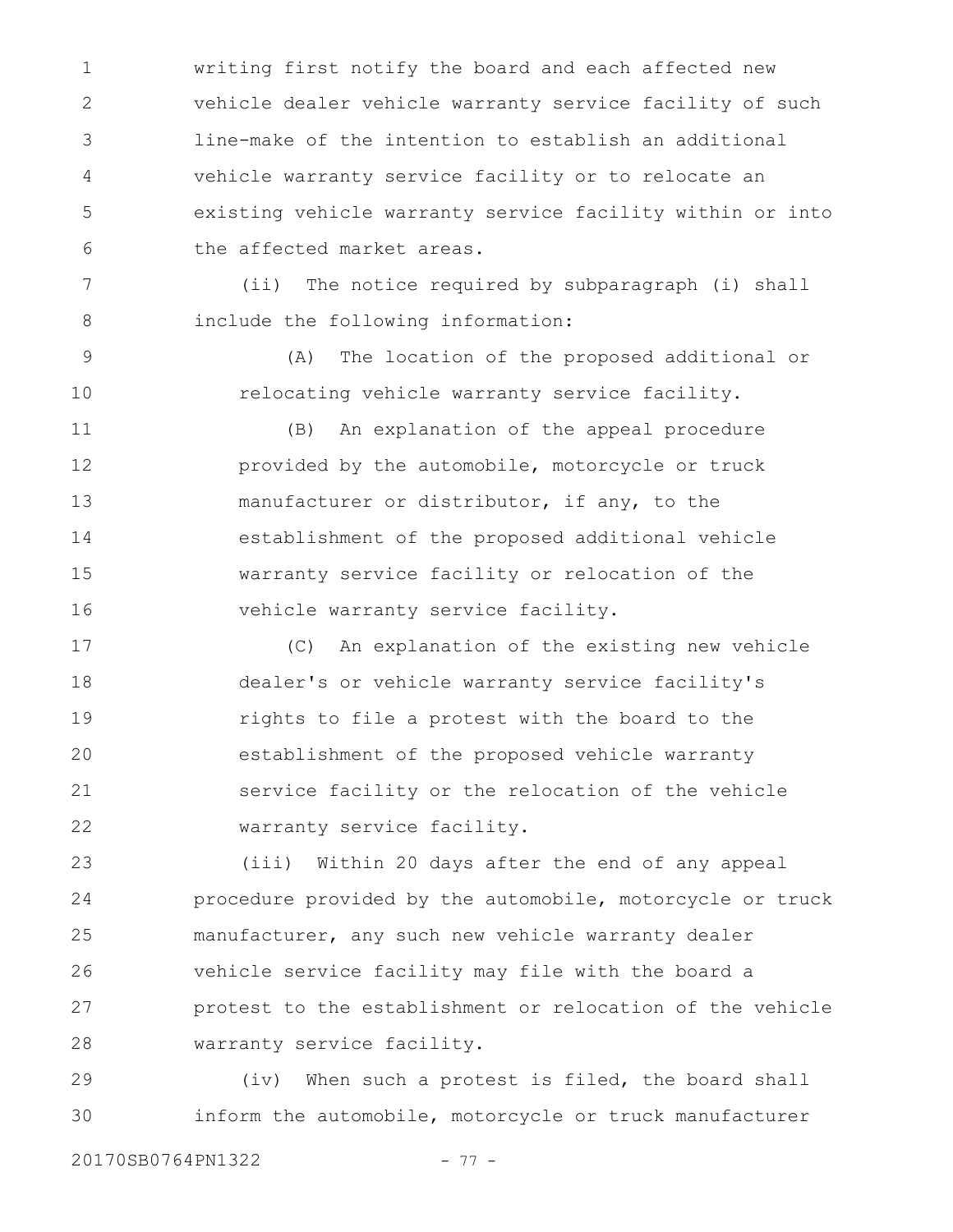that a timely protest has been filed and that the automobile, motorcycle or truck manufacturer shall not establish the proposed vehicle warranty service facility or relocate the vehicle warranty service facility until the board has held a hearing nor thereafter if the board has determined that there is **[**good**]** JUST cause for not permitting the addition or relocation of such vehicle warranty service facility. **<--** 1 2 3 4 5 6 7 8

(v) In determining whether **[**good**]** JUST cause exists **<-** to allow for the establishment or relocation of a vehicle warranty service facility, the board shall consider the same type of circumstances as established in subsection  $(c)$ . 9 10 11 12 13

(b) Nonapplicability of section.--This section does not apply: 14 15

(1) To the relocation of an existing dealer within that dealer's relevant market area, provided that the relocation not be at a site within five miles of a licensed new vehicle dealer for the same line-make of vehicles. 16 17 18 19

(2) If the proposed new vehicle dealer is to be established at or within two miles of a location at which a former licensed new vehicle dealer for the same line-make of new vehicle had ceased operating within the previous two years. For purposes of this section, a former vehicle dealer shall have ceased operations on the date on which the franchise or agreement shall have been finally terminated. 20 21 22 23 24 25 26

(3) To the relocation of an existing dealer to a site that is further away from the nearest dealer of the same line-make. 27 28 29

(4) To manufactured housing or recreational vehicle 20170SB0764PN1322 - 78 -30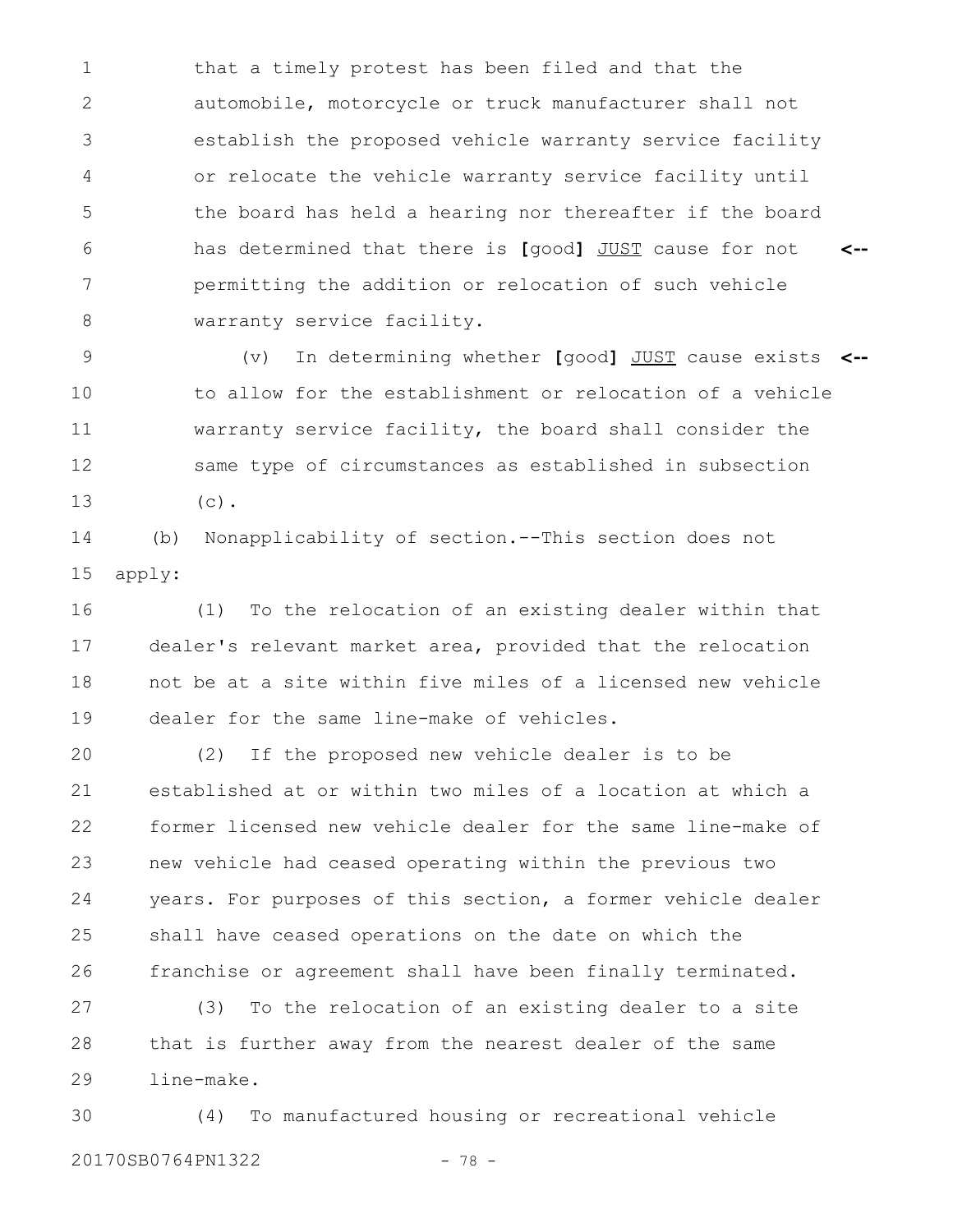dealers. 1

(c) Board to consider existing circumstances.--In determining whether **[**good**]** JUST cause has been established for not entering into or relocating an additional new vehicle dealer for the same line-make, the board shall take into consideration the existing circumstances, including, but not limited to: **<--** 2 3 4 5 6

(1) Permanency of the investment of both the existing and proposed new vehicle dealers. 7 8

(2) Growth or decline in population and new vehicle registrations in the relevant market area. 9 10

(3) Effect on the consuming public in the relevant market area. 11 12

(4) Whether it is injurious or beneficial to the public welfare for an additional new vehicle dealer to be established. 13 14 15

(5) Whether the new vehicle dealers of the same linemake in that relevant market area are providing adequate competition and convenient customer care for the vehicles of the line-make in the market area which shall include the adequacy of vehicle sales and service facilities, equipment, supply of vehicle parts and qualified service personnel. 16 17 18 19 20 21

(6) Whether the establishment of an additional new vehicle dealer would increase competition and whether such increased competition would be in the public interest. 22 23 24

(7) The effect the denial of relocation will have on a relocating dealer. 25 26

Section [27.1] 327. Licensing cost. 27

(a) Licensing cost.--Subject to the limitations established under subsection  $(c)$ , a licensed dealer who has a contract with the Department of Transportation pursuant to 75 Pa.C.S. § 7501 28 29 30

20170SB0764PN1322 - 79 -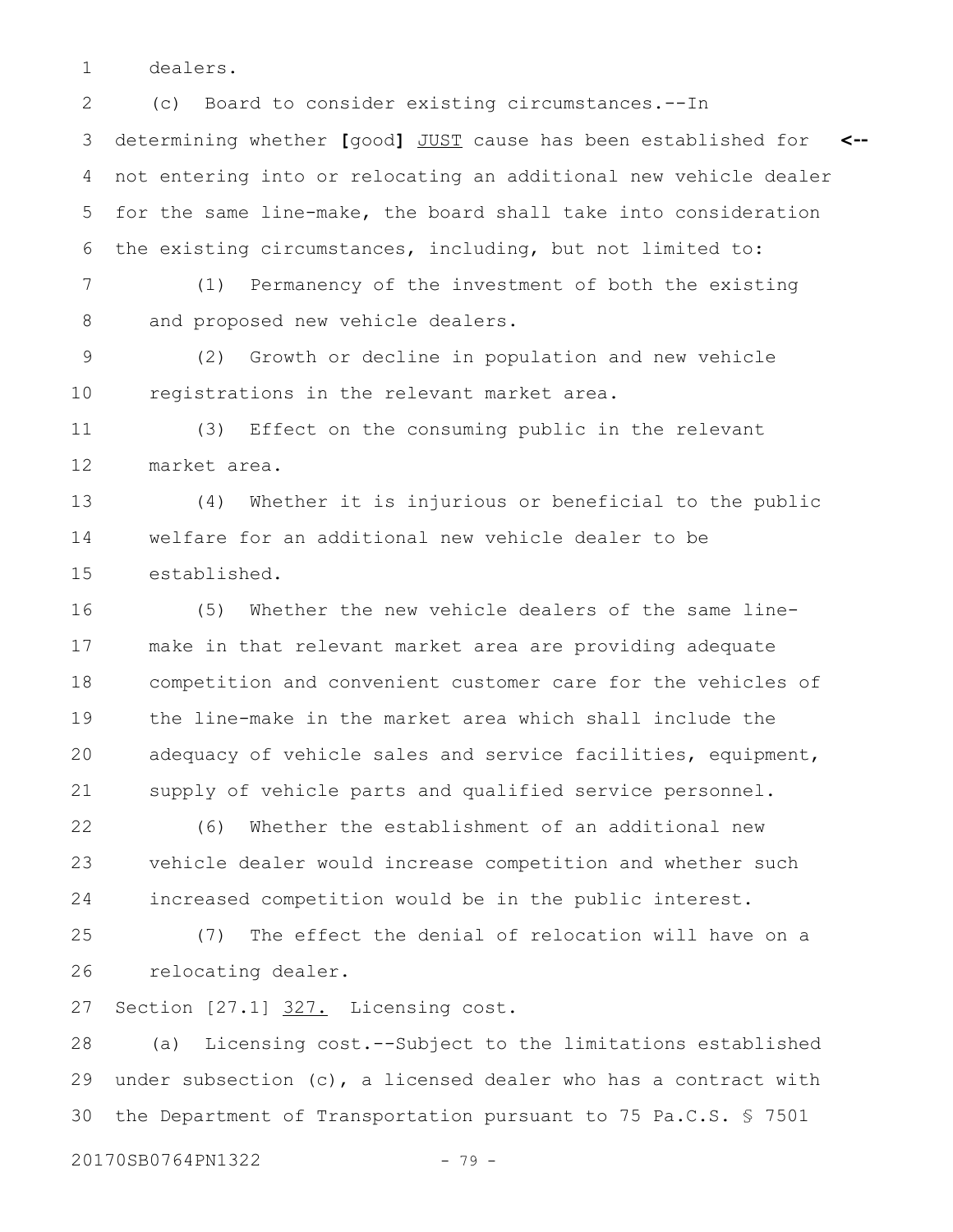(relating to authorization of messenger and agent services) may charge the purchaser of a vehicle a licensing cost permissible under 75 Pa.C.S. Ch. 19 (relating to fees) and the act of December 17, 1968 (P.L.1224, No.387), known as the Unfair Trade Practices and Consumer Protection Law, and regulations promulgated thereunder, to include any of the following: 1 2 3 4 5 6

(1) The actual cost incurred by the dealer for fees associated with titling and registering the vehicle, including messenger fees, notary fees and electronic transaction fees. 7 8 9 10

11

(2) A documentary preparation charge for:

(i) Preparation and completion of documents required to register and license the vehicle under 75 Pa.C.S. (relating to vehicles). 12 13 14

(ii) Collection and submission of taxes payable by the purchaser. 15 16

(iii) Preparation of any other information associated with titling and registration of a vehicle. (b) Out-of-State title.--The provisions of subsection (a) shall apply whether or not the purchaser intends to title and register the vehicle outside this Commonwealth. 17 18 19 20 21

(c) Limitations.--The following limitations shall apply: 22

(1) A dealer which provides electronic transaction services for documents under subsection (a)(2) may impose a maximum charge of \$100 for calendar year 2008 and a maximum charge of \$120 for calendar year 2009. 23 24 25 26

(2) A dealer which does not provide electronic transaction services for document preparation under subsection (a)(2) may impose a maximum charge of \$80 for calendar year 2008 and a maximum charge of \$100 for calendar 27 28 29 30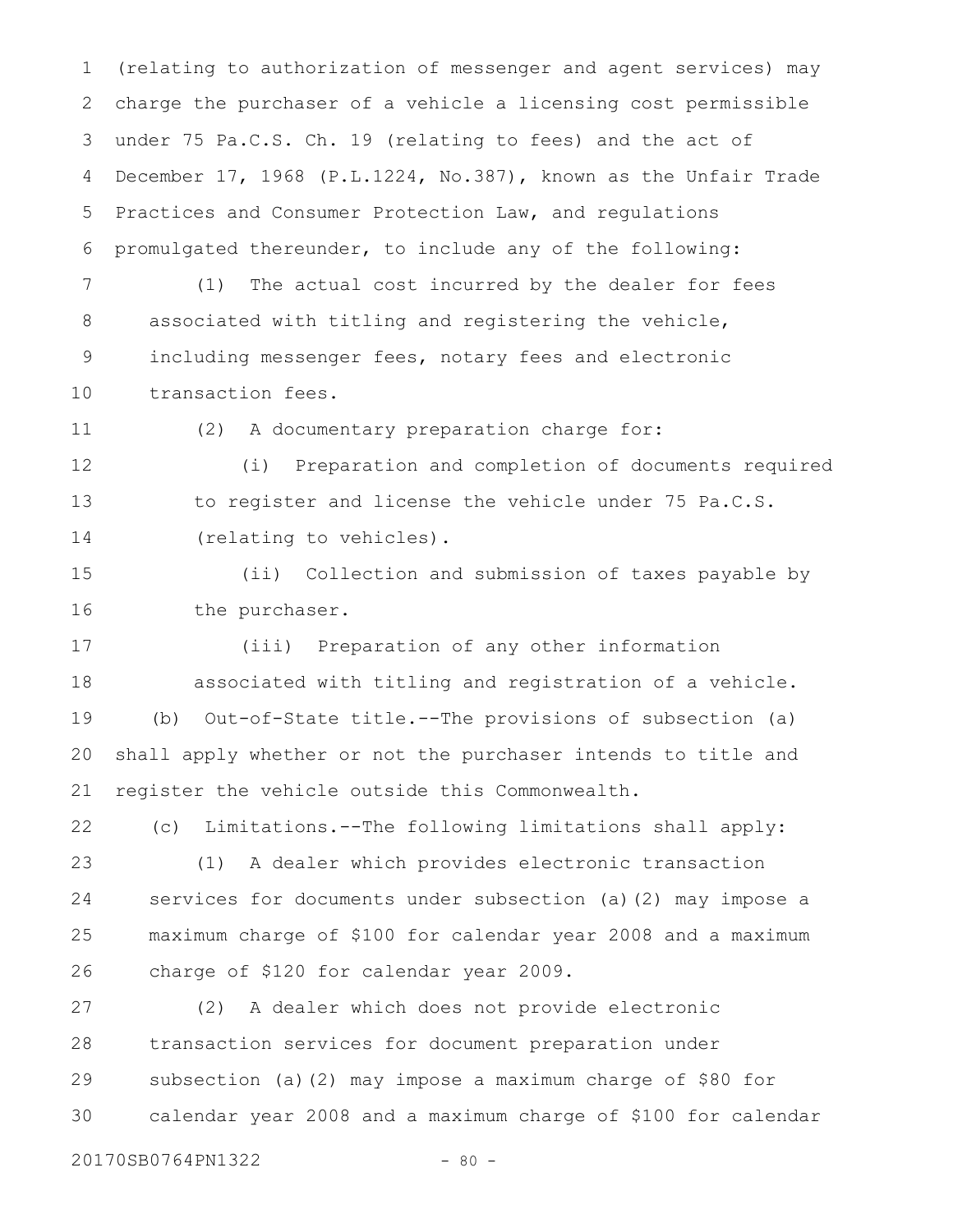year 2009. 1

(d) Adjustment.--Beginning in January 2010, and annually thereafter, the licensing cost for documentary preparation shall be adjusted in accordance with the Federal Consumer Price Index for All Urban Consumers (CPI-U) for all items as published by the United States Department of Labor, Bureau of Labor Statistics, for the previous 12-month period on a cumulative basis. Any adjustment which is less than 50¢ shall be rounded down to the next lowest dollar amount and any adjustment which is 50¢ or greater shall be rounded up to the next highest dollar amount. 2 3 4 5 6 7 8 9 10 11

(e) Fees.--Licensing costs under this section shall not be considered fees for purposes of section [30 or 31] 330 or 331. Section [28] 328. Penalties. 12 13 14

(a) Criminal penalties for violation of this act.--Whoever shall give any false or forged evidence of any kind to the board or to any member in order to obtain a license, or shall refuse upon request to furnish business records, documents and files relating to practice under this act, or shall otherwise violate the provisions of this act shall be guilty of a summary offense and, upon conviction, shall be ordered to pay a fine of \$1,000. A licensee shall be subject to criminal prosecution under this subsection for violation of any provision of this act. 15 16 17 18 19 20 21 22 23

(b) Criminal penalties for unlicensed activity.--Whoever engages in the business of vehicle dealer, manufacturer, factory branch, distributor, distributor branch, auction or broker or engages in the occupation of vehicle salesperson or factory or distributor representative without being licensed and registered as required or exempted from licensure as provided, or shall present or attempt to use as his own the license of another, 24 25 26 27 28 29 30

20170SB0764PN1322 - 81 -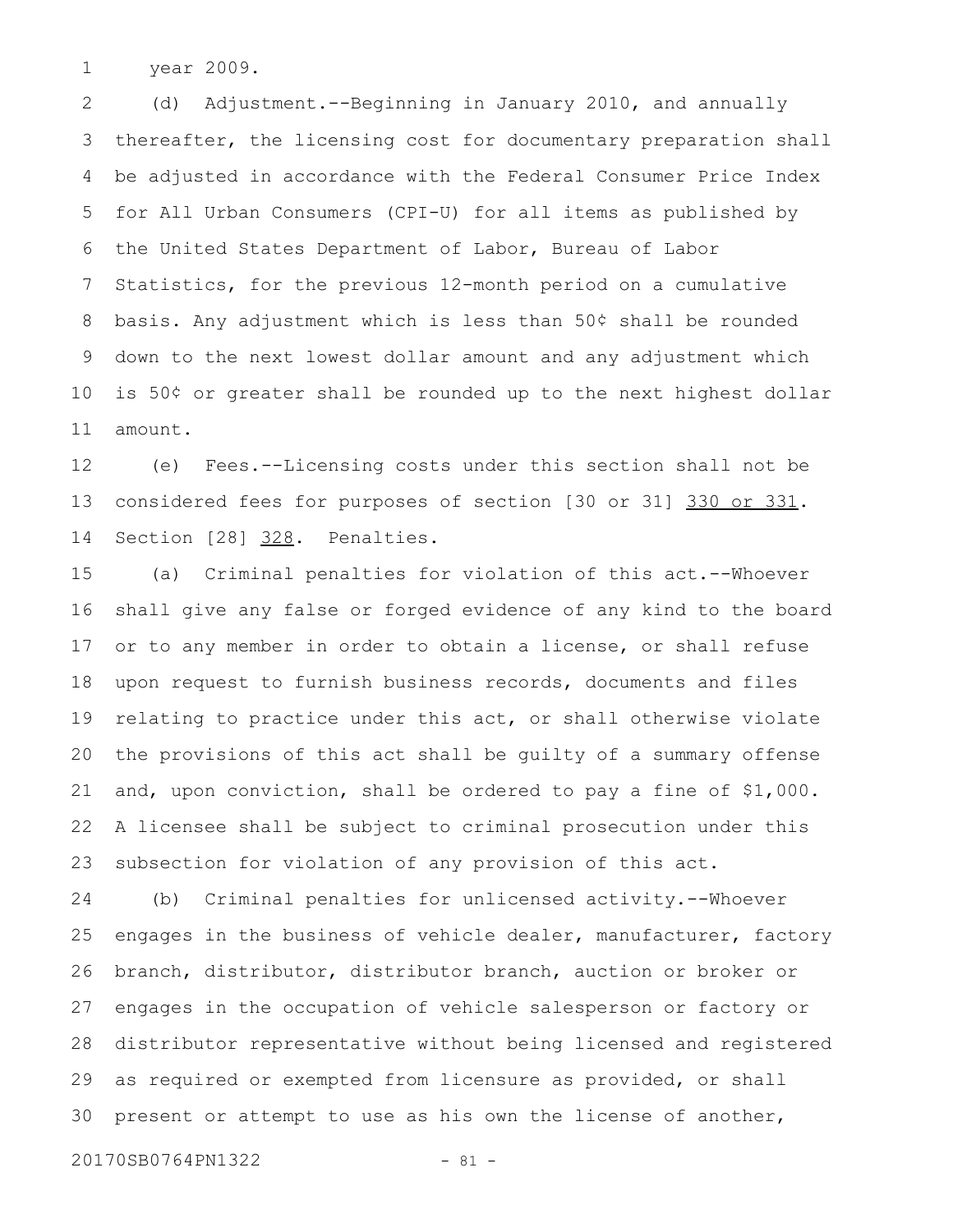shall be guilty of a summary offense and, upon conviction, shall be sentenced to pay a fine of \$1,000 or any higher amount equal to double the pecuniary gain derived from the offense. For the purpose of this act the sale of each vehicle in violation of this act constitutes a separate offense. 1 2 3 4 5

(c) Additional remedy.--In addition to any other civil remedy or criminal penalty provided for in this act, the board by a vote of the majority of the authorized membership of the board as provided by law, or by a vote of the majority of the duly qualified and confirmed membership, may levy a civil penalty of up to \$1,000 on any current licensee who violates any provision of this act or on any person who engages in an activity required to be licensed by this act. The board shall levy this penalty only after affording the accused party the opportunity for a hearing as provided in 2 Pa.C.S. (relating to administrative law and procedure). 6 7 8 9 10 11 12 13 14 15 16

Section [29] 329. Civil actions for violations. 17

Notwithstanding the terms, provisions or conditions of any agreement or franchise or other terms or provisions of any novation, waiver or other written instrument, any person who is or may be injured by a violation of a provision of this act of any party to a franchise who is so injured in his business or property by a violation of a provision of this act relating to that franchise, or any person so injured because he refuses to accede to a proposal for an arrangement which, if consummated, would be in violation of this act, may bring an action for damages and equitable relief, including injunctive relief, in any court of competent jurisdiction. 18 19 20 21 22 23 24 25 26 27 28

Section [30] 330. Fees. 29

(a) General rule.--All fees required under the provisions of 20170SB0764PN1322 - 82 -30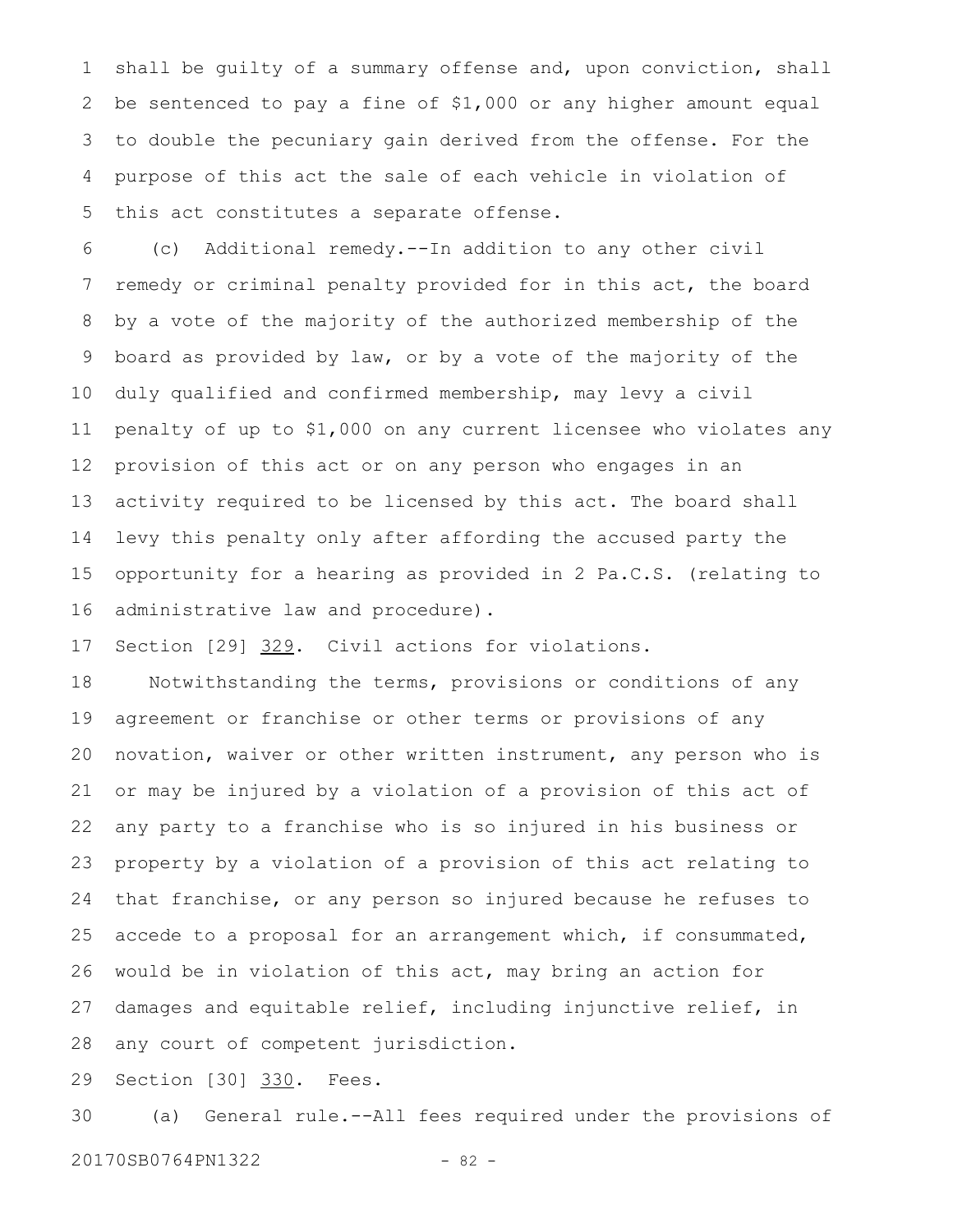this act shall be fixed by the board by regulation and shall be subject to review in accordance with the act of June 25, 1982 (P.L.633, No.181), known as the Regulatory Review Act. If the revenues generated by fees, fines and civil penalties imposed in accordance with the provisions of this act are not sufficient to match expenditures over a two-year period, the board shall increase those fees by regulation, subject to review in accordance with the Regulatory Review Act, such that the projected revenues will meet or exceed projected expenditures. 1 2 3 4 5 6 7 8 9

(b) Increases by bureau.--If the Bureau of Professional and Occupational Affairs determines that the fees established by the board are inadequate to meet the minimum enforcement efforts required, then the bureau, after consultation with the board, shall increase the fees by regulation, subject to review in accordance with the Regulatory Review Act, such that adequate revenues are raised to meet the required enforcement effort. 10 11 12 13 14 15 16

(c) Existing fees.--All fees fixed pursuant to section 211 of the act of July 1, 1978 (P.L.700, No.124), known as the Bureau of Professional and Occupational Affairs Fee Act, shall continue in full force and effect until changed by the board pursuant to subsection (a). 17 18 19 20 21

Section [31] 331. Disposition of fees and fines. 22

All civil fines and fees and all criminal fines shall be paid into the Special Augmentation Fund established by section 301 of the act of July 1, 1978 (P.L.700, No.124), known as the Bureau of Professional and Occupational Affairs Fee Act. 23 24 25 26

Section [32] 332. Vehicle shows, off-premise sales and exhibitions. 27 28

(a) Participation.--Any licensed dealer, distributor or manufacturer may participate in public vehicle shows, off-29 30

20170SB0764PN1322 - 83 -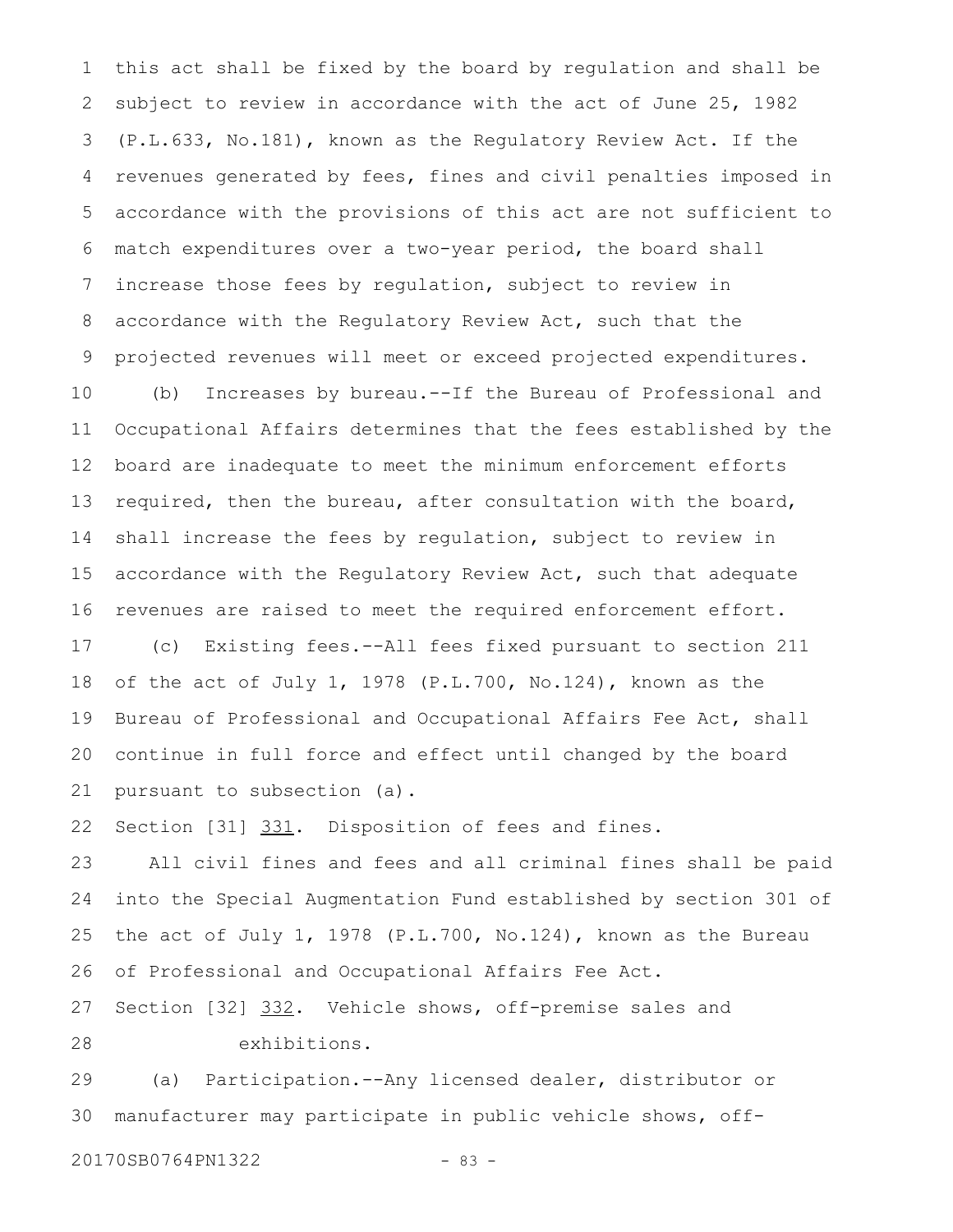premise sales and exhibitions, provided that a dealer shall participate only in shows, off-premise sales and exhibitions held within the dealer's relevant market area. A dealer shall be permitted to conduct a vehicle show or exhibition at its established place of business. 1 2 3 4 5

(b) Application of section.--The provisions of this section relating to "relevant market area" shall not apply to vehicle shows held as part of, and in conjunction with, the following: 6 7 8

(1) An event operated to benefit a charitable organization or group of organizations approved under section 501(c)(3) of the Internal Revenue Code of 1954 (68A Stat. 3, 26 U.S.C. § 501(c)(3)). 9 10 11 12

(2) A community or agricultural fair which receives funds from the Pennsylvania Fair Fund. 13 14

(3) An event pertaining to shows of recreational vehicles, manufactured housing or mobile homes. 15 16

(c) Out-of-State new vehicle dealers.--A new vehicle dealer, except a recreational vehicle dealer, licensed in another state or jurisdiction may participate with permission of its licensed manufacturer in industrywide public vehicle shows and exhibitions in which a total of 50 or more new vehicle dealers participate as exhibitors. Furthermore, the limitations relating to relevant market area contained in subsection (a) shall not be applicable to industrywide public vehicle shows and exhibitions in which, when open to the public, a total of 50 or more new vehicle dealers participate as exhibitors. 17 18 19 20 21 22 23 24 25 26

(e) Emergency vehicles.--Licensed manufacturers of firefighting or emergency service vehicles shall be authorized to buy, sell or exchange such vehicles to governmental agencies or emergency service providers at vehicle shows, off-premise 27 28 29 30

20170SB0764PN1322 - 84 -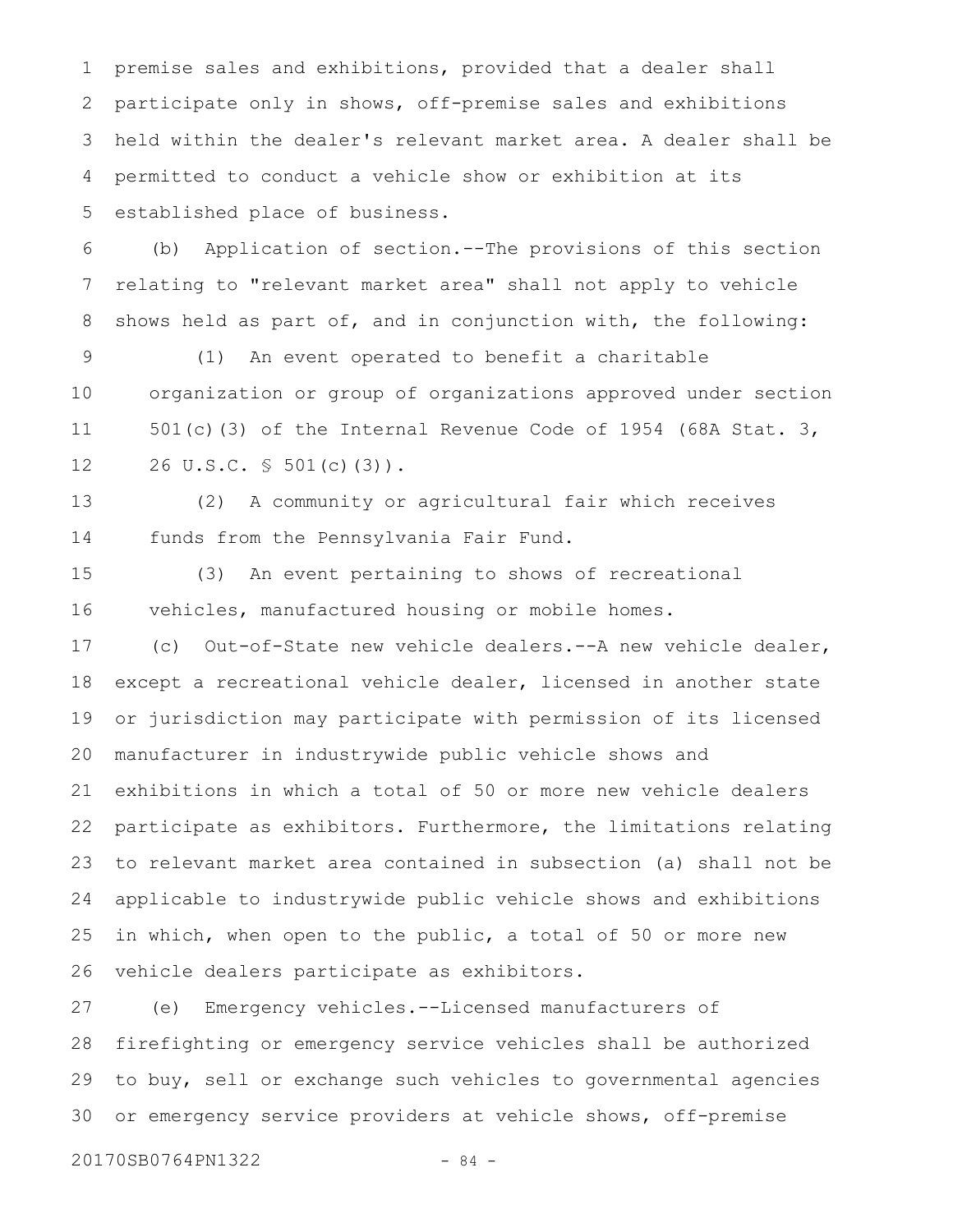sales and exhibitions without possessing a dealer's license. 1

(f) Applicability.--This section shall not apply to recreational vehicle dealers. 2 3

SECTION [32.1] 332.1. RECREATIONAL VEHICLE SHOWS, RECREATIONAL **<--** VEHICLE OFF-PREMISE SALES, RECREATIONAL VEHICLE EXHIBITIONS AND RECREATIONAL VEHICLE RALLIES. (A) PARTICIPATION.--A RECREATIONAL VEHICLE DEALER, SALESPERSON, DISTRIBUTOR, MANUFACTURER OR MANUFACTURER'S REPRESENTATIVE LICENSED UNDER THIS ACT MAY PARTICIPATE IN A RECREATIONAL VEHICLE SHOW, RECREATIONAL VEHICLE OFF-PREMISE SALE, RECREATIONAL VEHICLE EXHIBITION OR RECREATIONAL VEHICLE RALLY. A RECREATIONAL VEHICLE DEALER SHALL BE PERMITTED TO 13 CONDUCT A RECREATIONAL VEHICLE SHOW, RECREATIONAL VEHICLE EXHIBITION OR RECREATIONAL VEHICLE RALLY AT ITS ESTABLISHED PLACE OF BUSINESS. 4 5 6 7 8 9 10 11 12 14 15

(B) BOND REQUIRED.--ANY PERSON ACTING AS A RECREATIONAL VEHICLE DEALER IN THIS COMMONWEALTH SHALL HAVE POSTED A BOND PAYABLE TO THE COMMONWEALTH IN THE AMOUNT OF \$30,000 TO ENSURE COMPLIANCE WITH ALL COMMONWEALTH LAWS AND REGULATIONS. THE BOND SHALL BE EXECUTED BY A SURETY COMPANY AUTHORIZED TO TRANSACT 20 BUSINESS IN THIS COMMONWEALTH. THE BOND SHALL BE SECURITY FOR ANY CLAIM FILED BY AN AGENCY OF THE COMMONWEALTH, FOR MONEYS DUE, INCLUDING UNPAID TAXES, FEES, LICENSES, PAYMENT OF A CRIMINAL PENALTY OR FINE AFTER CONVICTION OR PAYMENT OF A CIVIL PENALTY OR MONETARY AMOUNT AFTER THE ENTRY OF JUDGMENT. THE BOND SHALL REMAIN VALID UNTIL CANCELED IN WRITING BY THE ISSUER. THIS 27 PROVISION SHALL NOT LIMIT THE AUTHORITY OF ANY GOVERNMENT AGENCY 28 OR PRIVATE INDIVIDUAL TO INSTITUTE CIVIL, CRIMINAL OR DISCIPLINARY ACTION AGAINST A PERSON FOR A VIOLATION OF A 29 COMMONWEALTH LAW OR REGULATION. A RECREATIONAL VEHICLE DEALER 3016 17 18 19 21 22 23 24 25 26

20170SB0764PN1322 - 85 -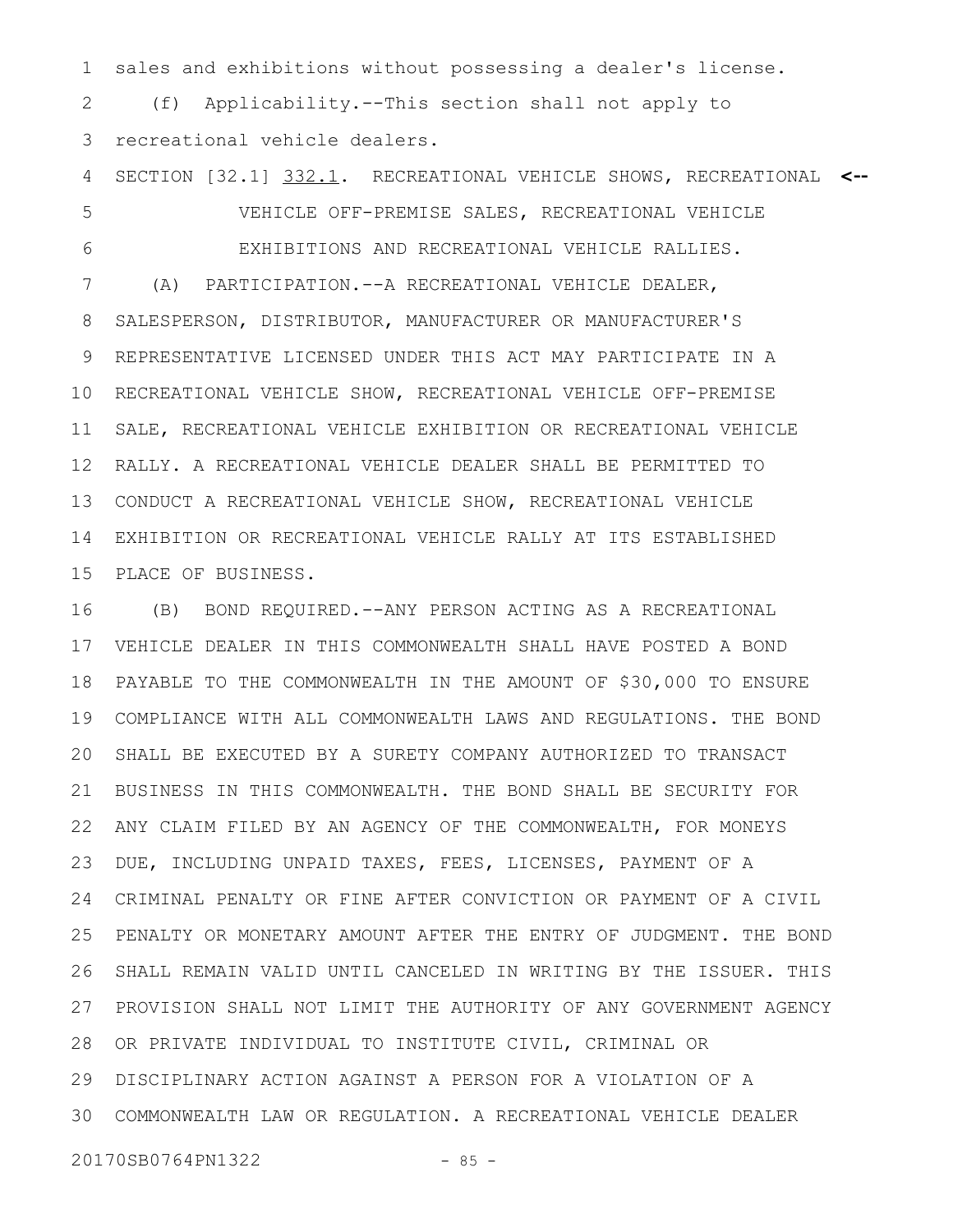WHO HAS A CURRENT BOND IN THE AMOUNT OF AT LEAST \$30,000 ON FILE WITH THE DEPARTMENT OF TRANSPORTATION SHALL NOT BE REQUIRED TO POST A BOND UNDER THIS SUBSECTION. 1 2 3

(C) OUT-OF-STATE RECREATIONAL VEHICLE DEALERS.--AN OUT-OF-STATE RECREATIONAL VEHICLE DEALER LICENSED IN ANOTHER STATE OR JURISDICTION OR DOMICILED IN ANOTHER STATE OR JURISDICTION THAT DOES NOT REQUIRE LICENSURE SHALL REGISTER WITH THE BOARD ON A FORM PRESCRIBED BY THE BOARD BEFORE PARTICIPATING IN THIS COMMONWEALTH IN A RECREATIONAL VEHICLE SHOW, RECREATIONAL VEHICLE OFF-PREMISE SALE, RECREATIONAL VEHICLE EXHIBITION OR 10 11 RECREATIONAL VEHICLE RALLY. THE FOLLOWING APPLY: 4 5 6 7 8 9

12

(1) REGISTRATION SHALL INCLUDE ALL OF THE FOLLOWING:

(I) NOTIFICATION OF THE OUT-OF-STATE RECREATIONAL VEHICLE DEALER'S INTENT TO PARTICIPATE IN THIS COMMONWEALTH IN A RECREATIONAL VEHICLE SHOW, RECREATIONAL VEHICLE OFF-PREMISE SALE, RECREATIONAL VEHICLE EXHIBITION OR RECREATIONAL VEHICLE RALLY. 13 14 15 16 17

(II) AGREEMENT TO COMPLY WITH ALL FEDERAL AND STATE LAWS AND REGULATIONS RELATING TO THE BUYING, SELLING, EXCHANGING, TITLING, REGISTRATION OR FINANCING OF RECREATIONAL VEHICLES. 18 19 20 21

(III) AGREEMENT BY THE OUT-OF-STATE RECREATIONAL VEHICLE DEALER TO SUBMIT TO THE JURISDICTION OF THE COMMONWEALTH FOR PURPOSES OF DISCIPLINARY ACTION OF IMPOSITION OF A CIVIL OR CRIMINAL PENALTY OR ASSESSMENT UNDER SUBSECTION (B) RESULTING FROM A VIOLATION UNDER SUBPARAGRAPH (II). 22 23 24 25 26 27

(IV) EVIDENCE OF THE POSTING OF A BOND UNDER SUBSECTION (B). 28 29

(V) PAYMENT OF A PARTICIPATION FEE. 30

20170SB0764PN1322 - 86 -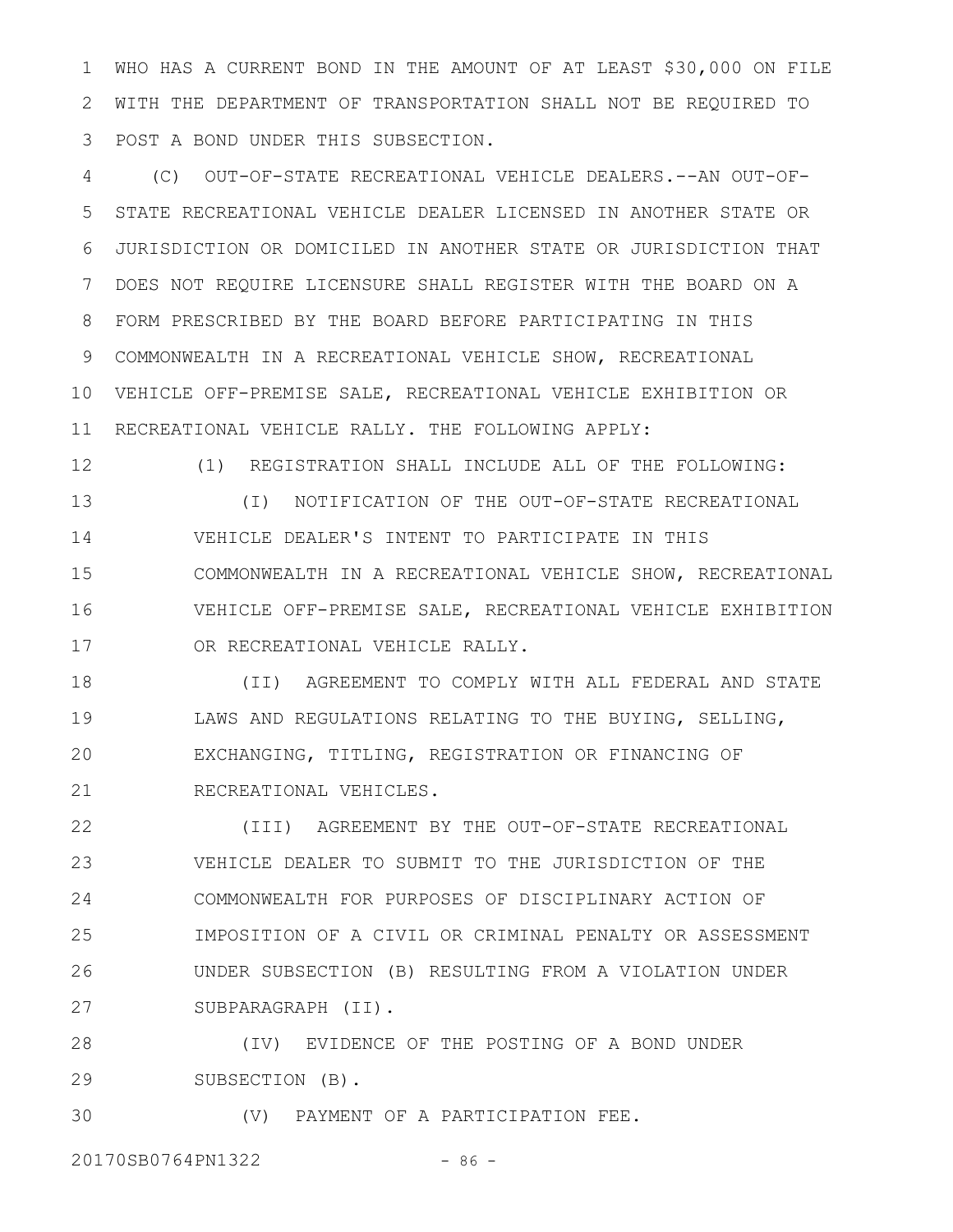(VI) A LIST OF ALL INDIVIDUALS ENGAGED AS SALES PEOPLE FOR THE OUT-OF-STATE RECREATIONAL VEHICLE DEALER WHILE OPERATING IN THIS COMMONWEALTH. 1 2 3

(2) IF THE BOARD HAS TAKEN ACTION WITHIN THE LAST FIVE YEARS TO SANCTION AN OUT-OF-STATE RECREATIONAL VEHICLE DEALER, THE BOARD MAY: 4 5 6

(I) REFUSE TO ACCEPT THE REGISTRATION AND PARTICIPATION FEE OF THE OUT-OF-STATE RECREATIONAL VEHICLE DEALER PERMANENTLY OR FOR A FIXED PERIOD; AND 7 8 9

(II) ORDER THAT THE OUT-OF-STATE RECREATIONAL VEHICLE DEALER BE DENIED ACCESS TO ALL RECREATIONAL VEHICLE SHOWS, RECREATIONAL VEHICLE OFF-PREMISE SALES, RECREATIONAL VEHICLE EXHIBITIONS AND RECREATIONAL VEHICLE RALLIES IN THIS COMMONWEALTH. 10 11 12 13 14

(3) AN OUT-OF-STATE RECREATIONAL VEHICLE DEALER LICENSED IN ANOTHER STATE OR JURISDICTION OR DOMICILED IN A STATE OR JURISDICTION THAT DOES NOT REQUIRE LICENSURE MAY PARTICIPATE IN THIS COMMONWEALTH IN A RECREATIONAL VEHICLE SHOW, RECREATIONAL VEHICLE OFF-PREMISE SALE, RECREATIONAL VEHICLE EXHIBITION OR RECREATIONAL VEHICLE RALLY UNDER THE CIRCUMSTANCES SET FORTH EITHER IN SUBPARAGRAPH (I) OR (II): 15 16 17 18 19 20 21

(I) WHEN THE SHOW, SALE, EXHIBITION OR RALLY HAS LESS THAN A TOTAL OF 50 RECREATIONAL VEHICLE DEALERS PARTICIPATING WITH PERMISSION OF THE DEALER'S LICENSED MANUFACTURER AND MEETS ALL OF THE FOLLOWING REQUIREMENTS: 22 23 24 25

(A) A MINIMUM OF TEN RECREATIONAL VEHICLE DEALERS AT THE SHOW ARE LICENSED IN THIS COMMONWEALTH. 26 27 28

(B) MORE THAN 50% OF THE PARTICIPATING RECREATIONAL VEHICLE DEALERS ARE LICENSED IN THIS 29 30

20170SB0764PN1322 - 87 -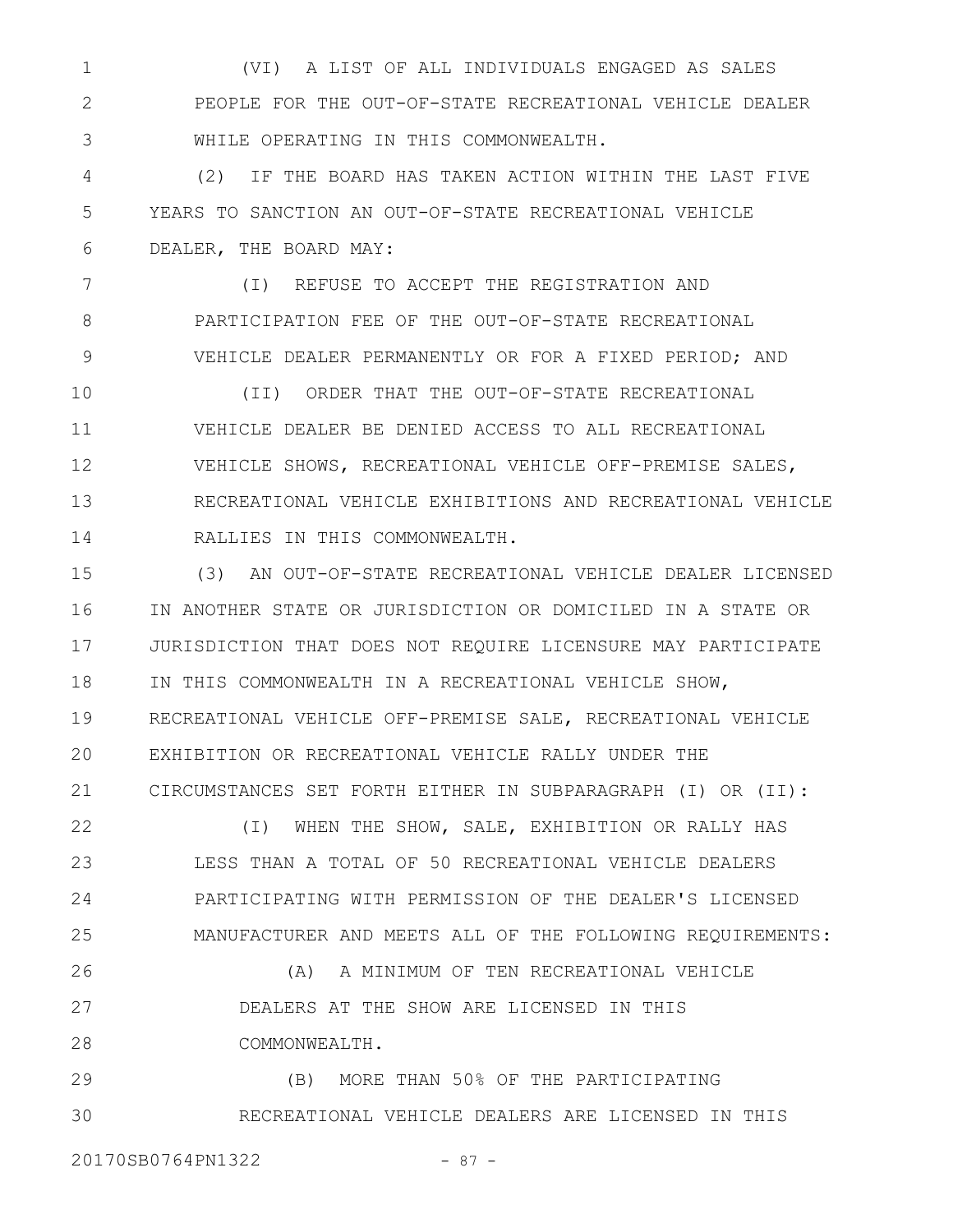COMMONWEALTH.

1

(C) THE STATE IN WHICH THE OUT-OF-STATE RECREATIONAL VEHICLE DEALER IS LICENSED IS CONTIGUOUS TO THIS COMMONWEALTH AND PERMITS RECREATIONAL VEHICLE DEALERS LICENSED IN THIS COMMONWEALTH TO PARTICIPATE IN RECREATIONAL VEHICLE SHOWS IN THAT STATE UNDER CONDITIONS SUBSTANTIALLY EQUIVALENT TO THE CONDITIONS IMPOSED UPON DEALERS FROM THAT STATE TO PARTICIPATE IN RECREATIONAL VEHICLE SHOWS IN THIS COMMONWEALTH. 2 3 4 5 6 7 8 9

(II) WHEN THE RECREATIONAL VEHICLE SHOW, SALE, EXHIBITION OR RALLY OPENS TO THE PUBLIC, IT HAS A TOTAL OF AT LEAST 50 RECREATIONAL VEHICLE DEALERS FROM THIS COMMONWEALTH AND FROM ANOTHER STATE PARTICIPATING WITH PERMISSION OF THE DEALER'S LICENSED MANUFACTURER AND MEETS ALL OF THE FOLLOWING REQUIREMENTS: 10 11 12 13 14 15

(A) THE SHOW, SALE, EXHIBITION OR RALLY IS TRADE ORIENTED AND PREDOMINANTLY FUNDED BY RECREATIONAL VEHICLE MANUFACTURERS. 16 17 18

(B) ALL OF THE PARTICIPATING DEALERS WHO ARE NOT LICENSED IN THIS COMMONWEALTH ARE FROM A STATE CONTIGUOUS TO THIS COMMONWEALTH WHICH PERMITS RECREATIONAL VEHICLE DEALERS LICENSED IN THIS COMMONWEALTH TO PARTICIPATE IN RECREATIONAL VEHICLE SHOWS IN THAT STATE UNDER CONDITIONS SUBSTANTIALLY EQUIVALENT TO THE CONDITIONS IMPOSED UPON DEALERS FROM THAT STATE TO PARTICIPATE IN RECREATIONAL VEHICLE SHOWS IN THIS COMMONWEALTH. 19 20 21 22 23 24 25 26 27

(4) THE BOARD SHALL REPORT A VIOLATION OF PENNSYLVANIA LAW OR REGULATION TO THE STATE OR JURISDICTION IN WHICH THE OUT-OF-STATE RECREATIONAL VEHICLE DEALER IS LICENSED OR 28 29 30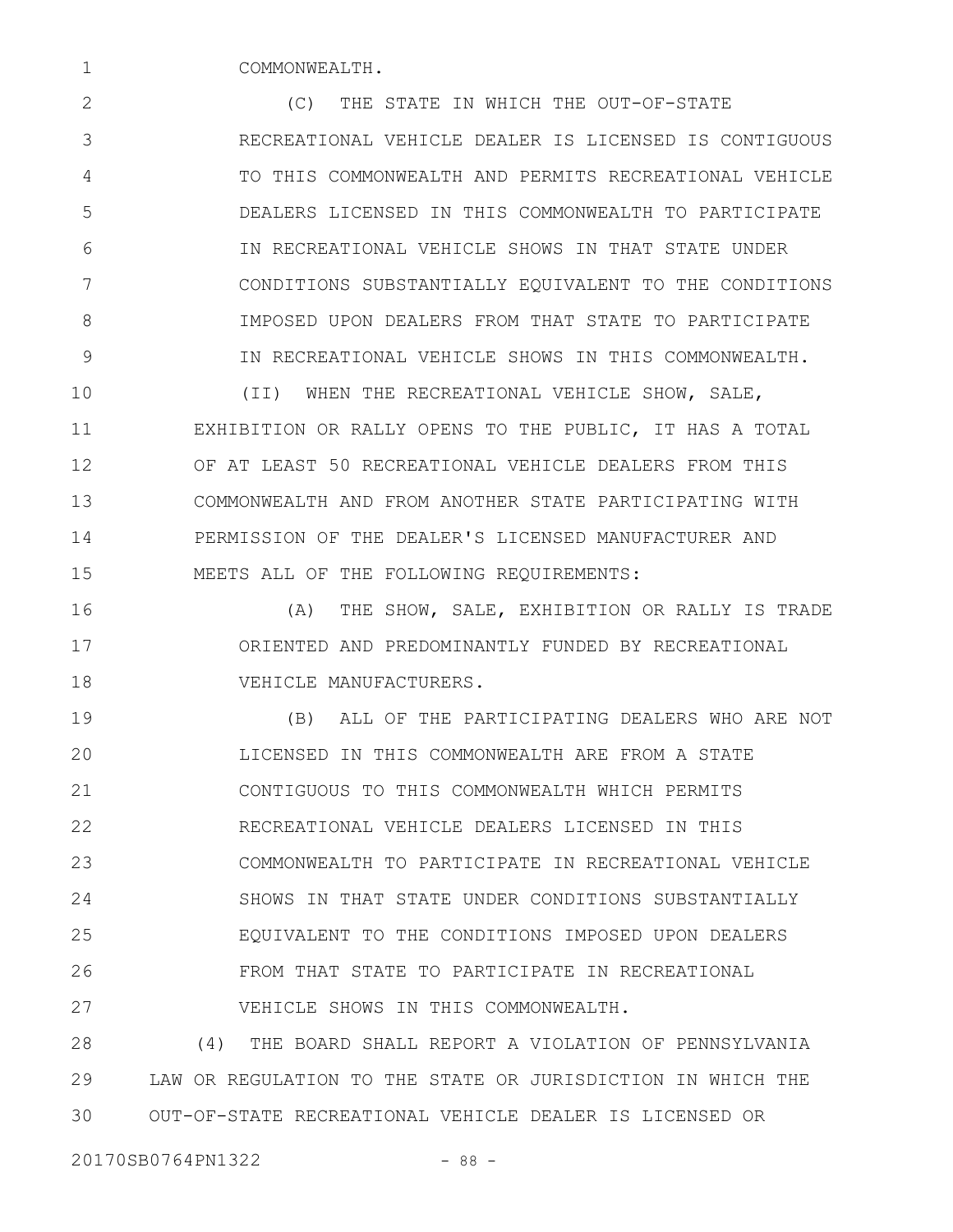DOMICILED. 1

(5) FORMS FOR OUT-OF-STATE RECREATIONAL VEHICLE DEALERS SHALL BE PUBLISHED IN THE PENNSYLVANIA BULLETIN AND SHALL BE MAINTAINED ON THE BOARD'S INTERNET WEBSITE. 2 3 4

(6) THE BOARD MAY ACCEPT REGISTRATION INFORMATION AND PAYMENT ELECTRONICALLY. 5 6

(7) AN OUT-OF-STATE RECREATIONAL VEHICLE DEALER MAY NOT PARTICIPATE IN A RECREATIONAL VEHICLE SHOW, RECREATIONAL VEHICLE OFF-PREMISE SALE, RECREATIONAL VEHICLE EXHIBITION OR RECREATIONAL VEHICLE RALLY IN THIS COMMONWEALTH, UNLESS THE OUT-OF-STATE RECREATIONAL VEHICLE DEALER SATISFIES AT LEAST FOUR OF THE LISTED ACTIVITIES AT ITS FACILITY IN THE CONTIGUOUS STATE IN WHICH IT IS LICENSED OR DOMICILED THAT DOES NOT REQUIRE LICENSURE: 7 8 9 10 11 12 13 14

(I) ACCEPTING DELIVERY OF NEW RECREATIONAL VEHICLES FROM THE RECREATIONAL VEHICLE DEALER'S MANUFACTURER FOR WHICH THE RECREATIONAL VEHICLE DEALER POSSESSES AN AGREEMENT WITH THE MANUFACTURER TO SELL ITS NEW RECREATIONAL VEHICLES. 15 16 17 18 19

(II) MAINTAINING INVENTORY AND OFFERING RECREATIONAL VEHICLES FOR SALE TO THE PUBLIC. 20 21

(III) CONSUMMATING AND FINALIZING RECREATIONAL VEHICLE SALES. 22 23

(IV) SERVICING OR REPAIRING RECREATIONAL VEHICLES. 24

(V) DELIVERING RECREATIONAL VEHICLES TO PURCHASERS WITH RECREATIONAL VEHICLE TITLING, REGISTRATIONS ISSUED AND TAXES COLLECTED AND PAID TO THE DEALER'S APPROPRIATE HOME STATE AGENCIES. 25 26 27 28

Section 8. (Reserved). 29

Section 9. Section 33 of the act is renumbered and amended 30

20170SB0764PN1322 - 89 -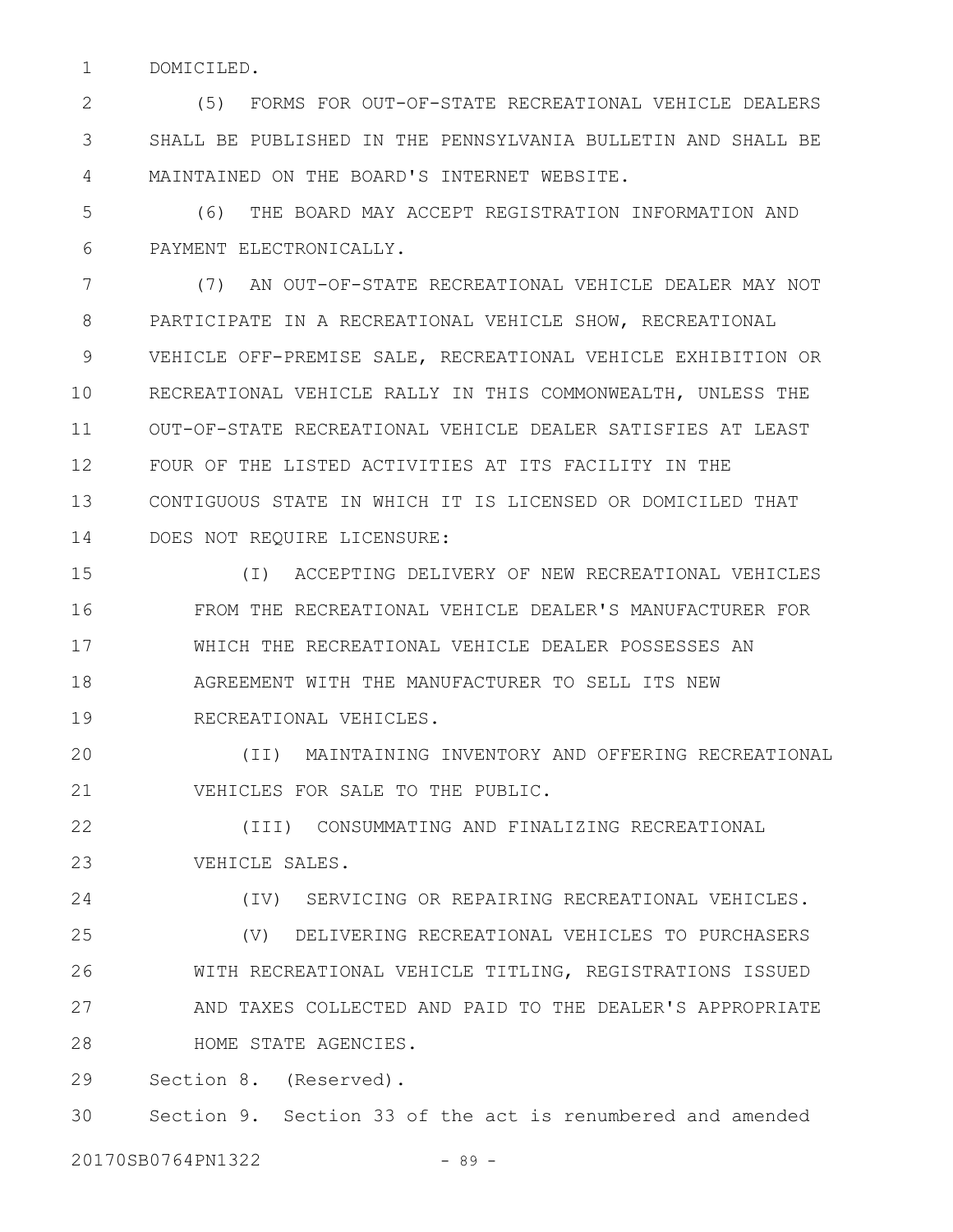| $\mathbf 1$ | to read:                                                       |
|-------------|----------------------------------------------------------------|
| 2           | Section [33] 333. Off-premise sales, shows, exhibitions or     |
| 3           | rallies on Sundays.                                            |
| 4           | (1) The following shall be permitted to be open on             |
| 5           | Sundays:                                                       |
| 6           | Off-premise vehicle sales, shows and<br>(i)                    |
| 7           | exhibitions.                                                   |
| 8           | (ii) recreational vehicle shows, recreational                  |
| $\mathsf 9$ | vehicle off-premise sales, recreational vehicle                |
| 10          | exhibitions and recreational vehicle rallies.                  |
| 11          | Off premise vehicle sales, shows and exhibitions shall         |
| 12          | <u>permitted to be open on Sundays.</u>                        |
| 13          | Except as provided in fparagraphs (3) and herearaph-<br>(2)    |
| 14          | (4), normal vehicle business practices shall be allowed at     |
| 15          | off-premise sales, vehicle shows or exhibitions on Sunday      |
| 16          | except that no final sales contract may be consummated on a    |
| 17          | Sunday.                                                        |
| 18          | Normal vehicle business practices shall be allowed<br>(3)      |
| 19          | at recreational vehicle shows, recreational vehicle off-       |
| 20          | premise sales, recreational vehicle exhibitions and            |
| 21          | recreational vehicle rallies. recreational RECREATIONAL<br>⊂-- |
| 22          | vehicle dealers are permitted to consummate final sales        |
| 23          | contracts on Sundays.                                          |
| 24          | Manufactured housing dealers are permitted to<br>(4)           |
| 25          | consummate final sales contracts on Sundays.                   |
| 26          | Section 10. The act is amended by adding a chapter to read:    |
| 27          | CHAPTER <sub>5</sub>                                           |
| 28          | RECREATIONAL VEHICLES                                          |
| 29          | Section 501. Legislative intent.                               |
| 30          | It is the intent of the General Assembly to protect the        |
|             |                                                                |

20170SB0764PN1322 - 90 -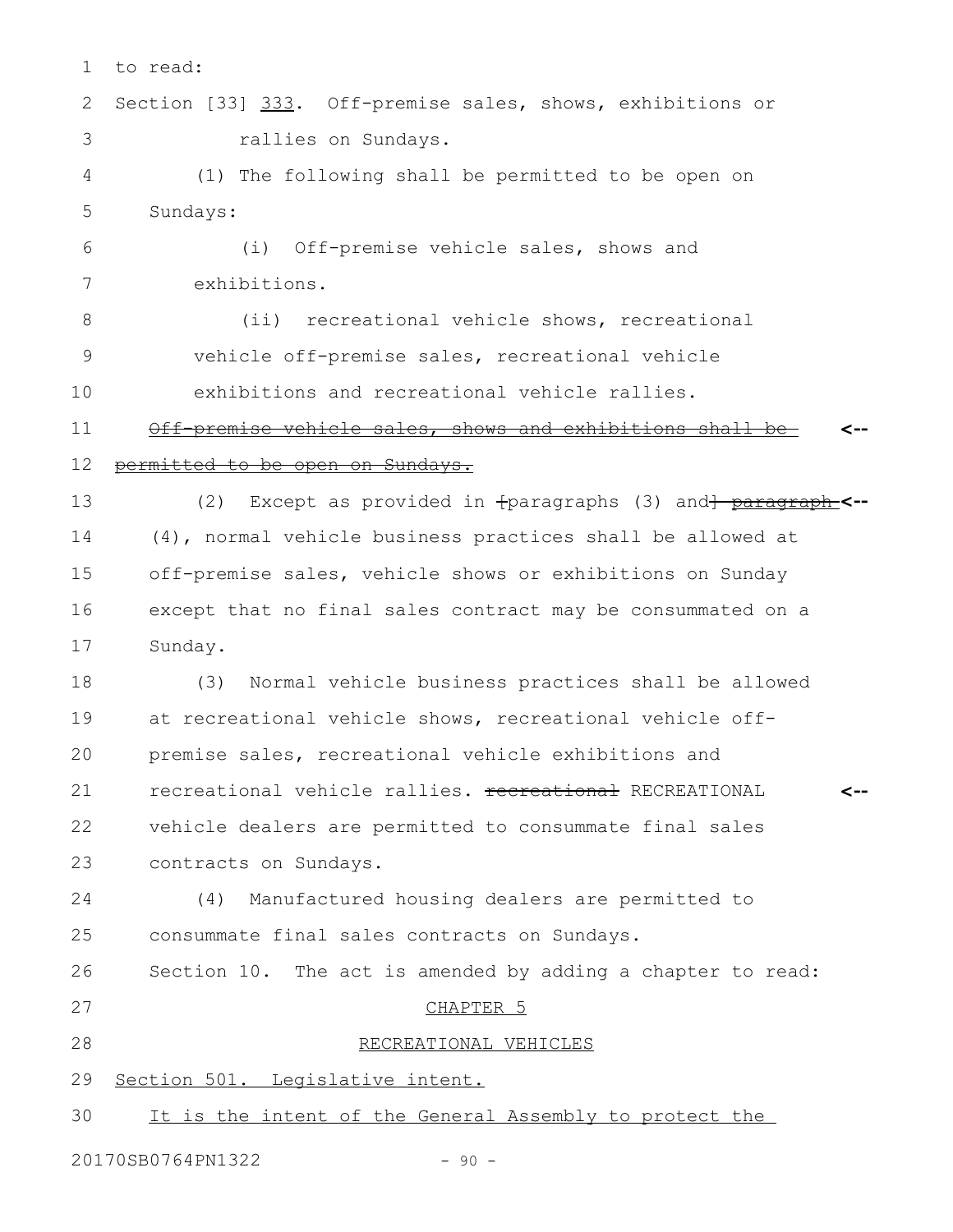| 1  | public health, safety and welfare of the residents of this              |
|----|-------------------------------------------------------------------------|
| 2  | Commonwealth by regulating the relationship between recreational        |
| 3  | vehicle dealers, manufacturers and suppliers, maintaining               |
| 4  | competition and providing consumer protection and fair trade.           |
| 5  | Section 502. Definitions.                                               |
| 6  | The following words and phrases when used in this chapter               |
| 7  | shall have the meanings given to them in this section unless the        |
| 8  | context clearly indicates otherwise:                                    |
| 9  | "Area of sales responsibility." The geographical area,                  |
| 10 | agreed to by the dealer and the manufacturer in the                     |
| 11 | manufacturer/dealer agreement, within which the dealer has the          |
| 12 | exclusive right to display and sell the manufacturer's new              |
| 13 | recreational vehicles of a particular line-make to the retail           |
| 14 | public.                                                                 |
| 15 | "Dealer." A person, firm, corporation or business entity                |
| 16 | licensed or required to be licensed under this chapter CHAPTER          |
| 17 | <u>3.</u>                                                               |
| 18 | "Distributor." A person, firm, corporation or business                  |
| 19 | entity that purchases new recreational vehicles for resale to           |
|    | 20 dealers.                                                             |
| 21 | "Factory campaign." An effort on the part of a warrantor to             |
| 22 | contact a recreational vehicle owner or dealer in order to              |
| 23 | address a part or equipment issue.                                      |
| 24 | "Family member." A spouse, child, grandchild, parent,                   |
| 25 | sibling, niece or nephew or the spouse of a child, grandchild,          |
| 26 | sibling, niece or nephew.                                               |
| 27 | "Fifth wheel trailer." A vehicle mounted on wheels designed             |
| 28 | to provide temporary living quarters for recreational, camping          |
| 29 | <u>or travel use which is a size and weight which does not require-</u> |
| 30 | a special highway movement permit and is designed to be towed by        |
|    |                                                                         |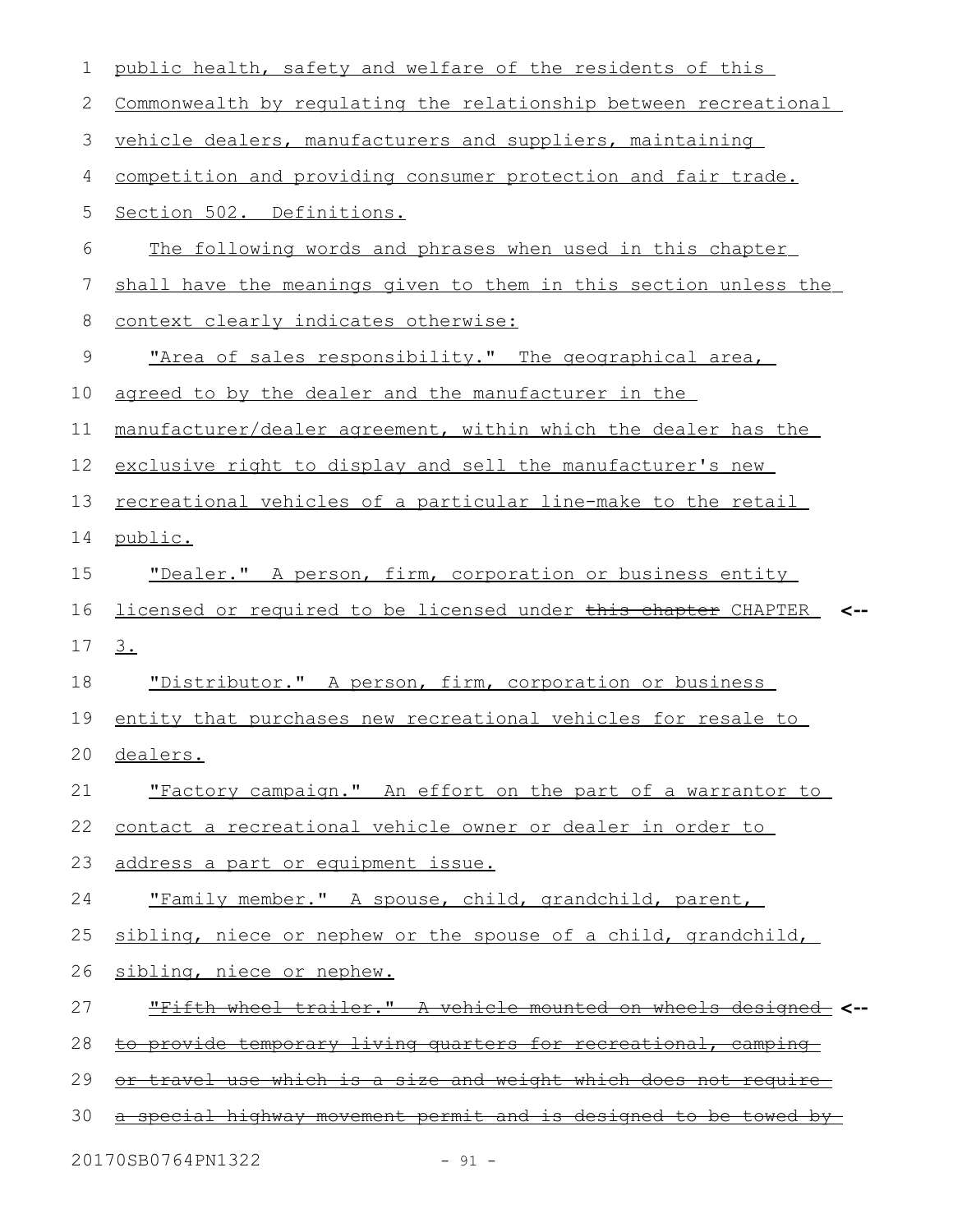| 1  | <del>mechanısm</del><br><del>contains</del><br>ਰੇ                                    |
|----|--------------------------------------------------------------------------------------|
| 2  | forward of the tow vehicle's rear axle.<br><del>above-</del><br>⊖£                   |
| 3  | "Folding camping trailer." A vehicle mounted on wheels and                           |
| 4  | constructed with collapsible side walls that fold for towing by-                     |
| 5  | another vehicle and unfold at the campsite to provide temporary                      |
| 6  | quarters for recreational, camping or travel<br><del>living</del><br>$\pm$ se $\div$ |
| 7  | "Line-make." A specific series of recreational vehicles                              |
| 8  | that:                                                                                |
| 9  | (1) Are identified by a common series trade name or                                  |
| 10 | trademark.                                                                           |
| 11 | Are targeted to a particular market segment, as<br>(2)                               |
| 12 | determined by the recreational vehicle's decor, features,                            |
| 13 | equipment, size, weight and price range.                                             |
| 14 | Have lengths and interior floor plans that<br>(3)                                    |
| 15 | distinguish the recreational vehicles from other recreational                        |
| 16 | vehicles with substantially the same decor, equipment,                               |
| 17 | features, price and weight.                                                          |
| 18 | Belong to a single, distinct classification of<br>(4)                                |
| 19 | recreational vehicle product type having a substantial degree                        |
| 20 | of commonality in the construction of the chassis, frame and                         |
| 21 | body.                                                                                |
| 22 | The manufacturer/dealer agreement authorizes a<br>(5)                                |
| 23 | dealer to sell.                                                                      |
| 24 | "Manufacturer." A person, firm, corporation or business                              |
| 25 | entity that engages in the manufacturing of recreational                             |
| 26 | vehicles.                                                                            |
| 27 | "Manufacturer/dealer agreement." A written agreement or                              |
| 28 | contract entered into between a manufacturer and a dealer that                       |
| 29 | fixes the rights and responsibilities of the parties and under                       |
| 30 | which the dealer sells new recreational vehicles.                                    |
|    | 20170SB0764PN1322<br>$-92 -$                                                         |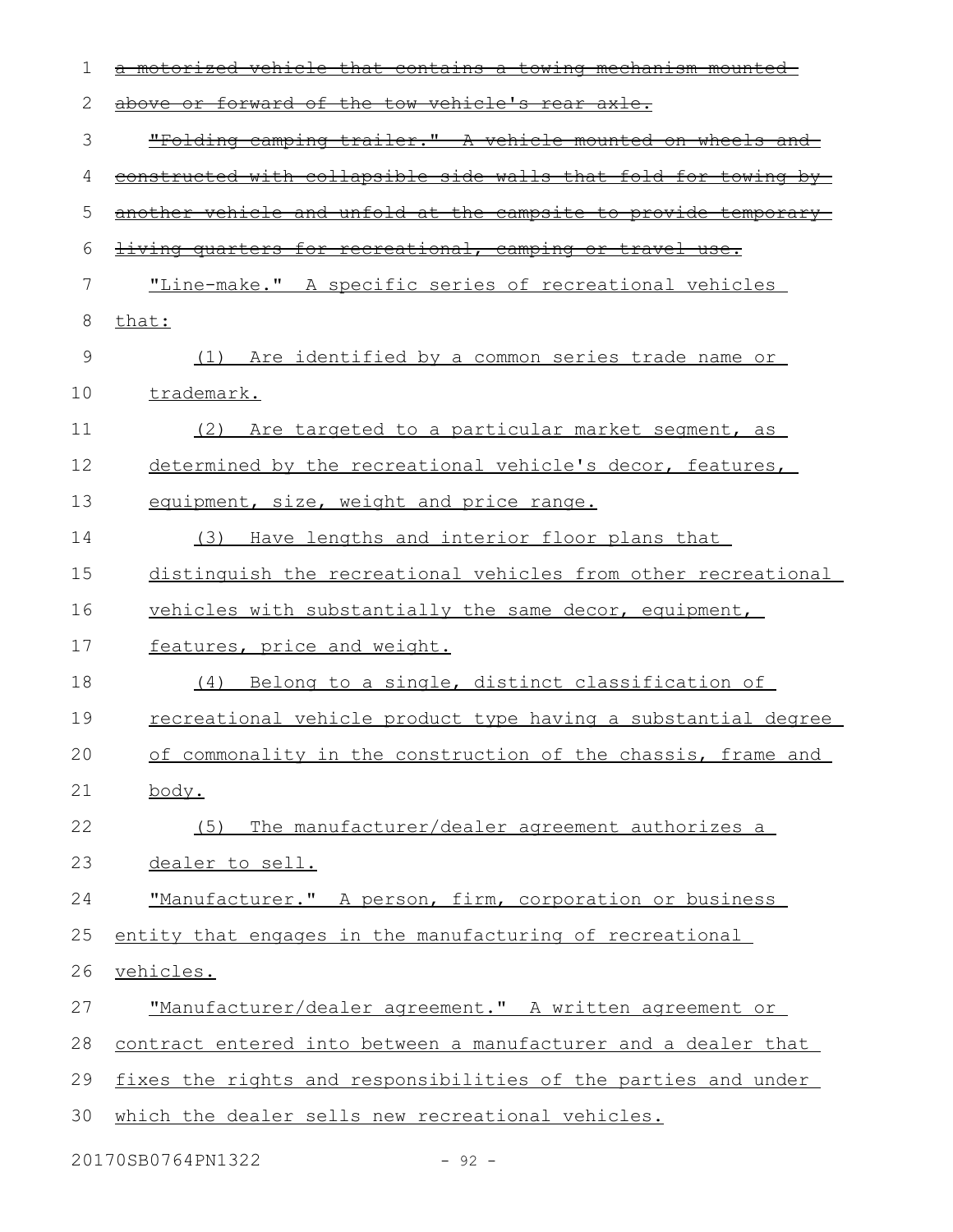| 1  | "Proprietary part." A part manufactured by or for and sold             |
|----|------------------------------------------------------------------------|
| 2  | exclusively by a manufacturer.                                         |
| 3  | "Supplier." A person, firm, corporation or business entity             |
| 4  | that engages in the manufacturing of recreational vehicle parts,       |
| 5  | accessories or components.                                             |
| 6  | "Transient customer." A customer who is temporarily                    |
| 7  | traveling through a dealer's area of sales responsibility.             |
| 8  | <u>"Travel trailer." A vehicle mounted on wheels designed to-</u>      |
| 9  | <u>provide temporary living quarters for recreational, camping or-</u> |
| 10 | <u>travel use of a size and weight as to not require a special-</u>    |
| 11 | highway movement permit when towed by a motorized vehicle.             |
| 12 | "Truck camper." A vehicle designed to be placed in the bed-            |
| 13 | of a pickup truck to provide temporary living quarters for             |
| 14 | recreational, camping or travel use.                                   |
| 15 | "Warrantor." A person, firm, corporation or business entity,           |
| 16 | including a manufacturer or supplier that provides a written           |
| 17 | warranty to a consumer in connection with a new recreational           |
| 18 | vehicle or a part, accessory or component of a new recreational        |
| 19 | vehicle. The term does not include service contracts, mechanical       |
| 20 | or other insurance or extended warranties sold for separate            |
| 21 | consideration by a dealer or other person not controlled by a          |
| 22 | manufacturer.                                                          |
| 23 | Section 503. Written agreements and designated territories.            |
| 24 | General rule.--A manufacturer or distributor may not<br>(a)            |
| 25 | sell a recreational vehicle in this Commonwealth to or through a       |
| 26 | dealer without having first entered into a manufacturer/dealer         |
| 27 | agreement with a dealer which has been signed by both parties.         |
| 28 | Area of sales responsibility.--The manufacturer shall<br>(b)           |
| 29 | designate the area of sales responsibility exclusively assigned        |
| 30 | to a dealer in the manufacturer/dealer agreement and may not           |
|    |                                                                        |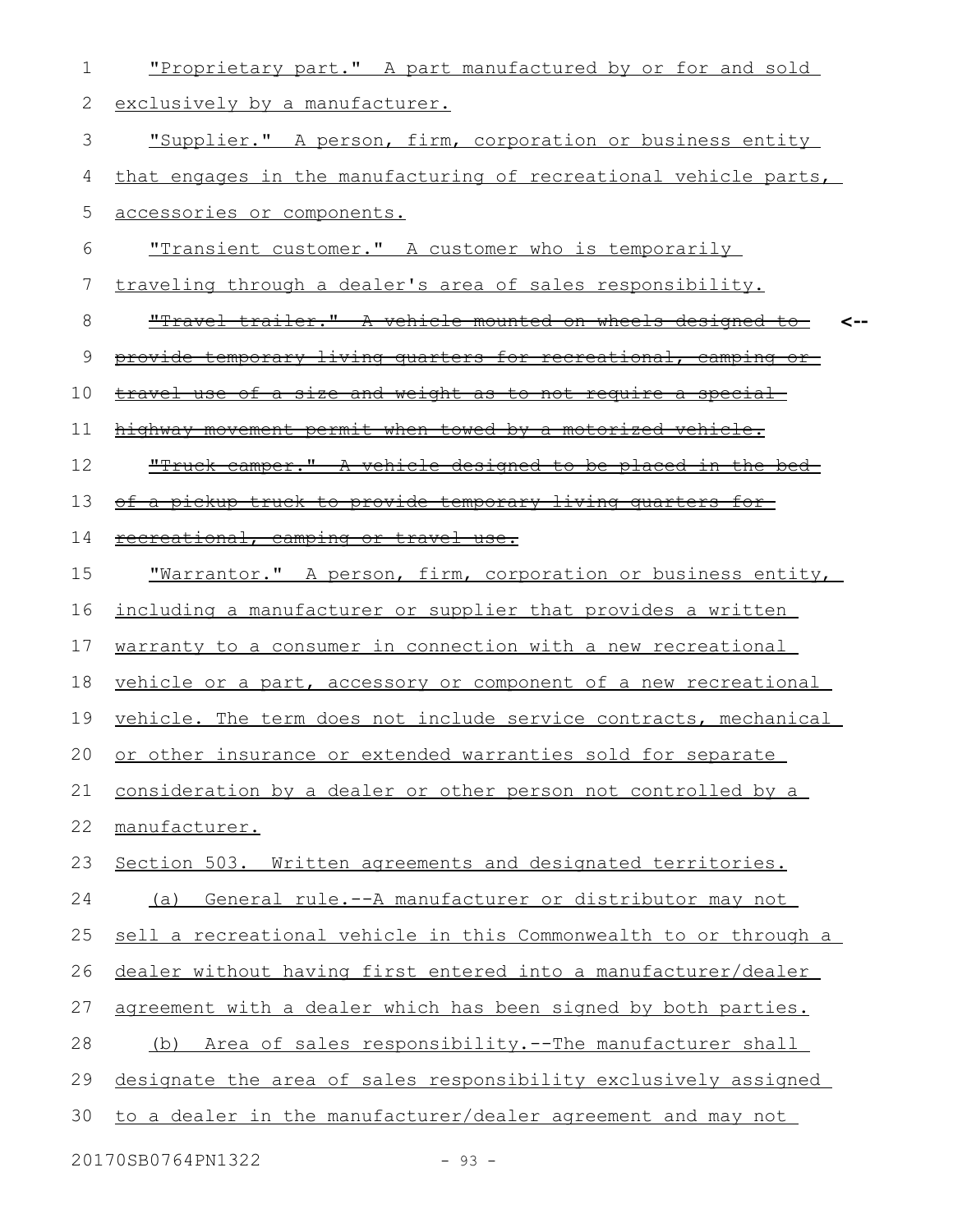| $\mathbf 1$   | change the area or contract with another dealer for sale of the      |
|---------------|----------------------------------------------------------------------|
| 2             | same line-make in the designated area for the duration of the        |
| $\mathcal{S}$ | agreement.                                                           |
| 4             | (c) Review.--The area of sales responsibility may be                 |
| 5             | reviewed or changed with the consent of both parties not less        |
| 6             | than 12 months after the execution of the manufacturer/dealer        |
| 7             | agreement.                                                           |
| 8             | (d) New vehicles.--A recreational vehicle dealer may not             |
| 9             | sell a new recreational vehicle in this Commonwealth without         |
| 10            | having first entered into a manufacturer/dealer agreement with a     |
| 11            | manufacturer or distributor which has been signed by both            |
| 12            | parties.                                                             |
| 13            | Section 504. Termination, cancellation, nonrenewal and               |
| 14            | alteration of dealership by manufacturer.                            |
| 15            | General rule.--A manufacturer or distributor, directly<br>(a)        |
| 16            | or through an authorized officer, agent or employee, may             |
| 17            | terminate, cancel or fail to renew a manufacturer/dealer             |
| 18            | agreement with good cause.<br><--                                    |
| 19            | If the manufacturer or distributor terminates,<br>$+1$               |
| 20            | $\blacksquare$                                                       |
| 21            | without good cause, the manufacturer or distributor must             |
| 22            | comply with section 506.                                             |
| 23            | the manufacturer or distributor terminates,                          |
| 24            | cancels or fails to renew the manufacturer/dealer agreement          |
| 25            | with good cause, the provisions of section 506 shall not             |
| 26            | apply. JUST CAUSE. SECTION 506 SHALL NOT APPLY TO THIS               |
| 27            | SECTION.                                                             |
| 28            | (b) Burden of proof.--The manufacturer or distributor has            |
| 29            | the burden of showing good JUST cause for terminating, canceling <-- |
| 30            | or failing to renew a manufacturer/dealer agreement with a           |

20170SB0764PN1322 - 94 -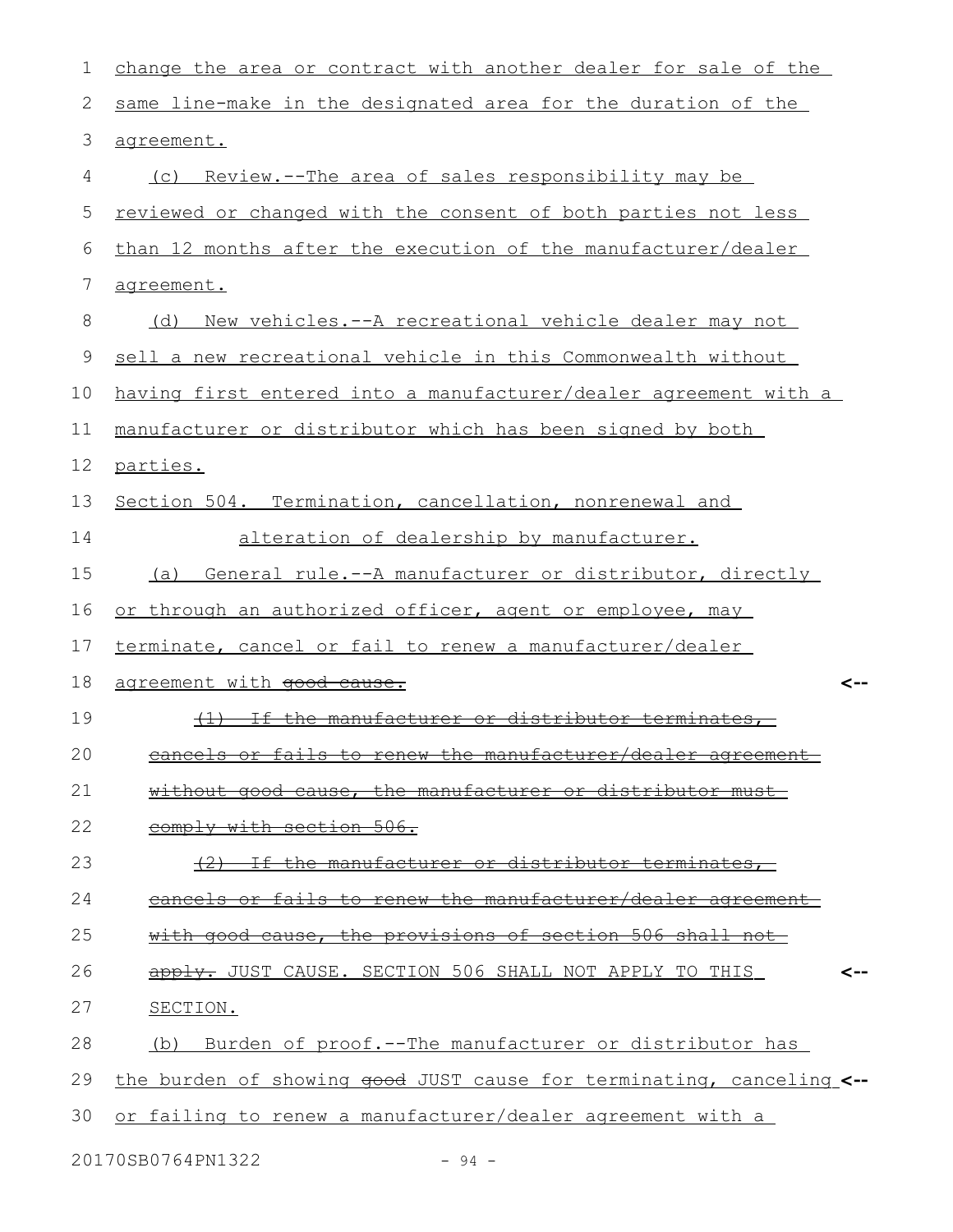| 1              | dealer. For purposes of determining whether there is good JUST <-- |
|----------------|--------------------------------------------------------------------|
| 2              | cause for the proposed action, any of the following factors may    |
| 3              | be considered:                                                     |
| 4              | The extent of the affected dealer's penetration in<br>(1)          |
| 5              | the area of sales responsibility COMPARED TO OTHER SIMILARLY <--   |
| 6              | SITUATED DEALERS AND MARKET CONDITIONS.                            |
| $\overline{7}$ | The nature and extent of the dealer's investment in<br>(2)         |
| 8              | the dealer's business.                                             |
| 9              | The adequacy of the dealer's service facilities,<br>(3)            |
| 10             | equipment, parts, supplies and personnel.                          |
| 11             | The effect of the proposed action on the community.<br>(4)         |
| 12             | The extent and quality of the dealer's service under<br>(5)        |
| 13             | recreational vehicle warranties.                                   |
| 14             | The dealer's failure to follow agreed-upon<br>(6)                  |
| 15             | procedures or standards related to the overall operation of        |
| 16             | the dealership.                                                    |
| 17             | The dealer's performance under the terms of its<br>(7)             |
| 18             | manufacturer/dealer agreement.                                     |
| 19             | Written notice required.--Except as otherwise provided<br>(C)      |
|                | 20 in this section, a manufacturer or distributor shall provide a  |
| 21             | dealer with at least 90 days' prior written notice of              |
| 22             | termination, cancellation or nonrenewal of the                     |
| 23             | manufacturer/dealer agreement in the event the dealer is being     |
| 24             | terminated for good JUST cause. The following shall apply:<br><--  |
| 25             | (1) The notice shall state all reasons for the proposed            |
| 26             | termination, cancellation or nonrenewal and shall state that,      |
| 27             | within 30 days following receipt of the notice, the dealer         |
| 28             | shall provide to the manufacturer or distributor written           |
| 29             | notice of intent to cure all claimed deficiencies. The dealer      |
| 30             | shall have 90 days following receipt of the original notice        |
|                |                                                                    |

20170SB0764PN1322 - 95 -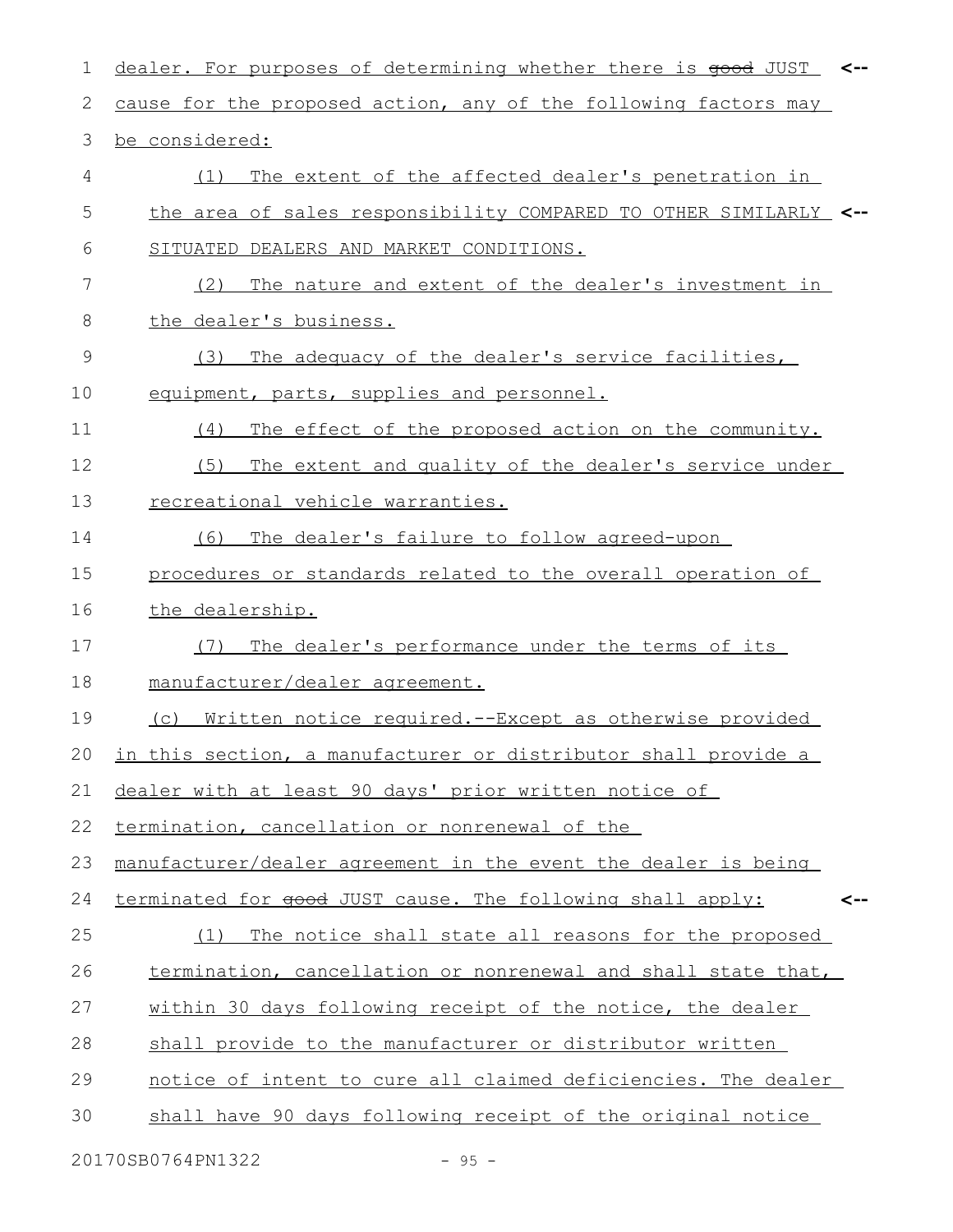1 to rectify the deficiencies.

| $\mathbf{2}$ | If the deficiencies are rectified within 90 days,<br>(2)      |
|--------------|---------------------------------------------------------------|
| 3            | the manufacturer's or distributor's notice shall be voided.   |
| 4            | If the dealer fails to provide the notice of intent to cure   |
| 5            | the deficiencies in the prescribed time period or fails to    |
| 6            | cure the deficiencies in the time period provided, the        |
| 7            | termination, cancellation or nonrenewal shall take effect 30  |
| 8            | days after the dealer's receipt of the original notice. If    |
| $\mathsf 9$  | the dealer has new and untitled inventory on hand, it may be  |
| 10           | sold under section 506.                                       |
| 11           | (d) Time period of notice.--The notice period may be reduced  |
| 12           | to 30 days if the manufacturer's or distributor's grounds for |
| 13           | termination, cancellation or nonrenewal are due to any of the |
| 14           | following good JUST cause factors:<br><--                     |
| 15           | A dealer or one of its owners has been convicted of<br>(1)    |
| 16           | or has entered a plea of nolo contendere to a felony.         |
| 17           | The abandonment or closing of the business<br>(2)             |
| 18           | operations of the dealer for 10 consecutive business days     |
| 19           | unless the closing is due to an act of God, strike, labor     |
| 20           | difficulty or other cause over which the dealer has no        |
| 21           | control.                                                      |
| 22           | (3) A significant misrepresentation by the dealer             |
| 23           | materially affecting the business relationship.               |
| 24           | (4) A suspension or revocation of the dealer's license        |
| 25           | or refusal to renew the dealer's license by the department.   |
| 26           | (5) A material violation of this chapter which is not         |
| 27           | resolved within 30 days after the written notice by the       |
| 28           | manufacturer.                                                 |
| 29           | (e) Nonapplicability of notice.--The notice provisions of     |
| 30           | subsection (c) do not apply if the reason for termination,    |
|              |                                                               |

20170SB0764PN1322 - 96 -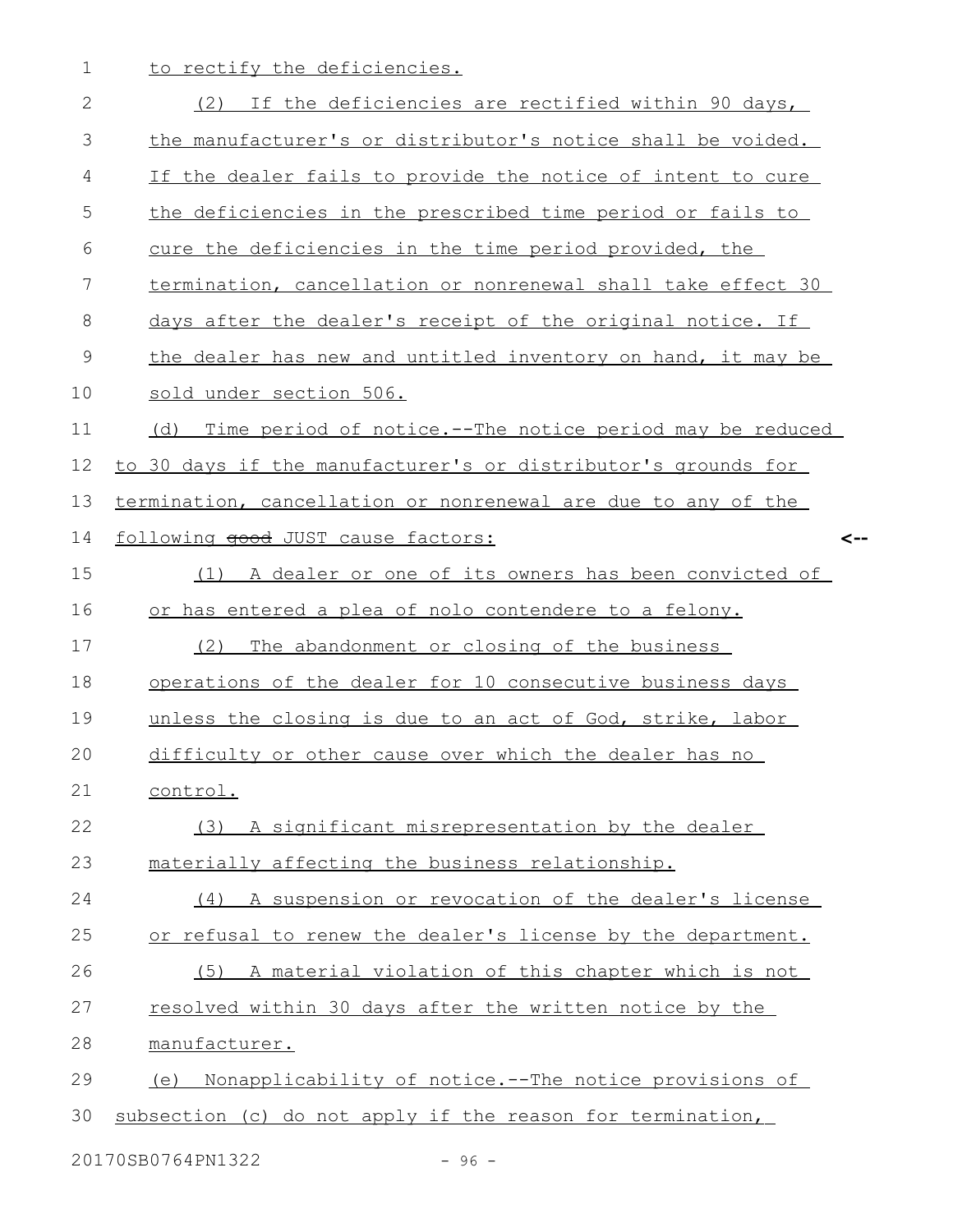| 1  | cancellation or nonrenewal is the dealer's insolvency, the           |
|----|----------------------------------------------------------------------|
| 2  | occurrence of an assignment for the benefit of creditors or          |
| 3  | bankruptcy.                                                          |
| 4  | Section 505. Termination, cancellation, nonrenewal and               |
| 5  | alteration of dealership by dealer.                                  |
| 6  | General rule.--A dealer may terminate or cancel its<br>(a)           |
| 7  | manufacturer/dealer agreement with a manufacturer or distributor     |
| 8  | with or without good JUST cause by giving 30 days' written<br><--    |
| 9  | notice.                                                              |
| 10 | If the termination or cancellation is for good JUST <--<br>(1)       |
| 11 | cause, the notice shall state all reasons for the proposed           |
| 12 | termination or cancellation and shall state that if, within          |
| 13 | 30 days following receipt of the notice, the manufacturer or         |
| 14 | distributor provides to the dealer a written notice of intent        |
| 15 | to cure all claimed deficiencies, the manufacturer or                |
| 16 | distributor will then have 90 days following receipt of the          |
| 17 | original notice to rectify the deficiencies.                         |
| 18 | (2) If the deficiencies are rectified within 90 days,                |
| 19 | the dealer's notice shall be voided. If the manufacturer or          |
| 20 | distributor fails to provide the notice of intent to cure the        |
| 21 | deficiencies or fails to cure the deficiencies in the time           |
| 22 | period prescribed in the original notice, the termination or         |
| 23 | cancellation shall take effect as provided in the original           |
| 24 | notice.                                                              |
| 25 | (b) Good JUST cause shown.--If the dealer terminates,                |
| 26 | cancels or fails to renew the manufacturer/dealer agreement          |
| 27 | without good JUST cause, the provisions of section 506 shall not <-- |
| 28 | apply. If the dealer terminates, cancels or fails to renew the       |
| 29 | manufacturer/dealer agreement with good JUST cause, the<br><--       |
| 30 | provisions of section 506 shall apply. The dealer has the burden     |
|    | 20170SB0764PN1322<br>$-97 -$                                         |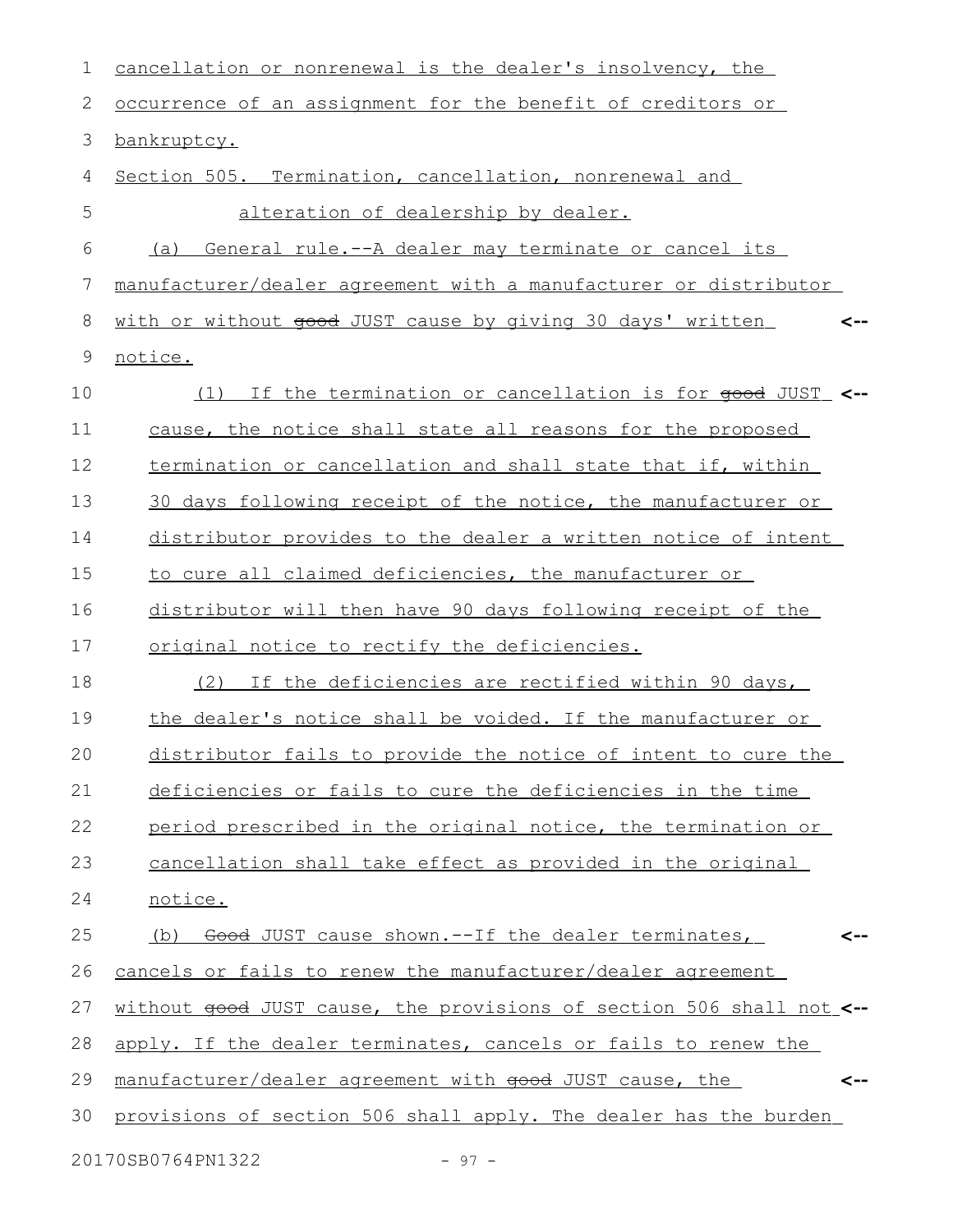| 1  | of showing good JUST cause for the proposed termination,                  | <-- |
|----|---------------------------------------------------------------------------|-----|
| 2  | cancellation or nonrenewal action by a dealer due to any of the           |     |
| 3  | following good JUST cause factors:                                        | <-- |
| 4  | A manufacturer being convicted of or entering a plea<br>(1)               |     |
| 5  | of nolo contendere to a felony.                                           |     |
| 6  | The business operations of the manufacturer have<br>(2)                   |     |
| 7  | been abandoned or closed for 10 consecutive business days,                |     |
| 8  | unless the closing is due to an act of God, strike, labor                 |     |
| 9  | difficulty or other cause over which the manufacturer has no              |     |
| 10 | control.                                                                  |     |
| 11 | A significant misrepresentation by the manufacturer<br>(3)                |     |
| 12 | materially affecting the business relationship.                           |     |
| 13 | A material violation of this chapter which is not<br>(4)                  |     |
| 14 | cured within 30 days after written notice by the dealer.                  |     |
| 15 | A declaration by the manufacturer of bankruptcy,<br>(5)                   |     |
| 16 | insolvency or the occurrence of an assignment for the benefit             |     |
| 17 | of creditors or bankruptcy.                                               |     |
| 18 | Section 506. Repurchase of inventory.                                     |     |
| 19 | General rule.--If the manufacturer/dealer agreement is<br>(a)             |     |
| 20 | terminated, canceled or not renewed by the manufacturer                   |     |
| 21 | distributor without good cause, or if the dealer terminates               |     |
| 22 | cancels the manufacturer/dealer agreement for good cause as               |     |
| 23 | defined in section $505(a)$ (1) and the manufacturer fails to             |     |
| 24 | provide notice or cure the claimed deficiencies as provided in-           |     |
| 25 | section 505(a)(2), DEALER FOR JUST CAUSE AS DESCRIBED IN SECTION $\lt$ -- |     |
| 26 | 505 (B) AND THE MANUFACTURER FAILS TO PROVIDE NOTICE OR CURE THE          |     |
| 27 | CLAIMED DEFICIENCIES AS PROVIDED IN SECTION 505(A), the                   |     |
| 28 | manufacturer shall, at the dealer's option and within 45 days             |     |
| 29 | after termination, cancellation or nonrenewal, repurchase:                |     |
| 30 | (1) All new, untitled recreational vehicles that were                     |     |
|    |                                                                           |     |

20170SB0764PN1322 - 98 -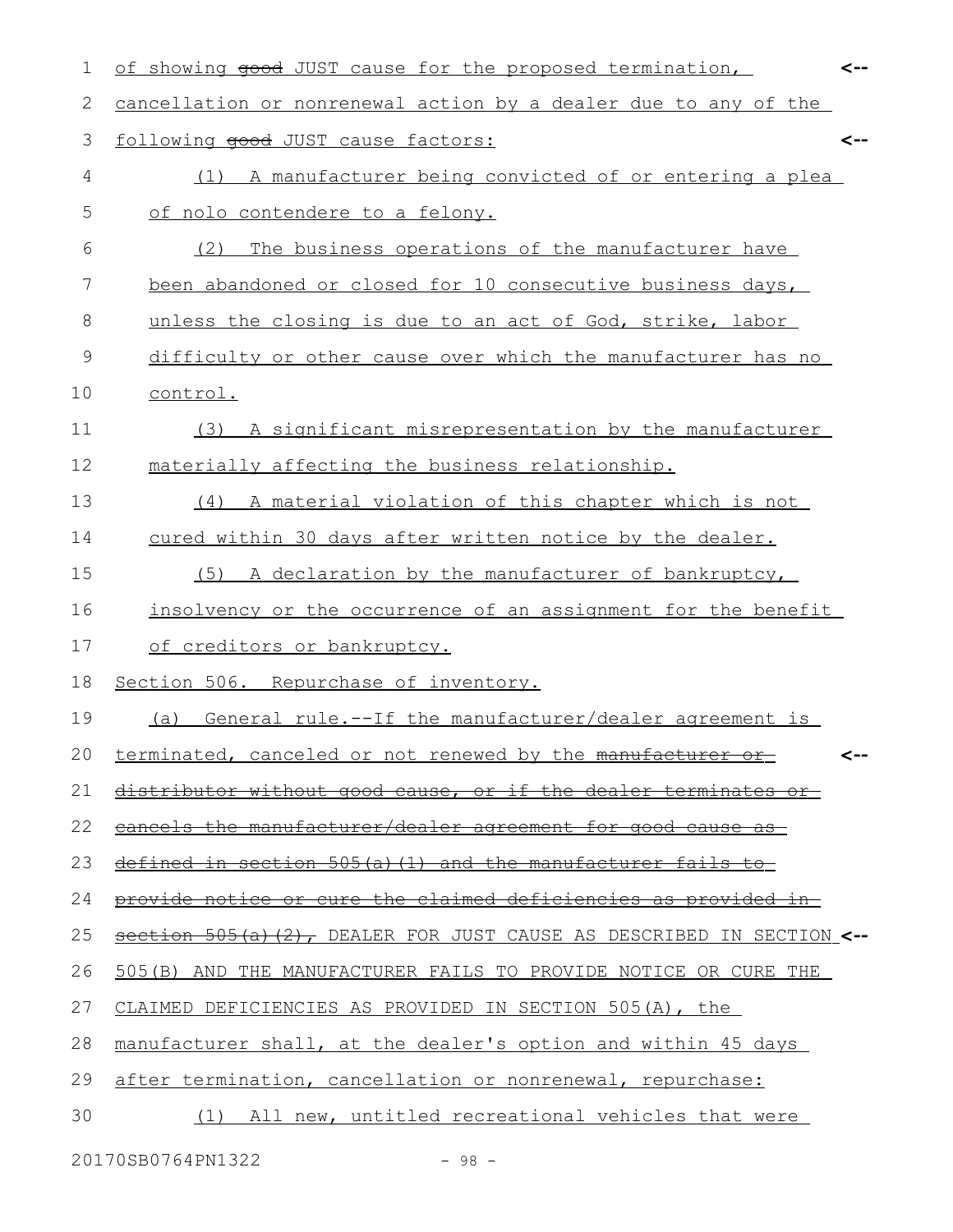| $\mathbf 1$  | acquired from the manufacturer or distributor within 12       |
|--------------|---------------------------------------------------------------|
| $\mathbf{2}$ | months before the effective date of the notice of             |
| 3            | termination, cancellation or nonrenewal that have not been    |
| 4            | used, except for demonstration purposes, and that have not    |
| 5            | been altered or damaged, at 100% of the net invoice cost,     |
| 6            | including transportation, less applicable rebates and         |
| 7            | discounts to the dealer.                                      |
| $\,8\,$      | (2) In the event any of the vehicles repurchased under        |
| $\mathsf 9$  | this section are damaged, but do not trigger a consumer       |
| 10           | disclosure requirement, the amount due the dealer shall be    |
| 11           | reduced by the cost to repair the vehicle. Damage prior to    |
| 12           | delivery to the dealer that is disclosed at the time of       |
| 13           | delivery will not disqualify repurchase under this            |
| 14           | subsection.                                                   |
| 15           | All undamaged accessories and proprietary parts sold<br>(3)   |
| 16           | to the dealer for resale within the 12 months prior to        |
| 17           | termination, cancellation or nonrenewal, if accompanied by    |
| 18           | the original invoice, at 105% of the original net price paid  |
| 19           | to the manufacturer or distributor to compensate the dealer   |
| 20           | for handling, packing and shipping the parts.                 |
| 21           | Properly functioning diagnostic equipment, special<br>(4)     |
| 22           | tools, current signage or other equipment and machinery which |
| 23           | was purchased by the dealer upon the manufacturer's or        |
| 24           | distributor's request within five years prior to the          |
| 25           | termination, cancellation or nonrenewal and which can no      |
| 26           | longer be used in the normal course of the dealer's ongoing   |
| 27           | business at 100% of the dealer's net cost plus freight.       |
| 28           | (b) Sale of remaining inventory after termination.-           |
| 29           | (1) A dealer is not prohibited from selling the               |
| 30           | remaining in-stock inventory of a particular line-make after  |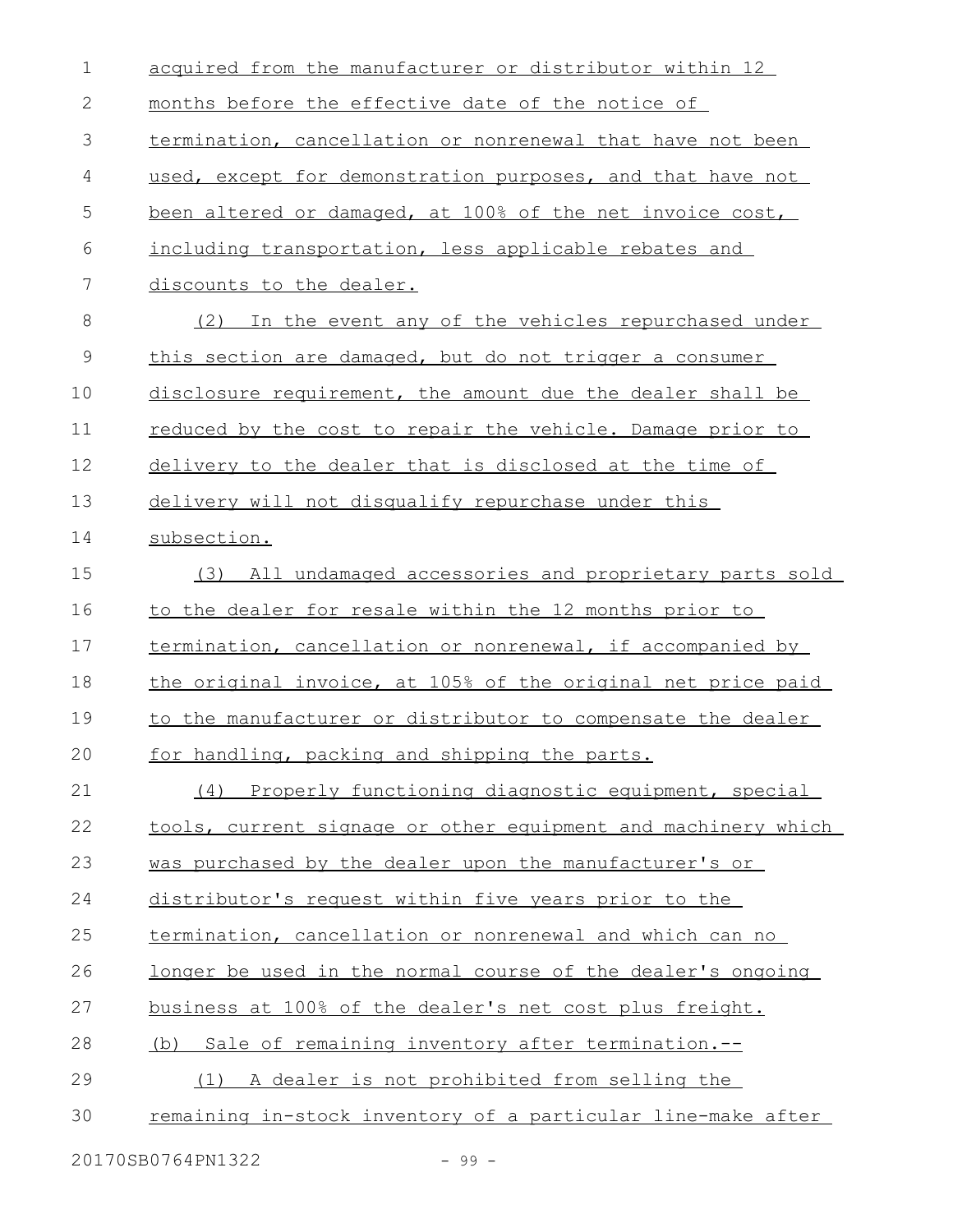| $\mathbf 1$   | a manufacturer/dealer agreement has been terminated or not     |
|---------------|----------------------------------------------------------------|
| $\mathbf{2}$  | renewed under section 504.                                     |
| 3             | (2) If recreational vehicles of a line-make subject to         |
| 4             | the terminated agreement are not repurchased or required to    |
| 5             | be repurchased by the manufacturer or distributor, the dealer  |
| 6             | may continue to sell the recreational vehicles that are        |
| 7             | subject to the terminated manufacturer/dealer agreement and    |
| 8             | are currently in stock until those recreational vehicles are   |
| $\mathcal{G}$ | no longer in the dealer's inventory.                           |
| 10            | Section 507. Transfer of dealership and family succession.     |
| 11            | (a) General rule.--                                            |
| 12            | (1) If a dealer desires to make a change in ownership by       |
| 13            | the sale of the business assets, stock transfer or otherwise,  |
| 14            | the dealer shall give the manufacturer or distributor written  |
| 15            | notice at least 15 30 business days before the closing,<br><−∙ |
| 16            | including all supporting documentation as may be reasonably    |
| 17            | required by the manufacturer or distributor to determine if    |
| 18            | an objection to the sale may be made. In the absence of a      |
| 19            | breach by the selling dealer of its manufacturer/dealer        |
| 20            | agreement or this chapter, the manufacturer or distributor     |
| 21            | shall not object to the proposed change in ownership unless    |
| 22            | the prospective transferee:                                    |
| 23            | has previously been terminated by the<br>(i)                   |
| 24            | manufacturer for breach of its dealer agreement;               |
| 25            | has been convicted of a felony or a crime of<br>$(i$ i)        |
| 26            | fraud, deceit or moral turpitude;                              |
| 27            | (iii) lacks a license required by law;                         |
| 28            | does not have an active line of credit<br>(iv)                 |
| 29            | sufficient to purchase a manufacturer's product; or            |
| 30            | (v) has undergone in the last 10 years bankruptcy,             |

20170SB0764PN1322 - 100 -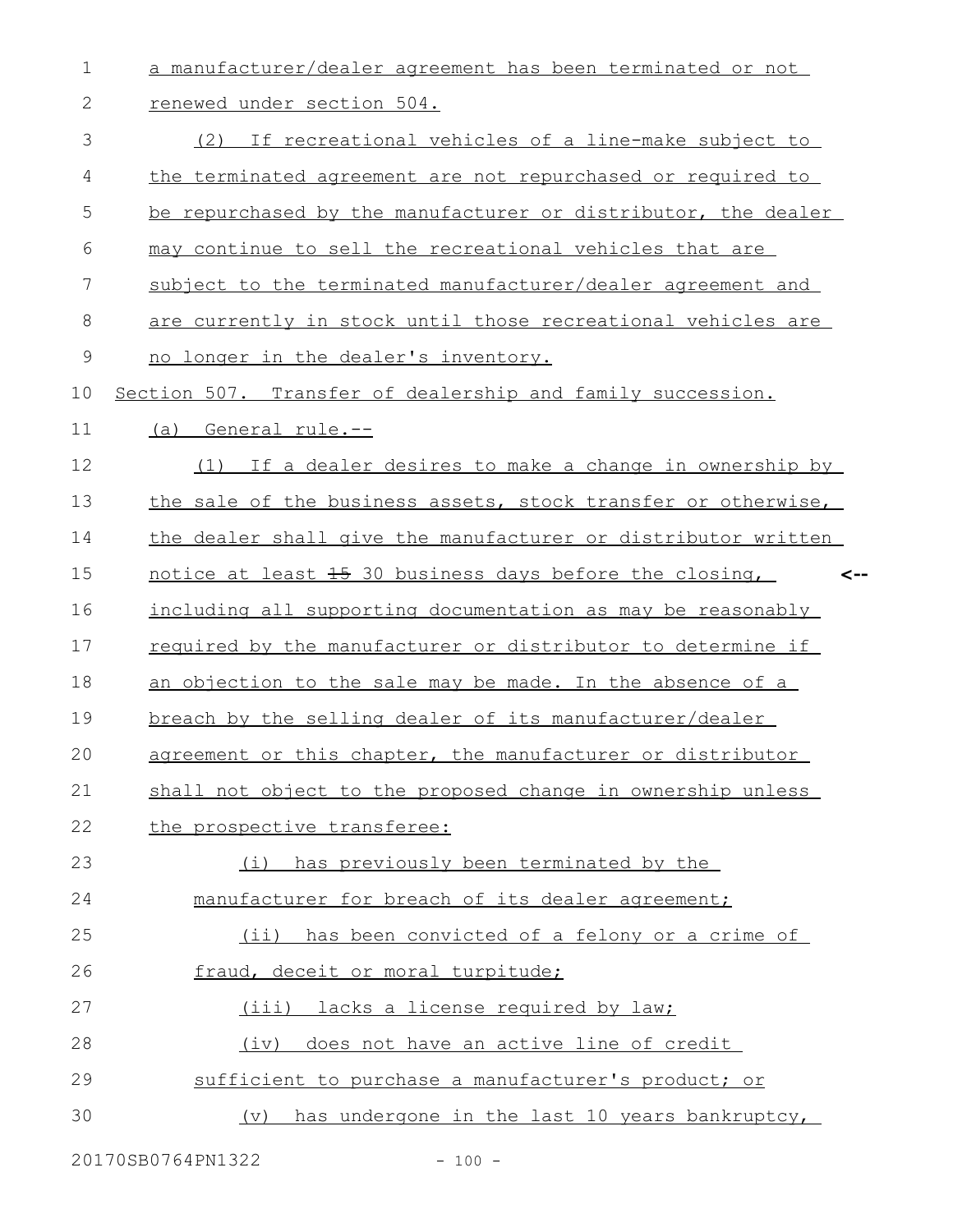| $\mathbf 1$  | insolvency, a general assignment for the benefit of           |
|--------------|---------------------------------------------------------------|
| $\mathbf{2}$ | creditors or the appointment of a receiver, trustee or        |
| 3            | conservator to take possession of the transferee's            |
| 4            | business or property.                                         |
| 5            | If the manufacturer or distributor objects to a<br>(2)        |
| 6            | proposed change of ownership, the manufacturer or distributor |
| 7            | shall give written notice of its reasons to the dealer within |
| 8            | 10 business days after receipt of the dealer's notification   |
| $\mathsf 9$  | and complete documentation. The manufacturer or distributor   |
| 10           | has the burden of proof with regard to its objection. If the  |
| 11           | manufacturer or distributor does not give timely notice of    |
| 12           | its objection, the change or sale shall be deemed approved.   |
| 13           | (3)<br>It is unlawful for a manufacturer or distributor to    |
| 14           | fail to provide a dealer an opportunity to designate, in      |
| 15           | writing, a family member as a successor to the dealership in  |
| 16           | the event of the death, incapacity or retirement of the       |
| 17           | dealer. It is unlawful to prevent or refuse to honor the      |
| 18           | succession to a dealership by a family member of the          |
| 19           | deceased, incapacitated or retired dealer unless the          |
| 20           | manufacturer or distributor has provided to the dealer        |
| 21           | written notice of its objections within 10 days after receipt |
| 22           | of the dealer's modification of the dealer's succession plan. |
| 23           | In the absence of a breach of the dealer agreement, the       |
| 24           | manufacturer may object to the succession for the following   |
| 25           | reasons only:                                                 |
| 26           | conviction of the successor of a felony or a<br>(i)           |
| 27           | crime of fraud, deceit or moral turpitude;                    |
| 28           | bankruptcy or insolvency of the successor<br>$(i$ i)          |
| 29           | during the past 10 years;                                     |
| 30           | (iii) prior termination by the manufacturer of the            |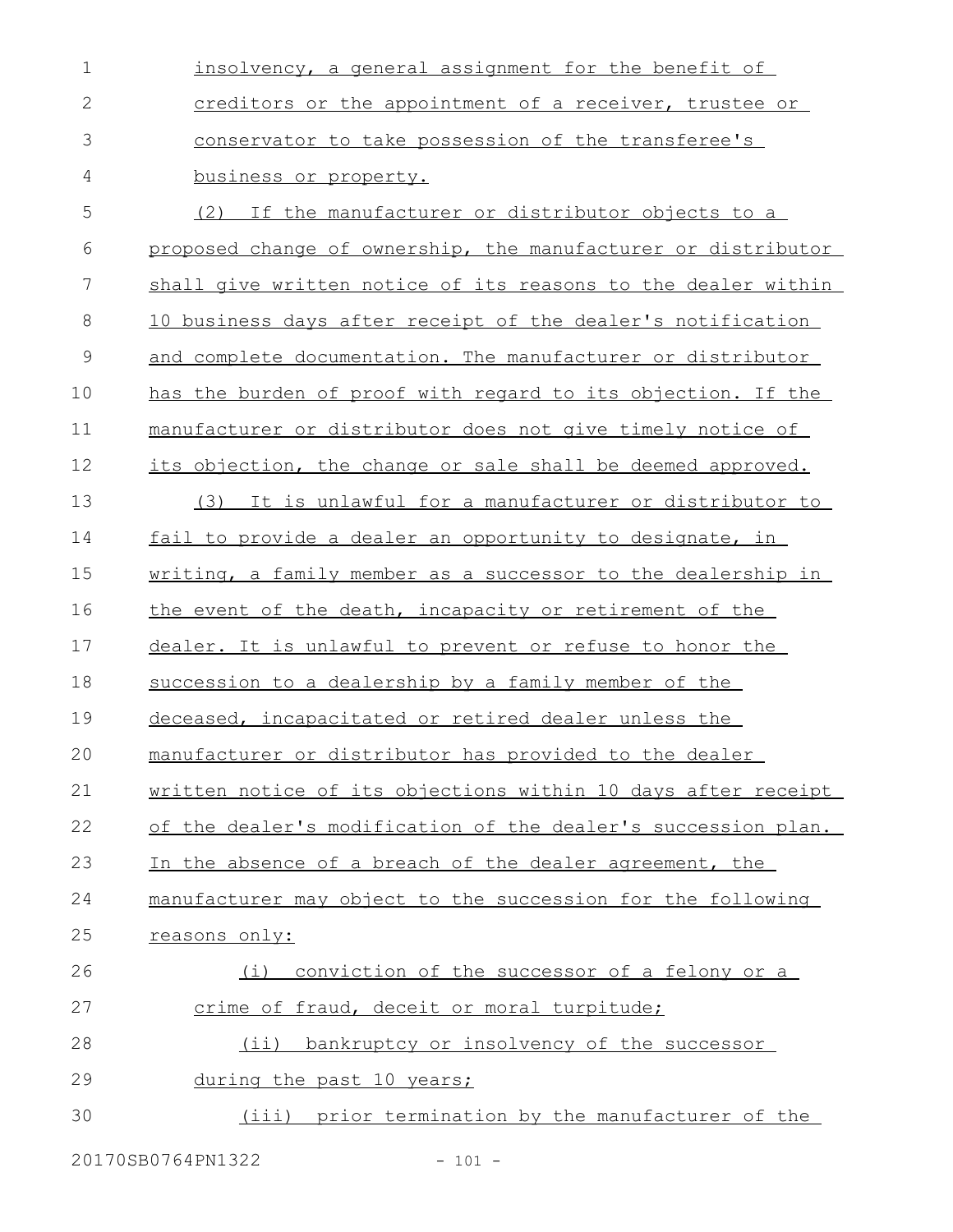| $\mathbf 1$  | successor for breach of a dealer agreement;                             |
|--------------|-------------------------------------------------------------------------|
| $\mathbf{2}$ | (iv) the successor does not have an active line of                      |
| 3            | credit sufficient to purchase the manufacturer's product;               |
| 4            | $or$                                                                    |
| 5            | the successor lacks a license required by law.<br>(v)                   |
| 6            | (b) Burden of proof.--The manufacturer or distributor has               |
| 7            | the burden of proof regarding the manufacturer's or                     |
| 8            | distributor's objection. A family member may not succeed to a           |
| 9            | dealership if the succession involves, without the                      |
| 10           | manufacturer's or distributor's consent, a relocation of the            |
| 11           | business or an alteration of the terms and conditions of the            |
| 12           | manufacturer/dealer agreement.                                          |
| 13           | Section 508. Warranty obligations.                                      |
| 14           | (a) General rule.--Each warrantor shall:                                |
| 15           | Specify in writing to each of its dealer<br>(1)                         |
| 16           | obligations, if any, for preparation, delivery and warranty             |
| 17           | service on its products.                                                |
| 18           | Compensate the dealer for warranty service required<br>(2)              |
| 19           | of the dealer by the warrantor.                                         |
| 20           | (3) Provide to the dealer the schedule of compensation                  |
| 21           | to be paid and the time allowances for the performance of               |
| 22           | work and service. The schedule of compensation must include             |
| 23           | reasonable compensation for diagnostic work, as well as                 |
| 24           | warranty labor.                                                         |
| 25           | Time allowances and compensation. -- Time allowances for<br>(b)         |
| 26           | the diagnosis and performance of warranty labor must be                 |
| 27           | <u>reasonable for the work to be performed. In the determination of</u> |
| 28           | what constitutes reasonable compensation under this section, the        |
| 29           | principal factors to be given consideration shall be the actual         |
| 30           | wage rates being paid by the dealer and the actual retail labor         |
|              | 20170SB0764PN1322<br>$-102 -$                                           |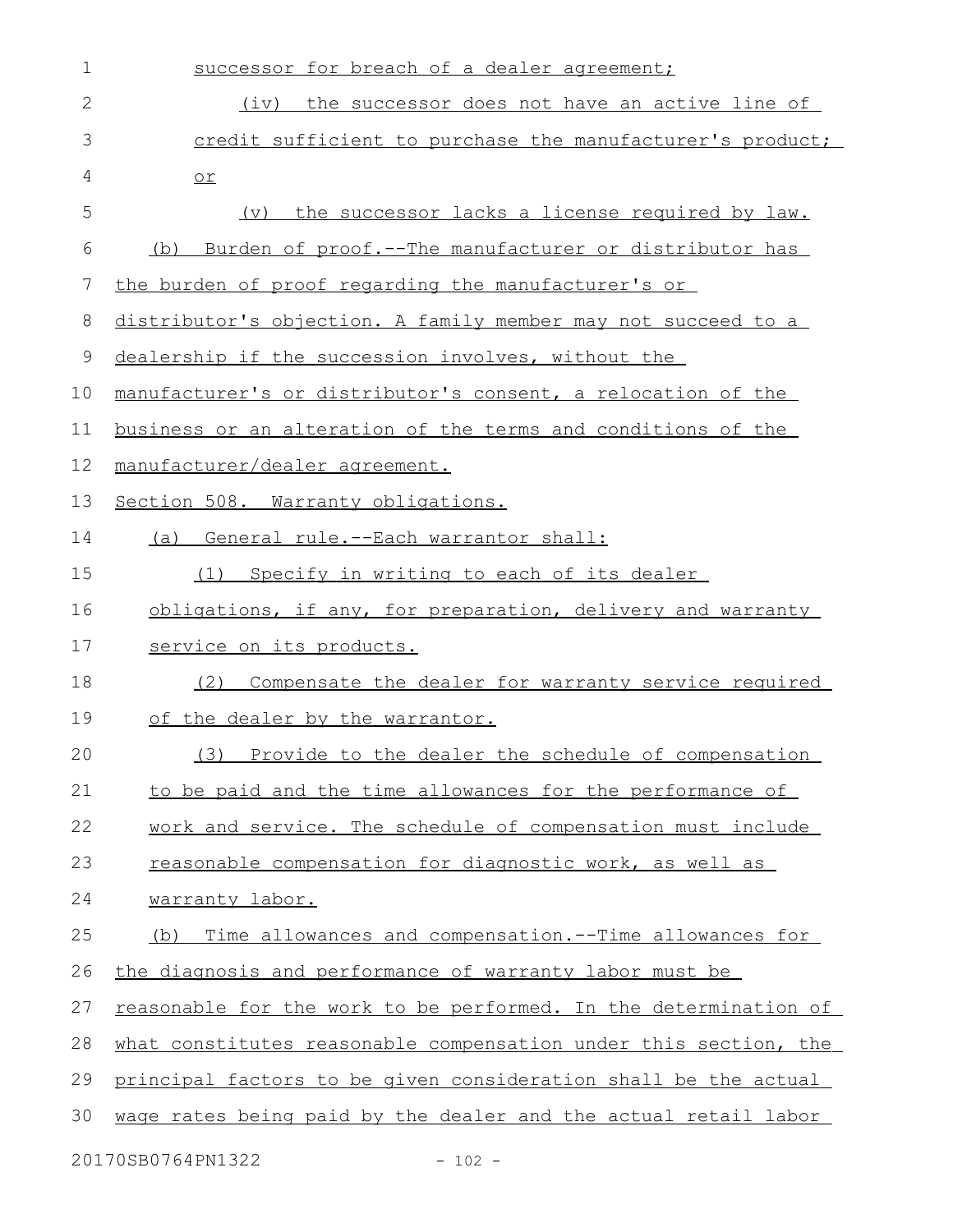| 1  | rate being charged by the dealers in the community in which the    |
|----|--------------------------------------------------------------------|
| 2  | dealer is doing business. The compensation of a dealer for         |
| 3  | warranty labor may not be less than the lowest retail POSTED       |
| 4  | labor rates actually charged by the dealer for similar             |
| 5  | nonwarranty labor as long as the rates are reasonable.             |
| 6  | (c) Reimbursement.--The warrantor shall reimburse the dealer       |
| 7  | for warranty parts at actual wholesale cost plus a minimum 30%     |
| 8  | handling charge and the cost, if any, of freight to return         |
| 9  | warranty parts to the warrantor.                                   |
| 10 | (d) Audits.--Warranty audits of dealer records may be              |
| 11 | conducted by the warrantor on a reasonable basis, and dealer       |
| 12 | claims for warranty compensation may not be denied except for      |
| 13 | cause, such as performance of nonwarranty repairs, material        |
| 14 | noncompliance with the warrantor's published policies and          |
| 15 | procedures, lack of material documentation, fraud or               |
| 16 | misrepresentation.                                                 |
| 17 | Warranty claims. -- The dealer shall submit warranty<br>(e)        |
| 18 | claims within 45 days after completing work.                       |
| 19 | (f) Inability to perform repairs. The dealer shall                 |
|    | 20 immediately notify the warrantor verbally or in writing if the  |
| 21 | dealer is unable to perform warranty repairs within 10 days of     |
| 22 | receipt of verbal or written complaints from a consumer.           |
| 23 | WARRANTOR NOTIFICATION.--IF A DEALER RECEIVES A WRITTEN <--<br>(F) |
| 24 | OR VERBAL COMPLAINT FROM A CONSUMER RELATIVE TO A WARRANTY         |
| 25 | REPAIR, THE DEALER MUST NOTIFY THE WARRANTOR ABOUT THE COMPLAINT   |
| 26 | IN WRITING WITHIN 10 DAYS OF RECEIVING THE COMPLAINT IF THE        |
| 27 | DEALER CANNOT SATISFY THE CONSUMER'S COMPLAINT.                    |
| 28 | (q) Disapproval of warranty claims.--The warrantor shall           |
| 29 | disapprove warranty claims in writing within 45 days after the     |
| 30 | date of submission by the dealer in the manner and form            |

20170SB0764PN1322 - 103 -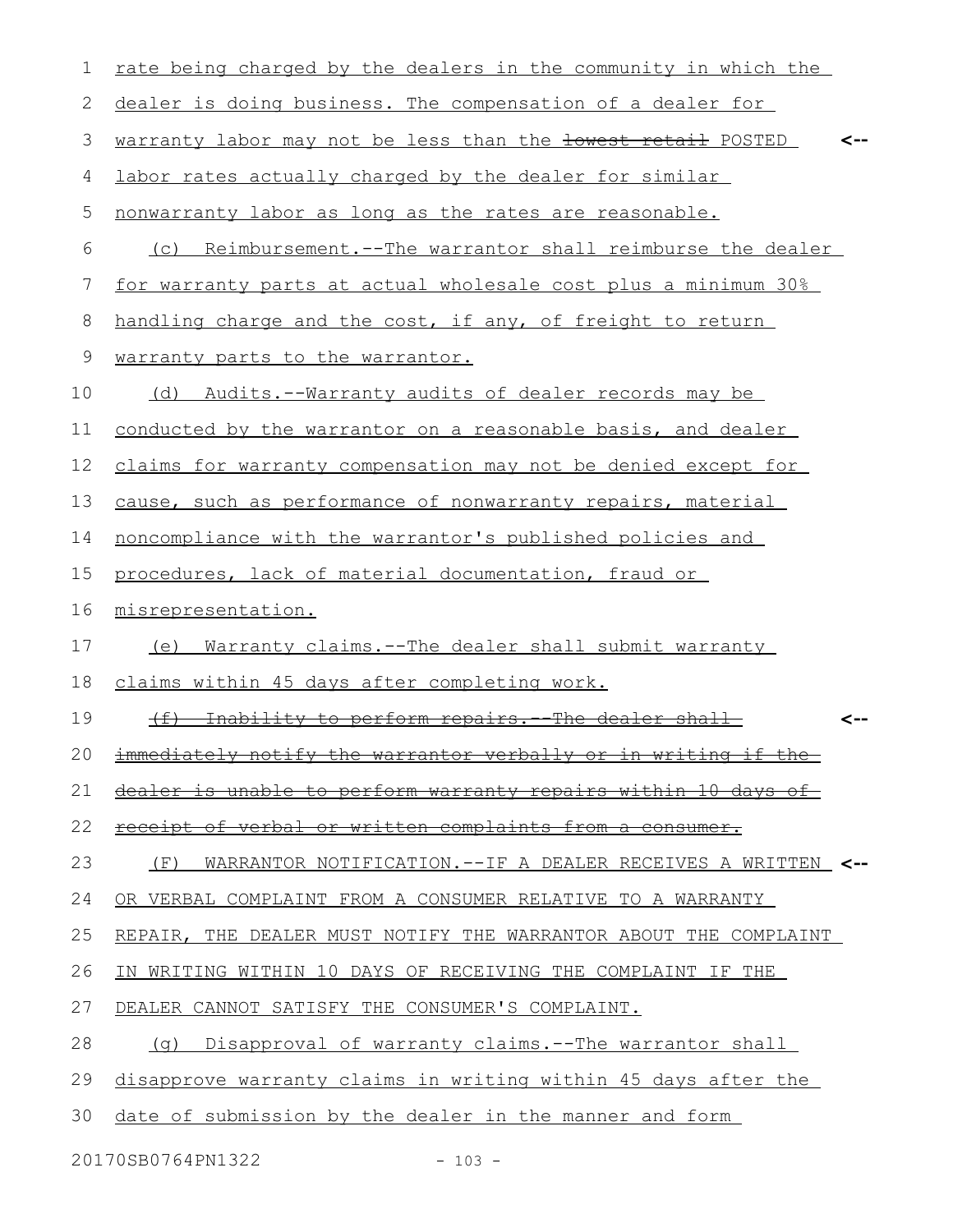| $\mathbf 1$    | prescribed by the warrantor. Claims not specifically disapproved |
|----------------|------------------------------------------------------------------|
| $\mathbf{2}$   | in writing within 45 days shall be construed to be approved and  |
| 3              | must be paid within 60 days of submission.                       |
| 4              | (h) Violation.--It is a violation of this chapter for a          |
| 5              | warrantor to:                                                    |
| 6              | Fail to perform any of its warranty obligations with<br>(1)      |
| $\overline{7}$ | respect to its warranted products.                               |
| $\,8\,$        | Fail to include, in written notices of factory<br>(2)            |
| $\mathsf 9$    | campaigns to recreational vehicle owners and dealers, the        |
| 10             | expected date by which necessary parts and equipment,            |
| 11             | including tires and chassis or chassis parts, will be            |
| 12             | available to dealers to perform the campaign work. The           |
| 13             | warrantor may ship parts to the dealer to effect the campaign    |
| 14             | work, and, if the parts are in excess of the dealer's            |
| 15             | requirements, the dealer may return unused parts to the          |
| 16             | warrantor for credit after completion of the campaign.           |
| 17             | Fail to compensate its dealers for authorized<br>(3)             |
| 18             | repairs effected by the dealer on merchandise damaged in         |
| 19             | manufacture or transit to the dealer, if the carrier is          |
| 20             | designated by the warrantor, factory branch, distributor or      |
| 21             | distributor branch.                                              |
| 22             | (4) Fail to compensate its dealers in accordance with            |
| 23             | the schedule of compensation provided to the dealer under        |
| 24             | this section if repairs are performed in a timely and            |
| 25             | competent manner.                                                |
| 26             | Intentionally misrepresent in any way to purchasers<br>(5)       |
| 27             | of recreational vehicles that warranties with respect to the     |
| 28             | manufacture, performance or design of the vehicle are made by    |
| 29             | the dealer as warrantor or cowarrantor.                          |
| 30             | Require the dealer to make warranties to customers<br>(6)        |
|                |                                                                  |

20170SB0764PN1322 - 104 -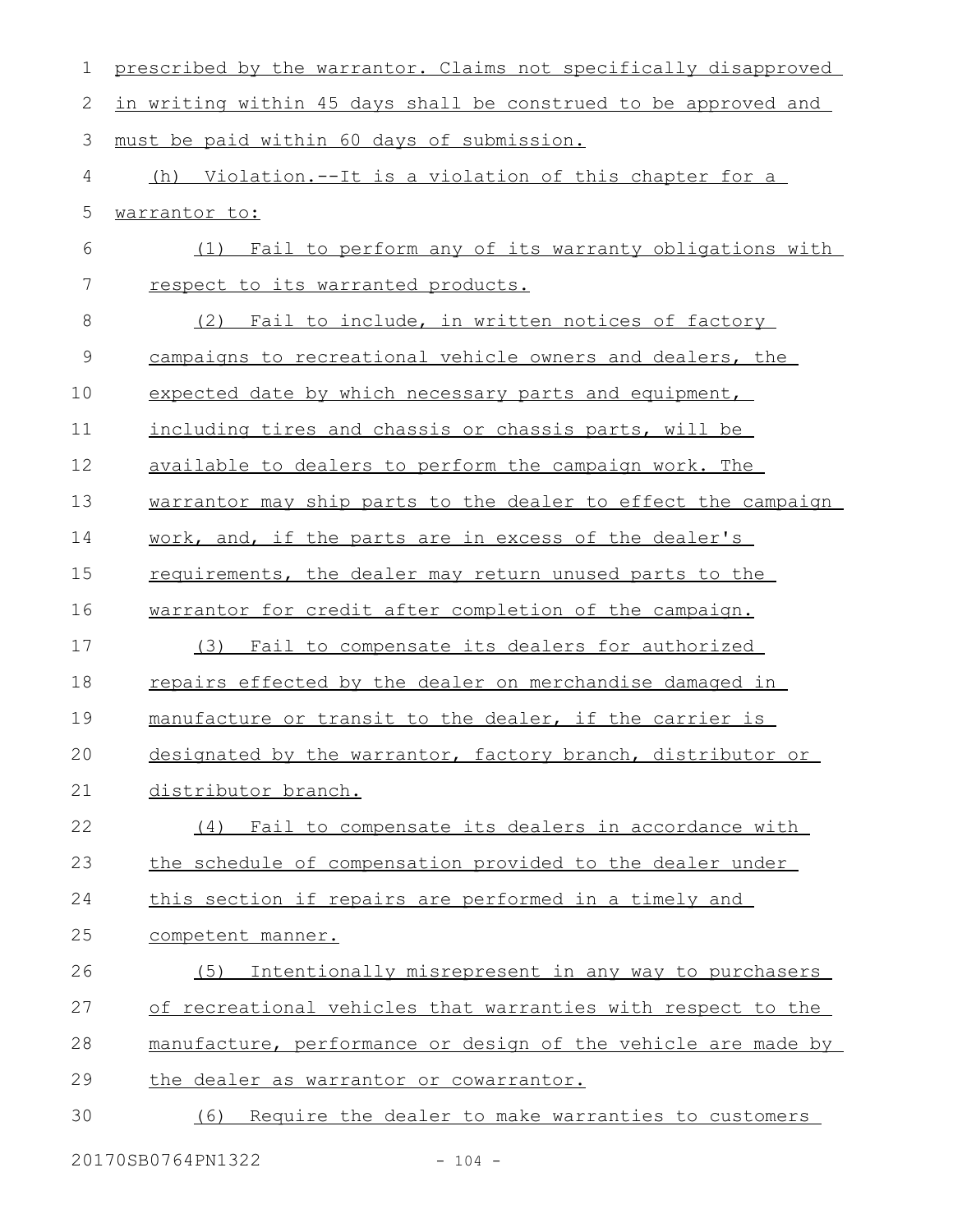| $\mathbf 1$ | in any manner related to the manufacture of the recreational     |
|-------------|------------------------------------------------------------------|
| 2           | vehicle.                                                         |
| 3           | (i) Violations.--It is a violation of this chapter for a         |
| 4           | dealer to:                                                       |
| 5           | Fail to perform predelivery inspection functions, as<br>(1)      |
| 6           | specified by the warrantor, in a competent and timely manner.    |
| 7           | (2) Fail to perform warranty service work authorized by          |
| 8           | the warrantor in a competent and reasonably timely manner on     |
| 9           | a transient customer's recreational vehicle of a line make       |
| 10          | sold or serviced by that dealer.                                 |
| 11          | (3) Fail to accurately document the time spent                   |
| 12          | completing each repair, the total number of repair attempts      |
| 13          | conducted on a single unit and the number of repair attempts     |
| 14          | for the same repair conducted on a single vehicle.               |
| 15          | (4) Fail to notify the warrantor within 10 days of a             |
| 16          | second repair attempt which impairs the use, value or safety     |
| 17          | of the vehicle.                                                  |
| 18          | Fail to maintain written records, including a<br>(5)             |
| 19          | consumer's signature, regarding the amount of time a unit is     |
| 20          | stored for the consumer's convenience during a repair.           |
| 21          | Make fraudulent warranty claims or misrepresent the<br>(6)       |
| 22          | terms of a warranty.                                             |
| 23          | Section 509. Indemnification.                                    |
| 24          | (a) General rule.--Notwithstanding the terms of a                |
| 25          | manufacturer/dealer agreement, it is a violation of this chapter |
| 26          | for:                                                             |
| 27          | A warrantor to fail to indemnify and hold harmless<br>(1)        |
| 28          | its new recreational vehicle dealer against losses or damages    |
| 29          | to the extent that the losses or damages are caused by the       |
| 30          | negligence or willful misconduct of the warrantor.               |
|             |                                                                  |

20170SB0764PN1322 - 105 -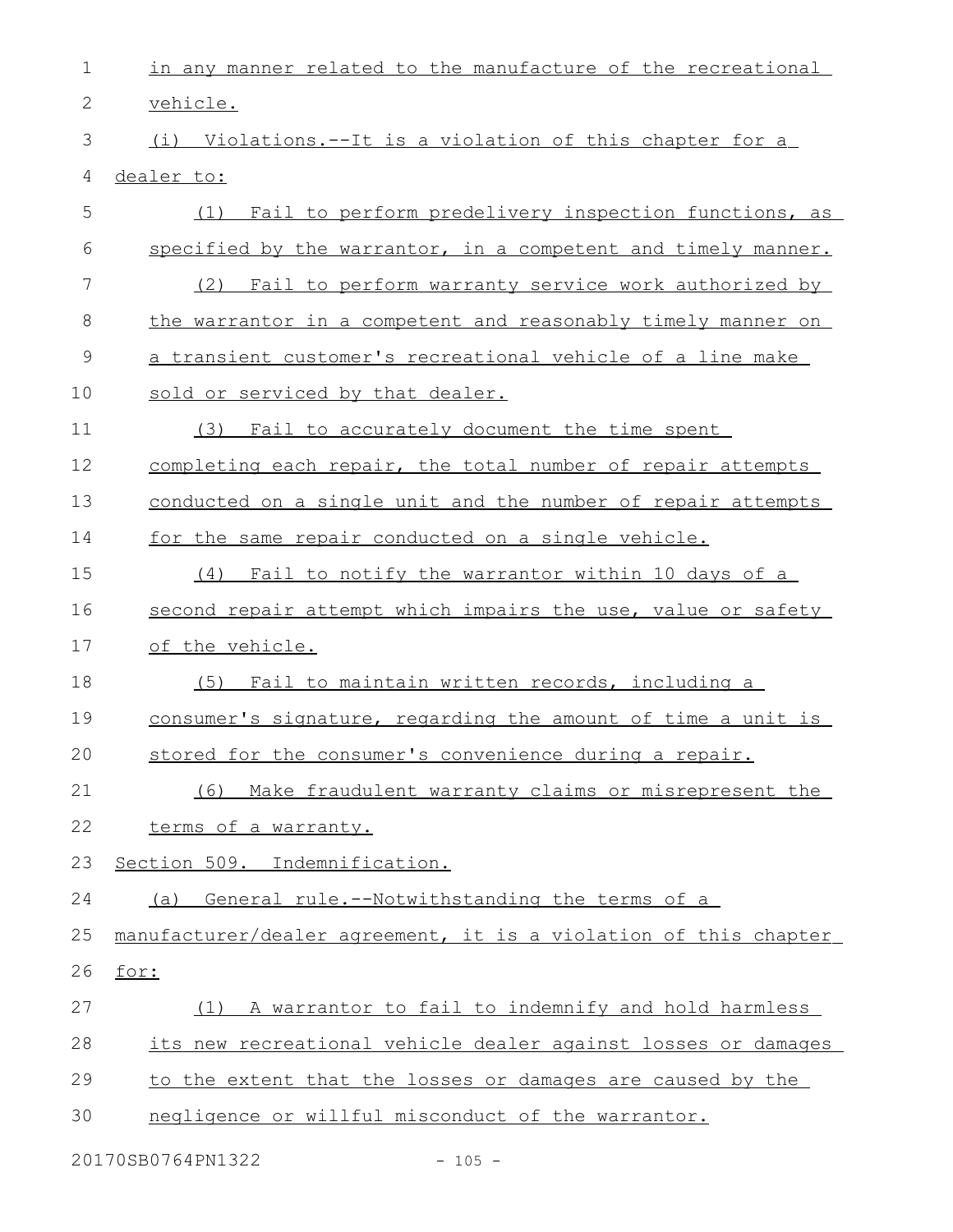| $\mathbf 1$   | (2) A new recreational vehicle dealer to be denied               |
|---------------|------------------------------------------------------------------|
| 2             | indemnification for failing to discover, disclose or remedy a    |
| 3             | defect in the design or manufacturing of a new recreational      |
| 4             | vehicle or new recreational trailer.                             |
| 5             | A new recreational vehicle dealer to fail to<br>(3)              |
| 6             | indemnify and hold harmless its warrantor against losses or      |
| 7             | damages to the extent that the losses or damages are caused      |
| 8             | by the negligence or willful misconduct of the new               |
| $\mathcal{G}$ | recreational vehicle dealer.                                     |
| 10            | (b) Denial of indemnification.--A new recreational vehicle       |
| 11            | dealer may be denied indemnification if the new recreational     |
| 12            | vehicle dealer fails to remedy a known and announced defect in   |
| 13            | accordance with the written instructions of a warrantor for whom |
| 14            | the new recreational vehicle dealer is obligated to perform      |
| 15            | warranty service.                                                |
|               |                                                                  |
| 16            | (c) Pending lawsuits.--                                          |
| 17            | A new recreational vehicle dealer shall provide to a<br>(1)      |
| 18            | warrantor a copy of any pending lawsuit in which allegations     |
| 19            | are made that are covered by the provisions of this section      |
| 20            | within 10 days after receiving the suit. This subsection         |
| 21            | shall continue to apply even after the new recreational          |
| 22            | vehicle is titled.                                               |
| 23            | (2) A warrantor shall provide to a new recreational              |
| 24            | vehicle dealer a copy of any pending law suit or similar         |
| 25            | proceeding in which allegations are made that come within the    |
| 26            | provisions of this subsection within 10 days after receiving     |
| 27            | the suit. This paragraph shall continue to apply even after      |
| 28            | the new recreational vehicle is titled.                          |
| 29            | Section 510. Inspection and rejection by dealer.                 |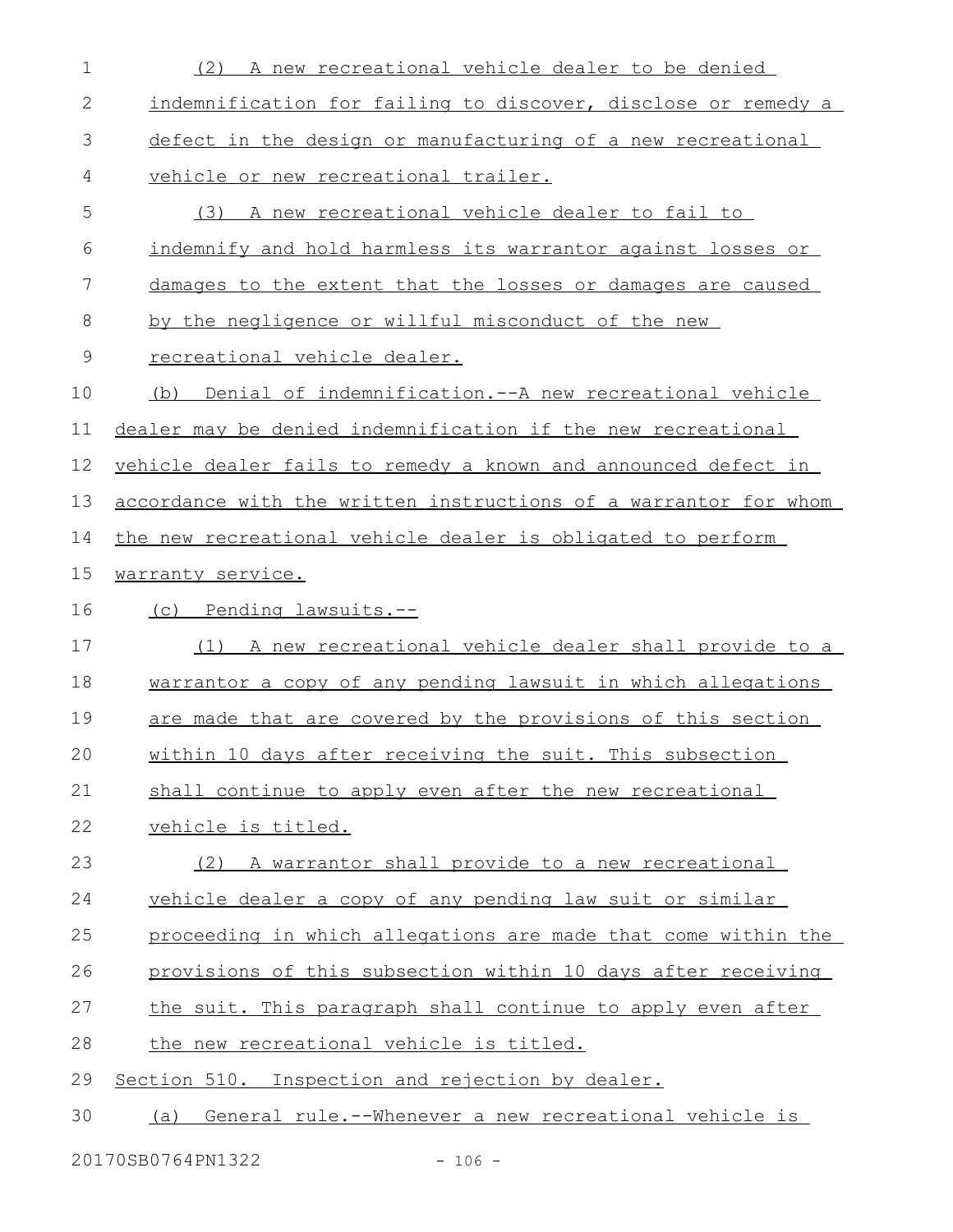| 1           | damaged prior to transit to the dealer or is damaged in transit  |
|-------------|------------------------------------------------------------------|
| 2           | to the dealer when the carrier or means of transportation has    |
| 3           | been selected by the manufacturer or distributor, the dealer     |
| 4           | shall notify the manufacturer or distributor of the damage       |
| 5           | within the time frame specified in the manufacturer/dealer       |
| 6           | agreement and:                                                   |
| 7           | request from the manufacturer or distributor<br>(1)              |
| 8           | authorization to replace the components, parts and               |
| $\mathsf 9$ | accessories damaged or otherwise correct the damage; or          |
| 10          | reject the vehicle within the time frame set forth<br>(2)        |
| 11          | in subsection (d).                                               |
| 12          | (b) Refusal or failure to repair.--If the manufacturer or        |
| 13          | distributor refuses or fails to authorize repair of the damage   |
| 14          | within 10 days after receipt of notification or if the dealer    |
| 15          | rejects the recreational vehicle because of damage, ownership of |
| 16          | the new RV shall revert to the manufacturer or distributor.      |
| 17          | Obligations.--The dealer shall exercise due care in<br>(C)       |
| 18          | custody of the damaged recreational vehicle, but the dealer      |
| 19          | shall have no other obligations, financial or otherwise, with    |
|             | 20 respect to that recreational vehicle.                         |
| 21          | (d) Time frame.--The time frame for inspection and rejection     |
| 22          | by the dealer must be part of the manufacturer/dealer agreement  |
| 23          | and may not be less than two business days after the physical    |
| 24          | delivery of the recreational vehicle.                            |
| 25          | (e) Unreasonable mileage.--A recreational vehicle that has,      |
| 26          | at the time of delivery to the dealer, an unreasonable amount of |
| 27          | miles on its odometer, as determined by the dealer, may be       |
| 28          | subject to rejection by the dealer and reversion of the vehicle  |
| 29          | to the manufacturer or distributor. In no instance shall a       |
| 30          | dealer deem an amount less than the distance between the dealer  |
|             | 20170SB0764PN1322<br>$-107 -$                                    |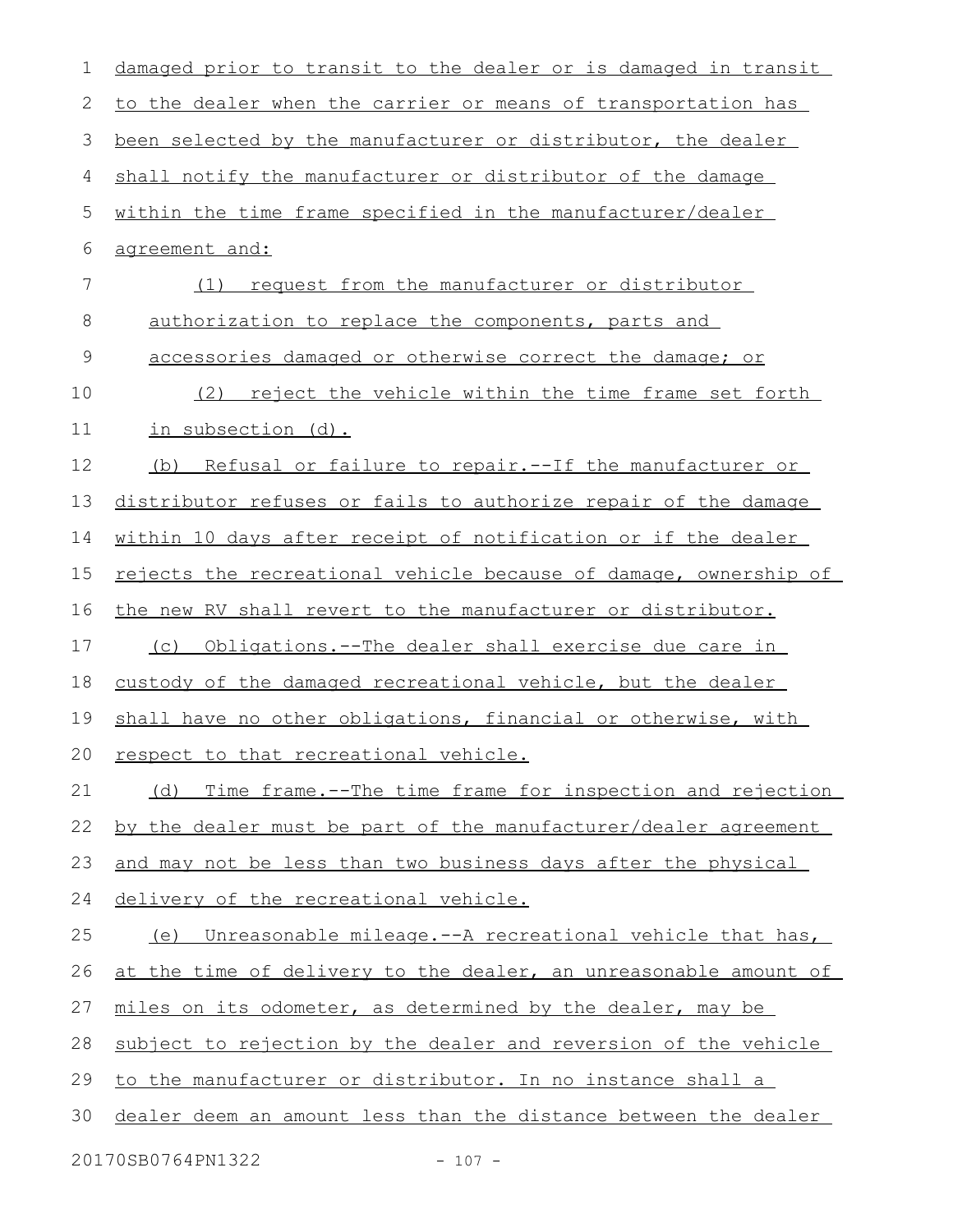| $\mathbf 1$  | and the manufacturer's factory or a distributor's point of           |
|--------------|----------------------------------------------------------------------|
| $\mathbf{2}$ | distribution, plus 100 miles, as unreasonable.                       |
| 3            | <u>Notice to dealer.--Each manufacturer or distributor of</u><br>(f) |
| 4            | new recreational vehicles sold or transferred to a new               |
| 5            | <u>recreational vehicle dealer shall notify the new recreational</u> |
| 6            | vehicle dealer in writing prior to delivery of the recreational      |
| 7            | vehicle of any material damage to the recreational vehicle which     |
| $8\,$        | is known to the manufacturer or distributor which was sustained      |
| $\mathsf 9$  | or incurred by the vehicle at any time after the manufacturing       |
| 10           | process is complete but prior to delivery of the recreational        |
| 11           | vehicle to the dealer. A dealer may reject the delivery of a         |
| 12           | nonconforming recreational vehicle under the provisions of 13        |
| 13           | Pa.C.S. (relating to commercial code) and the following shall        |
| 14           | apply:                                                               |
| 15           | When selling a new recreational vehicle, each new<br>(1)             |
| 16           | recreational vehicle dealer shall notify the purchaser in            |
| 17           | writing at the time of sale of any material damage sustained         |
| 18           | or incurred by the recreational vehicle at any time after the        |
| 19           | manufacturing process is complete which is disclosed by the          |
| 20           | manufacturer to the new recreational vehicle dealer.                 |
| 21           | Nothing in this section shall be construed to<br>(2)                 |
| 22           | diminish any obligation to provide notice to the purchaser of        |
| 23           | a new recreational vehicle which obligation is imposed by any        |
| 24           | other provision of law or by any judicial decision,                  |
| 25           | including, but not limited to, the act of December 17, 1968          |
| 26           | (P.L.1224, No.387), known as the Unfair Trade Practices and          |
| 27           | Consumer Protection Law.                                             |
| 28           | Section 511. Coercion of dealer prohibited.                          |
| 29           | General rule.--A manufacturer or distributor may not<br>(a)          |
| 30           | coerce or attempt to coerce a dealer to:                             |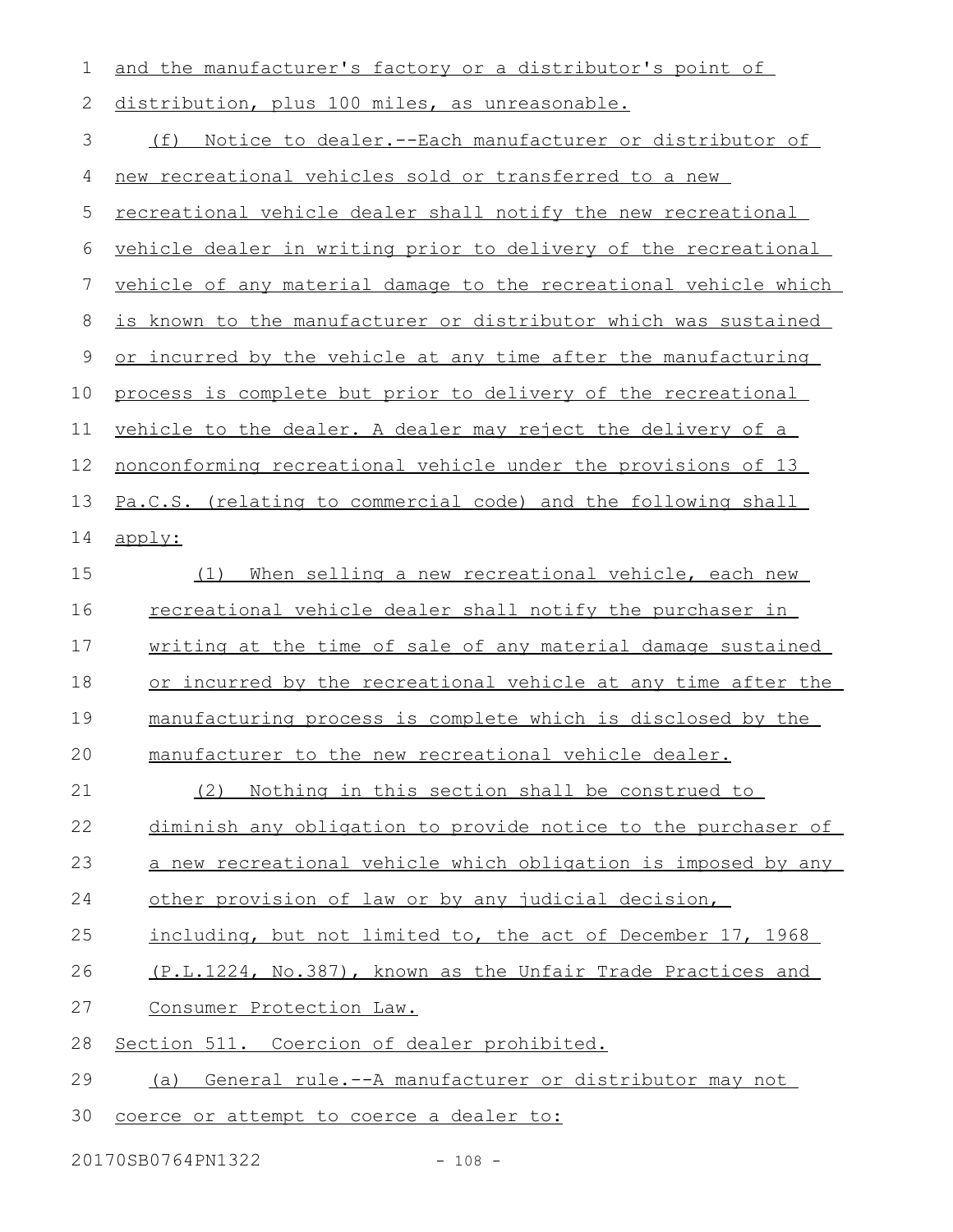| 1  | purchase a product that the dealer did not order;<br>(1)                |
|----|-------------------------------------------------------------------------|
| 2  | (2)<br>enter into an agreement with the manufacturer or                 |
| 3  | distributor; or                                                         |
| 4  | enter into an agreement that requires the dealer to<br>(3)              |
| 5  | submit its disputes to binding arbitration or otherwise waive           |
| 6  | rights or responsibilities provided under this chapter.                 |
| 7  | Definition.--As used in this section, the term "coerce"<br>(b)          |
| 8  | includes, but is not limited to, threatening to terminate,              |
| 9  | <u>cancel or not renew a manufacturer/dealer agreement without good</u> |
| 10 | JUST cause or threatening to withhold product lines the dealer <--      |
| 11 | is entitled to purchase under the manufacturer/dealer agreement         |
| 12 | or delay product delivery as an inducement to amending the              |
| 13 | manufacturer/dealer agreement.                                          |
| 14 | Section 512. Mediation.<br><--                                          |
| 15 | <u>General rule. A dealer, manufacturer or warrantor</u><br>$+a$        |
| 16 | <u>injured by another party's violation of this chapter may bring a</u> |
| 17 | <u>civil action in circuit court to recover actual damages. The</u>     |
| 18 | court shall award attorney fees and costs to the prevailing             |
| 19 | party in an action. Venue for a civil action authorized by this         |
|    | 20 section shall be in a county in this Commonwealth in which the       |
| 21 | dealer's business is located. In an action involving more than          |
| 22 | one dealer, venue may be in a county in this Commonwealth in            |
| 23 | which a dealer that is party to the action has a business-              |
| 24 | <del>location.</del>                                                    |
| 25 | (b) Written demand for mediation. - Prior to bringing suit              |
| 26 | <u>under this section, the party bringing suit for an alleged-</u>      |
| 27 | violation shall serve a written demand for mediation upon the           |
| 28 | offending party. The following shall apply:                             |
| 29 | The demand for mediation shall be served upon the<br>$+1$               |
| 30 | other party via certified mail at the address stated within             |
|    |                                                                         |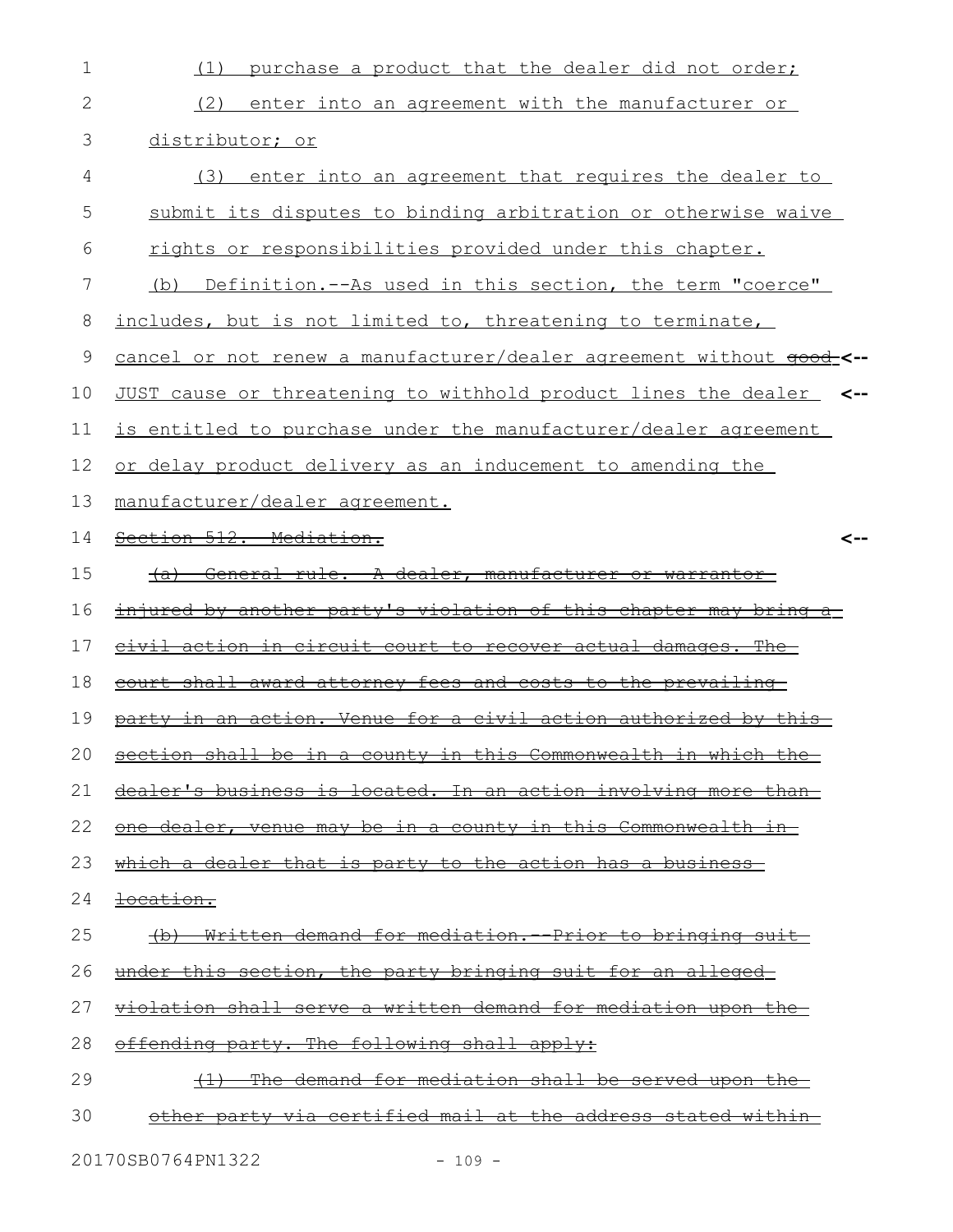| 1  | the manufacturer/dealer agreement between the parties.                      |
|----|-----------------------------------------------------------------------------|
| 2  | The demand for mediation shall contain a brief<br><del>(2)</del>            |
| 3  | statement of the dispute and the relief sought by the party-                |
| 4  | filing the demand.                                                          |
| 5  | (3) Within 20 days after the date a demand for mediation                    |
| 6  | is served, the parties shall mutually select an independent                 |
| 7  | certified mediator and meet with that mediator for the-                     |
| 8  | purpose of attempting to resolve the dispute. The meeting-                  |
| 9  | place shall be in this Commonwealth in a location selected by-              |
| 10 | the mediator. The mediator may extend the date of the meeting               |
| 11 | for good cause shown by either party or upon stipulation of                 |
| 12 | <del>both parties.</del>                                                    |
| 13 | (4) The service of a demand for mediation under this                        |
| 14 | section shall toll the time for the filing of a complaint,                  |
| 15 | petition, protest or other action under this chapter until-                 |
| 16 | representatives of both parties have met with a mutually-                   |
| 17 | selected mediator for the purpose of attempting to resolve-                 |
| 18 | the dispute. If a complaint, petition, protest or other                     |
| 19 | action is filed before that meeting, the court shall enter an               |
| 20 | order suspending the proceeding or action until the mediation               |
| 21 | meeting has occurred and may, upon written stipulation of all-              |
| 22 | parties to the proceeding or action that they wish to-                      |
| 23 | continue to mediate under this section, enter an order-                     |
| 24 | suspending the proceeding or action for as long a period as-                |
| 25 | the court considers appropriate.                                            |
| 26 | <u>The parties to the mediation shall bear their own-</u><br><del>(5)</del> |
| 27 | costs for attorney fees and divide equally the cost of the-                 |
| 28 | mediator.                                                                   |
| 29 | (c) Injunction. In addition to the remedies provided in-                    |
| 30 | <u>this section and notwithstanding the existence of any additional-</u>    |
|    |                                                                             |

20170SB0764PN1322 - 110 -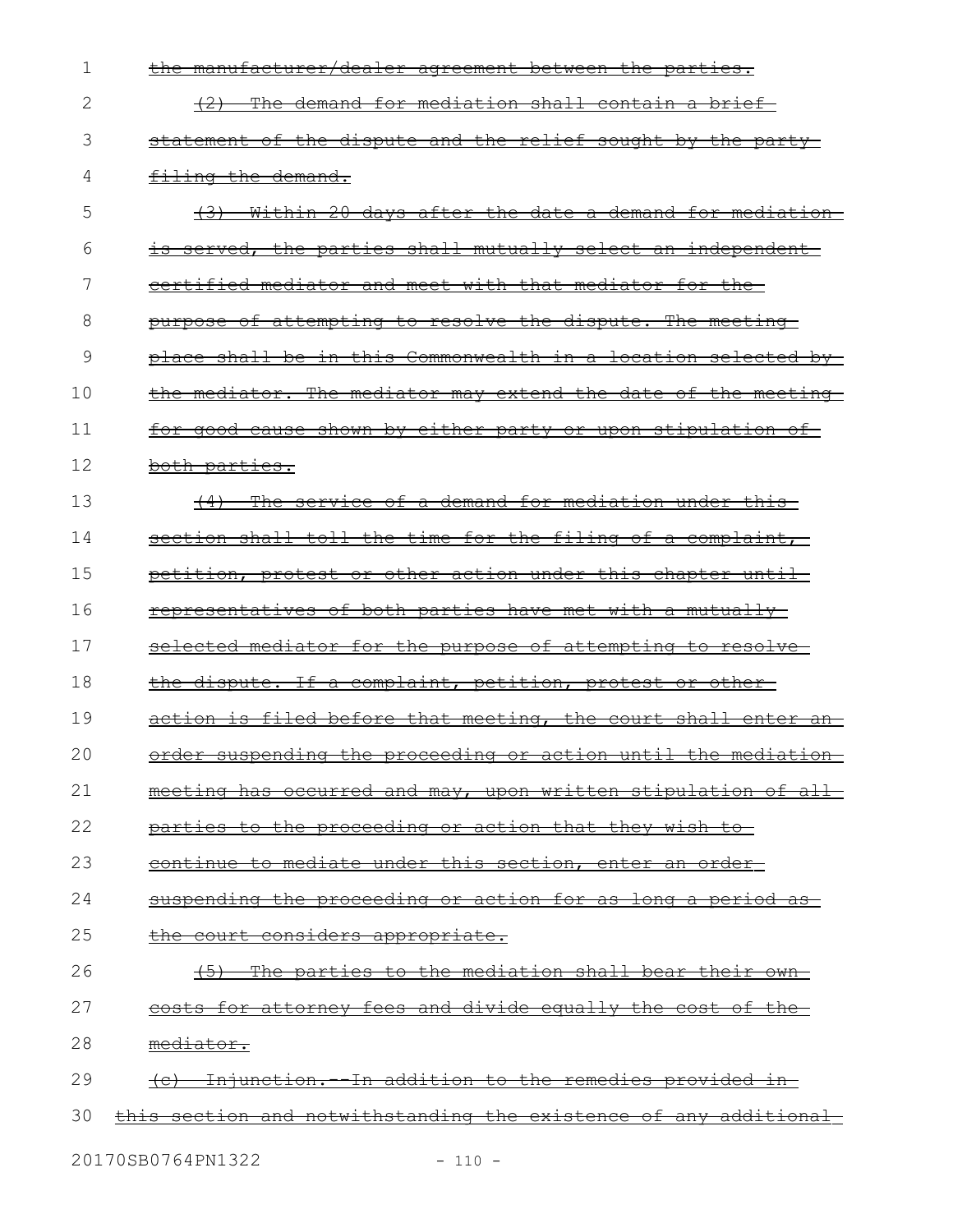| ı  | <del>dealer</del><br><del>law.</del><br>-manufacturer,<br><del>antor</del><br>− <del>Oř</del><br>ਕਿ<br>₩ai |
|----|------------------------------------------------------------------------------------------------------------|
| 2  | <u>authorized to make application to a circuit court for the grant</u>                                     |
| 3  | <u>upon a hearing and for cause shown, of a temporary or permanent-</u>                                    |
| 4  | <u>injunction, or both, restraining a person from acting as a</u>                                          |
| 5  | dealer without being properly licensed, from violating or                                                  |
| 6  | of the provisions of this chapter<br><del>violate any</del><br><del>continuing to</del>                    |
| 7  | <u>from failing or refusing to comply with the requirements of this</u>                                    |
| 8  | chapter. The injunction shall be issued without bond. A single-                                            |
| 9  | <u>in violation of the provisions of this chapter shall be-</u>                                            |
| 10 | sufficient to authorize the issuance of an injunction.                                                     |
| 11 | SECTION 512. APPLICABILITY.<br><--                                                                         |
| 12 | TO THE EXTENT THE PROVISIONS OF THIS CHAPTER ARE INCONSISTENT                                              |
| 13 | WITH ANY OTHER PROVISIONS OF THIS ACT AS APPLIED TO AN RV                                                  |
| 14 | DEALER, MANUFACTURER, DISTRIBUTOR OR SUPPLIER THIS CHAPTER                                                 |
| 15 | CONTROLS. UNLESS INCONSISTENT WITH THE PROVISIONS IN THIS                                                  |
| 16 | CHAPTER OR EXPRESSLY EXCLUDED, THE PROVISIONS OF THIS ACT APPLY                                            |
| 17 | TO RV DEALERS, MANUFACTURERS, DISTRIBUTORS AND SUPPLIERS.                                                  |
| 18 | Section 513. Severability.                                                                                 |
| 19 | The provisions of this chapter are severable. If any                                                       |
| 20 | provision of this chapter or its application to any person or                                              |
| 21 | circumstance is held invalid, the invalidity shall not affect                                              |
| 22 | other provisions or applications of this chapter which can be                                              |
| 23 | given effect without the invalid provision or application.                                                 |
| 24 | Section 11. The act is amended by adding a chapter heading                                                 |
| 25 | to read:                                                                                                   |
| 26 | CHAPTER 7                                                                                                  |
| 27 | MISCELLANEOUS PROVISIONS                                                                                   |
| 28 | Section 12. Sections 34, 35, 36 and 37 of the act are                                                      |
| 29 | renumbered to read:                                                                                        |
| 30 | Section [34] 701. Savings provision.                                                                       |
|    | 20170SB0764PN1322<br>$-111 -$                                                                              |